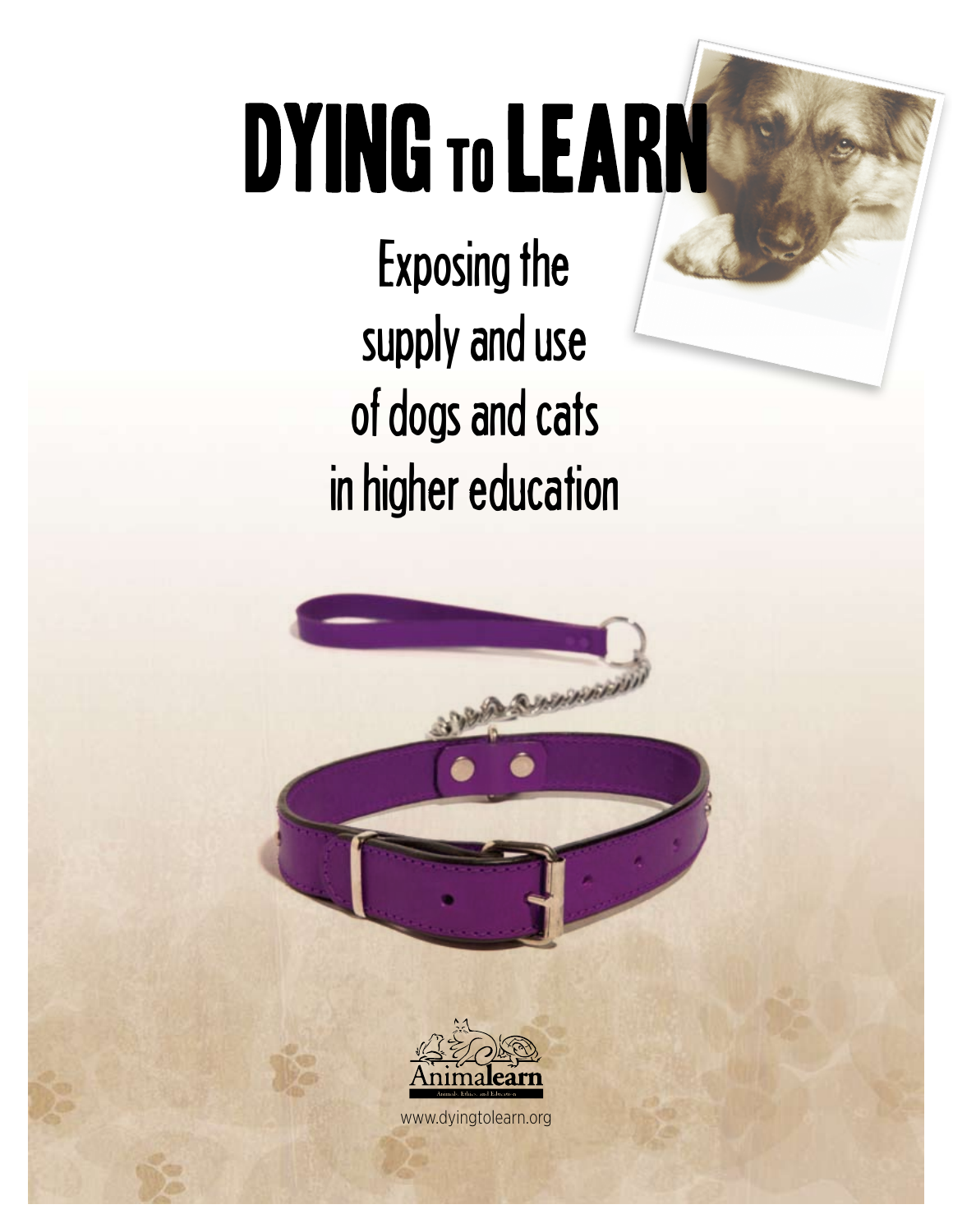| 1. Schools are engaging in harmful use of dogs and cats for teaching purposes.     |  |
|------------------------------------------------------------------------------------|--|
|                                                                                    |  |
| SECTION II: Animal Use for Educational Purposes and the Adoption of Alternatives 4 |  |
|                                                                                    |  |
|                                                                                    |  |
|                                                                                    |  |
|                                                                                    |  |
|                                                                                    |  |
|                                                                                    |  |
|                                                                                    |  |
|                                                                                    |  |
|                                                                                    |  |
|                                                                                    |  |
|                                                                                    |  |
|                                                                                    |  |
|                                                                                    |  |
|                                                                                    |  |
|                                                                                    |  |
|                                                                                    |  |
|                                                                                    |  |
|                                                                                    |  |
|                                                                                    |  |
|                                                                                    |  |
|                                                                                    |  |
|                                                                                    |  |
|                                                                                    |  |
|                                                                                    |  |
| 1. Figure 1 - Map of States From Which Animal Use Records Were Obtained A2         |  |
|                                                                                    |  |
| 4. Table 3 - Biological Supply Companies and Sales of Dog and Cat Cadavers  A5     |  |
|                                                                                    |  |
| 1. Comprehensive List of Alternatives to the Harmful Use of Dogs and Cats in       |  |
|                                                                                    |  |
|                                                                                    |  |
|                                                                                    |  |
|                                                                                    |  |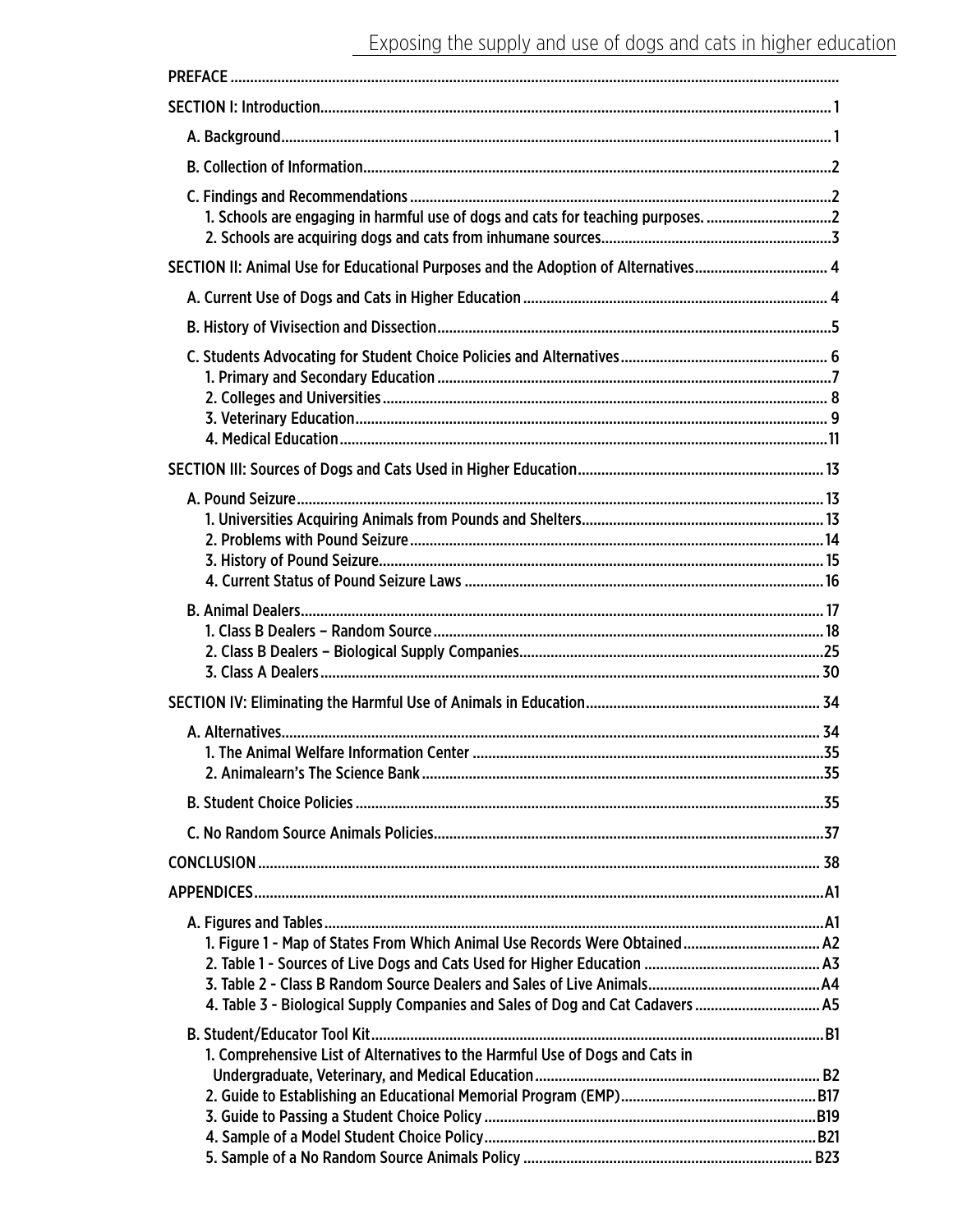# Dying to Learn

# **Preface**

Animalearn, the educational division of the American Anti-Vivisection Society (AAVS), serves as a resource for educators interested in implementing effective methods of humane science education into their curricula. In carrying out this mission, we travel to national education conferences, delivering workshops and conducting presentations on how teachers and professors can use the latest innovations in undergraduate and graduate life science, veterinary, and medical education. We also work with students who wish to obtain their life science, veterinary, or medical education without harming animals, and in conjunction with Dr. Lynette Hart,<sup>1</sup> published a template of best practices for students wishing to establish a student choice policy<sup>2</sup> at their college or university.<sup>3</sup> Animalearn also houses The Science Bank, which is the largest free loan program in the United States for alternatives to dissection and vivisection for K-12, college, university, veterinary, and medical education. The Science Bank offers modern, humane alternatives to using animals, including CD-ROMs, models, mannequins, and simulators.

Since Animalearn's inception in 1990, we have received many inquiries from educators and students about the origins of animals being used for educational purposes in the United States. They are often surprised to learn that dogs and cats—animals that many Americans have in their homes as pets—are not only used, but are also harmed and even killed for educational purposes. Many question where schools are obtaining these animals. Due to the increasing numbers of people being forced to surrender their pets<sup>4</sup> to pounds<sup>5</sup> because of the current foreclosure crisis in the United States, we have received questions about whether former companion animals are being sold for educational and scientific use. We found that available information to answer these questions was lacking and decided to investigate the acquisition and use of dogs and cats at public colleges and universities across the U.S.

After careful analysis, we present *Dying to Learn: Exposing the Supply and Use of Dogs and Cats in Higher* Education with the goal of providing a detailed look into how schools obtain dogs and cats, and what happens to our pets in campus labs. We believe that the evidence will be startling to anyone who shares a home with a beloved companion animal and who considers a dog or cat a part of the family. The findings point to failures in the system that seeks to provide reassurance to the public that animals are used appropriately and only under compelling circumstances in science, including science education.

Animalearn works to constructively engage with the educational community by providing resources and identifying solutions. In Dying to Learn: Exposing the Supply and Use of Dogs and Cats in Higher Education, we include educationally sound solutions to replace harmful use of animals in higher education. With the extensive array of high-quality alternatives to harmful animal use available, and the number of renowned institutions of higher education implementing them into their curricula, we encourage those colleges and universities still using animals to explore and use these alternatives. Never before have advances in modern technology offered so many opportunities for learning without having to harm companion animals or other animals. Embracing new, humane technologies teaches students an enduring lesson about the value of 'life' in life science education.

#### Acknowledgments

We wish to acknowledge the contributions of our colleagues at the American Anti-Vivisection Society, each of whom provided excellent suggestions and research support. In particular, we thank AAVS Executive Director Tracie Letterman, Esq. for her daily guidance and legal expertise regarding the requirements of the Animal Welfare Act, AAVS Policy Analyst, Crystal Miller-Spiegel, M.S., who was vital in helping to research and investigate university

<sup>&</sup>lt;sup>1</sup> Dr. Lynette Hart. Professor in the Department of Population Health and Reproduction in the School of Veterinary Medicine at the University of California-Davis.

<sup>&</sup>lt;sup>2</sup> Allowing students the right to choose an alternative to dissection or other animal use, <u>infra</u> pg. 35.

<sup>3</sup> Ducceschi, L., L. A. Hart, and N. Green. "Guidelines for Development of Student Choice Policies Regarding Dissection in Colleges and Universities: An Ethnographic Analysis of Faculty and Student Concerns." AATEX, Proceedings from the 6<sup>th</sup> World Congress on Alternatives & Animal Use in the Life Sciences. 14 (2007) 21-25 Aug. 273-276.

<sup>4</sup> Dr. Stephen Zawistowski. Executive Vice President of ASPCA Programs. "Economic Forecast: One Million Pets May Lose Homes." ASPCA. 5 Feb. 2009. http:// www.aspca.org/news/national/02-20-09.html.

<sup>&</sup>lt;sup>5</sup> For a definition of pound or shelter, see 9 C.F.R. § 1.1. We will be using the terms interchangeably throughout this report.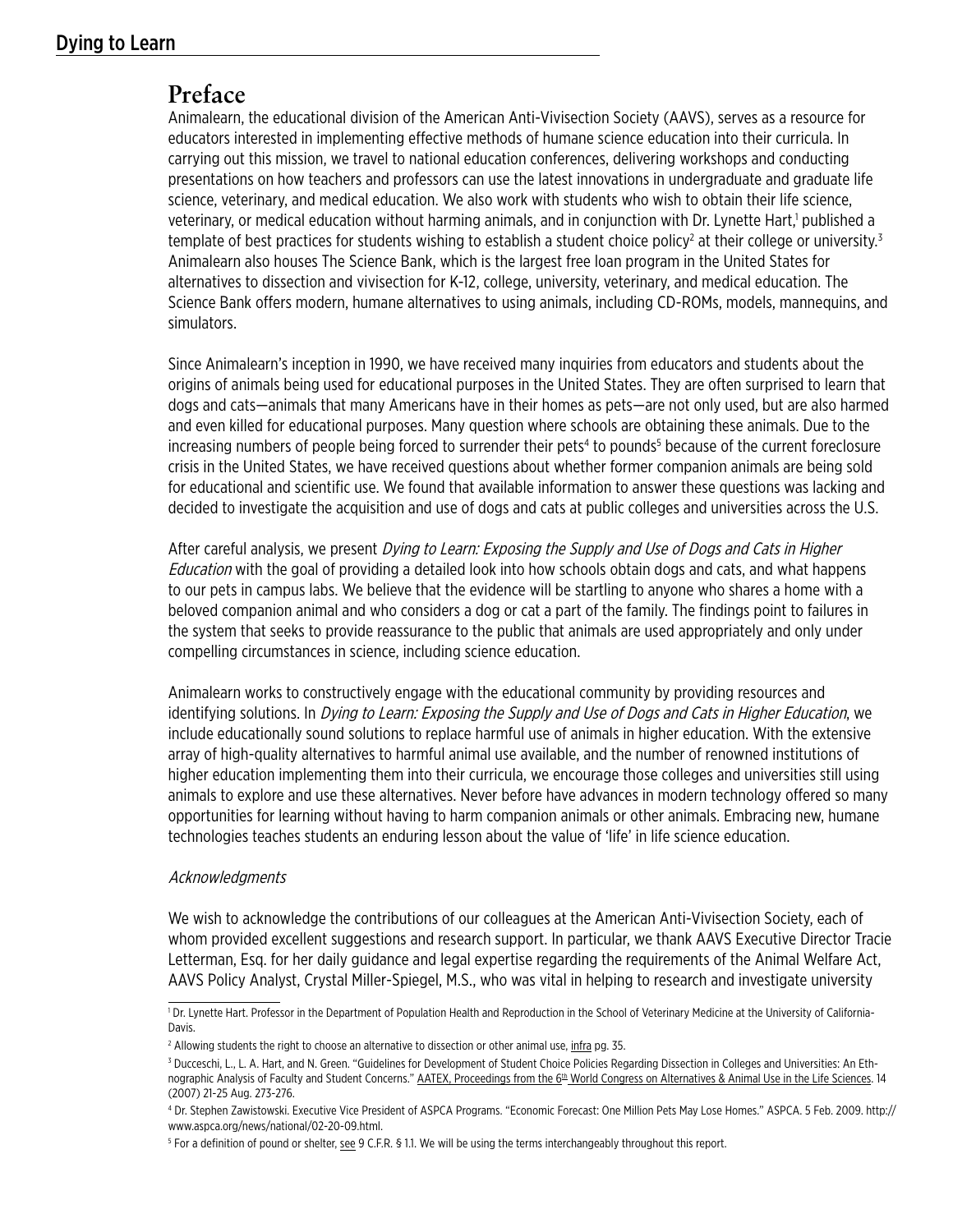records which provided a wealth of information crucial in the findings of this report, and to a local veterinarian whose timely arrival as our resident consultant was an invaluable aid to our understanding of clinical veterinary education protocols.

We also wish to acknowledge the many people external to our organization who provided key information and patiently responded to our inquiries, including the colleges and universities who took the time to answer our survey and follow up questions. External reviewers helped us clarify our material and provided perspective on the value of this endeavor; their encouragement and specific comments were invaluable. Researching this information and making sense of it was very much a group effort and we thank all those who contributed to its completion. We dedicate this effort to our family companion animals, past and present, who enrich our lives beyond measure.

Laura Ducceschi Vivioli Jreen Laura Ducceschi

April 24, 2009

Director, Animalearn **Associate Director**, Animalearn Associate Director, Animalearn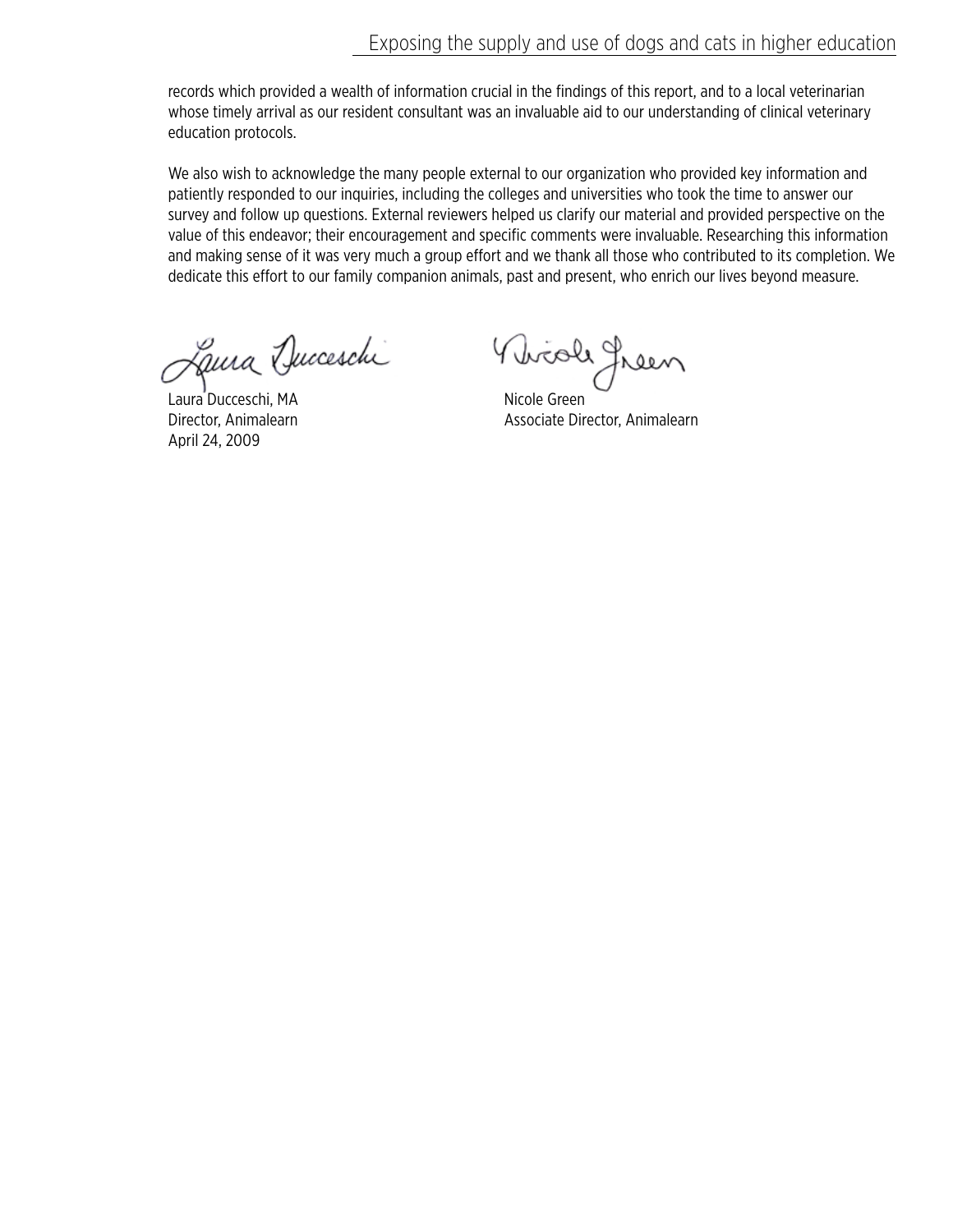# **SECTION I: Introduction**

# **A. Background**

Companion animals share our homes and are an important part of our lives and families. In fact, over 72 million dogs and 82 million cats reside in U.S. households,<sup>6</sup> and we spent over \$41 billion on the needs of our companion animals in 2007, including food and veterinary care.<sup>7</sup> Nevertheless, a significant number of dogs and cats continue to be harmed or killed for use in research, testing, and education, even when there are effective and more humane methods available. Other than their fate, there is little difference between the beagle or tabby who shares our home and is part of our family and the beagle or tabby who is vivisected in a teaching laboratory. As such, the harm to companion animals in education raises ethical questions about the use of animals as "tools" for teaching, particularly when high quality, educationally effective, and ethically sourced alternatives are available.

Dogs and cats, as well as other animals, are afforded legal protections under the Animal Welfare Act (AWA). The AWA regulates the use of animals<sup>8</sup> by dealers, exhibitors, transporters, and research facilities, and includes minimum standards for the care and treatment of animals used in education at the university and graduate level.<sup>9</sup> Since its inception, the AWA has been amended several times, and some of the intentions of the 1985 amendments aimed to decrease animal suffering by encouraging the use of alternatives.<sup>10</sup> To further this purpose, Congress provided that investigators who wish to use animals for research or teaching purposes must first consider alternatives to any procedure likely to produce pain or distress in an animal and eliminate the unnecessary duplication of experiments on animals.<sup>11</sup> If an investigator determines that adequate alternatives are not available, then a written narrative description of the "methods and sources" reviewed must be provided in the animal use protocol submitted to their institution's Institutional Animal Care and Use Committee (IACUC).<sup>12</sup>

Despite the intent of the AWA, companion animals and other animals continue to suffer unnecessarily to provide educational experiences for undergraduate, graduate, veterinary, and medical students at some colleges and universities. Recently, however, many colleges and universities have been moving towards offering students alternatives, due in large part to student advocacy efforts and the opportunities presented by advances in technology.<sup>13</sup>

In this report, Animalearn presents the most current, detailed information about the extent to which dogs and cats are used in higher education and the purposes for which they are used. The report focuses in particular on how these animals are obtained (through dealers, including biological supply companies, and pounds), and examines the reports of misconduct and animal mistreatment associated with these sources. Comprehensive resources for implementing the latest humane, educationally sound alternatives in higher education curricula are also provided. Animalearn also plans to release a case study to examine how well IACUCs are reviewing animal use protocols to minimize animal use and suffering.

<sup>6</sup> American Veterinary Medical Association. U.S. Pet Ownership and Demographics Sourcebook. 2007. AVMA. 22 Sep 2008<http://www.avma.org/reference/ marketstats/ownership.asp>.

<sup>7</sup> American Pet Products Manufacturers Association. "Pet Pampering and Pet Health Insurance Drive Pet Industry Sales to Another All Time High." 11 Feb. 2008. APPMA Press Release. 22 Sep 2008<http://www.petroglyphsnm.org/covers/top\_aminal\_stories\_of\_2007.html>.

<sup>8</sup> The AWA defines "animal" as "any live or dead dog, cat……….but such term excludes (1) birds, rats of the genus Rattus, and mice of the genus Mus, bred for use in research………." 7 U.S.C. § 32132 (g).

<sup>9</sup> Animal Welfare Act. 7 U.S.C. § 2131; Research facilities are defined as "any school (except an elementary or secondary school), institution, organization, or person that uses or intends to use live animals in research, tests, or experiments and that (1) purchases or transports live animals in commerce, or (2) receives funds…." id. § 2132 (e).

<sup>10</sup> Animal Welfare Act. 131 Cong. Rec. 29,155 (1985).

<sup>11</sup> Animal Welfare Act. 7 U.S.C. § 2143 (a)(3)(B) and id. § 2131 (c) (3); Also see 9 C.F.R. § 2.31 (d)(1)(ii) and (d)(1)(iii).

<sup>&</sup>lt;sup>12</sup> The AWA establishes the Institutional Animal Care and Use Committee (IACUC) as a self-regulating entity that must be established by institutions that use animals for research or instructional purposes to oversee and evaluate all aspects of the institution's animal care and use program. For more information see 9 C.F.R.§ 2.31.

<sup>&</sup>lt;sup>13</sup> Mangan, Katherine. "Medical Schools Stop Using Dogs and Pigs in Teaching." The Chronicle of Higher Education. 12 Oct. 2007: A12.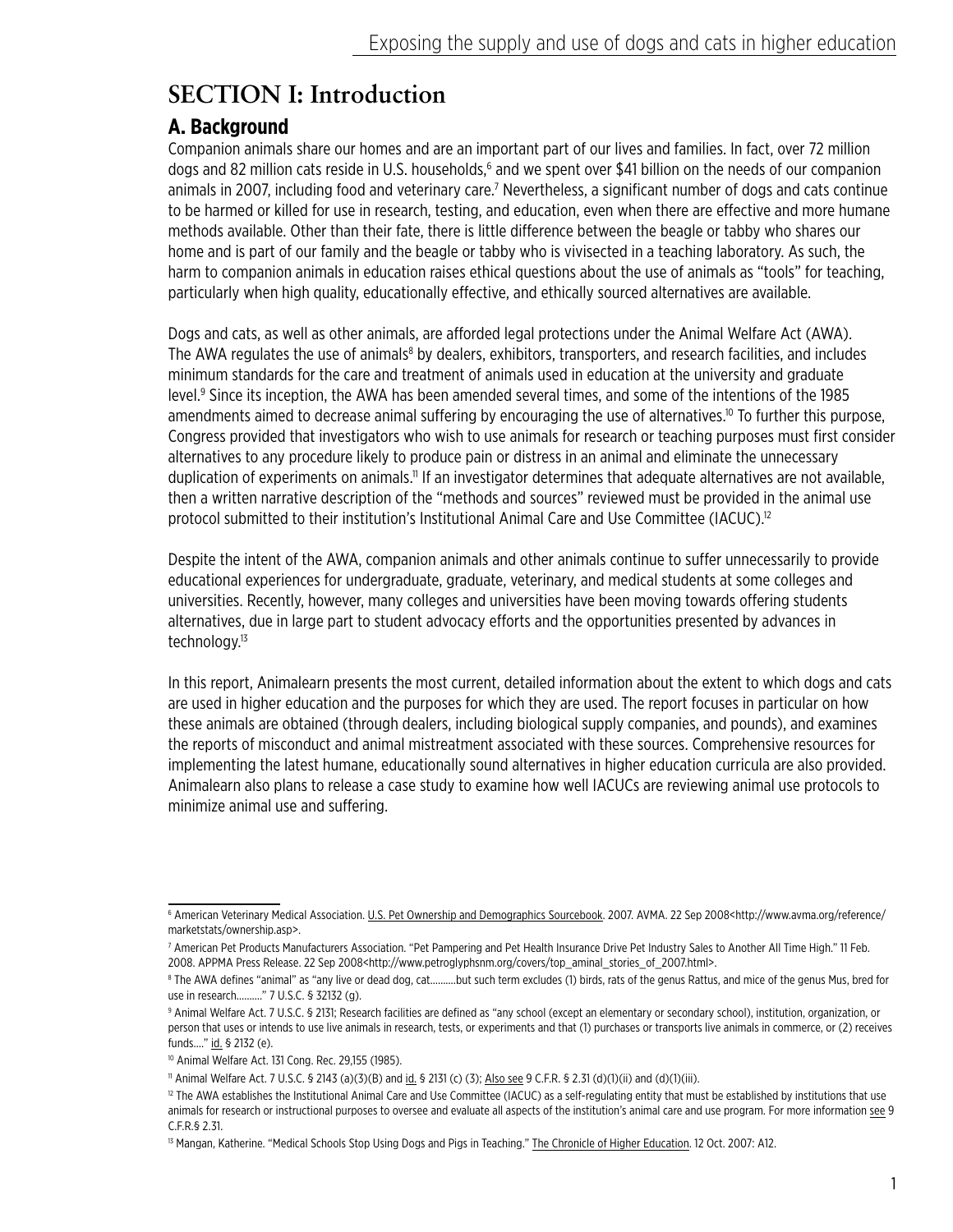# **B. Collection of Information**

To estimate the use of dogs and cats in higher education in the U.S., we queried all the public colleges and universities<sup>14</sup> located within a sample of 24 states (175 institutions total).<sup>15,16</sup> Many of these schools also have veterinary and medical colleges, which were included in our analysis. We selected a sample of states that represent the nine geographical regions<sup>17</sup> of the United States (See Appendix A Fig. 1). Although we did not review IACUC records for all relevant colleges, universities, and other institutions in the U.S., our sample of 175 locations is both broad and diverse. The procurement and use of dogs and cats for educational purposes in other colleges and universities not included in our sample would likely be similar.

Data on the use and source of dogs and cats for teaching purposes at the 175 public colleges and universities located within our sample were acquired via three methods:

1. Institutional Animal Care and Use Committee (IACUC) public records:

Animalearn submitted requests under state open records laws to the IACUCs of the 175 institutions for information identifying the source from which dogs and cats were purchased or acquired, and information on the number and type of dogs and cats purchased or acquired for *teaching purposes* from 2005-2007.<sup>18</sup> Of the requests sent, 92 responses were obtained upon the release of the report.

2. United States Department of Agriculture (USDA) inspection reports and license renewal applications: Animalearn submitted Freedom of Information Act (FOIA) requests to the USDA for licensed Class A dealers,<sup>19</sup> random source Class B dealers,<sup>20</sup> and biological supply companies<sup>21</sup> to obtain information on sales of dogs and cats and records of regulatory violations.

3. Surveys of university and college biology departments:

Animalearn surveyed 150 biology departments from the 175 institutions<sup>22</sup> regarding their use of live and/or dead dogs and cats, how they are used, and whether or not students are permitted to use alternatives in lieu of traditional animal dissections and laboratory experiments. Response rate to this survey was 20%. Animalearn made several follow-up efforts with respondents to ensure accuracy of the information.

# **C. Findings and Recommendations**

Based upon Animalearn's review of the acquisition and use of dogs and cats by publicly funded higher educational institutions, we present the following findings and recommendations:

#### **1. Schools are engaging in harmful use of dogs and cats for teaching purposes.**

Findings: Schools are harming and killing dogs and cats to fulfill educational objectives that can be met by alternatives. We discovered teaching exercises, such as terminal surgery labs at veterinary and medical schools in which dogs are killed following the procedure; clinical skills training labs for veterinary students, which involve euthanizing live dogs or cats in order to teach skills to students; and animal dissection, which involves using the cadavers of cats, dogs, and other animals to teach anatomy and physiology. Many animals are killed specifically for students to use, even though there are viable alternatives available that are being used effectively by other schools (See Appendix B.1.).

<sup>&</sup>lt;sup>14</sup> Public colleges and universities with IACUC committees were selected because these schools' records are open to public review and records on the acquisition and use of dogs and cats in education must be maintained.

<sup>&</sup>lt;sup>15</sup> Alabama, Arizona, California, Colorado, Connecticut, Florida, Illinois, Indiana, Iowa, Louisiana, Massachusetts, Michigan, Minnesota, Nebraska, New Mexico, New York, North Carolina, Ohio, Oklahoma, Pennsylvania, Texas, Utah, Washington, and Wisconsin were selected.

<sup>&</sup>lt;sup>16</sup> Animalearn later requested IACUC records from the University of Georgia in order to assist in the College of Veterinary Medicine's interest in phasing out terminal dog surgeries.

<sup>17</sup> New England, Middle Atlantic, South Atlantic, East South Central, East North Central, West North Central, West South Central, Mountain, and Pacific.

<sup>&</sup>lt;sup>18</sup> Although Animalearn is interested in replacing all types of animals used in education, the report focuses on dogs and cats used in teaching primarily because of the specific recordkeeping requirements for these animals that must be maintained by research facilities. See 9 C.F.R. § 2.35 (b).

<sup>&</sup>lt;sup>19</sup> See infra pg. 30 (defining Class A dealers)

<sup>&</sup>lt;sup>20</sup> See infra pg. 18 (defining Class B random source dealers)

<sup>&</sup>lt;sup>21</sup> See infra pg. 25 (defining Biological supply companies)

<sup>&</sup>lt;sup>22</sup> All biology departments from the 175 institutions for which we could assess that they instructed undergraduates on issues of mammalian biology were surveyed.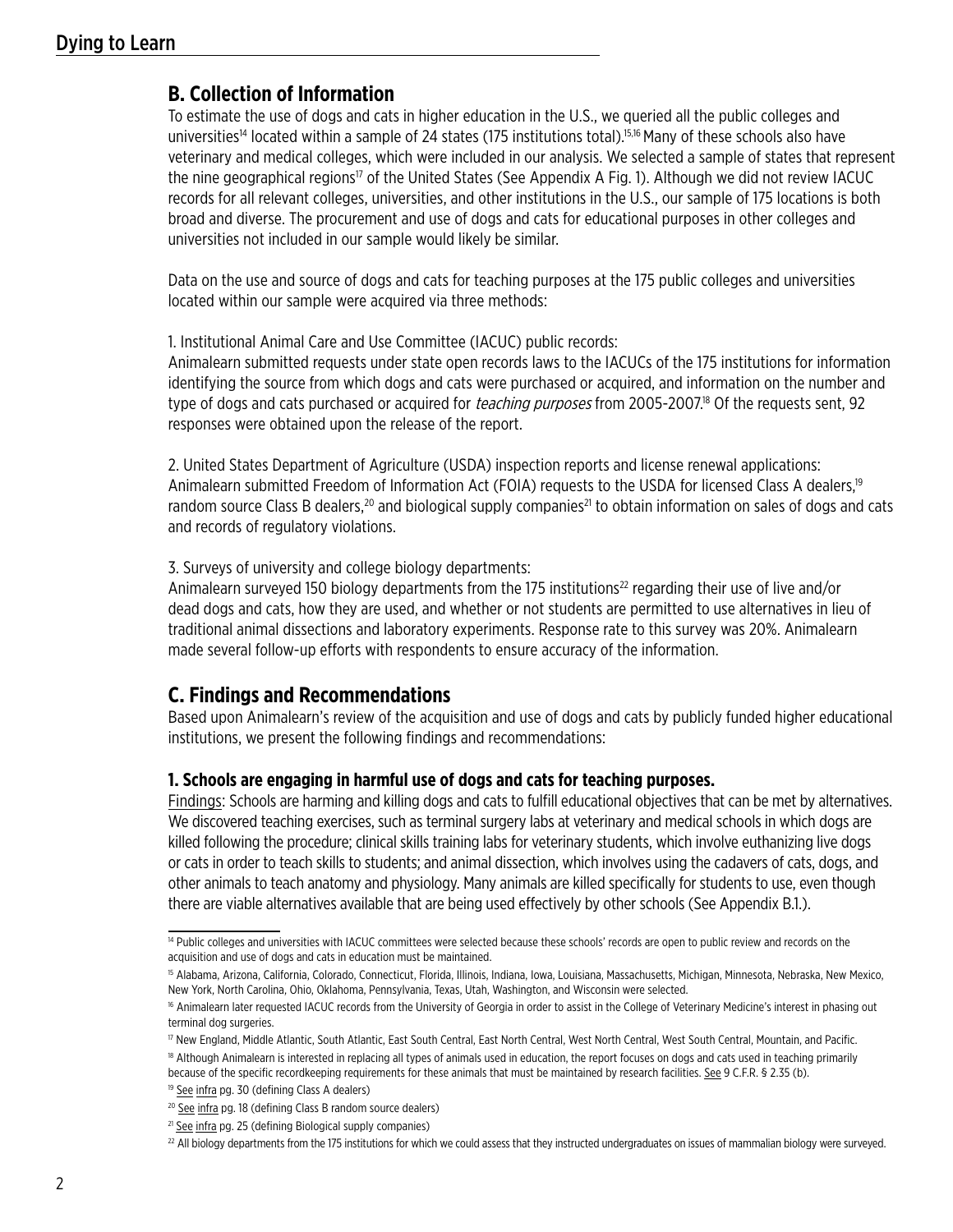Of 92 university records reviewed from 2005-2007 regarding the use of dogs and cats for teaching and training purposes:

52% are using live or dead dogs and cats.

26% are using live dogs and cats.

Of 150 university biology departments in a separate survey conducted in 2008 (20% response rate): 63% are using dead cats to teach anatomy and physiology.

Recommendations: Animalearn recommends that these schools replace the harmful use of animals with alternatives. This can be achieved by:

• Developing student choice policies to allow alternative use. (We provide a guide to implementing student choice policies in Appendix B.3., and a sample of an ideal student choice policy in Appendix B.4.)

• Creating curricula that identify alternatives as the default procedures and include therapeutic uses of animals (e.g. shelter medicine programs) and use of client-donated cadavers for dissection. (We provide a comprehensive description of the latest alternatives available for life sciences, veterinary, and medical education in Appendix B.1.)

- Broadening development, funding, and distribution of alternatives.
- Providing educators with training opportunities in identifying and using appropriate and effective alternatives.

#### **2. Schools are acquiring dogs and cats from inhumane sources.**

Findings: Schools are obtaining animals from both Class A and Class B dealers (See Appendix A. Tables 1.,2.,3.). Many of these dealers have consistent AWA violations, including falsifying animal records and providing inadequate animal care resulting in routine animal suffering and distress. In addition, schools are going directly to animal pounds to acquire animals, a process commonly called "pound seizure."

Recommendations: Animalearn recommends that random source animals, which means that they are obtained from animal pounds or shelters,<sup>23</sup> not be used in education. This includes a prohibition on acquiring animals from Class B random source dealers, animal shelters/pounds, or international pounds. This random source animal prohibition should be part of federal law and state law, as well as included in institutional policies. USDA should exercise its authority by revoking and refusing to renew licenses for Class B random source dealers that have consistently violated the law. Rather than acquiring animals from random sources, Animalearn recommends that any animals used for educational purposes be ethically-sourced and used in procedures beneficial or therapeutic to the animal. In addition, Animalearn recommends that animals should not be bred for educational use because it is wasteful and promotes a disregard for life instead of fostering compassion.

<sup>&</sup>lt;sup>23</sup> USDA defines "Random Source" as "Dogs and cats obtained from animal pounds or shelters, auction sales, or from any person who did not breed and raise them on his or her premises." See 9 C.F.R. § 1.1.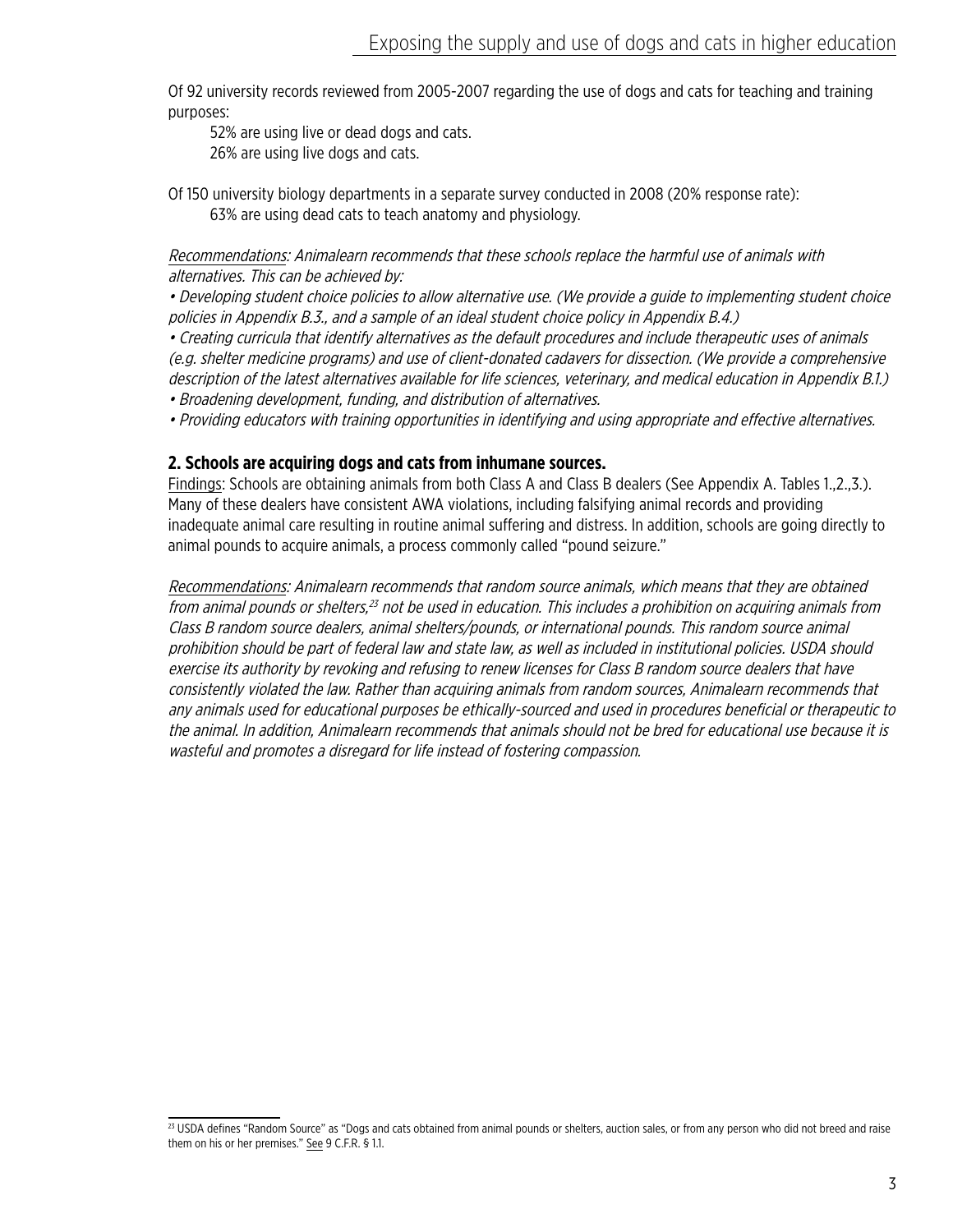# **SECTION II: Animal Use for Educational Purposes and the Adoption of Alternatives**

Animals have a long history of being used for dissection and vivisection. Such use has also historically instigated efforts to protect animals from abuse and end the use of animals in education.

In this section, we present the most current information regarding the use of dogs and cats for teaching purposes in public colleges and universities and the extent to which alternatives are being made available to students. We also examine the historical use of animals in education and illustrate the impact that student efforts can have in securing the right to use alternatives to animal use through student choice policies.<sup>24</sup>

# **A. Current Use of Dogs and Cats in Higher Education**

Our investigation revealed that there are cruel and unnecessary uses of dogs and cats at colleges and universities continuing today in undergraduate, veterinary, and medical education (See Appendix A.).

Of 92 university records reviewed from 2005-2007 regarding the use of dogs and cats for teaching and training purposes:

52% are using live or dead dogs and cats. 26% are using live dogs and cats.

Of 150 university biology departments in a separate survey conducted in 2008 (20% response rate): 63% are using dead cats to teach anatomy and physiology.

*Dogs and cats are used for teaching purposes by more than half of colleges and universities.*

Examples of dog and cat use in higher education include the killing of dogs and cats for dissection in undergraduate and graduate education; the use of live dogs in terminal surgery labs in veterinary and medical schools; the use of live kittens to teach pediatric intubation techniques;<sup>25</sup> and the acquisition of live dogs and cats from dealers, pounds, and shelters who are subsequently killed and used in veterinary clinical skills courses.

## **1. Dissection**

Universities usually purchase dog and cat cadavers from biological supply companies for teaching anatomy and physiology in life science dissection labs, even though there are many alternatives available (See Appendix B.1.). Cats are more commonly used than dogs to teach undergraduate dissection,<sup>26</sup> although dogs are also sometimes used. Biological supply companies often have contracts to purchase dog and cat cadavers from pounds and shelters in the United States and Mexico. Many of these cats and dogs were former pets. Biological supply companies make a significant profit<sup>27</sup> from selling dog and cat cadavers to colleges and universities.

#### **2. Clinical Skills Training**

Veterinary students learn clinical skills through direct handling of dogs and cats. There are benign ways to do this such as shelter medicine and assisting practicing veterinarians. Alternatives for learning specific skills are described in Appendix B. However, many veterinary medical schools purchase or acquire live dogs and cats from dealers, pounds, and animal shelters for use in clinical skills training classes, even though there are viable alternatives available (See Appendix B.1.).<sup>28</sup> The dogs and cats usually arrive at the university and are killed prior to their use in training students. For example, a University of Georgia animal use protocol approved purchasing live dogs and cats from random source Class B dealers and acquiring animals directly from animal shelters. The dogs and cats are

<sup>&</sup>lt;sup>24</sup> See also Sec. IV for an overview of how to identify alternatives and implement student choice policies, as well as Appendix B, which provides greater detail. <sup>25</sup> An example would be at University of Connecticut, Storrs, where records indicate that five kittens were acquired in 2007 for use in teaching pediatric intubation techniques. Four kittens were obtained in 2007 by the University of Oklahoma for similar use.

<sup>&</sup>lt;sup>26</sup> This was indicated in Animalearn's 2008 survey of biology departments.

<sup>&</sup>lt;sup>27</sup> Please see Class B Dealers, specifically Biological Supply Companies. Infra pg. 25.

<sup>&</sup>lt;sup>28</sup> Please see skills training alternatives for veterinary medical education. Appendix B1, Section 2.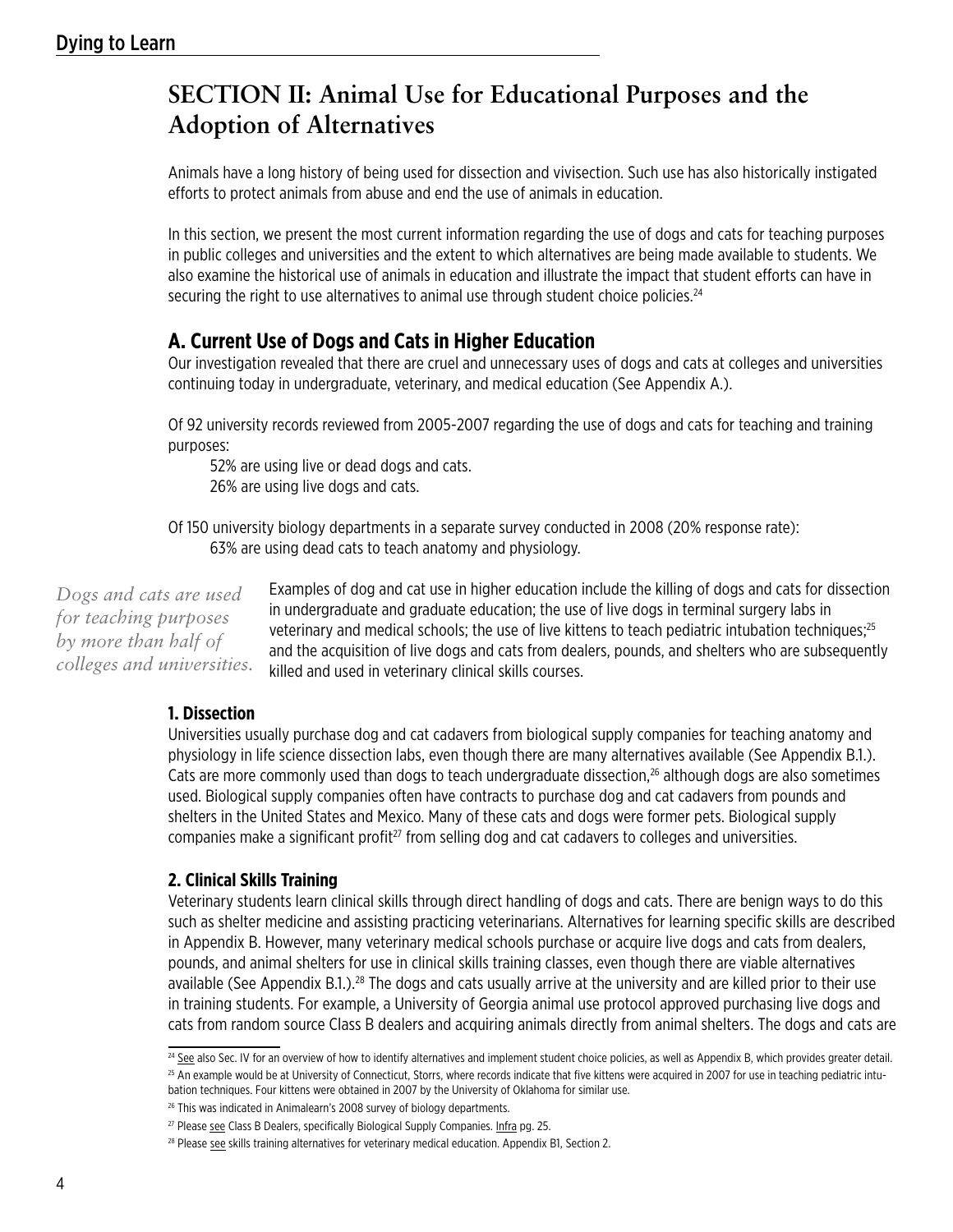then euthanized for the clinical skills (emergency and non-emergency) laboratory<sup>29</sup> in which students learn such procedures as fracture repair and chest tube placement.

#### **3. Terminal Surgery Labs**

*Some veterinary students, who are learning how to care for and save animal lives, are required to kill healthy animals as part of their education.*

Dogs who may once have been people's pets continue to be killed by veterinary students in terminal surgery labs, even though there are effective surgery alternatives $30$  to replace these labs (See Appendix B.1.). Many veterinary students are surprised to learn that they are required to kill otherwise healthy dogs in order to learn to save the lives of other dogs. Procedures involved in terminal labs include euthanizing a healthy dog after he is used for teaching surgical procedures under anesthesia. Such labs are part of the core curricula or elective courses at various schools of veterinary medicine. For example, at Texas A&M University's College of Veterinary Medicine, students are currently taught emergency veterinary procedures in a laboratory on how to save animal lives. The dogs' chests are cut open, and the students squeeze their beating hearts while

euthanasia solution is injected into their veins. The procedure is intended to teach the students how to resuscitate a dying dog.<sup>31</sup> Unfortunately, these dogs do not recover. When animals are killed in surgery labs, students also miss out on the opportunity to learn post-operative care, including pain management, supportive care, assessing the healing process, etc. Such skills can be gained working with actual animal patients and are just as important as learning surgical procedures.

# **B. History of Vivisection and Dissection**

The historical use of animals for teaching and experimentation is deeply rooted in the study of anatomy and physiology. Though studied for centuries in various cultures, the fields of anatomy and experimental physiology began to progress around 300 B.C. Scientific studies involving the vivisection and dissection of animals included those conducted by notable scientists such as Aristotle, Galen, and Vesalius.<sup>32</sup> If the law permitted, human cadavers were also dissected, but the use of animals in vivisection and dissection was generally less mired in ethical or religious concerns. Like today, animals were dissected not only to learn more about them, but also as surrogates for humans. $33$ 

While Greek law prohibited the dissection of human bodies, physician and medical researcher Galen performed countless animal dissections and vivisections (circa 168 A.D.) and claimed that he dissected animals almost every day of his career—not only to enhance his surgical skills but also to learn more about the human body.<sup>34</sup> Though his contributions to medicine are widely celebrated, in some instances, Galen's vivisection and dissection of animals, which included dogs, pigs, and macaques, to understand and describe the human body and its functions led to centuries of misunderstandings about human anatomy and physiology. For example, Galen's description of the uterus was based on dogs; the position of the kidneys was based on pigs; and his understanding of the brain was based on cows or goats.<sup>35</sup>

Though animal and human dissections were used to educate medical students, artists such as Leonardo da Vinci and Michelangelo, who wanted to learn to illustrate their subjects with better accuracy, also conducted dissections.<sup>36</sup> They were also performed simply to illustrate the contents of ancient scientific texts.

In the 1500s, Andreas Vesalius, considered to be the founder of modern human anatomy, felt strongly that dissection should be performed as a way to accurately teach students about anatomy instead of using illustrations

<sup>29</sup> UGA AUP #A2006-10224.

<sup>&</sup>lt;sup>30</sup> Please see surgical simulation alternatives for veterinary medical education. Appendix B1, Section 2.

<sup>31</sup> Texas A&M's Animal Use Protocol (AUP) #2006-116.

<sup>32</sup> Hart, Lynette A., Mary W. Wood, and Benjamin J. Hart. Why Dissection? Oxford, U.K.: Greenwood Press, 2008.

<sup>33</sup> Guerrini, Anita. Experimenting with Humans and Animals: From Galen to Animal Rights. Baltimore, MD: The Johns Hopkins University Press, 2003.

<sup>&</sup>lt;sup>34</sup> Nutton, Vivian. "Logic, Learning, and Experimental Medicine." Science 5556(2002): 800-801.

 $35$  Id.

<sup>&</sup>lt;sup>36</sup> Hart, Lynette A., Mary W. Wood, and Benjamin J. Hart. Why Dissection? Oxford, U.K.: Greenwood Press, 2008.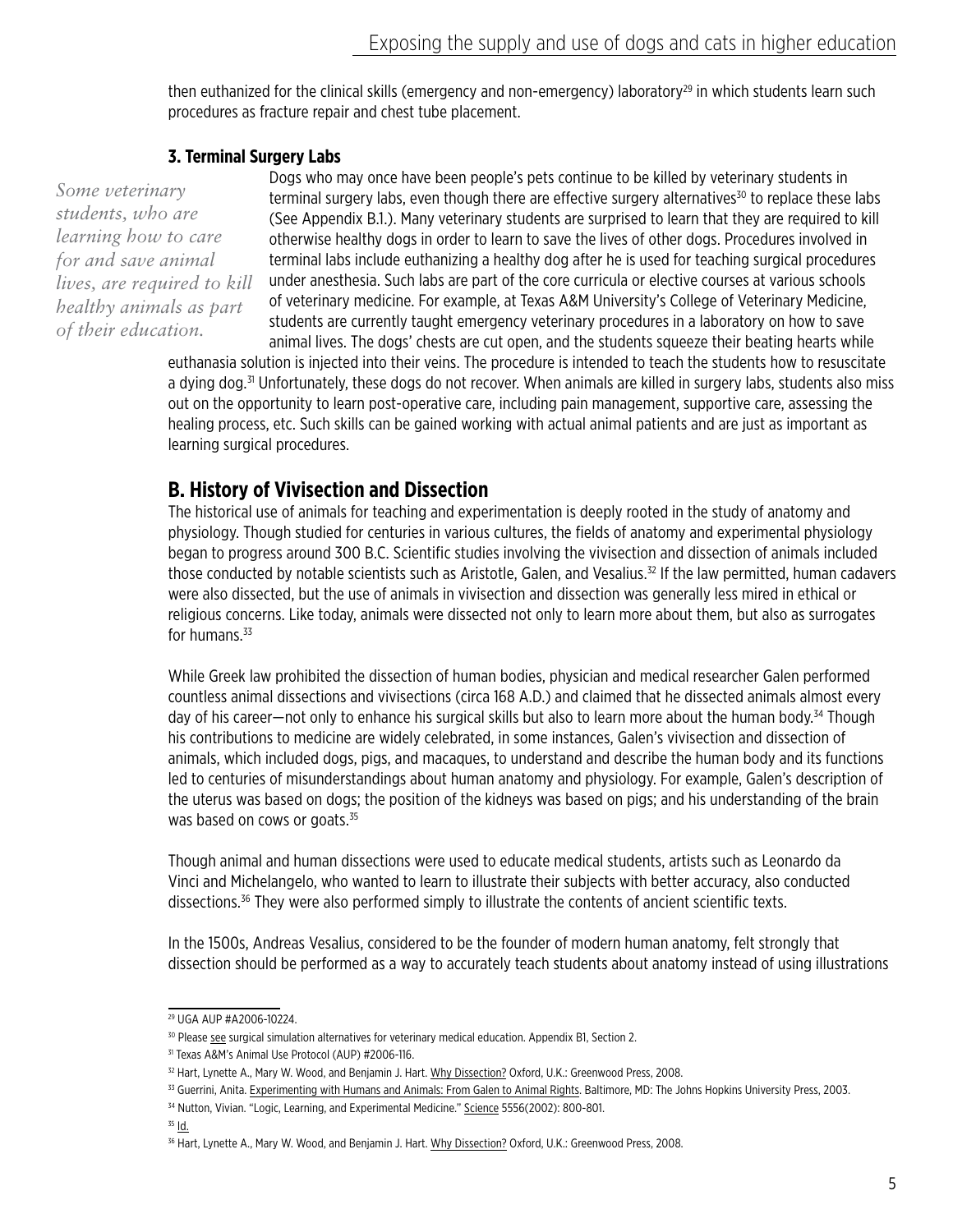or descriptions in books, as well as to gain new knowledge.<sup>37</sup> Vesalius appears to have set the foundation for dissection as a teaching and research tool.

Dissections were performed in theater settings with large numbers of students as the audience. Human cadavers were highly desired, which often led to grave robbing or the use of bodies of executed criminals.<sup>38</sup> As legal and ethical concerns about the use of human cadavers led to a decrease in the availability of bodies to dissect, the use of animals, who most considered to be incapable of feeling pain, became increasingly common.

In the early 1900s, the dissection of animals became more common in biology classes. Frog dissection was established in college level courses and eventually was taught in high schools.<sup>39</sup> Between 1910 and 1920, dead frogs became commercially available for use in education, and by the 1920s, frog dissection became a routine activity in many high school classrooms.40,41

Animal dissection that included crayfish, grasshoppers, mollusks, starfish, sharks, frogs, fetal pigs, and cats in high school became widespread following the Biological Sciences Curriculum Study, a federally-funded initiative in the 1960s to create science curricula for elementary and secondary school students.42 Also as a result, more high schools established advanced biology courses involving dissection of cats, minks, and fetal pigs, as well as an increased use of live animals. Previously, dissection of such animals was more common in college-level comparative anatomy courses.<sup>43</sup> In 1988, it was estimated that animal dissection occurred in 75-80% of pre-college level biology classes.<sup>44</sup>

# **C. Students Advocating for Student Choice Policies and Alternatives**

Starting in the late 1800s, coinciding with when frog dissection become commonplace, humane education programs were being initiated in primary schools, and by 1922, many states had passed laws requiring humane education programs.<sup>45,46,47</sup> However, these curricula mainly emphasized fostering a moral kindness or civility ("character training") toward animals in order to prevent violent and cruel behavior in children that could later be transferred to fellow humans.

*For many students, harming animals for education purposes is a violation of deeply held principles and beliefs.*

During the late 1980s and 1990s, when animal dissection became widespread, extending to cats, fetal pigs, crayfish, and sharks, a movement began to give students other options to learn about animal anatomy and physiology without involving harm to animals. For many students, harming animals for educational purposes is a violation of deeply held principles and ethics. Student choice policies have since been enacted in several states for primary and secondary school education, and many colleges and graduate programs have also passed student choice policies. (See Sec. IV for an overview of how to help eliminate the harmful use of animals in education. See Appendix B.3. and

4. for a guide to implementing student choice policies, and Appendix B.1. for a comprehensive description of the latest alternatives available for undergraduate and graduate education.)

 $37$  Id.

<sup>38</sup> Guerrini, Anita. Experimenting with Humans and Animals: From Galen to Animal Rights. Baltimore, MD: The Johns Hopkins University Press, 2003. <sup>39</sup> Orlans, F. Barbara. "Debating Dissection." The Science Teacher 55(1988):36-40.

 $40$   $\underline{\mathsf{Id}}$ .

<sup>41</sup> Kinzie, Mable B., Richard Strauss, and M. Jean Foss. "The Effects of an Interactive Dissection Simulation on the Performance and Achievement of High School Biology Students." Journal of Research in Science Teaching 30(1993):989-1000.

<sup>42</sup> Emmons, Marvin B. "Secondary and elementary school use of live and preserved animals." Animals in Education: Use of animals in high school biology classes and science fairs. Ed. Heather McGiffin and Nanice Brownley. Washington, D.C.: The Institute for the Study of Animal Problems. 1980. 43-46.  $43$  Id.

<sup>44</sup> Orlans, F. Barbara. "Debating Dissection." The Science Teacher 55(1988):36-40.

<sup>45</sup> The American Anti-Vivisection Society sponsored the Miss B'Kind Club and registered to teach it in the Philadelphia school system starting in 1927.

<sup>46</sup> Bank, J., and Stephen L. Zawistowski. "The Evolution of Humane Education: Humane education teaches us to approach the world one starfish at a time." ASPCA Animal Watch Fall (1994). ASPCA. 2 Nov 2008<http://www.aspca.org/site/PageServer?pagename=edu\_history>.

<sup>47</sup> Unti, Bernard Oreste. The Quality of Mercy: Organized Animal Protection in the United States 1866-1930. Diss. American University, 2002. Ann Arbor: UMI, 2002. 3048289.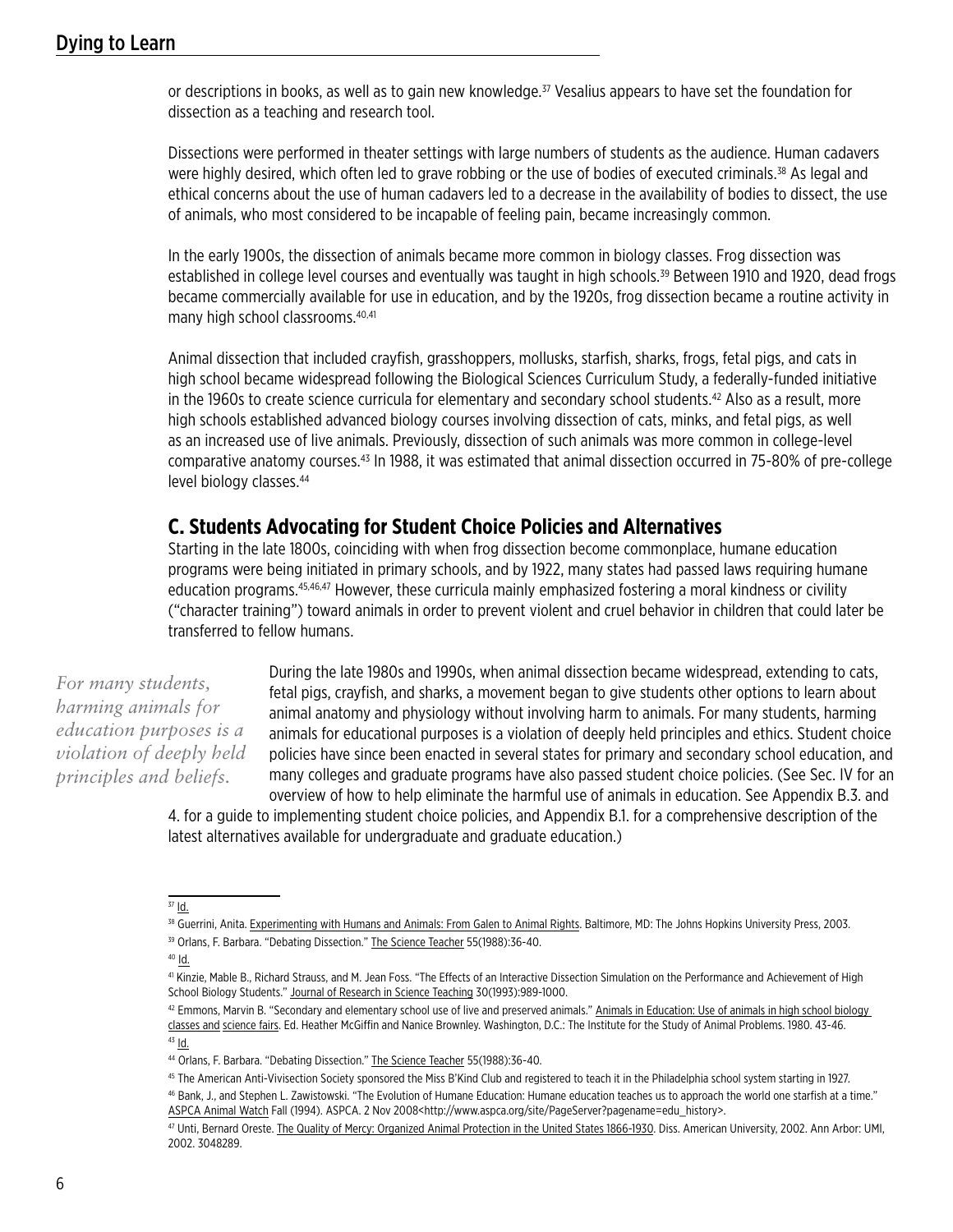#### **1. Primary and Secondary Education**

The first student choice policy at the Kindergarten-12<sup>th</sup> grade (K-12) level was enacted in 1985 in the state of Florida.48 However, it was California that received national media attention on the issue of dissection when California high school student Jenifer Graham filed a lawsuit against her school after learning she either had to dissect or accept a lowered biology grade.<sup>49</sup> Although Ms. Graham's case was settled in August 1988, Jenifer was instrumental in helping California adopt its student choice law in March 1988,<sup>50</sup> which allows students from K-12 to object to dissection and instead use humane alternatives.<sup>51</sup>

Graham's case was supported by animal protection organizations and garnered national attention about dissection. Thus, a movement began to allow students to seek alternatives to the use of animals in education at the secondary level and beyond. A national telephone hotline  $(1-800-922-FROG)^{52}$  was even established for students looking for information about alternatives to animal dissection.<sup>53</sup> In the first two vears of its existence, the hotline received over 16,000 calls from parents and students regarding elementary level courses through college.<sup>54</sup> In 1996, Animalearn launched its free loan program for alternatives to dissection, The Science Bank, which provides students and educators with humane tools to learn and teach anatomy and physiology without harming animals (See Appendix B.1. for information on alternatives available from The Science Bank).

*Student choice policies give students the option to use alternatives to animal use.*

Today there are 15 states that have such state laws or policies for K-12 students, including California, Florida, Illinois, Louisiana, Maine, Maryland, Massachusetts, New Jersey, New Mexico, New York, Oregon, Pennsylvania, Rhode Island, Vermont, and Virginia.55 Animalearn and its parent organization, American Anti-Vivisection Society (AAVS), were instrumental in the passage of several of the current state policies, including for their home state of Pennsylvania.<sup>56</sup>

#### **Current States with Student Choice Laws & Resolutions**

**Florida** - Enacted state law in 1985 **California** – Enacted state law in 1988 Maine – Enacted Department of Education Policy in 1989 **Pennsylvania** – Enacted state law in 1992 Louisiana – Enacted state resolution in 1992 **New York** – Enacted state law in 1994 **Rhode Island** – Enacted state law in 1997 Maryland – All counties enacted policies by 1997 **Illinois** – Enacted state law in 2000 **Virginia** – Enacted state law in 2004 **Oregon** – Enacted state law in 2005 Massachusetts – Enacted Board of Education Policy 2005 New Mexico – Enacted Public Education Department Policy 2005 **New Jersey** – Enacted state law in 2006 **Vermont** – Enacted state law in 2008 (Bolded states indicate statewide law.)

<sup>54</sup> Id.

<sup>48</sup> Current statute number is § 1003.47. Added by Laws 2002, c. 2002-387, § 140, eff. Jan 7, 2003. Amended by Laws 2004, c. 2004-357, § 84, eff. July 1, 2004. Prior Laws: Fla.St.2001, § 233.0674. Laws 1985, c. 85-70, § 1.Florida Student Choice Law. The 2008 Florida Statutes. 4 Feb 2009<http://www.flsenate. gov/Statutes/index.cfm?App\_mode=Display\_Statute&Search\_String=&URL=Ch1003/Sec47.HTM>.

<sup>49</sup> Orlans, Barbara F. et. al. The Human Use of Animals: Case Studies in Ethical Choice. New York: Oxford University Press, 1998. 209-221.  $50$   $\underline{Id}$ .

<sup>51</sup> California Student Choice Law. California Education Code Section 32255-32255.6.4 Feb 2009.<http://www.leginfo.ca.gov/cgi-bin/ displaycode?section=edc&group=32001-33000&file=32255-32255.6>.

<sup>52</sup> Initially sponsored by the Animal Legal Defense Fund, this hotline is now operated by the National Anti-Vivisection Society.

<sup>53</sup> Winiarski, Kathryn. "BLACKBOARD; Dissection Hot Line Cuts It." New York Times 6 Jan 1991.

<sup>55</sup> Animalearn. Laws and Legislation (K-12). Undated. Animalearn. 30 Dec 2008. <http://www.animalearn.org/lawsandlegislation.php>.

<sup>56</sup> Schaeffer, Crystal. "Legislative Empowerment in Schools: Student Choice". AV Magazine Fall 2008. 10-11.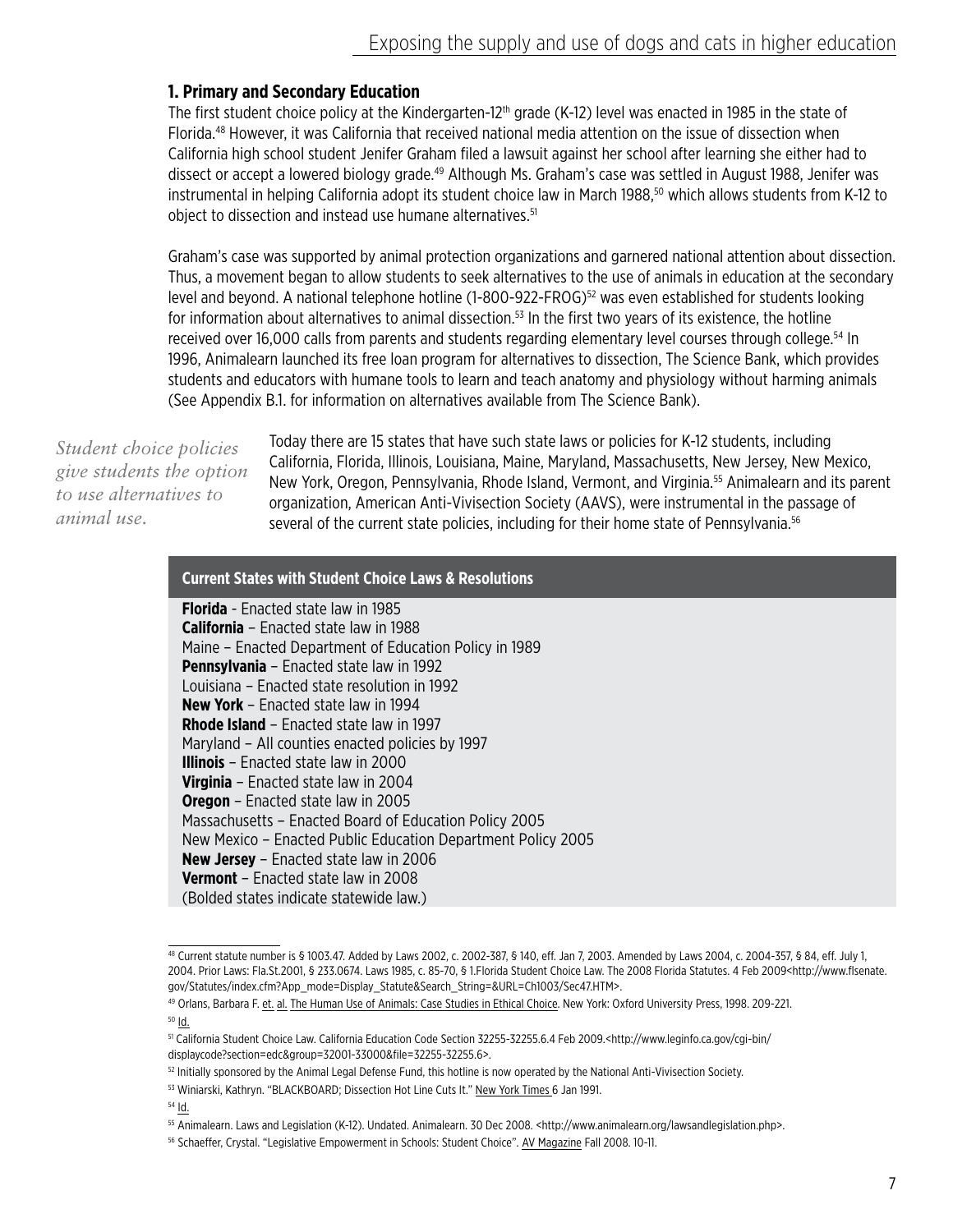#### **2. Colleges and Universities**

Unlike secondary and elementary schools, neither private nor public colleges and universities are covered by state student choice laws. As a result, individual institutions prescribe their own guidelines on issues such as dissection and vivisection in the classroom. Fortunately, many college students have voiced their objections to the harmful use of animals and have been successful in encouraging their institutions to create student choice policies at the collegiate level (See Appendix B.3. and 4. for information on creating a student choice policy).

*Several universities have established student choice policies, due largely to the perseverance of ethicallyminded students.*

For example, in 1994, New York's Sarah Lawrence College became the first college to adopt a formal student choice policy, which includes this statement: "Sarah Lawrence College does not require students with ethical objections to participate in dissection. Students who choose to refrain from such activities will be given alternatives that provide similar experiences."<sup>57</sup> While some colleges and universities have had informal or unwritten student choice policies prior to this, this was the first formal policy adopted by a U.S. college for biology courses.<sup>58</sup>

Since then, several Ivy League and state universities have followed in Sarah Lawrence's ethical footsteps by establishing student choice polices, due largely to the perseverance of ethically-minded students.<sup>59</sup> According to Animalearn's survey of 150 biology departments at public colleges and universities,<sup>60</sup> two universities that responded, the University of Illinois Urbana-Champaign and the University of New Mexico-Albuquerque, have a formal student choice policy currently in place for undergraduate courses.<sup>61,62,63</sup>

Biology departments at six other colleges and universities responding to the survey indicate that they allow alternatives to dissection, but the policy is not formally written and/or made visible to current and prospective students on either university or departmental web pages, or in general Internet searches. These universities are, California State University- Bakersfield; California State University-San Bernardino; Florida International University; University of Colorado-Colorado Springs; University of Wisconsin-La Crosse; and University of Wisconsin- Stevens Point.

In addition to colleges and universities responding to the survey, we are aware of many other colleges and universities that allow alternatives to dissection.<sup>64</sup> To date, 28 colleges and universities have adopted formal or informal student choice policies, and many more are currently taking the steps to create them on their campuses. To find a list of those colleges and universities with student choice policies go to: http://www.animalearn.org/ studentcenter\_collegeuniversity04.php.

Animalearn has aided several students and student groups from colleges and universities pursuing policies on their campuses, including the University of Illinois – Urbana Champaign,<sup>65</sup> Virginia Commonwealth University,<sup>66</sup>

<sup>57</sup> The Humane Society of the United States. "Sarah Lawrence College Dissection Choice Policy." 1994. HSUS. 15 Dec 2008<http://www.hsus.org/web-files/ PDF/ARI/Sarah\_Lawrence\_College\_Policy.pdf>.

<sup>58</sup> Ducceschi, L., Hart, L., and N.Green. "Guidelines for the development of student choice policies regarding dissection in colleges and universities: An ethnographic analysis of faculty and student concerns." Proceedings 6<sup>th</sup> World Congress on Alternatives & Animal Use in the Life Sciences AATEX Special Issue. (2007): 273-276.

<sup>59</sup> Animalearn. Colleges and Universities with Student Choice Policies. Undated. Animalearn. 23 Apr 2008. <http://www.animalearn.org/studentcenter\_collegeuniversity04.php>.

<sup>60</sup> Ref. Intro (Collection of Info).

<sup>61</sup> University of Illinois Urbana-Champaign Student Choice Policy for Undergraduate Courses. 5 May 2003. University of Illinois Urbana-Champaign. 7 Jan 2009. <http://www.dissectionchoice.org/EP\_03\_35.html>.

 $62$  Information on whether the university has a formal student choice policy in place was obtained through web searches on university and departmental web pages, and in general Internet searches.

<sup>63</sup> Hepner, L. "Winning Alternatives to Dissection at the University of New Mexico." InterNICHE. Undated. InterNICHE. 19 Mar 2009<http://www.interniche.org/ consh/Lhepner.html>.

<sup>&</sup>lt;sup>64</sup> Animalearn. "Colleges and Universities That Do Not Have Policies, But Have Allowed Students to Use Alternatives (List Compiled by NAVS and AAVS)". Updated 20 Aug 2006. Animalearn. 26 Jan 2009. <http://animalearn.org/studentcenter\_collegeuniversity05.php>.

<sup>&</sup>lt;sup>65</sup> Students Improving the Lives of Animals (University of Illinois Student Group). "EP.03.35, Report to the Senate on Alternatives to Dissection in Undergraduate Courses." 5 May 2003. SILA. 30 Dec 2008. <http://www.dissectionchoice.org/EP\_03\_35.html>.

<sup>66</sup> Virginia Commonwealth University Dissection Choice Policy. "Bill in Support of the Conscientious Maintenance of Non-Dissection Degree Paths for Virginia Commonwealth University Monroe Park Campus Undergraduate Students." 21 Feb 2005. VCU. 30 Dec 2008<http://ramsites.net/-kungae/>.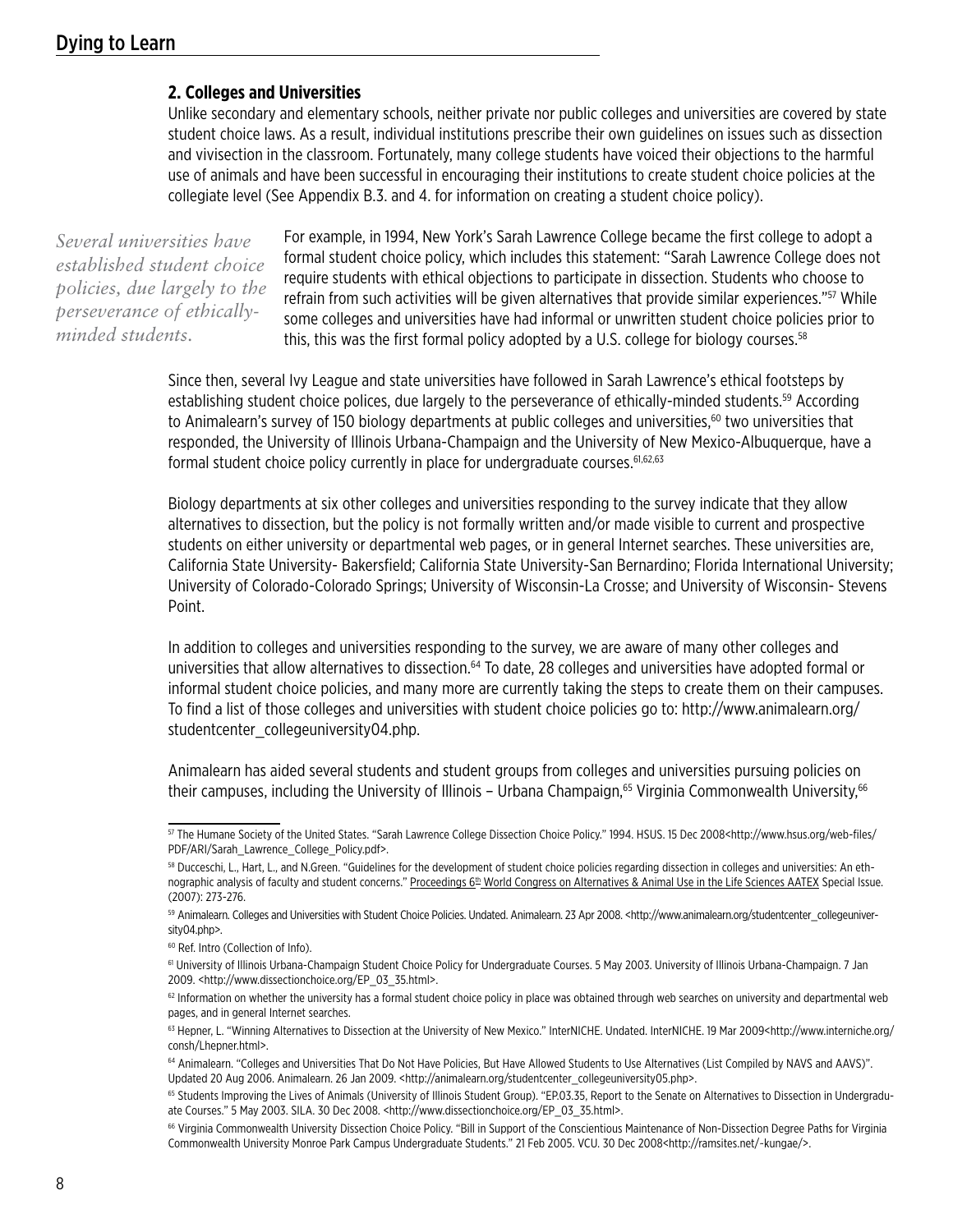and Hofstra University.67 In 2007, Animalearn released a research study, later published with Dr. Lynette Hart from the University of California-Davis entitled "Guidelines for the development of student choice policies regarding dissection in colleges and universities: An ethnographic analysis of faculty and student concerns."68 This paper provides a template to assist college students who want to establish student choice initiatives. (See Sec. IV for an overview of how to help eliminate the harmful use of animals in education. See Appendix B.3. and 4. for a guide to implementing student choice policies, and Appendix B.1. for a comprehensive description of the latest alternatives available for undergraduate and graduate education.)

# **Implementing a Student Choice Policy at Hofstra University**

Animalearn has worked with many students from colleges and universities across the United States to establish student choice policies on their campus. In January 2007, Hofstra University, a private university in Hempstead, New York, established a student choice policy after years of hard work by students and supportive faculty members. Animalearn worked with the students from Hofstra University through the entire process, from proposal of the policy to institution of the policy.

Students in undergraduate biology classes at Hofstra wanted the opportunity to use alternatives to dissection and the Students' Organization for Animal Rights (SOAR) worked with their advisor and the biology faculty and department chair to agree upon a policy.1 Biology faculty borrowed alternatives to dissection from Animalearn's The Science Bank to assess the feasibility of various alternatives for their classes. There were also several meetings involving students, faculty, and Animalearn representatives to discuss the administrative scope of the policy.

The next step was to involve Hofstra administration to discuss the viability of a policy, who considered the information, letters of support from other universities, and scientific data regarding student choice policies and their pedagogical credibility. Students brought the issue to the student government, who put a referendum up to a vote to the Hofstra student body asking if students with religious and ethical objection to dissection should be allowed an alternative. Students voted overwhelmingly that students should be able to use an alternative to dissection. Finally, the University Senate passed the policy, giving students the right to an alternative to harmful animal use.

Determination and hard work on the part of SOAR led to a student choice policy that benefits all current and future students on campus who do not want to harm animals while pursuing their education.2 Hofstra's Animal Dissection Policy is available at: http://www.hofstra.edu/ Academics/Colleges/HCLAS/BIO/bio\_animaldissection.html.

## **3. Veterinary Education**

An increasing number of veterinary students have also objected to harmful animal use in favor of humane alternatives (See Appendix B.1. for information on alternatives). One of the first veterinary students reported to object to the harmful use of animals in veterinary education was from the University of Georgia. In 1985, this student withdrew from the school to avoid the third-year survival surgery labs.<sup>69</sup> In 1987, two veterinary students

<sup>67</sup> Hofstra University Animal Dissection Biology Policy. Undated. Hofstra University. 30 Dec 2008. <http://www.hofstra.edu/Academics/Colleges/HCLAS/BIO/ bio\_animaldissection.html>.

<sup>&</sup>lt;sup>68</sup> Ducceschi, L., Hart, L., and N.Green. "Guidelines for the development of student choice policies regarding dissection in colleges and universities: An ethnographic analysis of faculty and student concerns." Proceedings 6th World Congress on Alternatives & Animal Use in the Life Sciences AATEX Special Issue. (2007): 273-276. 69 Rauch, Annette and Gary Patroneck. "The Impetus Behind the Development of Alternatives." Alternatives in Veterinary Medical Education. AVAR Newsletter. Winter 2008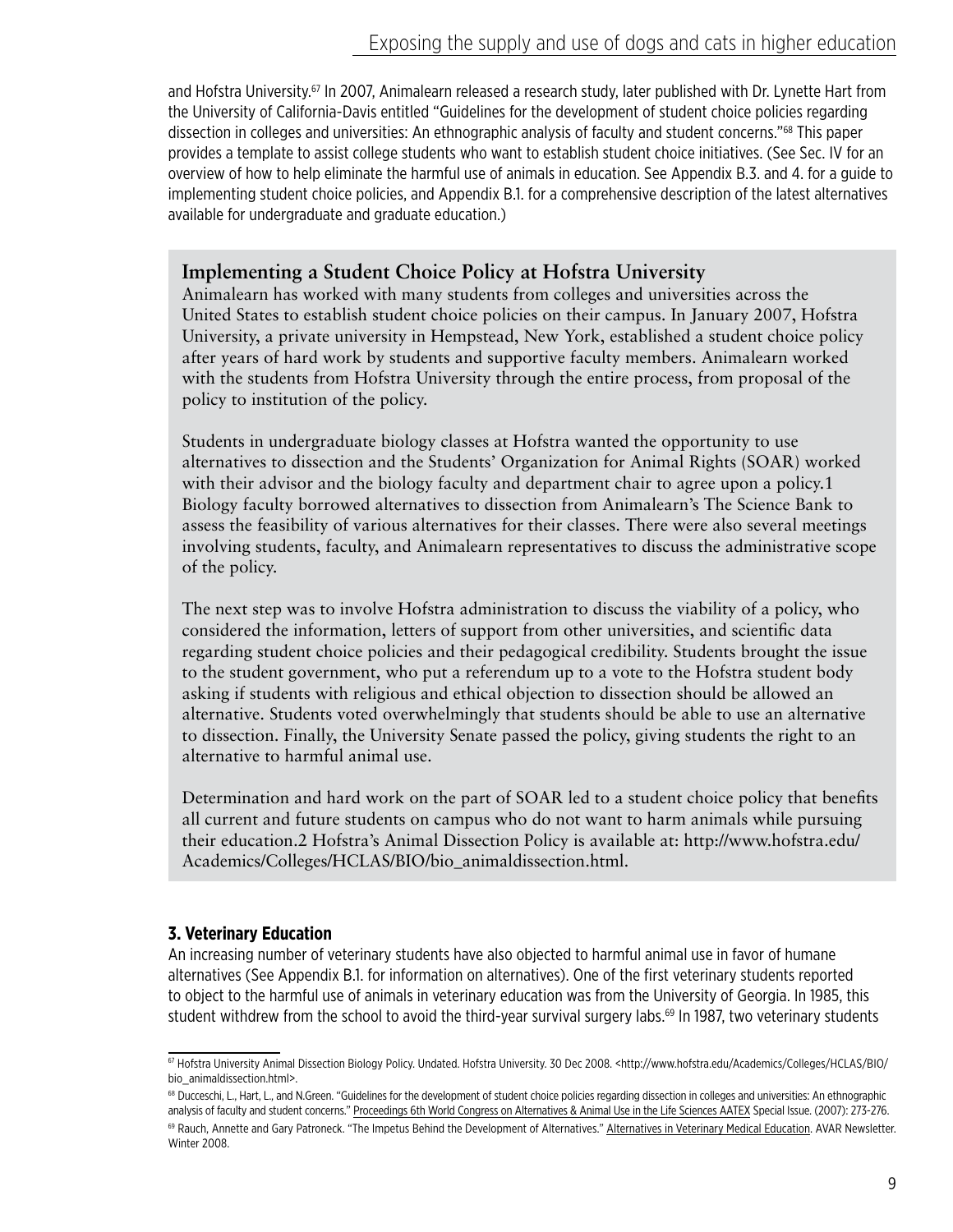# Dying to Learn

*Some veterinary schools require students to perform terminal surgery labs on healthy animals. Others have adopted humane and effective alternatives.*

filed a lawsuit against the School of Veterinary Medicine at the University of Pennsylvania after refusing to perform a required terminal surgery on healthy dogs.<sup>70</sup> These students, who were two of the first individuals to refuse to vivisect to obtain their veterinary degrees in the United States, prevailed and were able to complete their surgical training on dogs who were already scheduled for euthanasia for terminal medical conditions.<sup>71</sup> In 2002, the University of Pennsylvania eliminated terminal surgeries in its small animal curriculum, $<sup>72</sup>$  following in the footsteps of Tufts University,</sup> which in the 2000-2001 academic school year became the first U.S. veterinary school to end small animal terminal labs.<sup>73, 74</sup> In 2003, Western University of Health Sciences College of Veterinary Medicine in Pomona, California was established with a no harm approach to practicing veterinary

medicine, completely eliminating the harmful use of animals in their curriculum and instead using cadavers of companion animals who are donated for educational purposes.<sup>75, 76</sup>

Fortunately, many U.S. veterinary schools have adopted humane methods and are continuing to make change in

#### **University of Georgia – College of Veterinary Medicine**

In 2008, Animalearn worked with students and faculty at UGA to help them implement humane changes for animals used in the veterinary school. Several students there are opposed to the terminal dog labs and instead want to see humane alternatives such as cadavers in place. Also many students and faculty are behind the initiative to create a Shelter Medicine Program. In April 2008, UGA received a Maddie's Fund grant for an externship, which gives students the opportunity to work alongside a full-time shelter veterinarian. In January 2009, several student groups at UGA sponsored a first ever College of Veterinary Medicine "Shelter Medicine Symposium" to generate more discussion about this topic. Students and faculty were strategic in helping to create a three-tiered campaign to decrease and ultimately eliminate the use of dogs in terminal surgery labs. This campaign includes, (1) creating a shelter medicine spay/neuter fourth-year senior surgical rotation; (2) implementing alternative surgical training vehicles that would aid student education and decrease the need for terminal surgical procedures as learning tools, i.e. cadavers; and (3) developing an educational memorial program (EMP).

Animalearn helped UGA students to identify ways to create these changes. For example, we supported their efforts by loaning them veterinary alternatives from The Science Bank and by giving them guidance regarding how to encourage the faculty to implement these viable teaching tools (See Appendix B). Animalearn also assisted in bringing to fruition two of the humane initiatives proposed by students and faculty there by providing grants for the Shelter Medicine program, which will become part of UGA's College of Veterinary Medicine's Fall 2009 curriculum, and the development of a digital DVD surgery tutorial to use as a teaching tool to help enhance the second-and third-year surgery curriculum.

The goal with the Shelter Medicine Spay/Neuter fourth-year senior rotation course at UGA is to increase the number of opportunities a student can have to perform small animal surgery on

<sup>70</sup> Pothier, Dick. "2 Penn Students Sue Over Animal Surgery." Philadelphia Inquirer 17 Mar 1987.

<sup>71</sup> Hall, Lee. Interview with Dr. Gloria Binkowski and Dr. Eric Dunayer. "Vets who make a difference in the lives of domestic cats and dogs" Friends of Animals Actionline Newletter. Spring 2004. Friends of Animals. 2 Sep 2008. <http://www.friendsofanimals.org/actionline/spring-2004/vets-difference.html>.

<sup>&</sup>lt;sup>72</sup> American Anti-Vivisection Society News Release. "University of Pennsylvania School of Veterinary Medicine Lauded for Ending Terminal Animal Surgery Course." 7 Aug 2002. 73 Tufts Cummings School of Veterinary Medicine. "Animal Use for DVM Training in Surgery." Undated. Tufts University. 20 Oct 2008. < http://www.tufts.edu/ vet/academic/dvmtraining.html>.

<sup>&</sup>lt;sup>74</sup> Even if a school doesn't have terminal labs for its mandatory small animal curriculum, its large animal curriculum and/or its electives may still rely on terminal labs. Also, the terminal labs might not be eliminated, just that students are provided the option of an alternative.

<sup>75</sup> Hymon, Steve. "'No Harm' Approach to Medicine." Los Angeles Times 7 Oct 2003. Los Angeles Times 19 Dec 2008. <http://articles.latimes.com/2003/ oct/07/local/me-vet7>.

<sup>76</sup> Western University of Health Sciences College of Veterinary Medicine. Founding Principles. 5 Feb 2009. <http://www.westernu.edu/xp/edu/veterinary/ principles.xml>.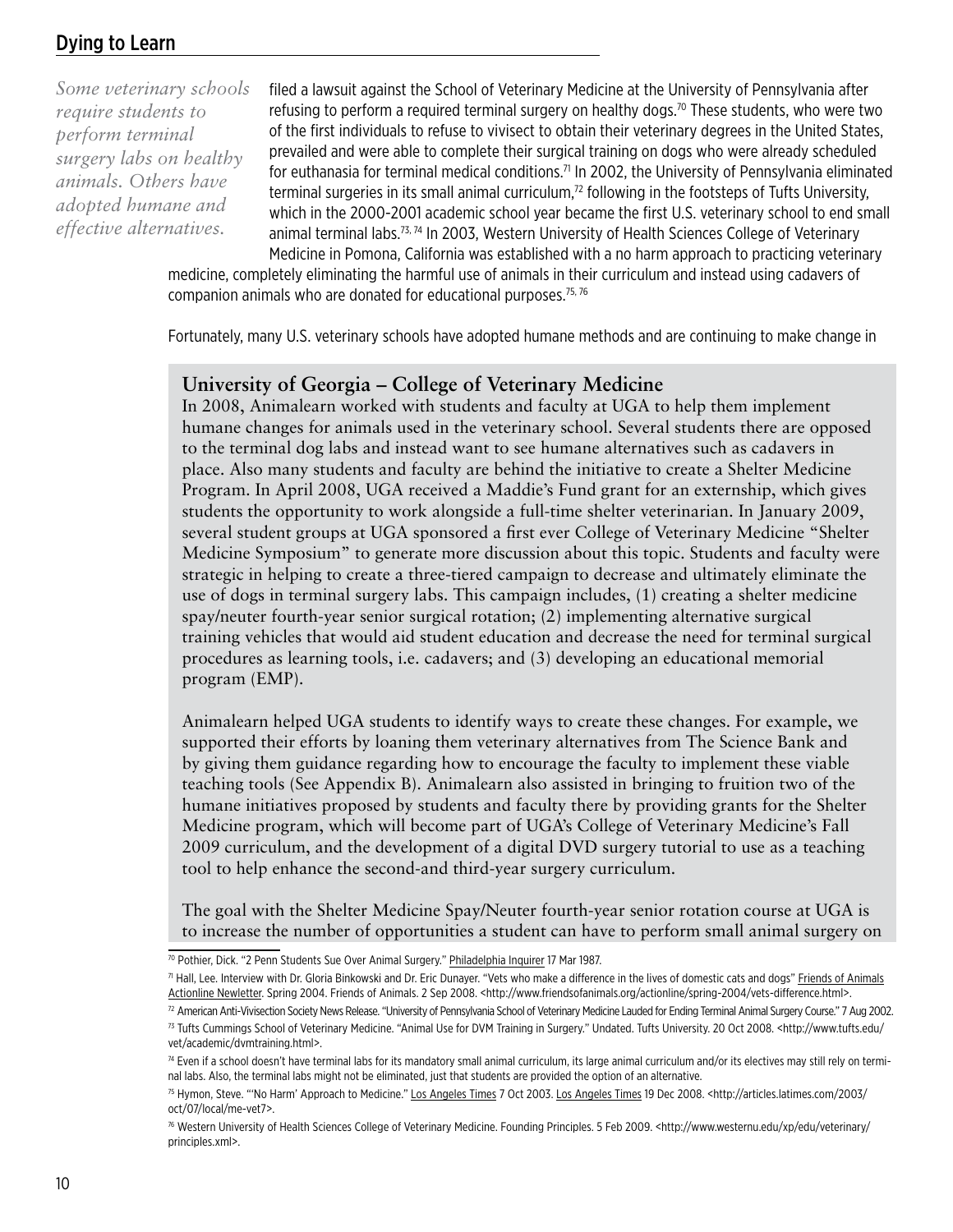"recovery" shelter animals. In addition to benefiting humane education, the Shelter Medicine rotation enhances student surgical education and provides a much needed community service.

The idea for the DVD digital surgery program came after a student there researched alternative learning tools, which would decrease the number of terminal surgical training procedures. In that search, the student came across a series of DVD/digital media surgery tutorials for veterinary students developed by Michigan State CVM and UC Davis CVM. The student then met with several surgery professors at UGA about implementing similar videos into the surgery curriculum. Faculty were very interested, but indicated that UGA taught some of the procedures (feline/canine spay, neuter, laparotomy, splenectomy, cystotomy, etc.) with slightly different techniques than Michigan and UC Davis. Thus, the UGA CVM digital surgery tutorial for the sophomore and junior curriculum was born.

The response from UGA faculty and administration has been positive. K. Paige Carmichael, DVM, PhD., Associate Dean of Academic Affairs, reported that the digital DVD surgery tutorial will give students "the opportunity to pause, watch the procedure again and again will help our students become more confident and proficient in their skills." 3 MaryAnn Radlinsky, DVM, MS, Associate Professor in the Department of Small Animal Medicine and Surgery at UGA's College of Veterinary Medicine, echoed Dr. Carmichael's sentiments about the DVD project by adding that "the junior surgery experience for our students at the University of Georgia would be greatly enhanced by adding videos to the armamentarium of teaching tools available."4

Due to the efforts of UGA students, terminal dog labs were eliminated and replaced with canine cadavers in the UGA CVM junior or third-year surgery course in Fall 2008. While the junior surgery course still offers a terminal procedure (exploratory surgery) that is performed on young pigs who would be slated for slaughter, students who do not want to perform the terminal pig lab can utilize a canine cadaver (not ethically sourced). However, communications with UGA students indicate that the junior surgeries scheduled for fall 2009 may all be beneficial recovery procedures (spays/neuters), after informal discussion with faculty.

Fortunately, UGA is working to establish an Educational Memorial Program (EMP) for ethically sourced companion animal cadavers at the veterinary medical school. Late in 2008, UGA received a grant from the Humane Society Veterinary Medical Association (HSVMA) to help purchase new freezers specifically for this purpose.

UGA is not completely free of harmful dog and cat use in education; however, the school is an example of how significant change can be made by one or more students to help animals.

this arena (See Appendix B.1. for information on alternatives). More than half of the 28 U.S. veterinary schools no longer require terminal surgeries in core courses, and many do not require them in elective courses.  $\frac{7}{7}$  For a list of veterinary medical schools that offer alternatives, go to http://www.animalearn.org/studentcenter\_vetmed05.php.

## **4. Medical Education**

Throughout history, U.S. medical schools have typically used dog labs (lethal scholastic exercises performed by students) to teach basic physiology and pharmacology. In 1992, University of Colorado (CU) medical student Safia Rubaii filed a lawsuit against the school of medicine for not permitting her to use humane alternatives to the school's terminal dog labs, after refusing to participate in some of these harmful labs due to her religious beliefs

 $77$  Patronek, Gary J. PhD., and Annette Rauch, DVM. "Systematic review of comparative studies examining alternatives to the harmful use of animals in biomedical education." JAVMA. Vet Med Today: Reference Point Vol. 230:1. 1 Jan 2007. 37-43.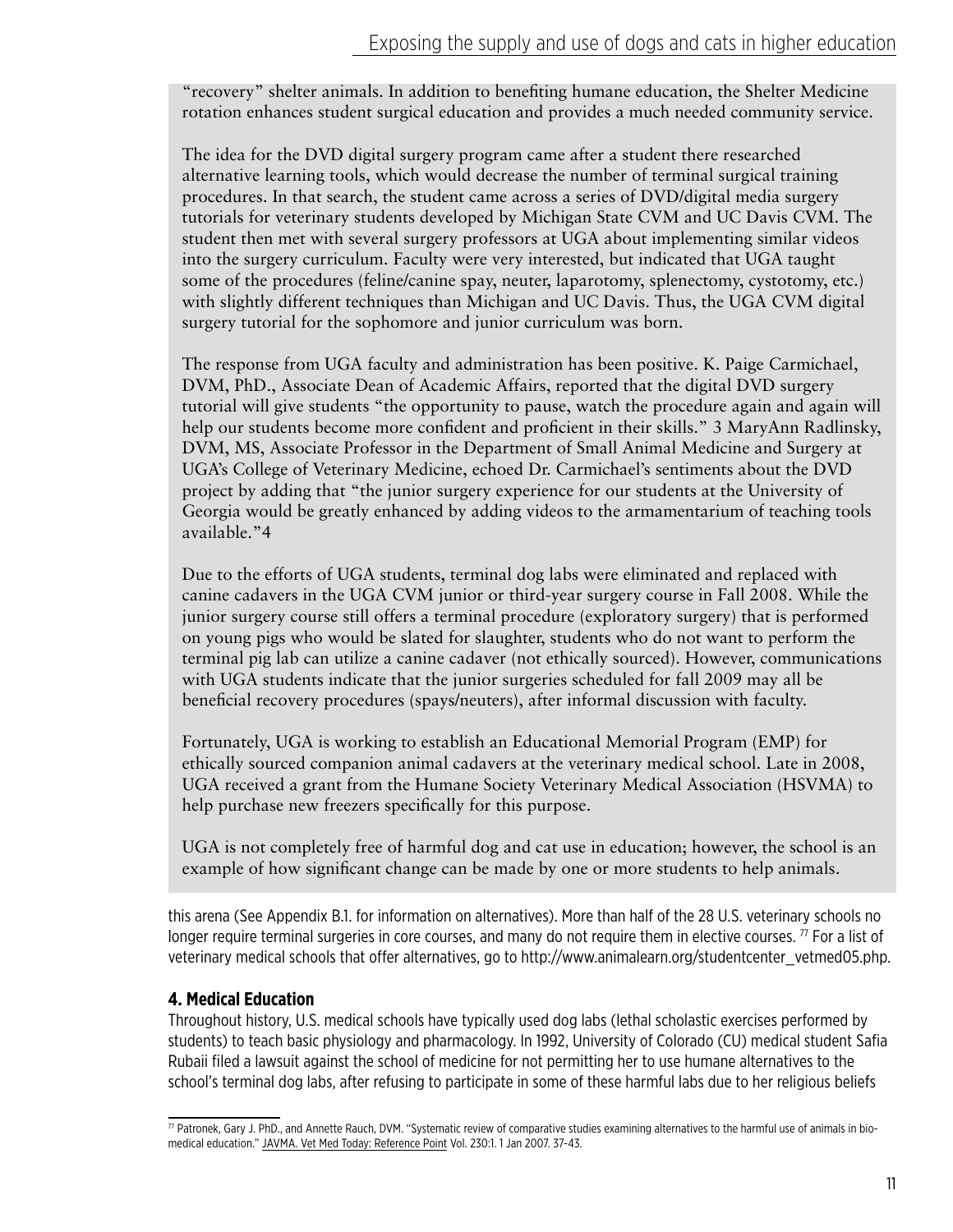of doing no harm to animals.<sup>78</sup> Although the judge ruled against Ms. Rubaii in 1993,<sup>79</sup> she did appeal the case and won.<sup>80</sup> Ms. Rubaii ultimately left CU, but in the appeal CU was ordered to pay her a substantial amount of money.<sup>81</sup> Fortunately in 2003, CU ended its terminal surgery labs on dogs.<sup>82</sup>

*Most of the nation's leading medical schools have developed alternatives to lethal dog labs.*

Today the trend in medical education is moving away from using 'dog labs' for demonstration purposes (See Appendix B.1.).83 In fact, most of the nation's leading medical schools have developed alternative methods for teaching these disciplines.84 New York Medical College has been one of the last schools to end dog labs. According to Dr. Francis Belloni, the Dean of New York Medical College, his students now use echocardiograms to study heart function. The subjects used for this study are medical students, not live dogs. Dr. Belloni noted that students would "become just as good doctors without it [dog labs]."85 Nine U.S. medical schools continue to use live animal labs for medical education  $86$ 

#### **Conclusion**

Upper-level high school biology classes, undergraduate courses, and human and veterinary medical training courses still commonly offer cat dissection, and occasionally utilize dogs as well.<sup>87</sup> Dogs are rarely dissected in high schools yet are often dissected in veterinary anatomy courses.<sup>88</sup> However, both dogs and cats are also used in veterinary and human medical training.<sup>89</sup>

Fortunately, more than 90% of U.S. medical schools have eliminated the use of live animals to teach human physiology and pharmacology, as well as surgical techniques.<sup>90</sup> Also, states and colleges are increasingly adopting student choice policies that allow students to choose humane alternatives to dissection and vivisection.

No matter what education level – high school, undergraduate, graduate, veterinary, or medical – recent history has proven that students can make a difference for dogs and cats and other animals used in education by encouraging their institutions to implement student choice policies and/or eliminate inhumane procedures altogether. (See Sec. IV for an overview of how to help eliminate the harmful use of animals in education. See Appendix B.3. and 4. for a guide to implementing student choice policies, and Appendix B.1. for a comprehensive description of the latest alternatives available for undergraduate and graduate education.)

89 Kittens are used to teach human pediatric intubation techniques to medical students and personnel.

<sup>78</sup> Newcomer, Kris. "Religion Keeps Student From Experiments on Dogs A Doctor Cures." Rocky Mountain News 24 Apr 1992.

<sup>79</sup> Mehle, Michael. "Judge Rules Against CU Med Student in Lawsuit Class Exepriment on Dog Didn't Infringe on Rights of Buddhist, Court Says." Rocky Mountain News 14 May 1993.

<sup>80</sup> News Staff. "Med Student Wins on Appeal." Rocky Mountain News 15 Jul 1994.

<sup>81</sup> Balcombe, Jonathan. The Use of Animals in Higher Education. Washington D.C.: Humane Society Press. 2000.

<sup>82</sup> Kieswer, Kristine. Good Medicine. Physicians Committee for Responsible Medicine. "University of Colorado Drops Dog Labs from Medical Training." Summer 2003. Volume XII, Number 3. PCRM 2 Sep 2008. <http://www.pcrm.org/magazine/gm03summer/gm03summer03.html>.

<sup>83</sup> Wadman, Meredith. "Medical Schools Swap Pigs for Plastic." Nature 7 May 2008. 453. 140-141.

<sup>84</sup> Harrison, Nancy. Doctors Against Doglabs. Undated. Doctors Against Doglabs. 9 Jun 2008. <http://www.doctorsagainstdoglabs.com/>.

<sup>85</sup> Bakalar, Nicholas. "Killing Dogs in the training of Doctors is to End." The New York Times 1 Jan 2008. New York Times 2 Sep 2008. < http://www.nytimes. com/2008/01/01/health/research/01dog.html?ex=1356843600&en=65a79634ecc41464&ei=5088&partner=rssnyt&emc=rss>.

<sup>86</sup> Physicians Committee for Responsible Medicine. "Medical School Curricula with Live Animal Laboratories." 16 Mar. 2009. <http://www.pcrm.org/resch/ meded/ethics\_medlab\_list.html>.

<sup>87</sup> Orlans, F. Barbara, et al. "Dissection of Frogs: The Jenifer Graham Case." The Human Use of Animals: Case Studies in Ethical Choice. New York: Oxford University Press, 1998. 209-221.

<sup>88</sup> Decades ago, live dogs were used to demonstrate the toxicity of substances in veterinary pharmacology courses. However, that practice has ceased.

<sup>90</sup> Physicians Committee for Responsible Medicine. "Medical Schools with Live Animal Laboratories." Fact Sheet. 30 Jun 2008. PCRM. 18 Aug 2008. < http:// www.pcrm.org/resch/PDFs/WITH\_labs\_063008.pdf>.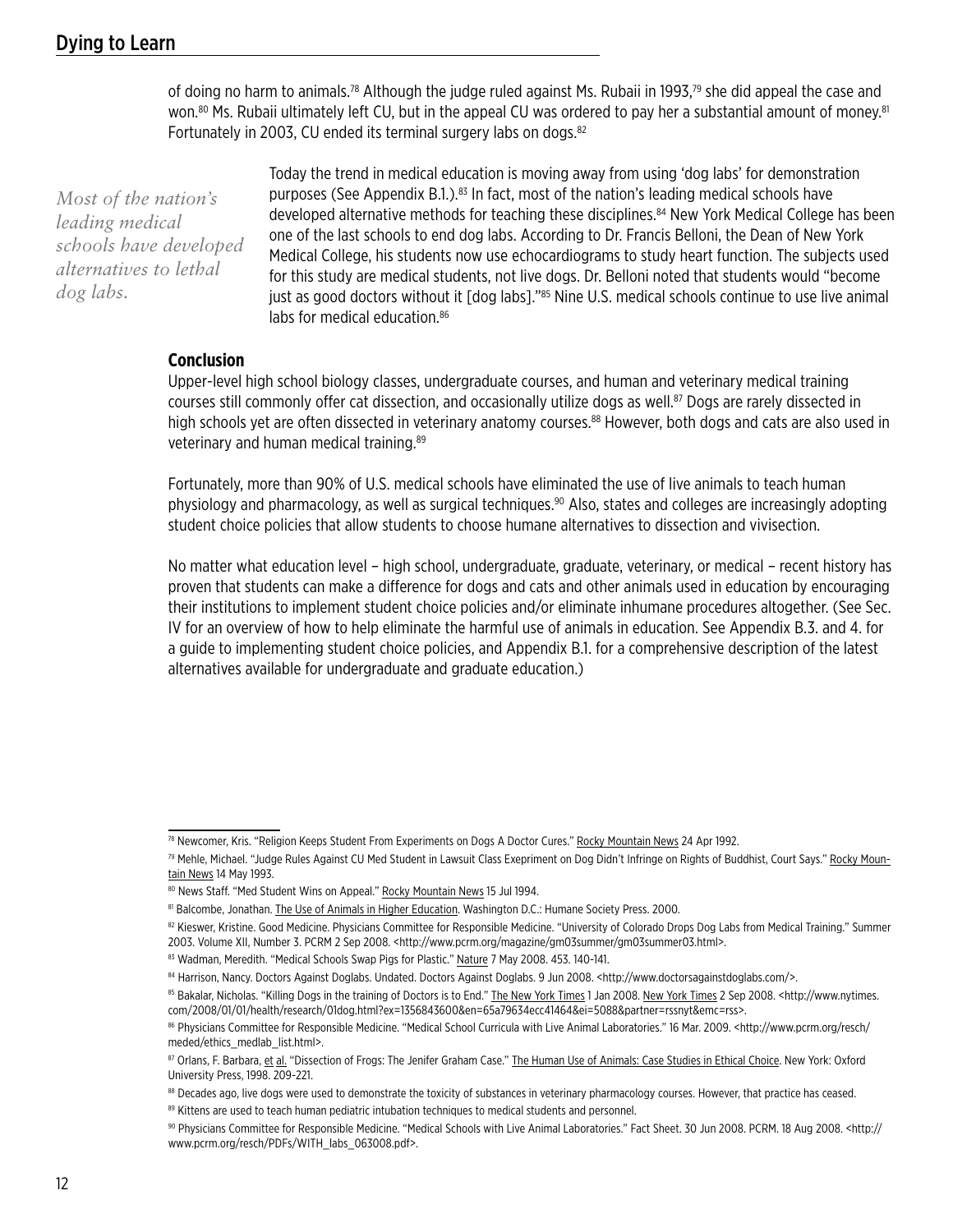# **SECTION III: Sources of Dogs and Cats Used in Higher Education**

Colleges and universities obtain the dogs and cats that they use in education and training—both live and dead from various sources (See Appendix A). In certain states, schools looking for cheap sources of animals purchase or otherwise acquire dogs and cats directly from animal pounds and shelters through a process known as pound seizure. Alternatively, pounds and shelters might sell dogs and cats to dealers or who then sell the animals to schools, or other dealers. Biological supply companies also may breed their own animals to sell. The USDA classifies dealers as either Class B (which includes biological supply companies) or Class A, depending on how the animals are acquired.

**Universities acquire dogs and cats from:** *Pounds/shelters (pound seizure) Class B random source dealers Biological supply companies Class A dealers*

Our investigation turned up disturbing findings about the "sources" where colleges and universities in our sample are obtaining dogs and cats used for teaching purposes. Animalearn examined the problems with obtaining animals from pounds and dealers and the laws in place governing pound seizure and animal dealers. As our investigation shows, many animal dealers consistently violate federal animal welfare laws. This includes providing or obtaining dogs and cats through questionable means and treating animals inhumanely, yet they continue to reap huge profits.

Alternatives, on the other hand, provide technologically sophisticated ethical, and economical solution to this problem (See Appendix B). In addition, laws or policies prohibiting pound seizure and Class B animal dealers that obtain animals through random sources (See Appendix A) would help safeguard companion animals from being exploited in the name of higher education.<sup>91</sup>

# **A. Pound Seizure**

*Pound seizure is the acquisition of animals from pounds and shelters for use in laboratory experiments and teaching projects.*

Pound seizure is the acquisition of animals from pounds and shelters for use in laboratory experiments and teaching projects. Based on our investigation, we identified several colleges and universities that have, over a three-year period, collectively obtained thousands of dogs and cats for teaching purposes directly from pounds and shelters. Taking pets from shelters for these purposes, however, raises numerous problems, both ethical and technical. Several states

have historically mandated that shelters relinquish animals to research facilities, but many are now recognizing the problems with pound seizure and are increasingly banning the procedure.

#### **1. Universities Acquiring Animals from Pounds and Shelters**

According to the results of our investigation, several universities are acquiring cats and dogs from pounds and shelters for use in education.<sup>92</sup> Based on our survey, one of the most troubling examples of schools acquiring cats and dogs directly from shelters is Texas A&M University.93 Between January 2005 and July 2008, Texas A&M acquired 474 live dogs from local animal shelters, primarily Lehman Animal Shelter in Giddings, Texas.<sup>94</sup> Records indicate that the dogs were euthanized at the university on the same day they were acquired from the shelter.<sup>95</sup> Between January 2006 and March 2008, Texas A&M acquired 86 dead cats from Lehman Animal Shelter.<sup>96</sup>

<sup>91</sup> USDA defines "random sources" as "dogs and cats obtained from animal pounds or shelters, auction sales, or from any person who did not breed and raise them on his or her premises." See 9 C.F.R § 1.1.

<sup>92</sup> This section describes universities' direct acquisition of cats and dogs from pounds and shelters. More information about animal dealers' sale of animals, including those obtained from pounds and shelters, can be found in the Class B Dealer section below.

<sup>93</sup> Pound seizure is not addressed in Texas state law.

<sup>94</sup> Four hundred and sixteen dogs were acquired from Lehman Animal Shelter in Giddings, TX.; 28 dogs were from Fayette County Animal Shelter in La

Grange, TX; 25 dogs were from Bastrop County Animal Control and Shelter in Bastrop, TX; and 5 from Brenham Pound in Brenham, TX.

<sup>&</sup>lt;sup>95</sup> Records of disposition (i.e., fate) of the dogs were not received for 2005.

<sup>96</sup> According to records received from Texas A&M, the cats were euthanized prior to being picked up by university personnel.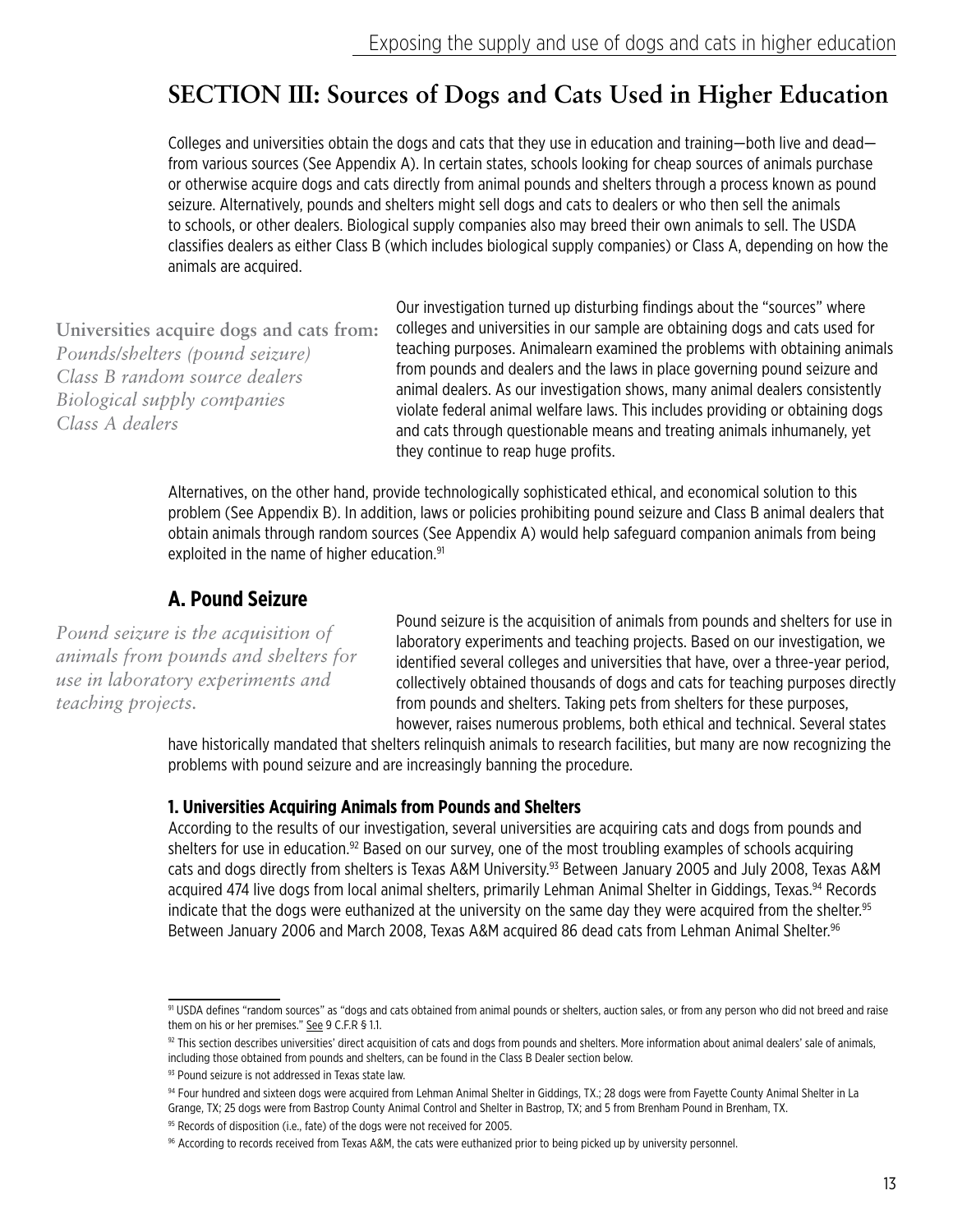Other schools<sup>97</sup> obtaining cats and dogs directly from pounds and shelters include: Colorado State University,<sup>98</sup> University of Georgia,<sup>99</sup> Michigan State University,<sup>100</sup> Iowa State University,<sup>101</sup> and University of Minnesota.<sup>102</sup>

#### **2. Problems with Pound Seizure103**

Pound seizure should not be considered a solution to the cat and dog overpopulation problem. The release of companion animals from shelters and pounds to research and teaching labs erodes the very core of a shelter's purpose, which is to provide a safe haven for lost, abandoned, or unwanted animals.104,A shelter/pound that releases animals directly to research facilities will lose the public's trust.105,106 This could decrease the number of animals brought to the shelter/pound, and increase the number of abandoned animals. The National Animal

*Pound seizure runs contrary to a shelter's purpose, which is to provide a safe haven for lost, abandoned, or unwanted animals and promote adoptions.*

Control Association has a policy against pound seizure laws mandating the sale or release of animals to research institutions for these very reasons.<sup>107</sup> Pound seizure is especially concerning during the current foreclosure crisis and economic downturn, as more families find themselves forced to relinquish their pets to shelters. It is estimated that between 500,000 and 1,000,000 additional pets are going to be relinquished to pounds and shelters or abandoned solely due to the foreclosure crisis.108

In addition, cats and dogs from pounds and shelters who are sold to dealers or university laboratories are likely to be animals who would be considered "adoptable" (i.e., healthy, non– aggressive); otherwise, they would not be desirable as experimental subjects.<sup>109,110</sup> Placing a dollar

value on a live or dead animal for a "sure–sell" to a dealer can, under certain circumstances, corrupt the shelter system, bypassing its important role in promoting animal adoptions.

Furthermore, animals who were once pets are particularly ill-suited for the laboratory. Cats and dogs in need of temporary shelter, whether they are "strays" or relinquished, likely lived a varied life that was not as restricted as

98 Between 2005-2007, Colorado State University received 210 dog cadavers from the Larimer County Humane Society in Fort Collins, Colorado. It is unclear if the bodies were purchased or donated. Colorado state law (C.R.S. 35-42.5-101 (2002)) allows pound seizure, with restrictions.

99 In 2006, Stephens County Animal Control (SCAC) donated 26 live dogs to the University of Georgia. In 2007, SCAC donated 65 live dogs, and as of July 2008, SCAC had donated 33 live dogs to the University of Georgia. In 2007, University of Georgia, Athens received 31 dog cadavers and three cat cadavers as donations from Athens Clarke County Animal Control. In 2007, 23 dog and nine cat cadavers were donated from Madison Oglethorpe Animal Shelter. All live dogs were subsequently euthanized at the university. The euthanized dogs and the donated cadavers were used in a small animal medicine and surgery course.

<sup>97</sup> University of California-Davis ended pound seizure in 2006.

<sup>100</sup> In 2005, Michigan State University (MSU) purchased three live dogs and two live cats from Jackson County Animal Control (Jackson, MI) for use in education. In 2007, MSU purchased six live dogs from Eaton County Animal Shelter (Charlotte, MI). Michigan state law (MCLS § 287.388 & § 287.389 (2003)) allows pound seizure.

<sup>&</sup>lt;sup>101</sup> In 2005, Iowa State University bought six live dogs and two live cats from the Des Moines Animal Shelter for use in education. Between 2005 and 2006, two local animal pounds donated live cats and dogs to Iowa State: the Perry City Dog Pound (Perry, IA) and the Jefferson City Dog Pound (Jefferson, IA). Perry City donated 46 live cats and kittens and 22 dogs. Almost all of the cats and kittens were euthanized. Jefferson City donated 31 live dogs and 18 live cats, and most of the cats were euthanized. Iowa state law (Iowa Code § 162.2 & 162.20 (2008)) allows pound seizure.

<sup>&</sup>lt;sup>102</sup> In 2005, University of Minnesota used 798 live dogs and 424 live cats who were obtained from animals shelters, students, or clients and returned. Similarly, in 2006, the University used 748 dogs and 480 cats, and in 2007, it used 572 dogs and 361 cats. The University did not specify how the animals were used, from which shelters they were acquired, or if they were used specifically in education. Minnesota state law (Minn. Stat. § 35.71 (2002)) requires pound seizure. It is unclear whether all of these animals were returned to the shelter.

<sup>103</sup> Also see: <http://www.banpoundseizure.org>.

<sup>104</sup> One example of a legal definition of "animal shelter" can be found in the Illinois state code in which it is defined as: "a facility operated, owned, or maintained by a duly incorporated humane society, animal welfare society, or other non-profit organization for the purpose of providing for and promoting the welfare, protection, and humane treatment of animals." (510 ILCS 70 § 2.01h).

<sup>&</sup>lt;sup>105</sup> Kullberg, John, President, American Society for the Prevention of Cruelty to Animals. Letter. The New York Times 21 Mar 1987. New York Times 20 Jan 2009. <http://query.nytimes.com/gst/fullpage.html?res=9B0DEFDD1638F932A15750C0A961948260>.

<sup>106</sup> Rowan, Andrew N. Of Mice, Models, & Men: A Critical Evaluation of Animal Research. Albany, NY: State University of New York Press, 1984.

<sup>107</sup> National Animal Control Association. Policy Statement: Dispositions of Animals – Pound Seizure. 17 Sep 2002. NACA. 29 Jan 2009. <http://www.nacanet. org/polseizure.html>.

<sup>&</sup>lt;sup>108</sup> ASPCA. "ASPCA Estimates Up to 1 Million Pets at Risk During Economic Crisis." Press Release. 2009 February 5. http://www.aspca.org/pressroom/pressreleases/020509.html.

<sup>&</sup>lt;sup>109</sup> Edwards, Cecile. "The Pound Seizure Controversy: A Suggested Compromise in the Use of Impounded Animals for Research and Education." Journal of Land, Natural Resources, and Environmental Law 11(1990):241-263.

<sup>110</sup> An example is the allegations againt Sargeant's Wholesale Biological, who allegedly acquired dogs who were preferred for use in education from Tulare County Animal Control. See Biological Supply Companies infra pg. 25.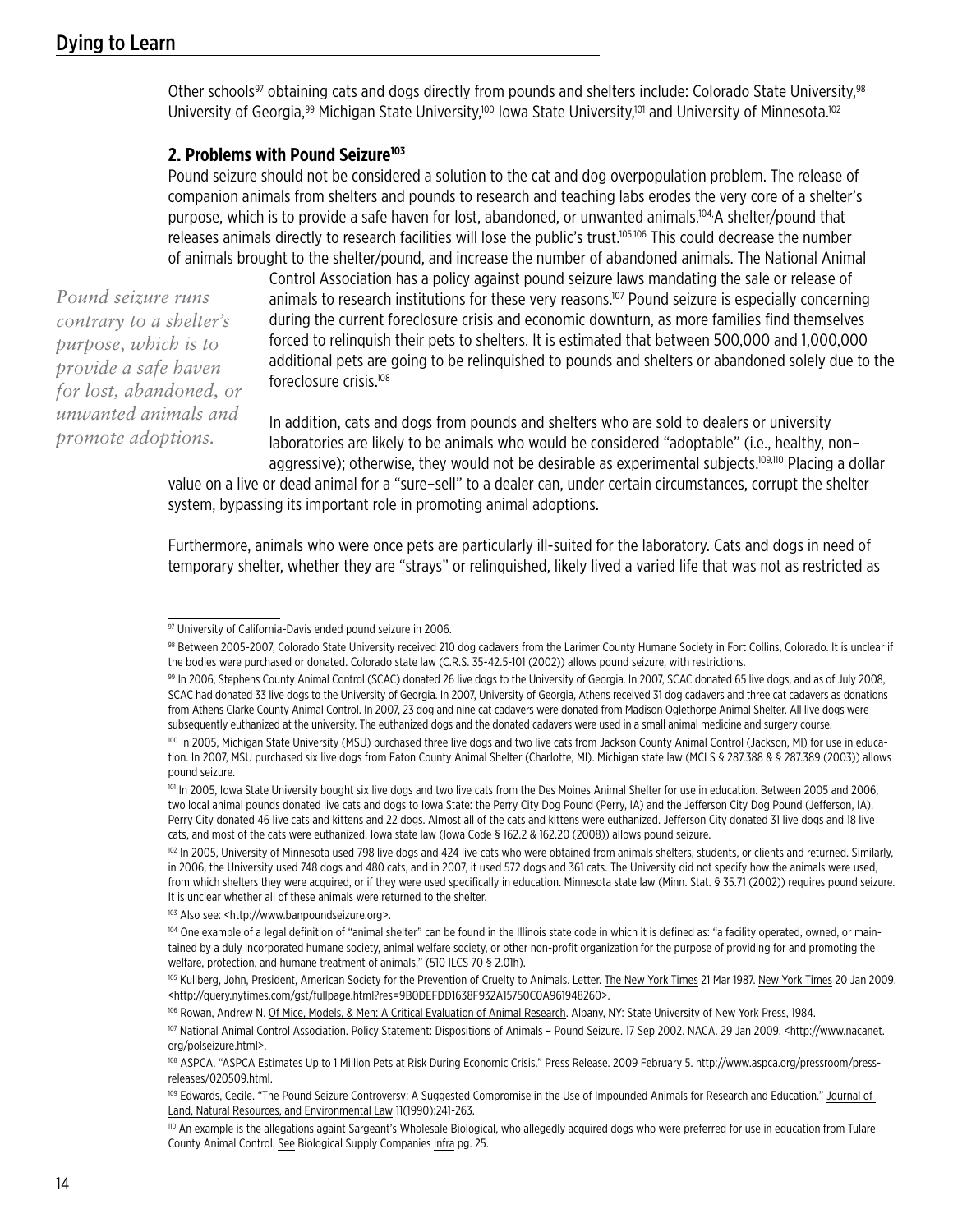that in a laboratory setting.<sup>111</sup> Suddenly being placed in confined, socially–isolated, and in unfamiliar conditions can be psychologically traumatizing.112 These cats and dogs also have unknown medical histories and potential exposure to diseases, which can confound results of certain experiments or infect other animals.<sup>113,114</sup> In addition, because the background of these animals is not known, in some situations even seemingly non-aggressive animals may prove to be unpredictable, posing a danger to people working with them.<sup>115</sup>

Another concern is that because it is considered inexpensive to purchase or otherwise obtain animals from shelters and pounds,116,117 animals are likely to be used more expendably and in greater numbers. However, implementing the use of alternatives, such as high-tech animal models and Educational Memorial Programs (EMPs), through which clients can donate deceased cats or dogs for use in education, can also reduce costs (See Appendix B.2. for information on creating an EMP). Furthermore, if animals are not cheaply available to colleges and universities, there may be an incentive for these schools to re-evaluate their animal use protocols and consider humane teaching methods that are being used successfully by other schools.

The American Medical Student Association (AMSA) is specifically opposed to the use of cats and dogs obtained through pound seizure or random source animal dealers, and it encourages the use of non-animal alternatives in teaching.<sup>118</sup>

#### **3. History of Pound Seizure**

Pound seizure has been a controversial issue in the animal advocacy and research communities since the late 1800s. After World War II, with the availability of increased funding, animal studies became a fundamental part of research, and there was increased demand for animals for use in laboratory research, testing, and teaching, but sources that could provide these animals were uncertain.<sup>119,120</sup> Scientists turned first to pounds and shelters, which were places full of "surplus" animals who could be acquired cheaply.<sup>121</sup> The argument was made, and continues to be made today, that these animals are unwanted and are going to be euthanized anyway. $122$ 

Beginning in the 1940s, laws were passed that required pounds and shelters to release dogs and cats to research laboratories. The National Society for Medical Research, which eventually evolved into the National Association for Biomedical Research (NABR), lobbied for the majority of laws between 1945 and 1960 encouraging the acquisition of dogs and cats from pounds by laboratories.123,124

<sup>&</sup>lt;sup>111</sup> Orlans, F. Barbara, et al. "Where Should Research Scientists Get Their Dogs?" The Human Use of Animals: Case Studies in Ethical Choice. New York: Oxford University Press, 1998. 289-304.

<sup>112</sup> Prescott, Mark J., et al. "Refining dog husbandry and care: Eighth report of the BVAAWF/FRAME/RSPCA/UFAW Joint Working Group on Refinement." 38(2004) SUP1: s1.1-s194.

<sup>113</sup> Scorpio, Diana G., et al. "Retrospective Clinical and Molecular Analysis of Conditioned Laboratory Dogs (Canis familiaris) with Serologic Reactions to Ehrlichia canis, Borrelia burgdorferi, and Rickettsia rickettsii." Journal of the American Association for Laboratory Animal Science 47(Sep 2008):23-28.

<sup>&</sup>lt;sup>114</sup> Rowan, Andrew N. Of Mice, Models, & Men: A Critical Evaluation of Animal Research. Albany, NY: State University of New York Press, 1984.

<sup>&</sup>lt;sup>115</sup> Prescott, Mark J., et al. "Refining dog husbandry and care: Eighth report of the BVAAWF/FRAME/RSPCA/UFAW Joint Working Group on Refinement." 38(2004) SUP1: s1.1-s194.

 $116$  <u>Id.</u>

<sup>117</sup> Scorpio, Diana G., et al. "Retrospective Clinical and Molecular Analysis of Conditioned Laboratory Dogs (Canis familiaris) with Serologic Reactions to Ehrlichia canis, Borrelia burgdorferi, and Rickettsia rickettsii." Journal of the American Association for Laboratory Animal Science 47(Sep 2008):23-28.

<sup>118</sup> American Medical Student Association. "Principles Regarding Vivisection in Medical Education." AMSA Website. Undated. AMSA. 25 Jan 2009. <http:// www.amsa.org/about/ppp/vivi.cfm>. See Appendix B, Section 3.

<sup>119</sup> Orlans, F. Barbara, et al. "Where Should Research Scientists Get Their Dogs?" The Human Use of Animals: Case Studies in Ethical Choice. New York: Oxford University Press, 1998. 289-304.

<sup>&</sup>lt;sup>120</sup> Edwards, Cecile. "The Pound Seizure Controversy: A Suggested Compromise in the Use of Impounded Animals for Research and Education." Journal of Land, Natural Resources, and Environmental Law 11(1990):241-263.

<sup>&</sup>lt;sup>121</sup> Orlans, F. Barbara, et al. "Where Should Research Scientists Get Their Dogs?" The Human Use of Animals: Case Studies in Ethical Choice. New York: Oxford University Press, 1998. 289-304.

<sup>&</sup>lt;sup>122</sup> Michigan Society for Medical Research. "The Use of Pound Animals in Biomedical Research." Factsheet. Undated. mismr.org. 29 Sep 2008. <http://www. mismr.org/educational/pound.html>.

<sup>123</sup> Orlans, F. Barbara, et al. "Where Should Research Scientists Get Their Dogs?" The Human Use of Animals: Case Studies in Ethical Choice. New York: Oxford University Press, 1998. 289-304.

<sup>124</sup> Parascandola, John. "Physiology, Propaganda and Pound Animals: Medical Research and Animal Welfare in Mid-Twentieth Century America." Journal of the History of Medicine and Allied Sciences. 62(2007): 277-315.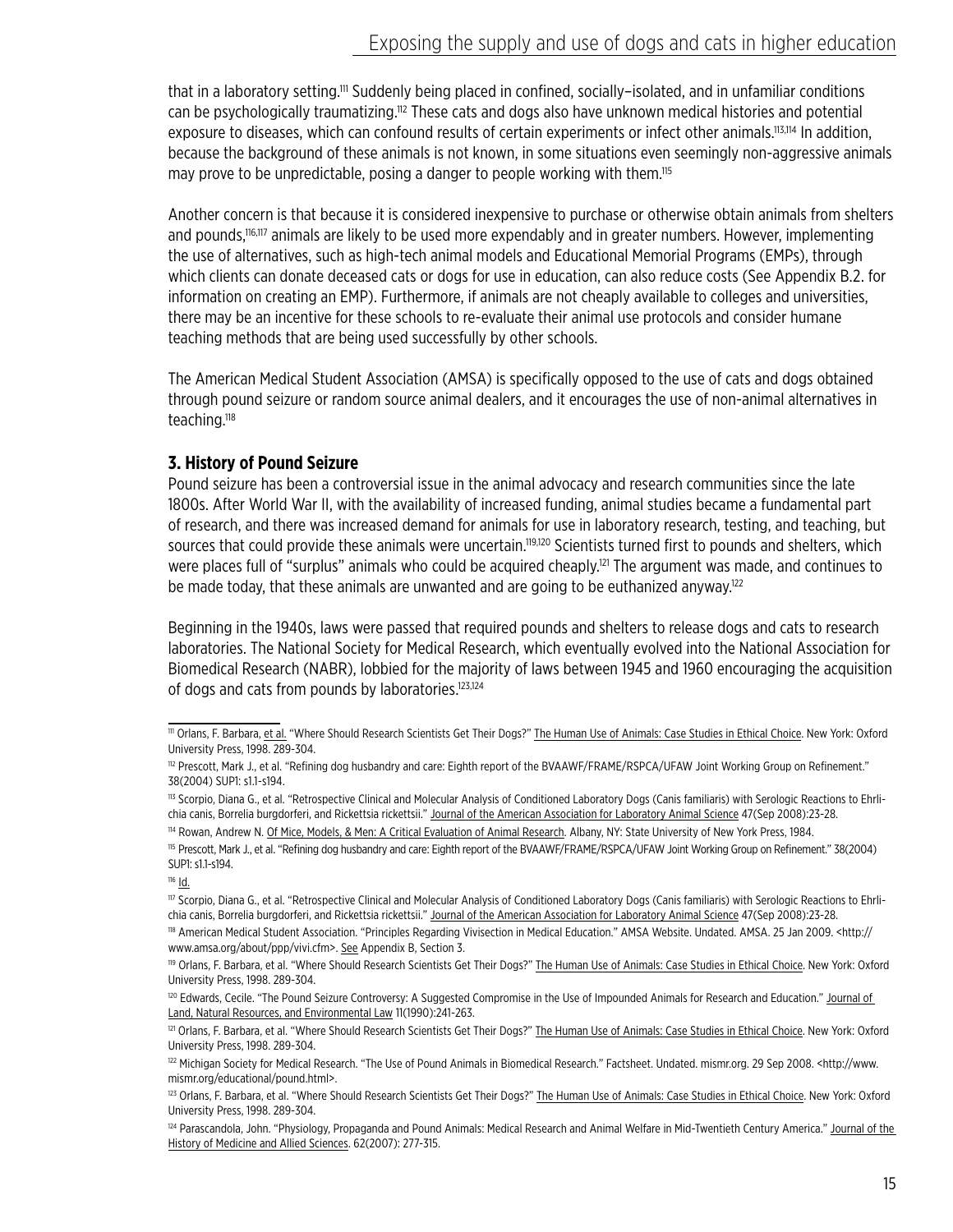Minnesota (1949),<sup>125,126</sup> Wisconsin (1949),<sup>127</sup> and New York (1952)<sup>128</sup> were among the first states that passed laws requiring the release of animals in shelters or pounds for use in research.129 By the early 1970s, 10 states had laws requiring publicly-funded shelters to release animals to research facilities.<sup>130</sup>

#### **4. Current Status of Pound Seizure Laws**

Though laws mandating pound seizure were enacted over a half-century ago, some of them still exist today.

## **AAVS' History Working to End Pound Seizure**

AAVS has had a long history of working to end pound seizure. In 1911, for example, AAVS led efforts to stop the traffic of stolen animals who were sold to medical laboratories, which eventually formed the framework for the prohibition of pound seizure in Pennsylvania. An AAVS representative spoke on behalf of such legislation, proclaiming that no impounded animals shall be sold for animal experimentation. Two years later, Pennsylvania bill No. 436 was introduced to institute pound seizure, and, outraged, AAVS Founder Caroline Earle White wrote to the legislature on behalf of the organization, voicing opposition to the bill, which was later defeated.

AAVS continued advocating for animals in shelters through the years, especially during the 1940s when issues regarding pound seizure were heightened. However, with so much legislative activity throughout the country to pass such bills, AAVS had to fight harder each time new legislation was introduced. For example, in 1945, after the introduction of yet another pound seizure bill, No. 1022, AAVS called on Mr. Owen Hunt, a Philadephia area legislative advisor, who five years later became AAVS President, to lead our successful opposition of this proposed law. As the years progressed, Mr. Hunt, with the cooperation of our members, worked diligently to stop the passage of several pound seizure laws not only in Pennsylvania but also in other states, including Connecticut, Illinois, and New York. To this day, pound seizure is prohibited in these states as well as Pennsylvania.

# *Pound seizure is prohibited in 14 states.*

Others have been repealed or amended as a result of the continued efforts of the animal protection community. For example, in 1979, following a strong campaign by animal advocates, New York repealed the Metcalf-Hatch Act of 1952,<sup>131</sup> which had required public and private shelters that received municipal funds to surrender unclaimed animals upon request to state research

facilities.132,133 In 1980, Connecticut repealed its pound seizure mandate, and prohibited pound seizure entirely.134 In 1983, Massachusetts became the first state to ban pound seizure and prohibit the import of animals from pounds or shelters in other states.<sup>135</sup> Fourteen states (Connecticut, Delaware, Hawaii, Illinois, Maine, Maryland,

<sup>125</sup> Minnesota Stat. § 35.71.

<sup>&</sup>lt;sup>126</sup> Edwards, Cecile. "The Pound Seizure Controversy: A Suggested Compromise in the Use of Impounded Animals for Research and Education." Journal of Land, Natural Resources, and Environmental Law 11(1990):241-263.

<sup>127</sup> Parascandola, John. "Physiology, Propaganda and Pound Animals: Medical Research and Animal Welfare in Mid-Twentieth Century America." Journal of the History of Medicine and Allied Sciences 62(2007): 277-315.

<sup>128</sup> Rowan, Andrew N. Of Mice, Models, & Men: A Critical Evaluation of Animal Research. Albany, NY: State University of New York Press, 1984.

<sup>&</sup>lt;sup>129</sup> Wisconsin's law applied to both public and private animal shelters, even if they did not receive public funds. Wisconsin state law now allows, but does not require, pound seizure. (Wis. Stat. § 74.13 (2002)).

<sup>&</sup>lt;sup>130</sup> Edwards, Cecile. "The Pound Seizure Controversy: A Suggested Compromise in the Use of Impounded Animals for Research and Education." Journal of Land, Natural Resources, and Environmental Law 11(1990):241-263.

<sup>131</sup> New York Public Health Law § 505.

<sup>&</sup>lt;sup>132</sup> Edwards, Cecile. "The Pound Seizure Controversy: A Suggested Compromise in the Use of Impounded Animals for Research and Education." Journal of Land, Natural Resources, and Environmental Law 11(1990):241-263.

<sup>133</sup> Pound seizure was prohibited in New York in 1987. (NY CLS Agr & M § 374.2-e (2002) and NY CLS Agr & M § 374.5b (2002)).

<sup>134</sup> Rowan, Andrew N. Of Mice, Models, & Men: A Critical Evaluation of Animal Research. Albany, NY: State University of New York Press, 1984.

<sup>135</sup> Anonymous. "Massachusetts Outlawing Laboratory Use of Pets." The New York Times 27 Dec 1983. New York Times 29 Jan 2009. < http://query.nytimes. com/gst/fullpage.html?sec=health&res=9902E7D81538F934A15751C1A965948260>.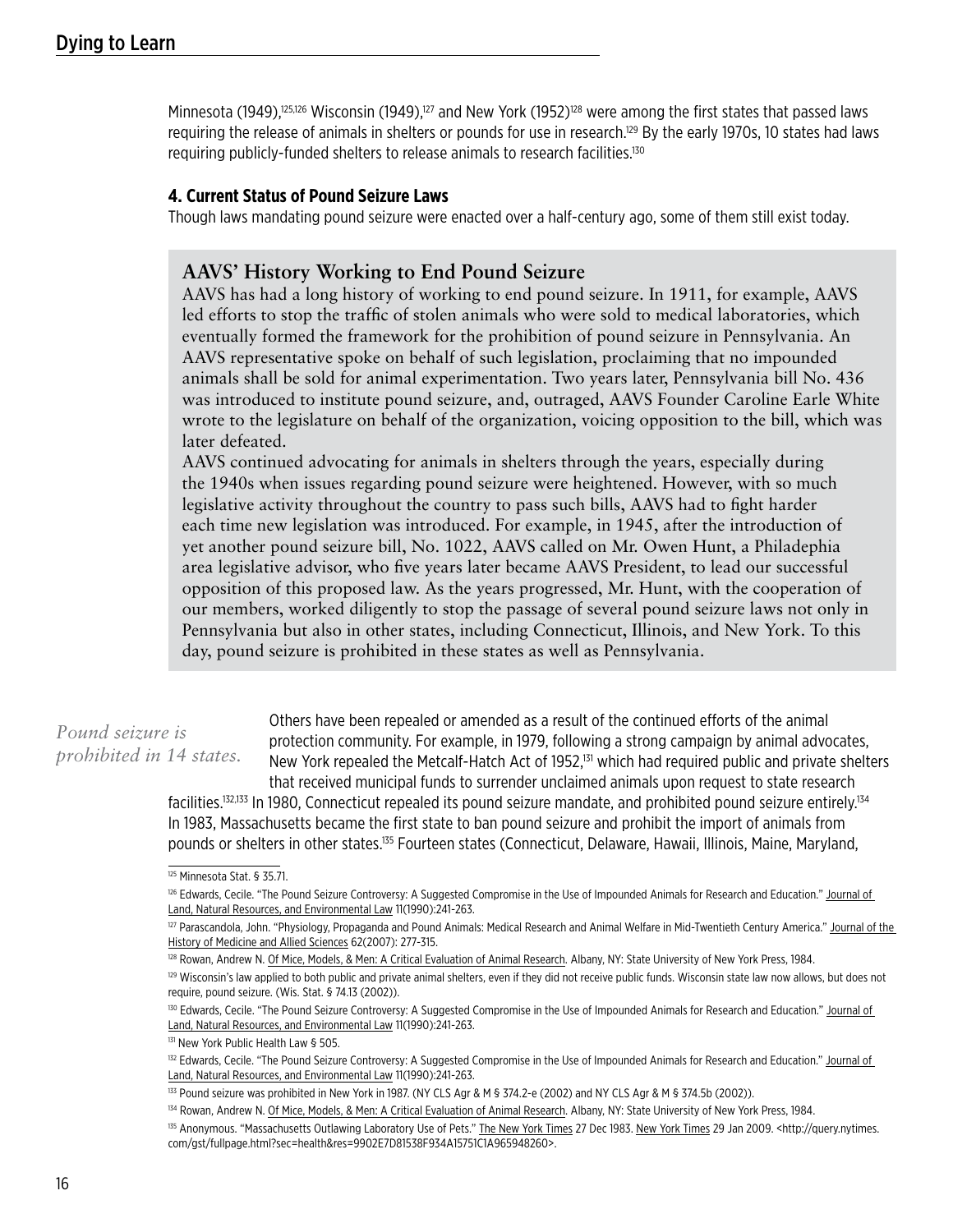Massachusetts, New Hampshire, New Jersey, New York, Pennsylvania, Rhode Island, Vermont, and West Virginia) and the District of Columbia now have laws prohibiting shelters from providing animals for research.<sup>136</sup>

*Pound seizure is still mandated in 3 states: Minnesota, Oklahoma, and Utah. Several other states allow it.*

However, three states (i.e., Minnesota, Oklahoma,<sup>137</sup> and Utah) still have state laws requiring pounds and shelters to turn over animals to research facilities, though Oklahoma permits exceptions to local ordinances. Some other states have laws allowing researchers access to animals from publicly funded shelters only under certain conditions. Other states have no law at all, leaving the matter to local discretion. As is evident from our study, some colleges and universities continue to take advantage of the availability of pound seizure to procure dogs and cats for use in teaching.

#### **Conclusion**

We found that several colleges and universities have acquired thousands of dogs and cats directly from shelters and pounds for training and teaching purposes. Many of the animals obtained from pounds and shelters had already been euthanized or were euthanized upon arrival at the universities.

Pound seizure is an outdated practice that raises significant ethical concerns. It can jeopardize modern animal shelter systems that are intended to harbor companion animals and promote their adoption into loving homes. Cats and dogs acquired through pound seizure likely once were pets, and their transfer to animal dealers (described in Section III) and laboratories represents a violation of trust and compounds the stress to the animals involved. Additionally, animals obtained from pounds and shelters are desirable to schools because they can be acquired cheaply or for free, yet they may harbor unknown health problems that can negate results of experiments or infect other animals on site.

However, the use of these animals can be replaced with humane alternatives, such as the use of client-donated cat and dog cadavers. In addition, shelter medicine programs have been developed that provide a service to local shelters while allowing students to learn important skills (See Appendix B.1.g. for information on shelter medicine programs). Use of these alternatives does not shake the trust that people expect to have in animal shelters but rather allows people to feel comfortable that, if they do have to bring a pet to a shelter, their pet will not end up in a laboratory and used in experiments.

# **B. Animal Dealers**

*Types of dealers:*

*Class A dealer: purpose-breeds animals Class B dealer: purchases animals from other sources (inc. pounds) and resells Random source dealer Biological supply company*

Any person who breeds, purchases, or otherwise acquires animals to sell for use in research, testing, or education is classified as a dealer under the AWA.138 The AWA requires that dealers be licensed by the USDA as either Class A or Class B dealers. A USDA-licensed Class B dealer is defined as a person "whose business includes the purchase and/or resale of any animal."139 Class B dealers may also breed animals.140 There are two types of Class B dealers that supply animals to education: those who obtain animals from random sources (Class B random source dealers) (See Appendix A. Tables 1. and 2.), and biological supply companies (See Appendix A. Table 3.). A USDA-licensed Class A dealer, on the other hand, breeds animals for sale to research and teaching facilities.<sup>141</sup>

<sup>136</sup> See excerpts of laws at: <http://banpoundseizure.org/yourstate.shtml>.

<sup>&</sup>lt;sup>137</sup> Oklahoma legislation, HB 1886, introduced in 2009, would specifically allow USDA-licensed Class B dealers to obtain animals from shelters.

<sup>138</sup> USDA defines "dealer" as "any person who, in commerce, for compensation or profit, delivers for transportation, or transports, except as a carrier, buys, or sells, or negotiates the purchase or sale of: Any dog or other animal whether alive or dead (including unborn animals, organs, limbs, blood, serum, or other parts) for research, teaching, testing, experimentation, exhibition, or for use as a pet...." 9 C.F.R. § 1.1.

<sup>&</sup>lt;sup>139</sup> USDA defines "Class B licensee" as "brokers, and operators of an auction sale, as such individuals negotiate or arrange for the purchase, sale, or transport of animals in commerce. Such individuals do not usually take actual physical possession or control of the animals, and do not usually hold animals in any facilities. A class 'B' licensee may also exhibit animals as a minor part of the business." Id.

<sup>140</sup> United States Department of Agriculture. Animal and Plant Health Inspection Service. Animal Care. "Licensing Requirements (Section 3.3)" Animal Care Resource Guide: Dealer Inspection Guide Apr 2000. APHIS. 15 Sep. 2008. <http://www.aphis.usda.gov/animal\_welfare/downloads/manuals/dealer/requirements.pdf>.

<sup>141</sup> USDA defines "Class A licensee" as a person "whose business involving animals consists only of animals that are bred and raised on the premises in a closed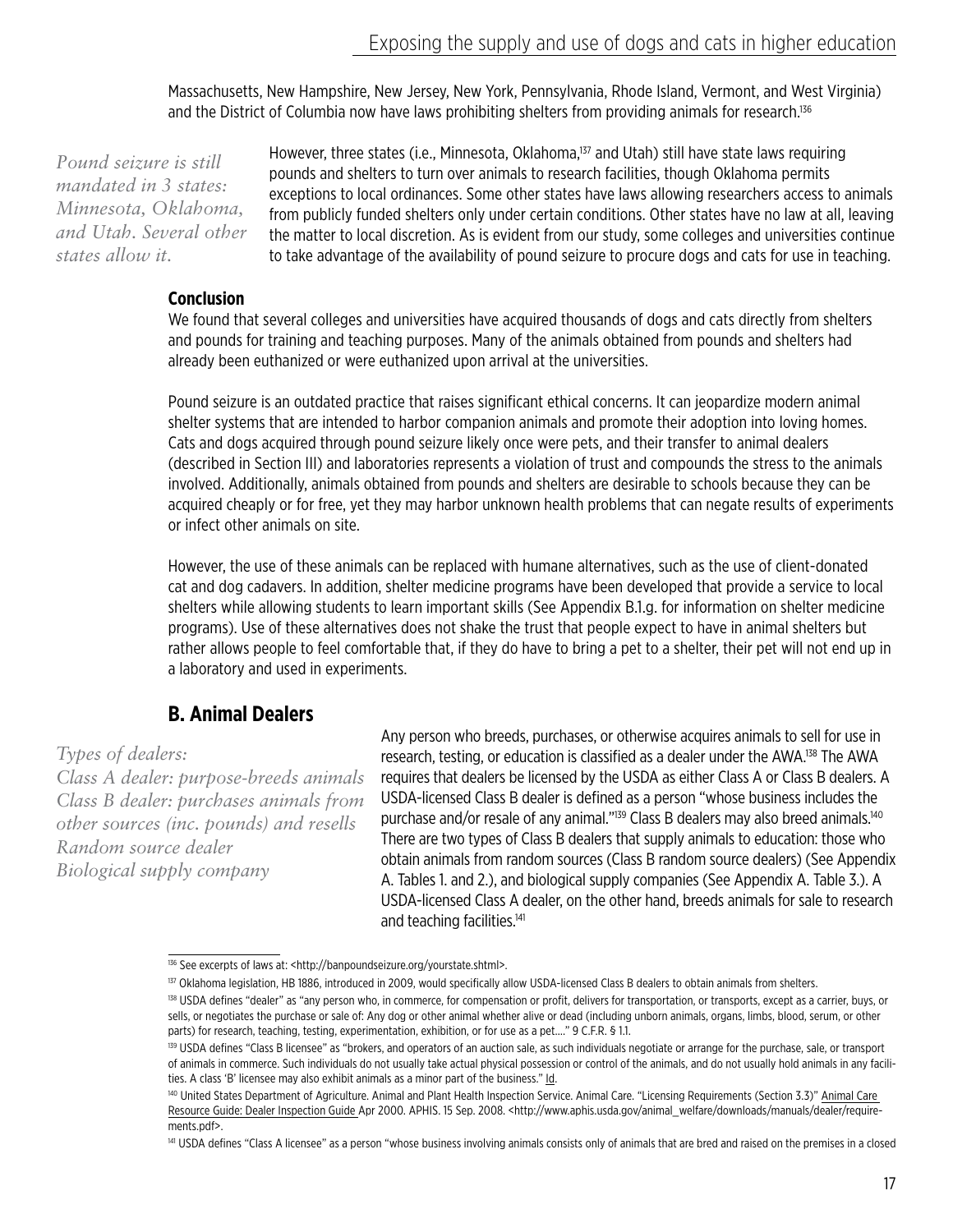In 1965, New York Congressman Joseph Y. Resnick introduced a federal bill in response to the story of Pepper, a Dalmatian who was stolen, sold to a research facility, and killed.<sup>142</sup> This incident and the Resnick bill, along with a 1966 Life Magazine exposé entitled "Concentration Camps for Dogs," influenced the creation of the 1966 Laboratory Animal Welfare Act, now known as the AWA.<sup>143</sup> This was the first piece of federal legislation in the U.S. that established humane standards for the care, transport, and acquisition of animals used in research facilities (including the use of animals for teaching purposes at colleges and universities), and it also required the regulation of dealers who sold animals to such facilities.<sup>144</sup>

In 1990, the AWA was amended to define a five-day minimum holding period for animals in shelters or pounds who are to be sold to animal dealers.<sup>145</sup> It specifies that this time will allow them to be claimed or give them an opportunity to be adopted. The amendment also established record keeping requirements for dealers who obtain companion animals from these sources146 to help ensure that animals are obtained legitimately. The AWA also requires that the Animal and Plant Health Inspection Service (APHIS) of the USDA, the federal agency that enforces the AWA, inspect facilities operated by these dealers.<sup>147</sup>

*USDA advises citizens who have lost a dog to contact local animal dealers and research facilities.*

Though the biomedical community denies that cats and dogs are still being stolen for sale to research and teaching institutions,<sup>148,149</sup> Class B dealers continue to be fined by the USDA for violating the AWA by obtaining animals through deception.150,151 Recognizing that lost or stolen companion animals are possibly being sold to research labs, USDA even advises citizens who have lost a dog to contact local animal dealers and research facilities.<sup>152</sup>

Animalearn's investigation revealed that many animal dealers repeatedly commit additional serious violations of the AWA yet continue to sell large numbers of cats and dogs and profit from their inhumane actions. In this section, we describe in detail violations and unethical practices committed by Class B random source dealers, as well as several of the biological supply companies and Class A dealers, and list the universities that support these businesses.

Schools can benefit both animals and themselves by adopting effective alternatives to the use of animals in teaching, which are not only more humane but are less expensive than buying animals for the classroom.<sup>153</sup>

#### **1. Class B Dealers – Random Source**

Class B dealers may only obtain random source dogs and cats from other licensed dealers or pounds and shelters.154 There

 $150$   $\underline{Id}$ .

or stable colony and those animals acquired for the sole purpose of maintaining or enhancing the breeding colony." Id.

<sup>142</sup> Orlans, F. Barbara, et al. "Where Should Research Scientists Get Their Dogs?" The Human Use of Animals: Case Studies in Ethical Choice. New York: Oxford University Press, 1998. 289-304.

<sup>143</sup> Id.

<sup>144</sup> Laboratory Animal Welfare Act. Pub. L. 89-544. 24 August 1966. 29 Sep 2008. <http://www.nal.usda.gov/awic/legislat/pl89544.htm>.

<sup>145</sup> Food, Agriculture, Conservation, and Trade Act of 1990. Pub. L. 101-624, Section 2503. 28 Nov 1990. NAL. 18 Aug 2008. <http://www.nal.usda.gov/awic/ legislat/pl101624.htm>; 7 U.S.C. § 2158 (a).

<sup>146</sup> Id. § 2058 (b).

<sup>147</sup> United States Department of Agriculture. Animal and Plant Health Inspection Service. "Animal Welfare: Final Rules (9CFR Parts 1 and 2)." Federal Register, 31 Aug 1989: 36112-36163. NAL. 18 Aug 2008. <http://www.nal.usda.gov/awic/legislat/awafin.htm>.

<sup>148</sup> Michigan Society for Medical Research. "The Use of Pound Animals in Biomedical Research." Factsheet. Undated. mismr.org. 29 Sep 2008. <http://www. mismr.org/educational/pound.html>.

<sup>&</sup>lt;sup>149</sup> Reitman, Judith. "From the Leash to the Laboratory." The Atlantic Monthly 286(Jul 2000):17-21. The Atlantic Monthly 15 Sep 2008. <http://www.theatlantic. com/issues/2000/07/reitman.htm>.

<sup>151</sup> See, e.g., United States Department of Agriculture. "Iowa Animal Dealer Faces USDA Animal Welfare Charges." Press Release. 3 Jan 2001. APHIS. 18 Aug 2008. <http://www.aphis.usda.gov/lpa/news/2001/01/SHONKA.HTM>.

<sup>152</sup> United States Department of Agriculture. Animal and Plant Health Inspection Service. Animal Care. "Safeguarding Pets." Fact Sheet. Sep 1997. APHIS. 18 Aug 2008. <http://www.aphis.usda.gov/publications/animal\_welfare/content/printable\_version/fs\_awsafepet.pdf>.

<sup>153 &</sup>quot;Cost Comparison Sheet." Animalearn. <http://animalearn.org/resources01.php>.

<sup>154 9</sup> C.F.R. § 1.1. (defining random source as "dogs and cats obtained from animal pounds or shelters, auction sales, or from any person who did not breed and raise them on his or her premises") 9 C.F.R § 2.132 (a).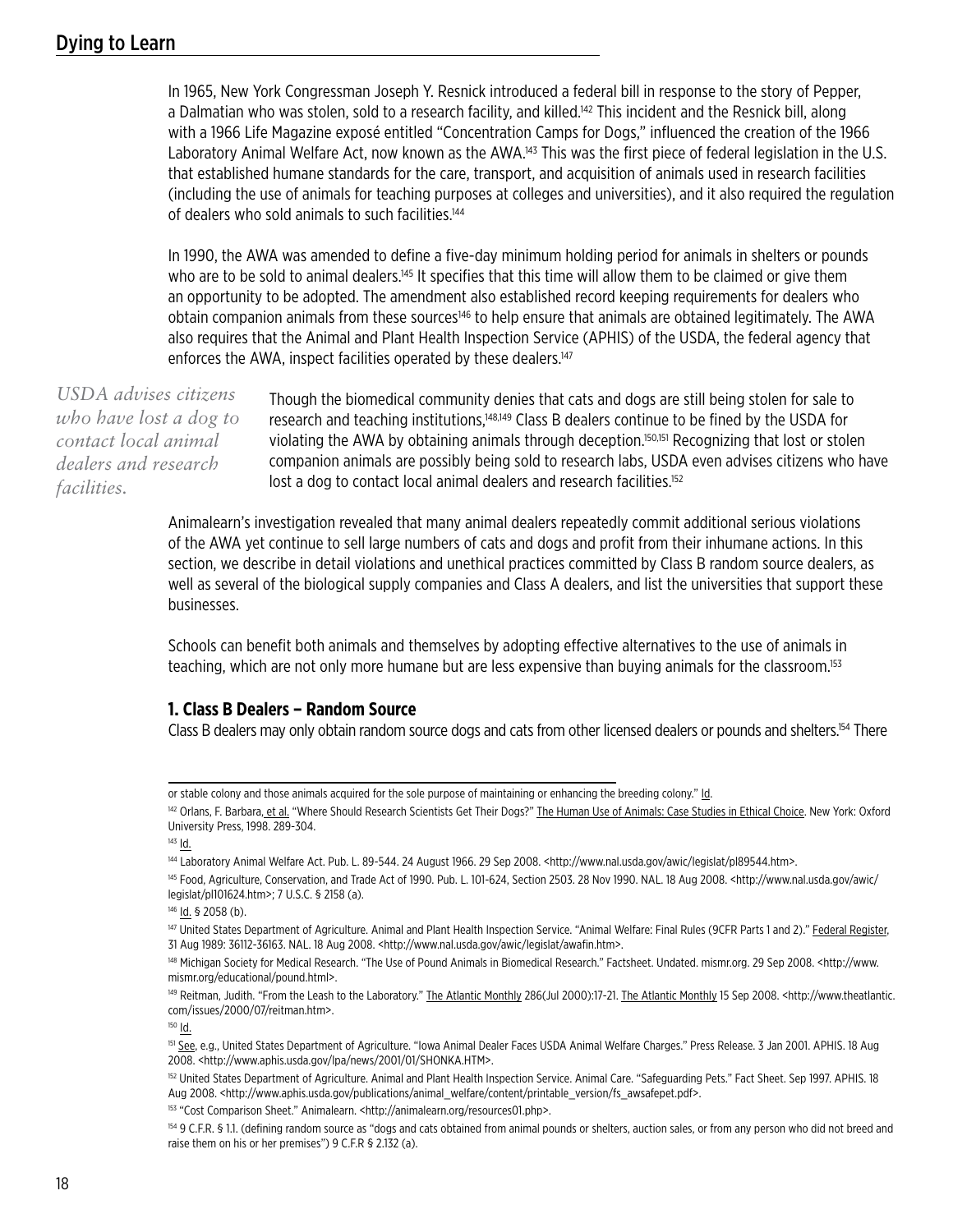are currently ten USDA licensed Class B random source dealers<sup>155</sup> (See Appendix A. Tables 1. and 2.).

A Class B random source dealer may not sell or donate a random source dog or cat without providing the recipient the proper documentation,<sup>156</sup> which must be available for each animal to assure legal acquisition, including an assurance that the pound or person was notified that the dog or cat may be used in research or education.<sup>157</sup> At each inspection, four times per year, two trace-backs (i.e., following identification/acquisition records back to the animals' original sources) are performed. USDA APHIS has been performing these trace-backs since 1993.158

USDA regulations also stipulate holding periods for random source animals to allow owners time to find their lost or stolen animals. Class B dealers are required to hold an animal obtained from a pound or shelter for 10 full days, not including the day of acquisition, before selling the animal.<sup>159</sup>

*Class B random source dealers have been repeatedly cited for serious AWA violations.* Class B dealers may sell these animals to entities such as biological supply companies (which sell live and dead animals to classrooms and laboratories, and which are also classified as Class B dealers under the AWA definition); blood supply companies/facilities that collect blood from animal colonies for veterinary medical use; and research, testing, and teaching laboratories.

Animals sold by Class B dealers are significantly less expensive to buy than the "purpose bred" animals bred and sold by Class A dealers.<sup>160,161</sup> However, according to the University of Michigan Medical School, "non-conditioned dogs [such as those obtained from random sources] often have an unknown health status; thus, no guarantees are provided for such animals."162,163

Animalearn discovered that a number of schools are obtaining dogs and cats from Class B random source dealers. These dealers have enjoyed significant profits from the sale of these animals yet are repeatedly cited by the USDA for violating AWA requirements. Given their history of frequent AWA violations, the USDA inspects each of these dealers on a quarterly basis. Several of the dealers are obtaining dogs and cats from questionable sources, are housing them in dirty and dangerous conditions, or are failing to provide them with humane care.

Details about the Class B random source dealers, their violations, and the schools that purchase from them are provided below.

#### **• Hodgins Kennels (Howell, Michigan)**

Hodgins Kennels, operated by Fred R. Hodgins, is a USDA licensed Class B dealer that sells live dogs and cats and frozen cat cadavers obtained from random sources.164 Fred Hodgins has been selling animals to labs since 1960,

<sup>&</sup>lt;sup>155</sup> See Appendix A.

<sup>156 &</sup>lt;u>Id.</u> § 2158 (b)(2).

<sup>&</sup>lt;sup>157</sup> Id. Documents shall allow individuals to trace the animal's origin.

<sup>&</sup>lt;sup>158</sup> United States. Department of Agriculture. Animal and Plant Health Inspection Service. Animal Care. "Animal Care Annual Report of Activities: Fiscal Year 2007." Sep 2008. APHIS. 3 Dec 2008. <http://www.aphis.usda.gov/publications/animal\_welfare/content/printable\_version/2007\_AC\_Report.pdf>. This contrasts with the over 9,000 regulated facilities that are inspected at least once a year (for research facilities) or as determined by the USDA's risk-based system (all other facilities). See Id.

<sup>159 9</sup> C.F.R. §2.101 2005. APHIS. 3 Dec 2008. <http://www.aphis.usda.gov/animal\_welfare/downloads/awr/9cfr2.101.txt>.

<sup>160</sup> Michigan Society for Medical Research. "The Use of Pound Animals in Biomedical Research." Factsheet. Undated. mismr.org. 29 Sep 2008. <http://www. mismr.org/educational/pound.html>.

<sup>161</sup> Orlans, F. Barbara et al. "Where Should Research Scientists Get Their Dogs?" The Human Use of Animals: Case Studies in Ethical Choice. New York: Oxford University Press, 1998. 289-304.

<sup>162</sup> Unit for Laboratory Animal Medicine, University of Michigan Medical School, Ann Arbor. "Canine Receiving, Quarantine, and Conditioning Protocol." Undated. UMMS. 3 Sep 2008

<sup>&</sup>lt;www.ulam.umich.edu/sops/Quarantine%20Dog%208-05.pdf>.

<sup>163</sup> Also see similar concerns about the use of animals obtained through pound seizure. Supra pg. 14.

<sup>164</sup> Hodgins Kennels also operates as a boarding kennel/pet sitting service. See: yp.yahoo.com "Fred R. Hodgins Kennel." 17 Nov 2008. <http://yp.yahoo.com/> Path: Other Professional Services > Animals and Pets > Pet Sitting Services.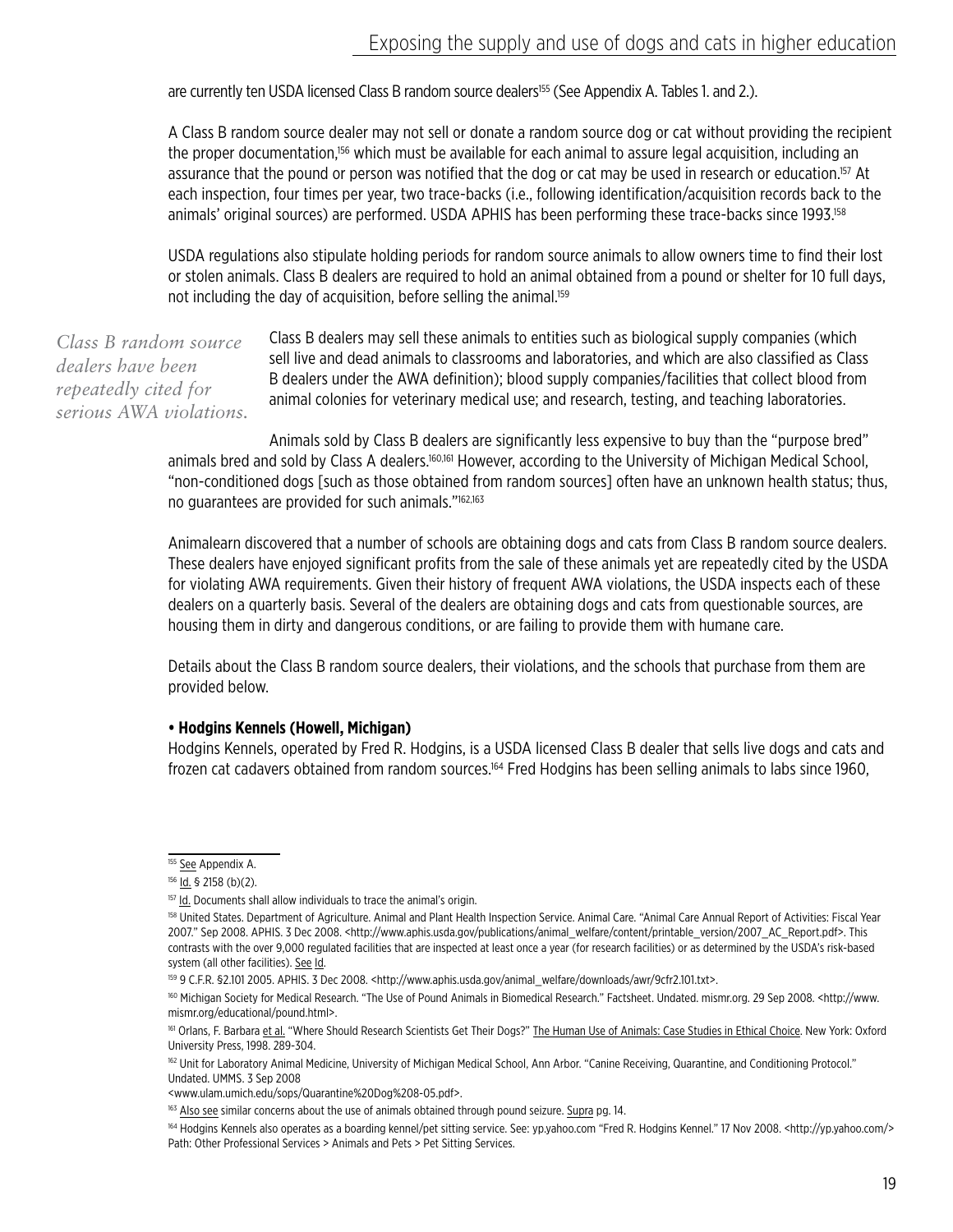# Dying to Learn

and he also sells dogs to another class B dealer.165,166

*Cited for numerous AWA violations including failure to provide medical care, improper records, and unsafe housing.*

*Transported dogs more than 1,000 miles by truck.*

*Sold 1,882 live animals from 2005-2007, earning \$742,128.*

Hodgins also runs Great Lakes Biological as a site under its Class B license for Hodgins Kennels. Great Lakes Biological sells only frozen cat cadavers to NASCO, a biological supply company based in Wisconsin.167,168

The dogs sold by Hodgins are obtained through a network of several sources, including not just animal shelters but also other random source dealers such as Middle Fork Kennels (Salisbury, Missouri)<sup>169</sup> and R&R Research (Howard City, Michigan),<sup>170</sup> and dog bunchers (i.e. individuals who gather dogs and sell them collectively to random source dealers). Many of the dogs have been transferred several times between their original homes, shelters and/or dealers, and Hodgins.

The University of Michigan, Ann Arbor,171 University of Minnesota, St. Paul,172,173 and University of Florida, Gainesville have purchased live dogs from this dealer between 2004 and 2008. In order to deliver to the University of Florida the 92 dogs it purchased from November 2005 to January 2008 for use in veterinary medical training, the dogs had to travel by truck for over 1,000 miles from Michigan to Florida.174 It is documented that dogs become extremely stressed during transport, which can lead to physiological changes and medical conditions that are detrimental to the animals' welfare and which can confound their use in experiments.<sup>175,176</sup> In addition, many of the dogs were listed as being neutered, indicating that they likely were pets at one time. An invoice

accompanying a shipment of conditioned<sup>177</sup> dogs from Hodgins to the University of Florida shows that 22 dogs were sold for \$320 each, plus \$1,500 for delivery by truck.<sup>178</sup>

According to another invoice for 10 conditioned dogs sold for \$350 each to the University of Minnesota, St. Paul,179 one dog was found to have a microchip, indicating that s/he was someone's pet, and the university was subsequently credited for \$350.180

USDA APHIS officers inspected Hodgins Kennels eight times between November 1993 and November 1994 and cited it for numerous AWA violations related to failure to provide animals with medical care, recordkeeping, and unsanitary and unsafe animal housing, among others.181,182 In 1996, an administrative law judge fined Hodgins for

<sup>180</sup> Id.

<sup>165</sup> Drayer, Mary Ellen, ed. The Animal Dealers: Evidence of Abuse of Animals in the Commercial Trade 1952-1997. Washington, DC: Animal Welfare Institute, 1997.

<sup>166</sup> Jackson County Board of Commissioners Meeting Minutes. 7 Jun 2004. Jackson County. 23 Aug 2008. <http://www.co.jackson.mi.us/comm/minutes/AG/6- 7-04.asp>.

<sup>167</sup> Hodgins, Janice. Phone Call/Inquiry. 11 Dec 2008.

<sup>168</sup> See Appendix A. Table 3.

<sup>169</sup> Middle Fork Kennels appears to be defunct. It was owned by the same dealers now operating under USDA Class B dealer license 43-B3631 (Tony and Becky Schachtele, doing business as Schachtele Auction Service (Keytesville, Missouri)).

<sup>170</sup> See infra pg. 21.

<sup>&</sup>lt;sup>171</sup> Between 2004 and 2007, the University of Michigan, Ann Arbor purchased four live cats and seven live dogs from Hodgins Kennels for use in teaching protocols.

<sup>172</sup> Between 2005 and 2006, University of Minnesota, St. Paul purchased 30 dogs from Hodgins Kennels.

<sup>173</sup> Some of whom were rejected or returned for unknown reasons.

 $174$  Based upon USDA documents received through FOIA, these dogs were driven in a truck along with 44 dogs purchased from R&R Research in Howard City, MI. (Also see the section of R&R Research below.)

<sup>175</sup> Meunier, LaVonne, D. "Selection, Acclimation, Training, and Preparation of Dogs for the Research Setting." ILAR Journal 47(4)(2006):326-347.

<sup>176</sup> Swallow, Jeremy, et al. "Guidance on the transport of laboratory animals: Report of the Transport Working Group established by the Laboratory Animal Science Association (LASA)." Laboratory Animals 39 (2005):1-39.

<sup>177</sup> Conditioned dogs are those who have been held for at least 30 days, vaccinated, and treated for internal and external parasites. (See: Unit for Laboratory Animal Medicine, University of Michigan Medical School, Ann Arbor. "Canine Receiving, Quarantine, and Conditioning Protocol." Undated. University of Michigan. 3 September 2008<www.ulam.umich.edu/sops/Quarantine%20Dog%208-05.pdf>.)

<sup>178</sup> Hodgins Kennels, Inc. Invoice #4116. 14 Dec 2007.

<sup>179</sup> Hodgins Kennels, Inc. Invoice #3545. 17 Aug 2005.

<sup>&</sup>lt;sup>181</sup> Hodgins. v. USDA, 33 Fed. Appx. 784, WL 649102(6th Cir., 2002)) available at http://www.usda.gov/da/oaljdecisions/vol61/Vol61\_at\_19.htm.

<sup>182</sup> For information on AWA violations from 1988-1994, see: Drayer, Mary Ellen, ed. The Animal Dealers: Evidence of Abuse of Animals in the Commercial Trade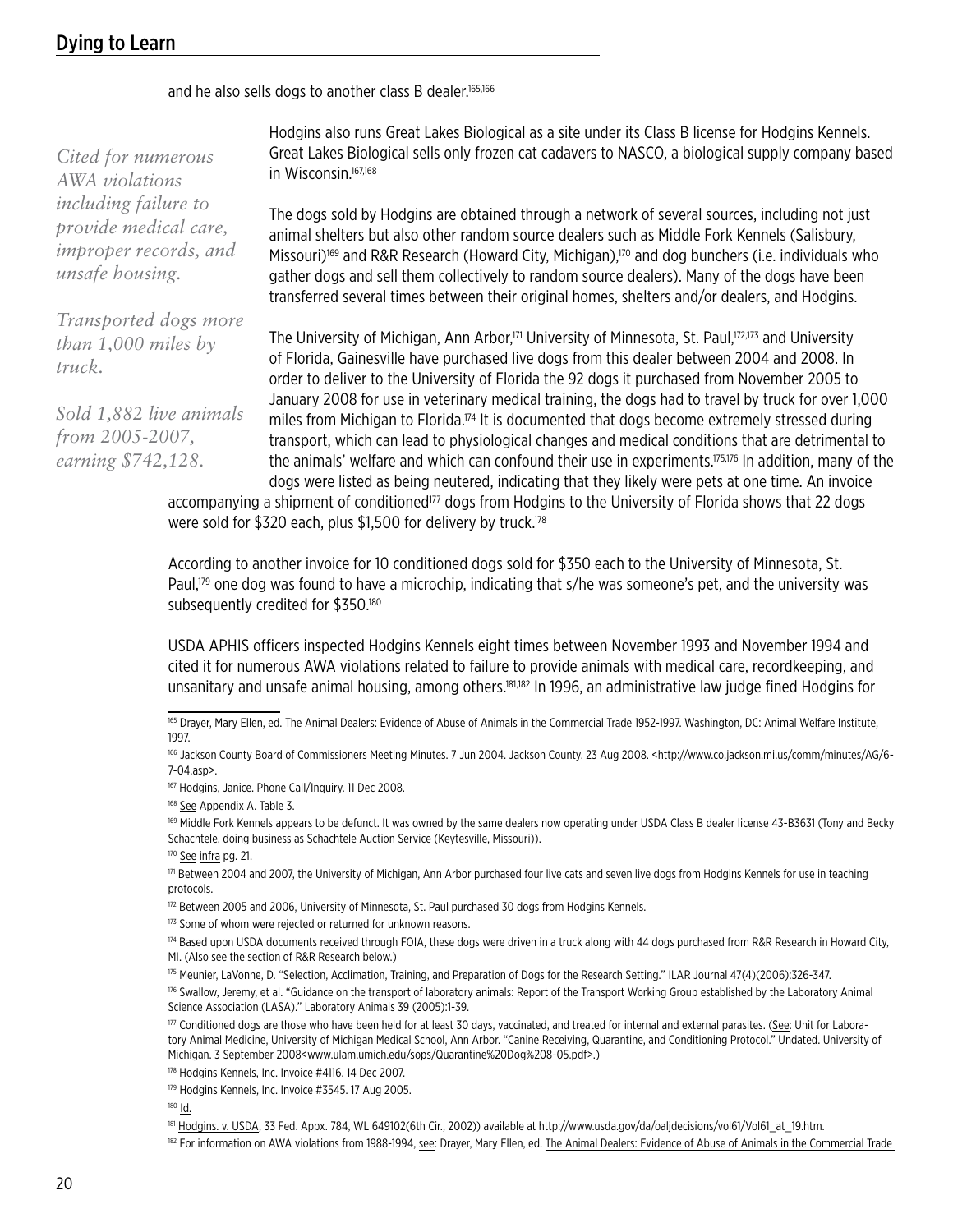\$16,000 and issued a cease and desist order for 61 AWA violations. Those penalties were eventually whittled down to 15 violations, a \$325 fine, and a cease and desist order.<sup>183</sup> In 2006, commissioners in the Michigan counties of Gladwin and Jackson voted to stop county animal shelters from selling dogs to dealers, including Hodgins.<sup>184</sup> Hodgins had been "receiving" dogs from the Jackson County Animal Shelter for 30 years.<sup>185</sup>

Despite Hodgins Kennels' consistent pattern of AWA violations, it continues to reap profits as colleges and universities continue to patronize this dealer. Between 2005 and 2007, Hodgins Kennels sold 1,882 live animals and 1,659 frozen animals and grossed a whopping \$742,128.<sup>186</sup> In addition, Hodgins reported that Great Lakes Biologicals sold 37,730 frozen animal cadavers between 2005 and 2007 and grossed \$246,256 for these sales.

#### **• R&R Research (Howard City, Michigan)**

Owned by Roberta and James Woudenberg, R&R Research has been a licensed USDA Class B animal dealer since 1969. <sup>187</sup> R&R Research sells cats and dogs originally obtained from other Class B random source animal dealers (such as Cheri-Hill Kennel & Supply in Stanwood, Michigan),<sup>188</sup> and from random sources (such as local animal shelters).189 For example, R&R Research removed dead animals from the Montcalm County Animal Shelter and

*Cited for inhumane treatment and illegal acquisition of animals.*

*Sold 1,855 live animals from 2005-2007, earning \$558,486.*

received saleable live animals as payment for this service.<sup>190</sup> Because of public outrage, however, the Montcalm County Board of Commissioners formed an ad hoc committee to review the shelter's policies, and this committee voted to not renew its five-year contract with R&R.<sup>191,192,193</sup>

As previously stated, R&R is a part of a network of Missouri- and Michigan-based animal dealers that have sold and transported at least 44 dogs over 1,000 miles to the University of Florida, Gainesville between November 2005 and January 2008. Several dogs sold or transported by Hodgins Kennels to the University of Florida had been acquired or held by R&R Research. Some dogs were shuffled among dealers before arriving at the University of Florida. One example is an adult male beagle who was released from Midland County Animal Control (Midland, MI) on May

20, 2005 to Cheri-Hill Kennel & Supply. Cheri-Hill then sold the beagle five months later to R&R Research, which then sold the dog to the University of Florida in November 2005.<sup>194</sup>

Between September 2004 and October 2008, R&R Research sold 94 dogs and four cats to University of Michigan, Ann Arbor for use in education. According to one invoice received through our FOIA request, R&R charged the University \$140 for each "semi-conditioned"<sup>195</sup> dog in a shipment of eight dogs in 2004. In addition, between 2005-2006, Michigan State University (East Lansing, MI) purchased 17 mixed breed dogs from R&R for use at its College of Veterinary Medicine. University of Georgia College of Veterinary Medicine and University of Minnesota,

1952-1997. Washington, DC: Animal Welfare Institute, 1997.

 $183$   $\underline{Id}$ .

<sup>184</sup> Anonymous. "Jackson County Stops Selling Pound Animals to Labs." Animal People News Sep 2006. Animal People News 23 Aug 2008. < http://www. animalpeoplenews.org/06/09/tsg.jacksoncounty09.06.htm>.

<sup>185</sup> Jackson County Board of Commissioners Meeting Minutes. 7 Jun 2004. Jackson County. 23 Aug 2008. <http://www.co.jackson.mi.us/comm/minutes/AG/6- 7-04.asp>.

<sup>186</sup> Information obtained from this dealer's USDA APHIS Class B Dealer License Renewal Applications for the years 2006-2008.

<sup>&</sup>lt;sup>187</sup> Drayer, Mary Ellen, ed. The Animal Dealers: Evidence of Abuse of Animals in the Commercial Trade 1952-1997. Washington, DC: Animal Welfare Institute, 1997.

<sup>188</sup> See infra pg. 24 Information obtained from several records of animal sales by R&R Research.

<sup>&</sup>lt;sup>189</sup> These Michigan-based random sources include Gratiot County Animal Control in Ithaca, Mecosta County Animal Control in Big Rapids, Midland County Animal Control in Midland, and Montcalm County Animal Control in Stanton.

<sup>&</sup>lt;sup>190</sup> Ogg, Aaron. "Montcalm County studies its contract with animal research supplier; takes heat from community." The Grand Rapids Press 26 Jan 2009. Mlive. com. 28 Jan 2009. <http://www.mlive.com/news/grandrapids/index.ssf/2009/01/montcalm\_county\_studies\_its\_co.html>.

<sup>191</sup> Jeltema, Ryan. "Animal shelter panel to meet today." The Daily News 5 Feb 2009. The Daily News 6 Feb 2009. <http://www.thedailynews.cc/print.asp?Artic leID=25088&SectionID=28SubSectionID=11>.

<sup>&</sup>lt;sup>192</sup> Jeltema, Ryan. "Panel Recommends to End R&R Research Deal." <u>The Daily News 26 Mar 2009 The Daily News</u> 29 Mar 2009. <http://www.thedailynews.cc/ main.asp?SectionID=2&SubSectionID=2&ArticleID=26226.>

<sup>193</sup> The Montcalm County Board of Commissioners will review the decision on April 27, 2009.

<sup>194</sup> Dog ID/USDA Number E5404.

<sup>195</sup> According to the R&R Research "Protocol for Conditioned Canines" accompanying animal records in the results of our FOIA request, dogs with a 'semiconditioned' status can include those who have tested positive for heartworms.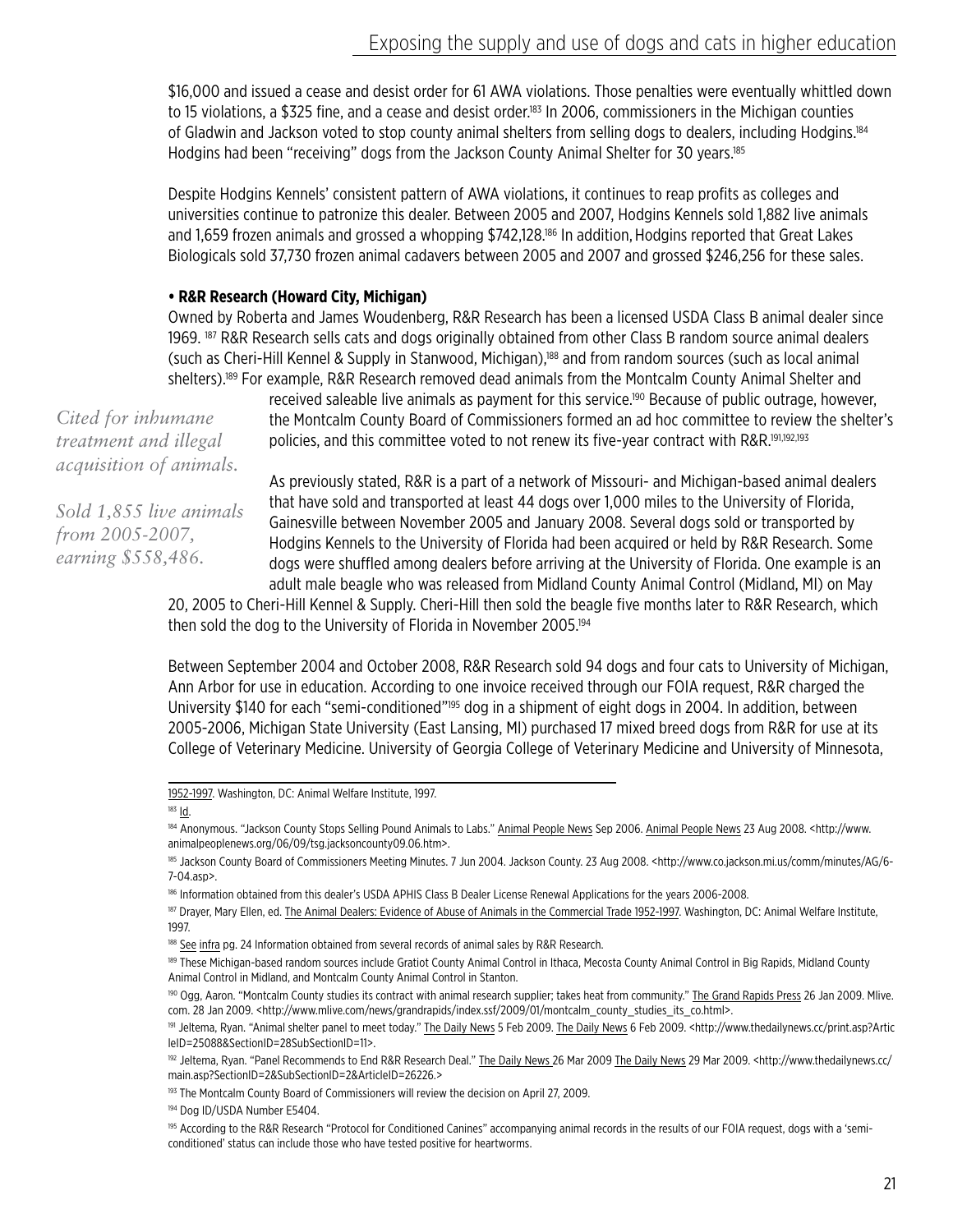St. Paul<sup>196</sup> also bought dogs from R&R.

In 2005, USDA cited R&R Research for AWA violations occurring between February 2004 and January 2005.<sup>197</sup> These violations relate to the procurement of 18 cats from Howard City (Michigan) Municipal Services, which was not USDA licensed or operating as a public animal pound or shelter, and the source of the cats was not stated in the records as required by the AWA.198

In 2005, a USDA Inspector found that a dog escaped from a building after jumping through an open window and was eventually found by a member of the public.<sup>199</sup> In November 2006, a USDA Inspector cited R&R Research for violating the AWA by transporting dogs chained inside a livestock trailer.<sup>200,201</sup> During a USDA inspection trace-back of animal records to their original sources in 2007, it was discovered that R&R Research had accepted two cats from a person who found them as strays.202, 203, 204 Similarly, during a trace-back in 2008, it was found that R&R had obtained three dogs and one cat from three different people, none of whom had raised the animals on their premises.205,206

Despite treating animals inhumanely, obtaining animals through suspect means, and being cited for several AWA violations, R&R Research sold 1,855 animals between 2005 and 2007 and grossed \$558,486 in sales.

#### **• C&C Kennels (Wewoka, Oklahoma)**

Operated by Henry Lee Cooper, C&C Kennels is a USDA licensed Class B dealer that sells live cats, dogs, and rabbits obtained from random sources. According to our investigation, several Oklahoma schools have purchased animals from C&C. For example, from 2005-2007, Oklahoma State University Laboratory Animal Resources Unit in Stillwater purchased 459 live dogs from C&C Kennels.207 During these same years, the University of Oklahoma Health Sciences Center in Oklahoma City bought seven live dogs from C&C Kennels for use in education, and also purchased live kittens in 2006 and 2007. Invoices indicate that kittens were purchased for \$100<sup>208</sup> each, and dogs were purchased for \$150-\$200.209,210,211

According to Institutional Animal Care and Use Committee (IACUC) animal use protocols received through our FOIA request, once each year from 2007-2010 the University of Oklahoma's College of Medicine Pediatrics Department planned to use four 10-12 week old kittens purchased from C&C Kennels to teach human neonatal intubation techniques to nursing and medical students. The kittens are not euthanized and are "recycled" for other procedures or experiments. However, the invoice states that the kittens received in 2007 were only eight weeks old upon delivery the day before the scheduled lab.212,213

197 USDA. Animal and Plant Health Inspection Service. Investigative and Enforcement Services. Letter (and attachments) to R&R Research. 2 Aug 2005.

*Cited for violations including dangerous and unsanitary cages, failure to provide veterinary care, and falsified records and illegal acquisition of animals.*

*Sold 2,395 animals from 2004-2006, earning \$280,000.*

*License suspended in 2006.*

<sup>196</sup> Some of whom were rejected or returned for unknown reasons.

<sup>198</sup> See 9 C.F.R. § 2.75(a)(i)(iii); § 2.132(a)(2)(b)(d);§ 2.133(b)(4)(6).

<sup>199</sup> USDA APHIS Inspection Report. 18 Nov 2005.

<sup>200</sup> Dogs and cats must be contained in an individual enclosure during transport. 9 C.F.R. § 3.14(a).

<sup>201</sup> USDA APHIS Inspection Report. 7 Nov 2006.

<sup>202</sup> No dealer shall obtain animals from a person who did not breed or raise them on their premises. 9 C.F.R. § 2.132(d).

<sup>203</sup> USDA APHIS Inspection Report. 19 Sep 2007.

<sup>204</sup> For information about R&R Research's AWA violations in the 1980s and 1990s, see: Drayer, Mary Ellen, ed. The Animal Dealers: Evidence of Abuse of Animals in the Commercial Trade 1952-1997. Washington, DC: Animal Welfare Institute, 1997.

<sup>205</sup> See supra note 154.

<sup>206</sup> USDA APHIS Inspection Report 14 Nov 2008.

<sup>&</sup>lt;sup>207</sup> Unlike other schools responding to our request, OSU does not categorize animals based on their intended use (i.e., education, research, testing).

<sup>208</sup> OUHSC Purchase Requisition Inquiry-Requisition Inquiry for Approval. Requisition ID Number 44040. 9 May 2007.

<sup>209</sup> OUHSC Purchase Requisition. Requisition ID Number 40743. 16 May 2006.

<sup>210</sup> OUHSC Purchase Requisition. Requisition ID Number 41577. 19 Jul 2006.

<sup>&</sup>lt;sup>211</sup> C&C Kennels Invoice Number 02598. 24 Jul 2006.

<sup>&</sup>lt;sup>212</sup> See supra note 208.

<sup>&</sup>lt;sup>213</sup> Several medical organizations recommend use of human mannequins over the use of live animals, see Appendix B1, Section 3.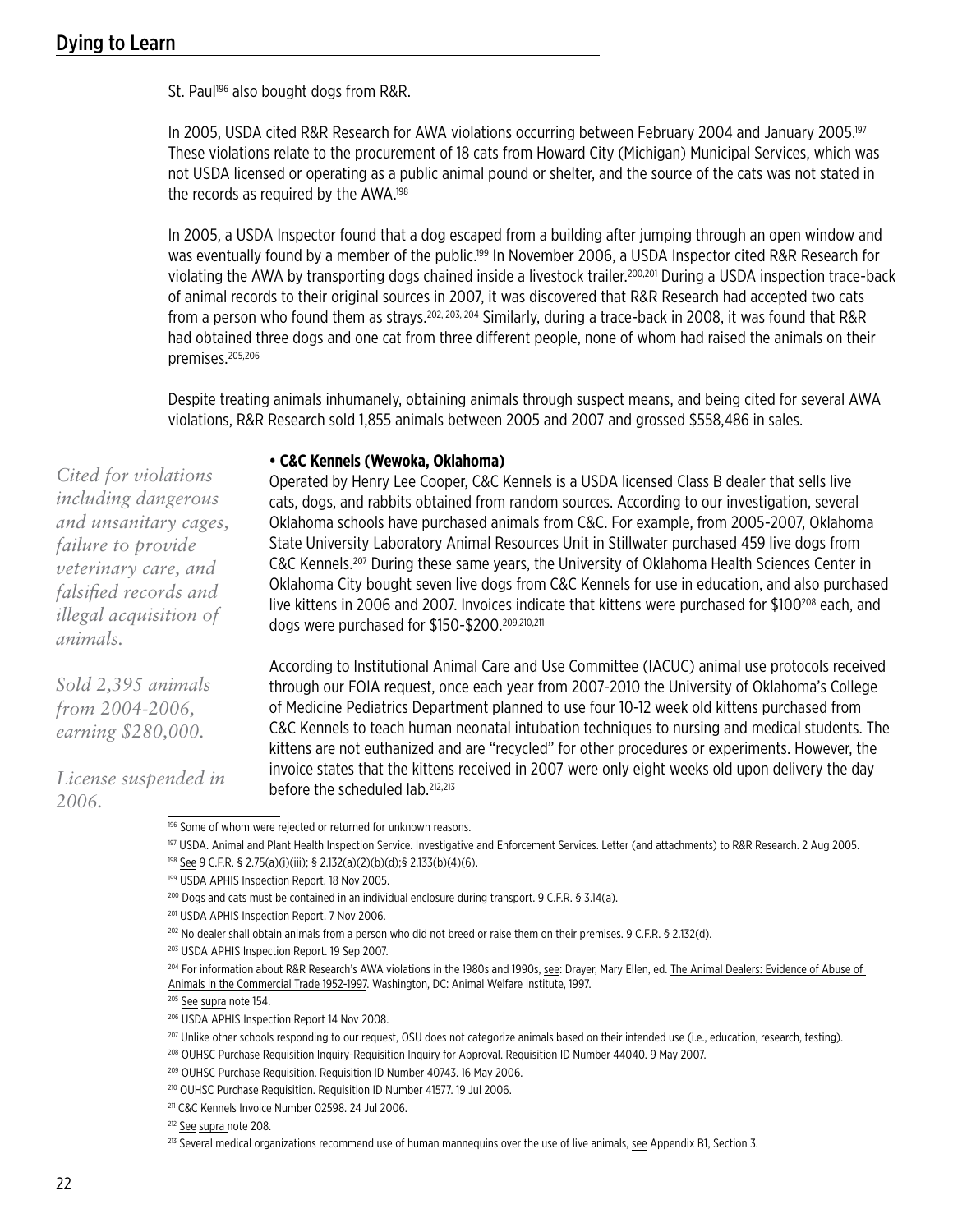In addition, IACUC protocols show that a doctor at the University of Oklahoma Health Sciences Center used 85 live dogs (over a three year period) purchased from C&C Kennels to teach physicians how to place and remove a heart catheter using various guidance and mapping systems. The dogs were anesthetized before the training session and euthanized at the end. Their hearts were removed, preserved, and analyzed to assess the size of the lesions resulting from the training lab.

According to documents we received from the USDA through our FOIA request, from 2004-2007 Cooper/C&C Kennels was cited for multiple AWA violations.<sup>214,215</sup> These often-repeat violations relate to: dogs in danger of injury from structurally-unsound cages; inadequate pest prevention/control; rabbits kept in filthy cages; overcrowding of rabbit cages; dirty water containers; failure to maintain an adequate veterinary care program; dogs in apparent need of veterinary care (e.g., bloody diarrhea); keeping of unidentified animals; animals acquired from unidentified sources; excess animal waste in cages; dogs kept without access to shelter; and creation of false acquisition records, among others. On August 27, 2007, USDA filed an official complaint against Cooper regarding these AWA violations.216 On August 26, 2008, Cooper's license was suspended for five years.217 However, until the license

renewal date, May 19, 2009, the suspension applies only to Cooper's acquisition of animals.

*Cited for multiple, repeat violations including dogs in visible need of veterinary care, improper records, and unsanitary cages.*

*Sold 2,300 animals from 2005-2007, earning \$169,225.*

*Cited for violations including illegal* 

*ticks.*

*acquisition of animals, unsanitary cages, and a*  Despite all of this, C&C Kennel sold 2,395 animals from 2004-2006 and grossed an incredible \$280,000 from these sales.<sup>218</sup>

#### **• Mountain Top Kennels (Wallingford, Kentucky)**

Owned by Perry and Crystal Foster, Mountain Top Kennels is a USDA-licensed Class B dealer that sells cats and dogs obtained from random sources. Purdue University has purchased hundreds of animals for teaching experiments from LBL Kennels, which gets most of its animals from Mountain Top Kennels.

According to the USDA inspection reports from 2005-2007 received through our FOIA request, Mountain Top Kennels was cited for multiple, often-repeat AWA violations, including: dogs visibly in need of veterinary care; animal food exposed to possible contamination; dogs and cats with frozen water bowls; excessive fecal waste in cat and dog cages; lack of written veterinary care program; dogs

with collars that visibly were too tight; missing paperwork regarding the acquisition of 27 dogs; and dirty and unsanitary dog cages.<sup>219</sup>

> Even though Mountain Top Kennels repeatedly violated the AWA, it sold over 2,300 animals between 2005 and 2007 and grossed \$169,225 from these sales.<sup>220</sup>

#### **• LBL Kennels (Reelsville, Indiana)**

Operated by Mark and Penny Lynch, LBL Kennels is a USDA-licensed Class B dealer that breeds dogs and also sells dogs obtained from random sources such as local dog bunchers and other random source animal dealers, including Mountain Top Kennels in Wallingford, Kentucky and Middle Fork Kennels in Salisbury, Missouri.<sup>221</sup> *dog visibly infested with* 

One school that has purchased dogs repeatedly from LBL Kennels is Purdue University. Between 2005-2007,

215 United States Department of Agriculture. Complaint against Henry Lee Cooper (Respondent). AWA Docket No. 07-0181. 27 Aug 2007. <sup>216</sup> Id.

<sup>214</sup> USDA APHIS Inspection Reports dated: 27 Jul 2005; 26 Oct 2006; 15 Nov 2006; 13 Mar 2007; 25 Jun 2007; and 24 Oct 2007.

<sup>217</sup> United States Department of Agriculture. Consent Decision and Order regarding Henry Lee Cooper (Respondent). AWA Docket No. 07-0181. 26 Aug 2008. USDA. 16 Dec 2008. <www.usda.gov/da/oaljdecisions/AWA-07-0181\_080827.pdf>.

<sup>218</sup> Information obtained from this dealer's USDA APHIS Class B Dealer License Renewal Applications for the years 2006-2008.

<sup>219</sup> USDA APHIS Inspection Reports: 21 Mar 2006; 6 Jun 2006; 18 Oct 2006; 2 Jul 2007; 1 Aug 2007; 25 Oct 2007, and 30 Oct 2007.

<sup>220</sup> Information obtained from this dealer's USDA APHIS Class B Dealer License Renewal Applications for the years 2004-2006.

<sup>&</sup>lt;sup>221</sup> Middle Fork Kennels appears to be defunct. It was owned by the same dealers now operating under USDA Class B dealer license 43-B-3631 (Tony and Becky Schachtele, doing business as Schachtele Auction Service (Keytesville, Missouri)).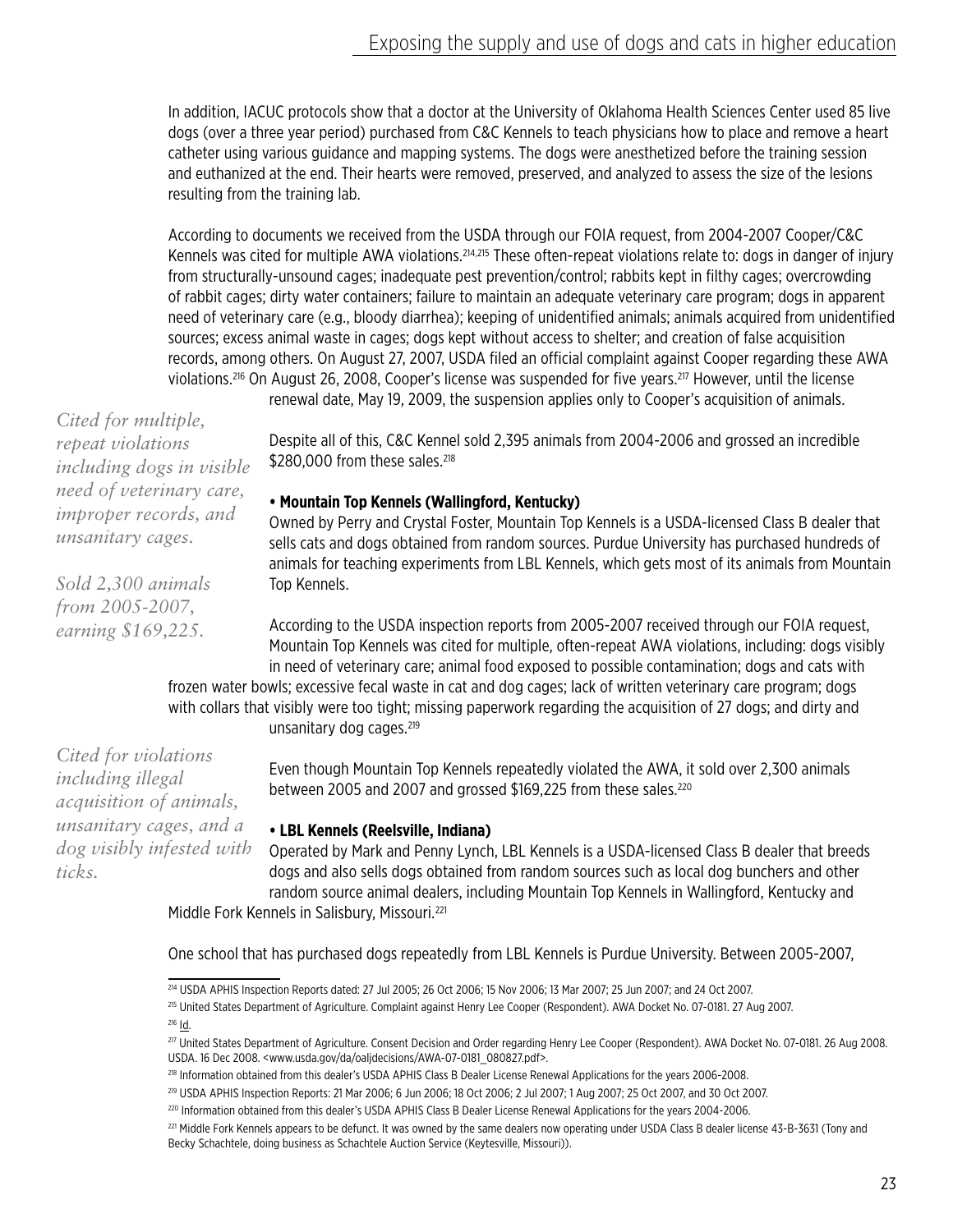| Sold 3,055 animals<br>from 2005-2007,<br>earning \$738,000.            | Purdue purchased 335 dogs from LBL for use in education, and 218 of them were obtained directly<br>from Mountain Top Kennels, another Class B random source dealer that has a history of AWA<br>violations. <sup>222</sup>                                                                                                                                                                                                                                                               |
|------------------------------------------------------------------------|------------------------------------------------------------------------------------------------------------------------------------------------------------------------------------------------------------------------------------------------------------------------------------------------------------------------------------------------------------------------------------------------------------------------------------------------------------------------------------------|
|                                                                        | According to USDA reports we received through our FOIA request, LBL Kennels was cited by<br>the USDA in 2007 for several AWA violations, including: the purchase of over 25 dogs from two<br>unlicensed individuals; rusty and unsanitary dog cages; unsanitary dog food and water bowls; and a<br>dog visibly infested with ticks. <sup>223</sup>                                                                                                                                       |
| Cited for violations<br><i>including improper</i><br>documentation and | Although dogs held by LBL Kennels were inhumanely treated and illegally acquired, it sold 3,055<br>animals between 2005 and 2007 and grossed \$738,000 from these sales. <sup>224</sup>                                                                                                                                                                                                                                                                                                  |
| <i>inadequate veterinary</i><br>care.<br>Sold 938 animals from         | • Robert Perry (Mt. Sterling, Ohio)<br>Robert Perry is a USDA-licensed Class B dealer who sells cats, dogs, and other animals obtained<br>from random sources. From 2005-2007, The Ohio State University (OSU) purchased 136 dogs and<br>cats from Perry for use in education. <sup>225</sup> Most, if not all, of these animals were euthanized at OSU.                                                                                                                                 |
| 2005-2007, earning<br>\$241,314.                                       | In 2006, USDA cited Robert Perry for multiple AWA violations occurring between August 2004 and<br>March 2005. <sup>226</sup> These violations relate to his failure on 44 occasions to get proper and complete<br>certification from animal dealers who sold animals to him, in order to demonstrate that the animals<br>were legally obtained. Perry was also cited for an inadequate veterinary care program. Perry was<br>offered to settle the matter by naving a $0.00$ negaty $22$ |

offered to settle the matter by paying a \$200 penalty.

Despite the AWA violations, Robert Perry sold 938 cats and dogs from 2005-2007, resulting in \$241,314 in gross profits.228

*One dog spent nearly a year at the dealer, before being transported over 1,000 miles by truck.*

*Sold 1,056 animals from 2005-2007, earning \$77,800.*

#### **• Cheri-Hill Kennel & Supply (Stanwood, Michigan)**

Cheri-Hill Kennel & Supply is a USDA-licensed Class B dealer that sells live dogs obtained from random sources, including pounds. For example, Cheri-Hill Kennel & Supply has an agreement with the Osceola County shelter in Reed City, Michigan through which it disposes of animals euthanized at the shelter in exchange for live shelter animals, who can be sold to research and teaching facilities.229 The University of Georgia College of Veterinary Medicine has purchased live dogs from Cheri-Hill.

Cheri-Hill also obtains live dogs from local animal control pounds and subsequently sells or otherwise transfers the dogs to R&R Research (described above as an ongoing AWA violator). In some cases, dogs obtained from animal control facilities spend an extraordinary amount of time at Cheri-Hill. One example is an adult male pitbull-hound mix who was released from Mecosta County Animal Control (Big Rapids, MI) to Cheri-Hill on January 11, 2007.230 Almost one year later, on December 31, 2007, the dog was sold/transferred to R&R Research (described above) and sold to the University of Florida, where he arrived on January 10, 2008

after being driven over 1,000 miles in a truck.

<sup>&</sup>lt;sup>222</sup> See Mountain Top Kennels. Supra. pg. 23.

<sup>223</sup> USDA APHIS Inspection Report, 26 Sep 2007.

<sup>224</sup> Information obtained from this dealer's USDA APHIS Class B Dealer License Renewal Applications for the years 2006-2008.

<sup>225</sup> See Protect Our Earth's Treasures (POET) website listing The Ohio State University's animal use protocols involving dogs at http://www.poetwill.org/ osu\_dogs.htm.

<sup>226</sup> USDA. Animal and Plant Health Inspection Service. Investigative and Enforcement Services. Letter (and attachments) to Robert Perry. 23 Feb 2006. <sup>227</sup> Id.

<sup>228</sup> Information obtained from this dealer's USDA APHIS Class B Dealer License Renewal Applications for the years 2006-2008.

<sup>&</sup>lt;sup>229</sup> Barber, Sally. "Not All Happily Ever After." Cadillac News 2 Oct 2008. Cadillac News 17 Nov 2008. <http://www.cadillacnews.com/articles/2007/10/04/news/ news02.txt>.

<sup>230</sup> Dog ID/USDA Number E6962.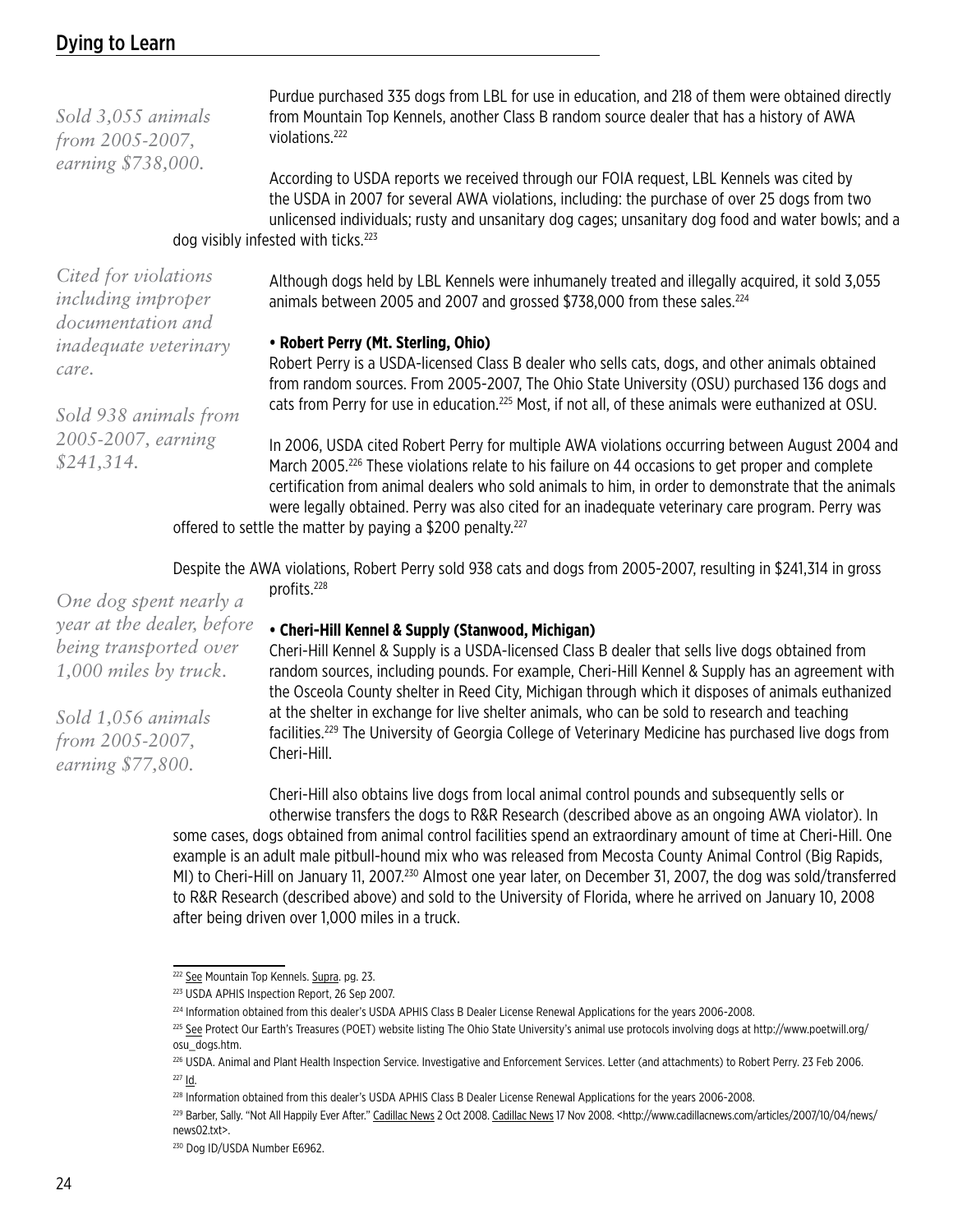Between 2005 and 2007, Cheri-Hill Kennel and Supply sold 1,056 animals and grossed over \$77,800.231

*Numerous violations including illegal acquisition of animals and inadequate veterinary records.*

#### **• Triple C Farms (St. Joseph, Illinois)**

Triple C Farms was a USDA licensed Class B dealer that sold dogs obtained from random sources.<sup>232</sup> Between 2005-2006, the University of Illinois-Chicago purchased 12 dogs from Triple C Farms.

According to documents received from the USDA through our FOIA request, in 2005 Triple C Farms was inspected and cited by a USDA Veterinary Medical Officer for purchasing dogs from unlicensed sellers, in violation of AWA regulations.<sup>233</sup> It was also cited in 2005 for inadequate veterinary records and structural damage near dog cages that was potentially hazardous to the dogs.234

Despite these AWA violations, Triple C Farms sold over 600 animals, resulting in \$210,148 in gross sales.<sup>235</sup>

#### **Conclusion**

As shown, there are a number of schools that purchase live dogs and cats from Class B random source dealers that repeatedly violate humane care standards under the AWA or obtain animals from illegal sources. Additionally, in several cases, animals originally obtained from animal shelters are being held for a significant period of time at dealer facilities and shipped out of state, sometimes over 1,000 miles away. Studies show that such dogs obtained from random sources can harbor infections and suffer stress during transport, which are significant animal welfare concerns as well as confounding factors that can negatively affect experiments. Rather than supporting these dubious dealers, these schools should invest in humane and effective alternatives.

*Greed can result in animals being euthanized and sold to biological supply companies instead of being offered for adoption.*

#### **2. Class B Dealers – Biological Supply Companies**

Colleges and universities often purchase dead cats and dogs, called specimens or cadavers,236 from biological supply companies. Biological supply companies make up a multi-million dollar industry that profits from the sale of live animals for classroom vivisection, as well as animal cadavers, including those of companion animals, for the purpose of classroom dissection (See Appendix A. Table 3). Dog and cat cadavers can be purchased for \$2 to \$3 from an animal shelter,<sup>237</sup> and sold for \$95.00 to a college or university.<sup>238, 239</sup>

Biological supply companies provide materials for science courses at the K-12, college, veterinary, and medical level.240 For example, biological supply companies offer cats for dissection who have been triple injected with colored latex and can come either skinned or not skinned. Another option is to order a cat who is pregnant and has been injected with color-coded latex (For alternatives to cat dissection, see Appendix B.1.).

USDA regulates the companies that supply these cadavers to colleges and universities as Class B dealers (See Appendix A. Table 3.). Many of these companies get their animals from other Class B dealers, including random

<sup>&</sup>lt;sup>231</sup> Information obtained from this dealer's USDA APHIS Class B Dealer License Renewal Applications for the years 2006-2008.

<sup>&</sup>lt;sup>232</sup> Triple C Farms is no longer a licensed Class B dealer. See USDA APHIS, Animal Welfare, License and Registration List, Dealers, 9 Jan 2009. APHIS. 7 Feb 2009. <http://www.aphis.usda.gov/animal\_welfare/efoia/downloads/reports/B\_cert\_holders.txt>.

<sup>233</sup> USDA. APHIS Inspection Report. 30 Nov 2005.

<sup>234</sup> USDA. APHIS Inspection Report. 20 May 2005.

<sup>&</sup>lt;sup>235</sup> Information obtained from this dealer's USDA APHIS Class B Dealer License Renewal Applications for the years 2006-2008.

<sup>&</sup>lt;sup>236</sup> The Animal Welfare Act defines "animal" to include both live or dead dogs and cats. 7 U.S.C. § 2132.

<sup>&</sup>lt;sup>237</sup> Porter County Animal Shelter in Valparaiso, Indiana is an example of a shelter that sells euthanized cats to NASCO, a biological supply company, and who has contracted with them for 10-15 years. The Aristotle Corporation, doing business as NASCO, purchases cats for \$3 each, and requires that the animals be in good health and not injured. According to the shelter director, they do not look at a cat and think of the profit they can derive from euthanizing the animal and selling it to NASCO. Lavalley, Amy. "Animal Shelter Providing Kitty Carcasses to Science." Post-Tribune 28 April 2008. 9 May 2008. <http://www.post-trib.com/news/918605,vcats.article>.

<sup>238</sup> ENasco. "Triple-injected pregnant cat specimen. 30 Dec. 2008. <http://www.enasco.com/product/LS03598MH>.

<sup>239</sup> Grambling State University, New Mexico State University, Texas A & M College Station, and University of Louisiana-Monroe are examples of schools purchasing cat cadavers from NASCO as recently as 2007.

<sup>240</sup> Biological supply companies also sell some alternatives to dissection and related animal use, such as CD-ROMs, models, videos, and charts. While their income can be derived from supplies such as microscopes, curricula, and technology, they also sell various live and dead species of animals for research and education.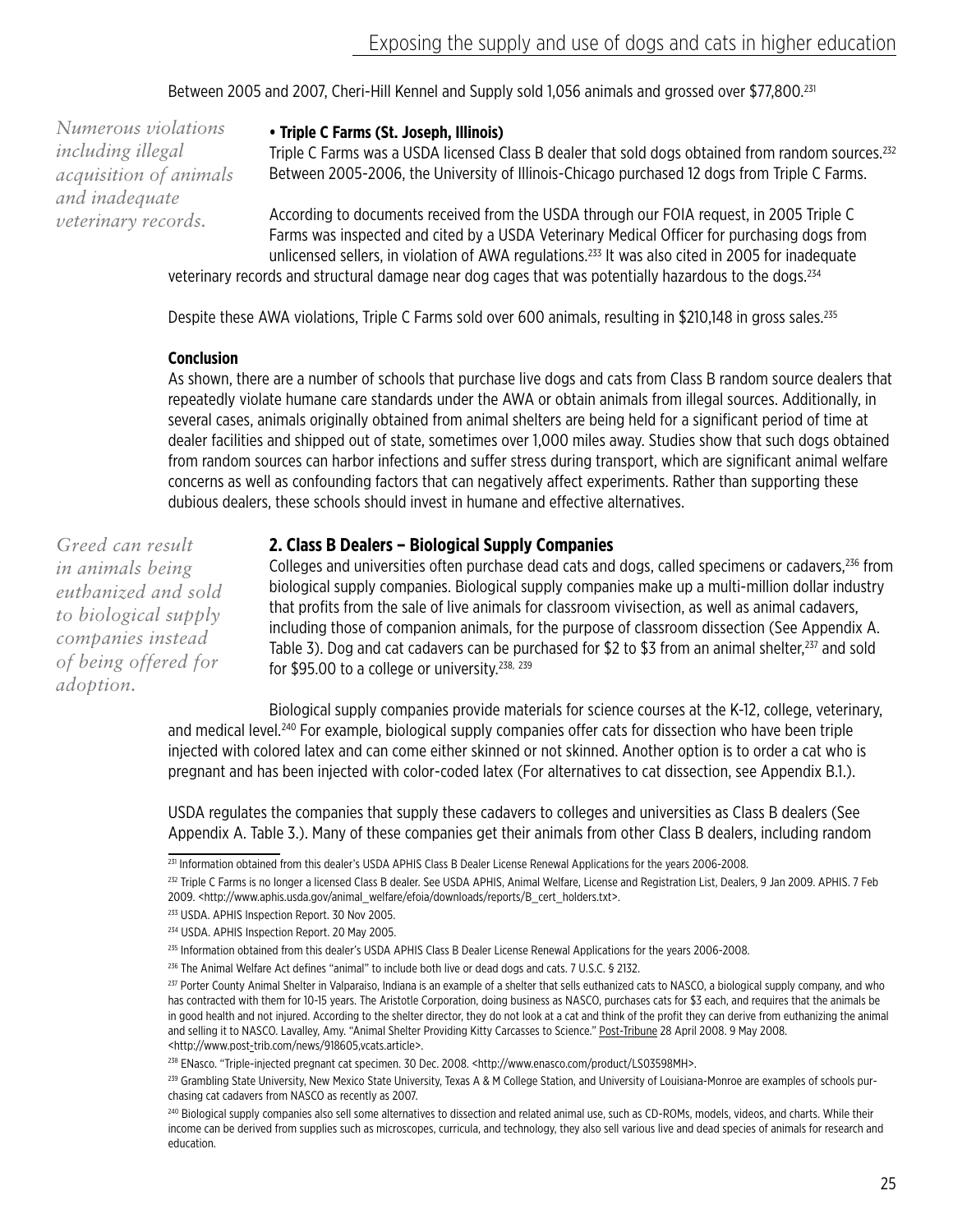source dealers,<sup>241</sup> and often have contracts with pounds and shelters to obtain dog and cat cadavers, which they in turn sell at a profit to colleges and universities. In addition, according to Wayne Carley, Executive Director of the National Association of Biology Teachers Association, cats also come from shelters or dealers in Mexico.242

In this section, we present our findings on the schools that are purchasing cats and dogs from biological supply companies for teaching purposes, and examine the potential for abuse and misconduct when shelter animals are made available to biological supply companies. Our findings show that greed can result in animals being euthanized and sold to these companies instead of being offered for adoption. The problem is not restricted to the U.S. U.S. biological supply companies also exploit the poverty of Mexico to obtain a cheap source of dog and cat cadavers.

Given the corrupt and inhumane practices associated with some biological supply companies, there are no justifiable reasons for schools to buy animals from biological supply companies. For example, innovative humane alternatives to traditional animal dissections are available to provide life science students a realistic understanding of anatomy and physiology, and even to improve student learning and performance. (See Appendix B.1.).

#### **a. Universities Acquiring Animals from Biological Supply Companies**

Animalearn surveyed biology departments from 150 colleges and universities regarding their use of dog and cat cadavers and received a response rate of 20%. At least 63% of the biology departments responding to the survey indicate that they use companion animal cadavers to teach anatomy and/or physiology.  $^{243}$ 

IACUC records indicate that various universities purchase companion animal cadavers from biological supply companies (See Appendix A. Table 3.). Some of these universities include Texas A&M College Station;244 Texas A&M Kingsville; Bemidji State University (MN);<sup>245</sup> California State University Bakersfield;<sup>246</sup> California State University-Dominguez Hills;<sup>247</sup> California State University-Fresno;<sup>248</sup> Colorado State University-Pueblo;<sup>249</sup> Grand Valley State University (MI);<sup>250</sup> Minnesota State University;<sup>251</sup> Sonoma State University;<sup>252</sup> University of North Carolina- Charlotte;253 University of North Carolina- Pembroke; University of Texas Pan Am;254 and University of Illinois Champaign/Urbana,255 Grambling State University (LA),256 New Mexico State University,257 and University of Louisiana-Monroe.<sup>258</sup>

#### **b. Sargeant's Wholesale Biological (Bakersfield, California)**

Sargeant's Wholesale Biological, one of the biological supply companies selling animal cadavers to colleges and universities, faces allegations of bribery and animal cruelty. The owner, Michael Sargeant, along with two

241 Animal and Plant Health Inspection Service. "Animal Care: A New Era in Animal Welfare." Feb 2002. Aphis.Usda.gov. 20 Dec 2008. <http:// search.usda.gov/search?q=cache:YMJkXoivs3MJ:www.aphis.usda.gov/publications/animal\_welfare/content/printable\_version/fs\_awnewera. pdf+Class+B&access=p&output=xml\_no\_dtd&ie=UTF-8&client=default\_frontend&site=APHIS\_MAIN&proxystylesheet=default\_frontend&oe=UTF-8>.

<sup>&</sup>lt;sup>242</sup> Austin, April. "A second Look at the Biology Lab." The Christian Science Monitor 8 Jun 2004.

<sup>&</sup>lt;sup>243</sup> Animalearn Survey of College and University Biology Departments. Apr 2008..

<sup>&</sup>lt;sup>244</sup> Purchased 304 cat cadavers in 2006 from NASCO and Sargeant's Wholesale Biological.

<sup>&</sup>lt;sup>245</sup> Purchased 27 cat cadavers from Carolina Biological Supply and NASCO in 2005; 40 cat cadavers from Carolina Biological Supply and Fisher Scientific Co. in 2006; and 59 cat cadavers from Carolina Biological Supply and Fisher Scientific in 2007.

<sup>&</sup>lt;sup>246</sup> Purchased cat cadavers from Sargeant's, as well as from The Bio Corporation, averaging 70 cats per year.

<sup>247</sup> Purchased 34 cat cadavers from Fisher Scientific Co. and Carolina Biological Supply in 2005, and 35 cat cadavers from Fisher Scientific Co. and Carolina Biological Supply in 2006.

<sup>&</sup>lt;sup>248</sup> Purchases 70 cat cadavers per year from Delta Biologicals.

<sup>249</sup> Purchased 84 cat cadavers in 2005, 39 cat cadavers in 2006, and 45 cat cadavers in 2007 from Ward's Natural Science and At Home Science.

<sup>250</sup> Purchased 4 cat cadavers from VWR International Inc. in 2006, and 8 cat cadavers from Fisher Scientific in 2007.

<sup>&</sup>lt;sup>251</sup> Purchased 37 cat cadavers in 2005, 40 cat cadavers in 2006, and 59 cat cadavers in 2007 from Fisher Scientific Co., Carolina Biological Supply, and NASCO.

<sup>252</sup> Purchased 16 cat cadavers in 2005, 16 cats cadavers in 2006, and 16 cat cadavers in 2007 from Carolina Biological Supply.

<sup>253</sup> Purchased 20 cat cadavers in 2005, and 10 cat cadavers in 2006 from Fisher Scientific Co., and Ward's Natural Science.

<sup>254</sup> Purchased 105 cat cadavers in 2006 and 178 in 2007 from The Bio Corporation.

<sup>255</sup> Acquired 546 cats and 546 dogs from Carolina Biological Supply, as well as from several animal shelters in 2005.

<sup>&</sup>lt;sup>256</sup> Purchased 31 cat cadavers in 2007 from Carolina Biological Supply and NASCO.

<sup>&</sup>lt;sup>257</sup> Purchased 50 cat cadavers in 2005, and 55 cat cadavers in 2006 from NASCO.

<sup>258</sup> Purchased 7 cat cadavers in 2007 from NASCO.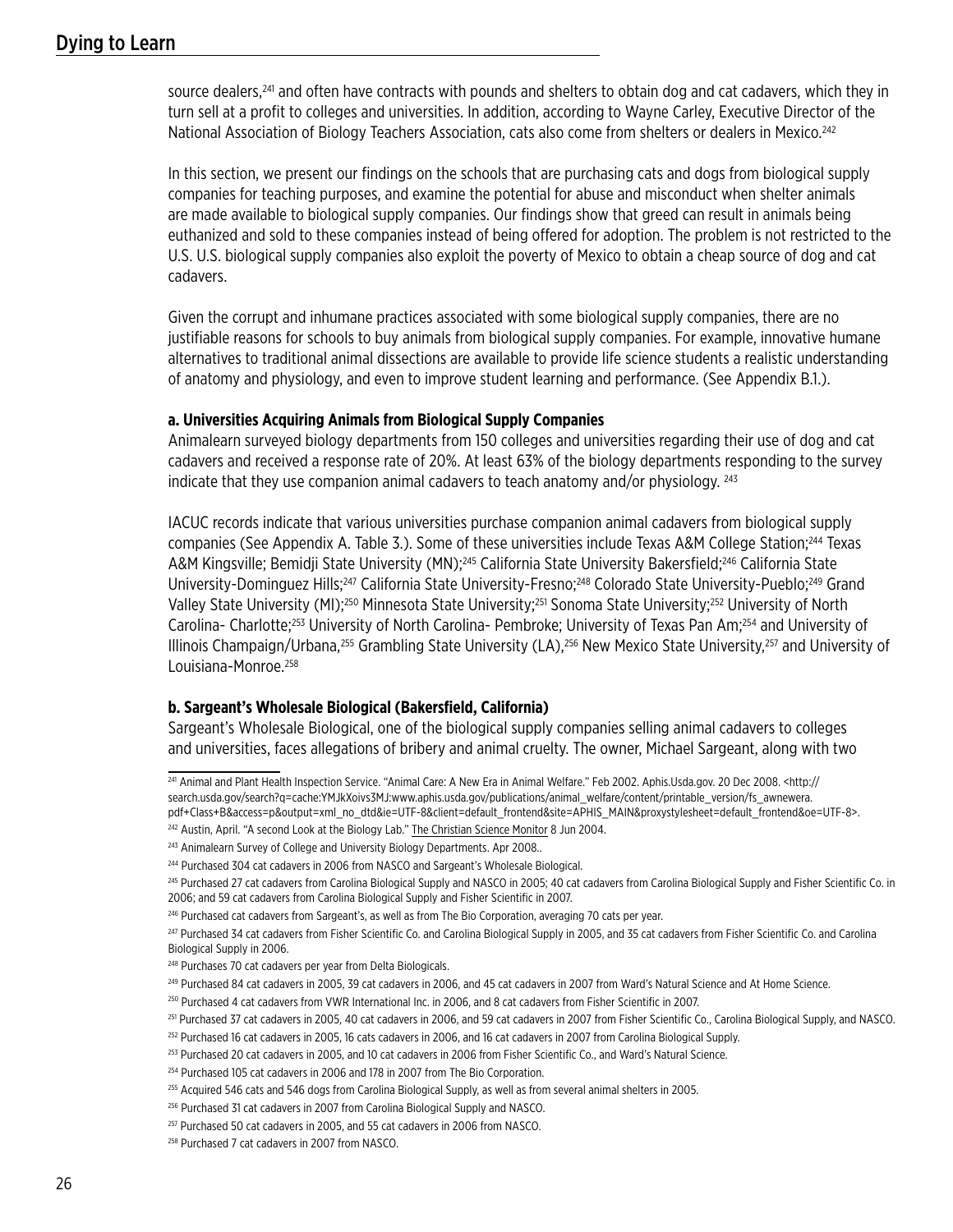shelter employees from Tulare County Animal Control Shelter, are accused of participating in an off-the-books arrangement to provide Sargent with cadavers in exchange for compensation. They face a combined total of 13 felony counts.

The three individuals allegedly carried out unauthorized "mass euthanasias, reportedly using nonstandard and painful methods, by falsifying records to cover their actions."259 Other allegations include beating shelter dogs, providing insufficient food, denying water in hot weather, and euthanizing companion animals before making them available for adoption.260

One of the shelter employees, ex-Shelter Manager William Harmon, was convicted September 24, 2008 on two felony counts of accepting bribes, a felony count of embezzlement, and a misdemeanor charge of accepting

unlawful gratuity, all related to his actions performed while managing the Tulare County Animal Control Shelter. The jury found that on three separate occasions, Harmon provided Sargeant with euthanized dogs from the shelter in exchange for restaurant gift certificates, which he requested and accepted.

In court records, a shelter worker indicated that Sargeant preferred 30-50 pound pregnant or unsterilized dogs.261 The shelter had had a contract with Sargeant, allowing him to purchase cat carcasses for \$3 from the shelter, but the contract expired in 2002 and was not renewed, nor did he have a contract to take canine carcasses, yet he allegedly continued to obtain carcasses until 2006. Sargeant has pleaded not guilty. The shelter is no longer working with Sargeant's Wholesale Biological.262

Sargeant's Wholesale Biological acquires the companion animal cadavers it sells from a variety of other shelters, including one in Oklahoma City<sup>263,264</sup> whose recent one-year contract<sup>265</sup> for cat carcasses netted \$8,750 in revenue, at \$2.50 per carcass;<sup>266</sup> and one in San Antonio, whose one-year contract<sup>267</sup> allowed Sargeant's to buy carcasses at the rate of  $$2.50^{268}$  or  $$5.00^{269}$  per animal.

Although the owner of Sargeant's Wholesale Biological has been charged with bribery and is connected to animal cruelty, his company continues to sell animal carcasses to schools, colleges, and universities. Many universities have bought cadavers from Sargeant's, and Sargeant's remains an approved vendor for several wellrespected educational institutions, such as the University of Pennsylvania<sup>270</sup> and Michigan State University.<sup>271</sup>

*The owner of Sargeant's Wholesale Biological allegedly bribed shelter employees to sell him animals instead of making them available for adoption.* 

<sup>&</sup>lt;sup>259</sup> Branco, Shellie. "Animal Cruelty, Bribery Charged." The Bakersfield Californian 1 Jul 2007. Bakersfield.com. 6 Aug 2008. <http://www.bakersfield.com/ hourly\_news/story/178792.html>.

<sup>260</sup> Id.

<sup>&</sup>lt;sup>261</sup> Wilkison, Brett. "Ex-shelter Manager found Guilty." Visalia Times Delta 25 Sep 2008. 26 Sep 2008. <http://www.visaliatimesdelta.com/apps/pbcs.dll/ article?AID=2008809250314>..

<sup>&</sup>lt;sup>262</sup> Branco, Shellie. "Animal Cruelty, Bribery Charged." The Bakersfield Californian 1 Jul 2007. Bakersfield.com. 6 Aug 2008. <http://www.bakersfield.com/ hourly\_news/stor/178792.html>.

<sup>&</sup>lt;sup>263</sup> Oklahoma City Journal of Council Proceedings Regular City Minutes. Oklahoma City 27 Mar 2007. Oklahoma City 10 Aug 2008. <http://www.okc.gov/ council/council\_library/Minutes/070327.html>.

<sup>&</sup>lt;sup>264</sup> Oklahoma City Journal of Council Proceedings Regular City Minutes. Oklahoma City 21 Jan 2004 Oklahoma City 15 Aug 2008. <http://www.okc.gov/ council/council\_library/minutes/040121.htm>.

<sup>265</sup> March 2007 to March 2008

<sup>266</sup> Estus. J. "Animal Advocate Criticizes Sale of Carcasses." The Oklahoman 28 Mar 2007.

<sup>267</sup> April 21, 2003 to April 20, 2004. San Antonio City Council Meeting. Ordinance 30. 17 Apr 2003. <http://epay.sanantonio.gov. 19 Feb 2009. <http://epay. sanantonio.gov/archivedagendas/04-17-03.asp>.

<sup>268</sup> Under 12 lbs. San Antonio City Council Meeting. Ordinance 30. 17 Apr 2003. <http://epay.sanantonio.gov. 19 Feb 2009. <http://epay.sanantonio.gov/archivedagendas/04-17-03.asp>.

<sup>269</sup> Over 12 lbs. San Antonio City Council Meeting. Ordinance 30. 17 Apr 2003. <http://epay.sanantonio.gov. 19 Feb 2009. <http://epay.sanantonio.gov/archivedagendas/04-17-03.asp>.

<sup>270</sup> Ben Buys Approved Supplier List. University of Pennsylvania. 8 Mar 2009. University of Pennsylvania. 10 Aug 2008. <http://www.upenn.edu/purchasing/ vendors/s\_vendor.htm>.

<sup>271</sup> Michigan State University Purchasing. Michigan State University. 2008. Michigan State University. 1 Aug 2008. < http://purchasing.msu.edu/MBE\_commodity.asp?SuppIn=040>.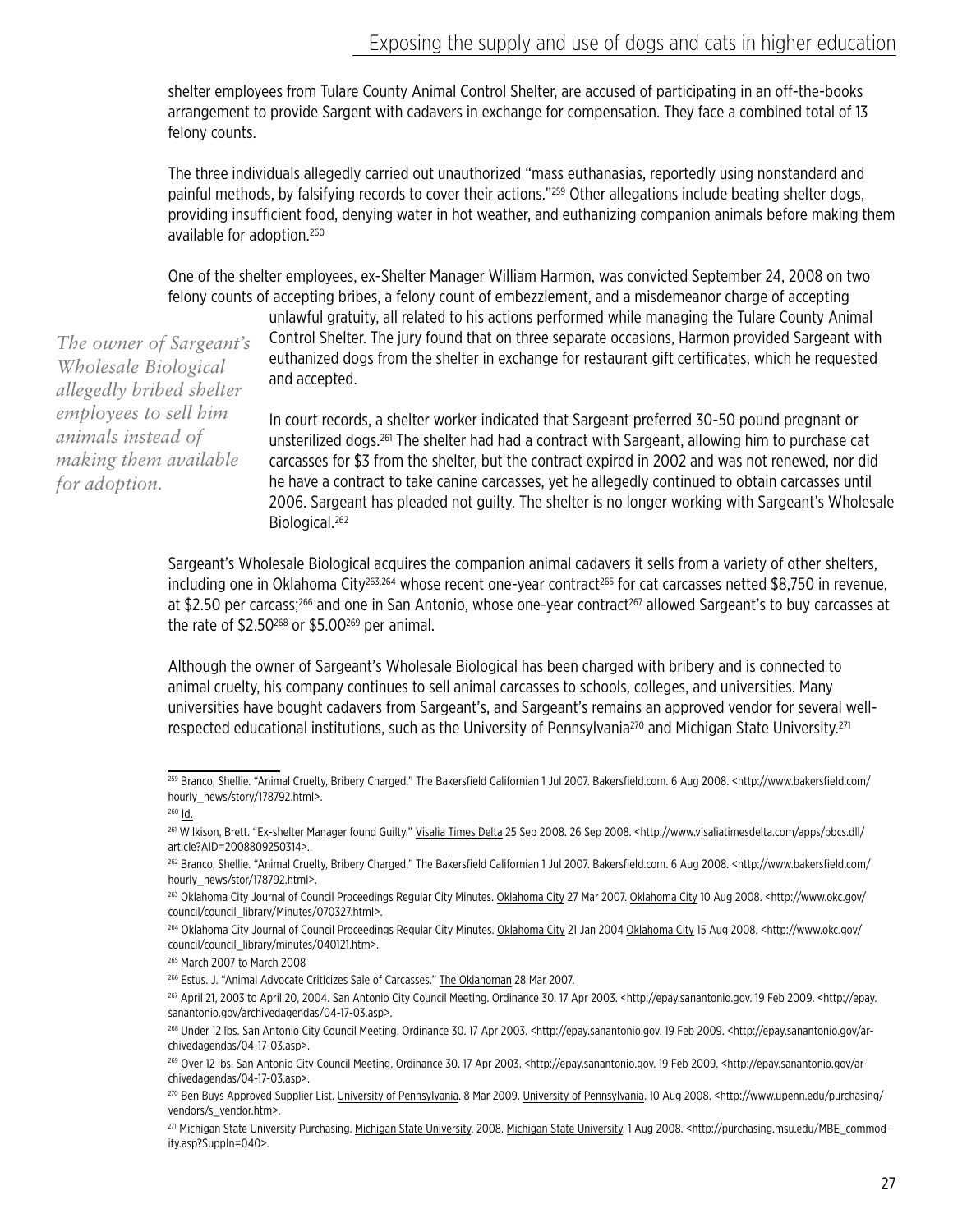Additionally, Texas A&M University<sup>272</sup> and California State University-Bakersfield have purchased cat carcasses from Sargeant's,<sup>273</sup> and University of Georgia<sup>274</sup> has purchased pregnant dog cadavers.

#### **c. Ranaco/Delta Biological (Tucson, Arizona)**

Ranaco, a biological supply company doing business as Delta Biological, obtains already-euthanized cats from shelters in the United States and Mexico.<sup>275</sup> Ranaco is also a source of cadavers for other biological supply companies, such as Sargent-Welch,276 located in Buffalo, New York. Records show that California State University-Fresno purchases 70 preserved cats per year from Delta Biological.

*Ranaco obtains cats from Mexico for sale in the U.S.*

The practice of obtaining cats from Mexico for sale in the United States is questionable as there are concerns that animals suffer inhumane treatment while in Mexican pounds,<sup>277,278</sup> and there are often insufficient resources and organizations dedicated to the enforcement of laws protecting animals, as well as uneven application of such humane welfare laws to ensure that dogs and cats

are given the most humane treatment in pounds.<sup>279</sup>

Additionally, humane standards and policies regarding holding periods, euthanasia methods, and procurement practices of cats in Mexico can range considerably. Pounds in Mexico are required to hold dogs and cats for only 72 hours, less than the requirement for pounds in the United States that relinquish animals to dealers,<sup>280</sup> and the quality of housing conditions and care for some of these animals can be considered inhumane.<sup>281</sup> According to Norma Oficial Mexicana, official standards and regulations in Mexico, acceptable euthanasia methods include lethal injection for cats and dogs as well as electrocution for dogs and puppies over four months old.282,283,284,285 Equipment used to electrocute dogs can be makeshift, outdated, and slow, and though federal law states that animals must be unconscious or sedated before being electrocuted, it is rarely enforced.286

Encouraging the exchange of an animal's life for money or food is a questionable practice, particularly in a country where escaping poverty is a challenge. In the Mexican state of Puebla, for example, there was a program that offered 5,000 food packets to anyone who turned in an ownerless dog to be exterminated. 287,288 This program was established because there were not enough funds to neuter or vaccinate homeless dogs. However, following the

<sup>272</sup> Texas A&M Agency Spending Fiscal Year 2006. Texas A&M University. 20 Jul 2008. Texas A&M University. 19 Mar 2009. <http://www.window.state.tx.us/ procurement/hub/hub\_report/fy6/agydet/711\_agy\_det\_web.txt>.

<sup>&</sup>lt;sup>273</sup> Texas A&M University and California State University-Bakersfield IACUC Records.

<sup>274</sup> AUP #A2007-10048.

<sup>275</sup> Ranaco. Personal communication. 6 Aug 2008.

<sup>276</sup> Sargent-Welch. Personal communication. 6 Aug 2008.

<sup>277</sup> Espindola, Gerardo Aguirre. School of Veterinary Medicine and Zootecnia of Brock University Autonoma de Puebla. As stated in "Alarming Overpopulation of Dogs and Cats.".7 Dec 2006. Brock University Autonoma de Puebla. 12 Feb 2009. <http://miniap.universia.net.mx/search/index.php?busqueda=gerardo+a guirre+espindola&SearchButton.x=0&SearchButton.y=0&SearchButton=Search&domains=universia.net.mx&sitesearch=http%3A%2F%2Fwww.universia.net. mx>.

<sup>278</sup> Jose Pedro Cano Celada from The Mexican Association of Veterinary Medicine (AMMVE) stated that there is an average of 3 million stray dogs. As stated in "Alarming Overpopulation of Dogs and Cats." 7 Dec 2006. Brock University Autonoma de Puebla. 12 Feb 2009. <http://miniap.universia.net. mx/search/index.php?busqueda=gerardo+aguirre+espindola&SearchButton.x=0&SearchButton.y=0&SearchButton=Search&domains=universia.net. mx&sitesearch=http%3A%2F%2Fwww.universia.net.mx>.

<sup>279</sup> Sofia Ponce Partida, VMD, Coordinacion, Programa para el Centro de Alternativas al uso de Animales en la Ensenanza. Email correspondence. 19 Aug 2008.

<sup>280</sup> APHIS, USDA. "Final Rule: Random Source Dogs and Cats." Federal Register, Vol. 58.: 139. Jul 22, 1993, P. 39124 (Rule) 1/795 9 CFR Parts 1 and 2. <http:// www.nal.usda.gov/awic/legislat/cat1.htm>.

<sup>&</sup>lt;sup>281</sup> Payne, Christy, VMD. "Why Help Animals in Mexico?" Compassion without Borders. 12 Feb 2009. Compassion without Borders. 19 Mar 2009. <http://www. cwob.org/why.html>.

<sup>282 07-16-96</sup> NORMA Oficial Mexicana NOM-033-ZOO-1995. "Humanitarian Sacrifice of Domestic and Wild Animals."

<sup>283</sup> Bonello, D. "Spotlight on dog overpopulation and abuse in Mexico." Los Angeles Times 1 December 2008. Los Angeles Times 9 Mar 2009. <http://latimesblogs.latimes.com/laplaza/2008/12/still-on-the-do.html>.

<sup>284</sup> Sofia Ponce Partida, VMD, Coordinacion, Programa para el Centro de Alternativas al uso de Animales en la Ensenanza. Email correspondence. 19 Aug 2008. 285 Norma Oficial Mexicana NOM-0330ZOO-1995. "Humanitarian Sacrifice of Domesic and Wild Animals."

<sup>286 &</sup>quot;Humane Euthanasia." Compassion without Borders. 9 Mar 2009. <http://www.cwob.org/euthanasia.html>.

<sup>&</sup>lt;sup>287</sup> "State will trade food for stray dogs.". The Boston Globe 13 Aug 1999. Pg. A12.

<sup>288</sup> McGirk, Jan. "Dead Dogs Help to Feed the Poor." The Independent 1999 Aug 21. Pg. 12.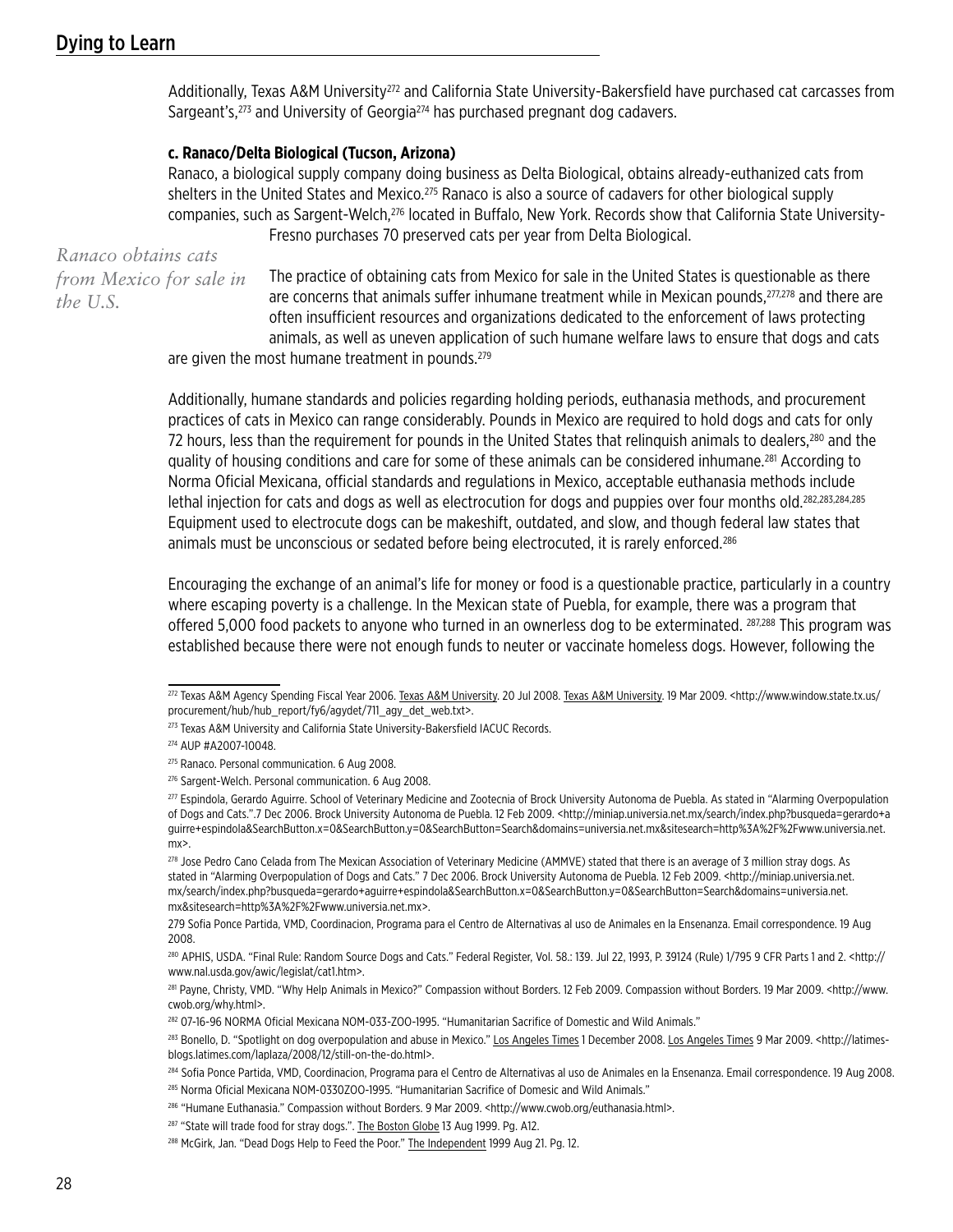launch of the program, there was concern about its potential to encourage people to steal animals or raise puppies specifically to be killed.<sup>289</sup>

Animals from Mexican pounds are also sold to companies that supply animals for educational purposes. A director<sup>290</sup> of a pound in Zapopan, Mexico<sup>291</sup> resigned from his post following a suspension based on allegations that he used freezers from Pamesa,<sup>292</sup> a private company whose dealings with animals is for academic use. Allegedly, the freezers were used to store frozen cats, without a contract, in exchange for furniture for the pound.293,294 Pamesa also contracted with The Center for Animal Control, a pound in Guadalajara, Mexico, who sent 30 to 40 cats monthly to the company.<sup>295</sup> Clearly, animals from Mexican pounds are being used in education. According to a Mexican news report, some animal cadavers from city pounds end up "at American schools for their study."296

#### **d. Carolina Biological Supply (Burlington, North Carolina)**

Carolina Biological Supply (Carolina) sells both living animals and preserved animal cadavers, including dog and cat cadavers, to schools, colleges, and universities (See Appendix A. Table 3.). Carolina has had contracts to purchase cat cadavers from pounds and shelters from various states, including Iredell County Animal Services<sup>297</sup> and Alamance County Animal Control, both in North Carolina.<sup>298</sup> This is concerning because both pounds use the gas chamber, which can take up to 25 minutes<sup>299</sup> to kill an animal, resulting in a slow death.<sup>300,301,302</sup>

According to Animalearn's records, colleges and universities that obtain cat cadavers from Carolina Biological Supply include California State University-Dominguez Hills; California State University- San Bernardino; Sonoma State University (CA); University of Illinois- Urbana-Champaign; Grambling State University (LA); Minnesota State University; Bemidji State University (MN); University of North Carolina- Pembroke; and Texas A&M-Kingsville.

#### **Conclusion**

There is considerable profit to be made in the biological supply industry. Ethical questions are raised, however, when money is exchanged for companion animal carcasses, including whether there is a profit motive for pounds or shelters to euthanize rather than adopt out animals who can be sold to biological supply companies.<sup>303</sup> This concern is amplified when biological supply companies go to Mexican shelters and pounds for animal carcasses, particularly since standards for humane treatment are already questionable.

<sup>289</sup> Id.

<sup>290</sup> Raul Tadeo Ortiz Berriel.

<sup>&</sup>lt;sup>291</sup> Center for Animal Health (pound).

<sup>292</sup> In Los Mochis, Sinaloa, Mexico.

<sup>&</sup>lt;sup>293</sup> Also, animals that were brought to the pound were suddenly unable to be located.

<sup>294 &</sup>quot;Seeking civil servant for illegal trade of cats." Fuerza Informativa Azteca (television). 7 Mar 2003. Jalisco, Mexico. Translation provided by Sofia Ponce Partida. 18 Aug 2008.

<sup>295</sup> Castro, Jose Luis Jimenez. "The Center for Animal Health of Guadalajara keeps freezing cats." Notisistema (Radio). 19 Feb 2004. Translation Provided by Sofia Ponce Partida. 18 Aug 2008.

<sup>296 &</sup>quot;Seeking civil servant for illegal trade of cats." Fuerza Informativa Azteca (television). 7 Mar 2003. Jalisco, Mexico. Translation provided by Sofia Ponce Partida. 18 Aug 2008.

<sup>&</sup>lt;sup>297</sup> In July 2008, there was an explosion inside the gas chamber at Iredell County Animal Services, which contained 10 dogs who were to be euthanized. Reports indicate that Iredell County Animal Services will not use the gas chamber until a vendor determines it is safe to use. "Gas Chamber Use Sparks Small Fire At Iredell County Animal Shelter." WSOCTV. 22 Jul 2008. WSOCTV. 19 Aug 2008. <http://www.wsoctv.com/news/16956249/detail.html>.

<sup>298</sup> Preserved Material Department. Carolina Biological Supply Company. Minutes from Kerr County, TX. 23 Jul 2007. Kerr County. 19 Feb 2009. <http://www. co.kerr.tx.us/commcrt/minutes/2001%20-%202010/2007/July/30399.txt>.

<sup>299</sup> From start to finish. Mott, Maryann. "Animal Gas Chambers Draw Fire in U.S." National Georgaphic News 11 Apr 2005. National Geographic News 9 Mar 2009. <http://news.nationalgeographic.com/news/2005/04/0411\_050411\_peteuthanasia.html>.

<sup>300</sup> Saxon, Erik. "State Vote Allows Use Of Gas Chambers To Kill Unwanted Pets." WSOC TV. 13 Feb 2008. WSOC TV. 19 Feb 2009. <http://www.wsoctv.com/ pets/15294043/detail.html>.

<sup>301 &</sup>quot;Animal Gas Chambers Draw Fire in U.S." National Georgaphic News 11 Apr 2005. National Geographic News 9 Mar 2009. <http://news.nationalgeographic. com/news/2005/04/0411\_050411\_peteuthanasia.html>.

<sup>302 &</sup>quot;2007 Marks the End of Gas Chamber for Dogs and Cats in Virginia." The Humane Society of the United States. 10 Aug 2007. HSUS. 9 Mar 2009. < http:// www.hsus.org/press\_and\_publications/press\_releases/2007\_marks\_end\_of\_gas\_chamber\_081007.html>.

<sup>&</sup>lt;sup>303</sup> Examples are pregnant cats or dogs, or cats or dogs of a specific size.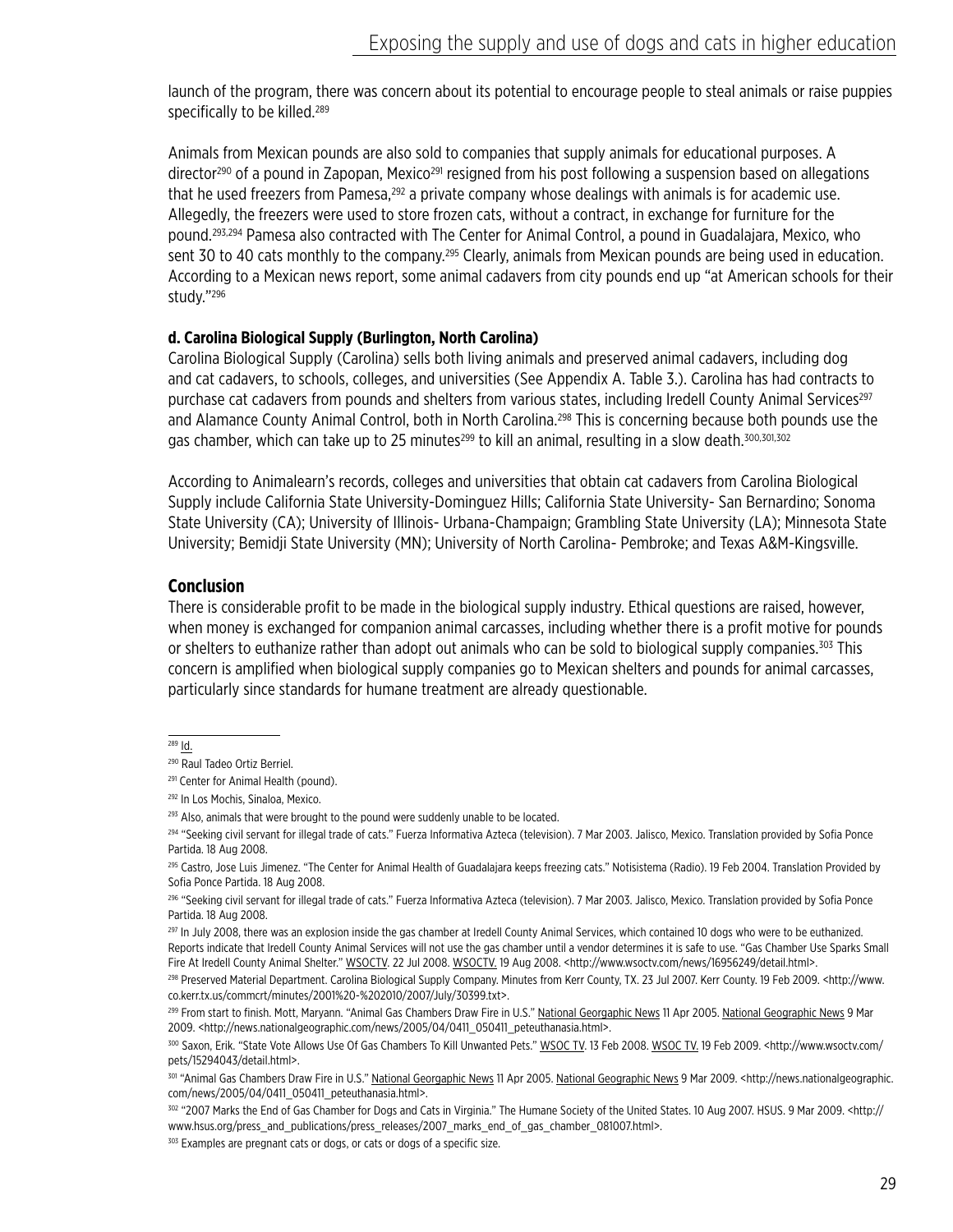*Several Class A dealers have violated the AWA numerous times.*

#### **3. Class A Dealers**

Educational institutions also purchase animals from USDA-licensed Class A dealers, those that meet the definition of dealer and breed animals for sale.304 Our investigation revealed numerous AWA violations at several Class A dealers that provide dogs and cats to universities for teaching purposes. Details about Class A dealers, their violations, and the schools that purchase from them are provided below.

#### **• Marshall Farms Group Ltd. (North Rose, New York)**

Marshall Farms Group Ltd. is a USDA-licensed Class A animal dealer that breeds animals for sale, including beagles, ferrets, minipigs, and mongrels/hounds for research, testing, and teaching purposes. It also sells blood, plasma, serum, and tissue derived from animals on site and will perform medical diagnostic procedures (e.g., blood work, echocardiograms, eye exams) on animals before shipping them.305

Animalearn found that, between 2005-2007, Colorado State University, Fort Collins,306 University of Cincinnati,<sup>307</sup> University of Texas Southwest Medical Center (Dallas),<sup>308</sup> University of Washington (Seattle),<sup>309</sup> and University of Wisconsin, Madison<sup>310</sup> purchased live mixed breed dogs for use in education from Marshall Farms. Oklahoma State University's College of Veterinary Medicine<sup>311</sup> also bought live beagles from Marshall Farms.<sup>312</sup>

The USDA inspection reports we obtained for 2005-2007 indicate that Marshall Farms had several violations of the AWA. In March 2005, Marshall Farms was found to have unsanitary animal cages, including over-accumulation of dog hair and urine around dogs in cages, strong smell of ammonia (caused by urine) in a building housing dogs, and excessive amounts of urine stains and fecal accumulation under rabbits' cages.<sup>313</sup>

In February 2006, a USDA inspector found numerous AWA violations resulting from inadequate veterinary care and daily health monitoring that are cause for serious concern, including: a dead puppy kept in a refrigerator used to store drugs; and several dogs with obvious injuries and medical conditions (some of whom had blood in or around their cages), including a semi-conscious and shaking newborn puppy and a dehydrated puppy who had to be euthanized.314 The inspector also found dogs kept daily in dark cages; damaged and dirty cages that posed a risk of injury to the dogs; dogs grouped with incompatible dogs (exposing them to injury); and dead and decomposing wild mice in several buildings.

In March 2006, the Inspector found that puppies were being euthanized and necropsied in a medical building in front of hospitalized puppies, potentially causing them distress.<sup>315</sup> During an inspection in September 2006, an excessive fly infestation in some buildings, including the treatment/necropsy area, was also noted.<sup>316</sup> In 2007, three

306 Between 2005-2007, 50 dogs were purchased from Marshall Farms.

*Investigators found numerous violations, including accumulation of urine in cages, a semi-conscious and shaking newborn puppy, and a dehydrated puppy who had to be euthanized.* 

*Sold 456,227 animals from 2005-2007, earning an undisclosed amount over \$200,000.*

<sup>304</sup> Class A dealer is defined by USDA as a person meeting the definition of dealer and "whose business involving animals consists only of animals that are bred and raised on the premises in a closed or stable colony and those animals acquired for the sole purpose of maintaining or enhancing the breeding colony." 9 C.F.R. § 1.1.

<sup>305</sup> Marshall Bioresources. "Animals and Services: Services: Diagnostic Services." Undated. Marshallbio.com. 12 Oct 2008<http://www.marshallbio.com/>.

<sup>307</sup> In 2005, 20 mixed breed dogs, many of whom were puppies, were purchased from Marshall Bioresources.

<sup>&</sup>lt;sup>308</sup> Between Sep 2005 and Jun 2007, 51 dogs were bought from Marshall Farms.

<sup>309</sup> Between 2005-2007, 41 dogs were bought from Marshall Farms.

<sup>&</sup>lt;sup>310</sup> In 2005, 24 dogs were purchased from Marshall.

<sup>&</sup>lt;sup>311</sup> Between 2006-2007, 23 beagle puppies were purchased from Marshall Farms.

<sup>&</sup>lt;sup>312</sup> Oklahoma State does not keep records of how animals are used (i.e., research vs. education) so it is unclear if the beagles are used for education.

<sup>313</sup> USDA. APHIS Inspection Report. 30 Mar 2005.

<sup>314</sup> USDA. APHIS Inspection Report. 14 Feb 2006.

<sup>315</sup> USDA. APHIS Inspection Report. 15 Mar 2006.

<sup>316</sup> USDA. APHIS Inspection Report. 21 Sep 2006.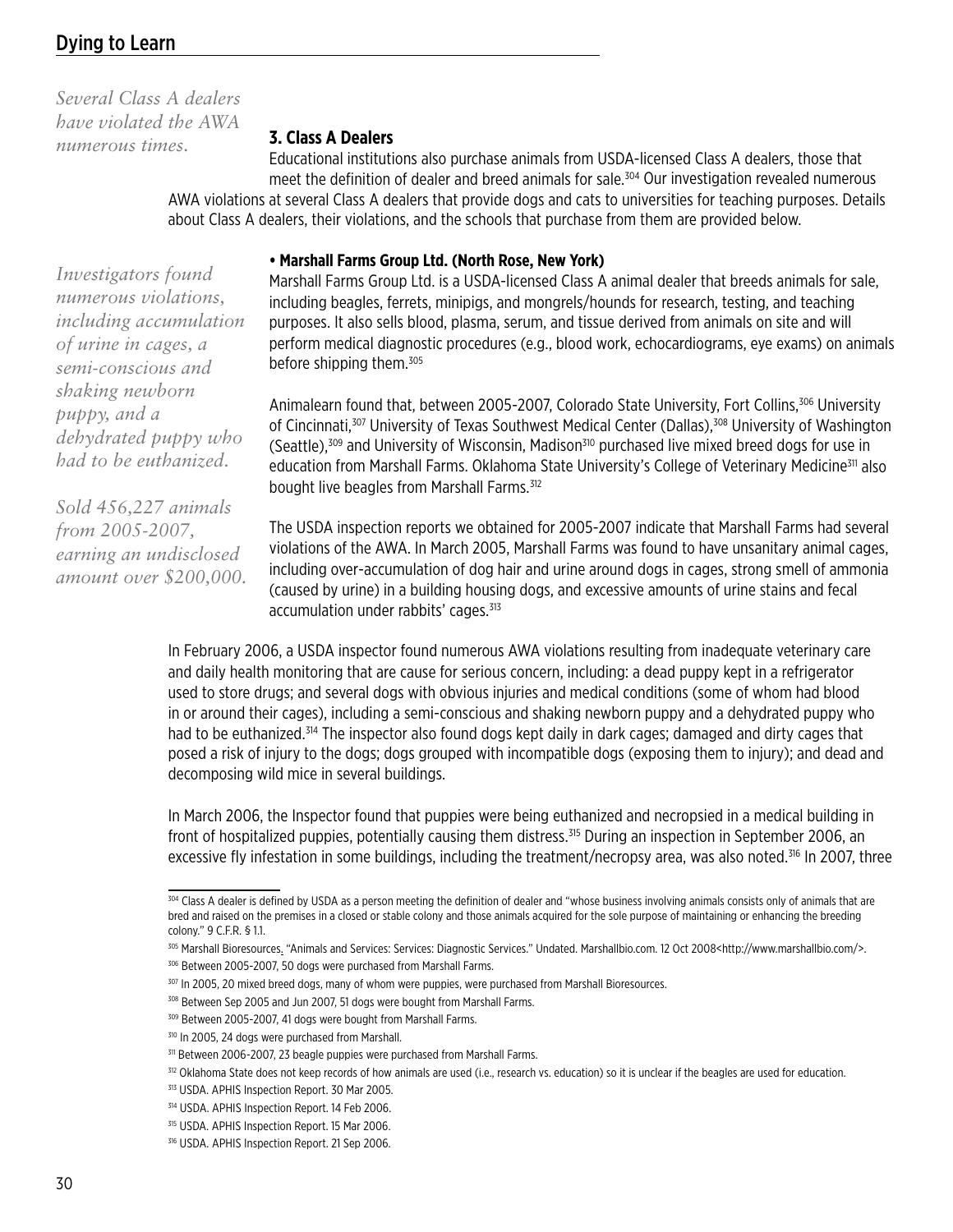young dogs were found with their bodies and their cages covered in blood after having their nails trimmed.<sup>317</sup> Three other dogs were found with their cage door left open, and loose ferrets were observed both inside and outside buildings.

Despite the inhumane treatment of animals represented by these numerous, serious AWA violations, between 2005-2007 Marshall Farms Group Ltd. sold 456,227 animals, grossing over \$600,000.318

#### **• Covance Research Products Inc. (Denver, Pennsylvania)**

Covance Inc., headquartered in Princeton, New Jersey, is one of the largest drug development and testing companies worldwide. Its subsidiary, Covance Research Products, Inc., also breeds and sells dogs, rabbits, and macaque monkeys to research, testing, and teaching laboratories. Covance Research Products is a USDA-licensed Class A breeder (based in Denver, Pennsylvania with sites in other states such as Michigan and Virginia)<sup>319</sup> and also a Class B dealer (based in Alice, Texas).<sup>320</sup>

*Breeds and sells dogs, rabbits, and macaque monkeys.*

*Sold 240,867 animals from 2004-2006, earning nearly \$50 million.*

We found that Covance Research Products sells and donates live dogs to a number of universities. One of the biggest purchasers of dogs from Covance Research Products is University of Michigan, Ann Arbor, which bought a total of 354 dogs from Covance from 2004-2006.321 Other universities receiving dogs from Covance Research Products include: Michigan State University, East Lansing;<sup>322</sup> University of Wisconsin, Madison;<sup>323</sup> University of Cincinnati (Ohio);<sup>324</sup> University of Georgia College of Veterinary Medicine;<sup>325</sup> University of North Carolina, Chapel Hill;<sup>326</sup> University of Minnesota, St. Paul;<sup>327</sup> and University of Texas Southwest Medical Center (Dallas).<sup>328</sup> It should be noted that the University of Minnesota returned two hounds to Covance: one 10 month-old was considered to be underweight and one month too young, and one nine month-old was considered underage by two months.<sup>329</sup>

According to the USDA inspection reports we obtained, over a two-week period in August 2006, Covance Research Products staff allowed temperatures in dog housing facilities to rise above 90 degrees Fahrenheit.330,331 Covance Laboratories, Inc., which is located at a different location(s) and operates as a USDA-

<sup>317</sup> USDA. APHIS Inspection Report. 17 Oct 2007.

<sup>&</sup>lt;sup>318</sup> On each of its three USDA APHIS License Renewal Applications, Marshall Farms Group Ltd. reported its total gross amount derived from animal sales as "Over \$200,002." According to AWA regulations (9 C.F.R. § 2.6) the fee to renew a Class A or B dealer license is based upon half of a company or individual's sales, and the maximum fee possible is for those whose 50 percent profits are greater than \$100,000 (i.e., grossing over \$200,000). Therefore, Marshall Farms Group Ltd's profits are likely significantly higher.

<sup>&</sup>lt;sup>319</sup> United States Department of Agriculture. Animal and Plant Health Inspection Service. Animal Welfare Electronic Freedom of Information Frequent Requests: License and Registration List: Breeders. Updated 22 Sep 2008. APHIS. 15 Oct. 2008. <http://www.aphis.usda.gov/animal\_welfare/efoia/downloads/ reports/A\_cert\_holders.pdf>.

<sup>320</sup> United States Department of Agriculture. Animal and Plant Health Inspection Service. Animal Welfare Electronic Freedom of Information Frequent Requests: License and Registration List: Dealers. Updated 22 September 2008. APHIS. 15 Oct. 2008. <http://www.aphis.usda.gov/animal\_welfare/efoia/downloads/ reports/B\_cert\_holders.pdf>.

<sup>321</sup> The breakdown by year is as follows: 2004: 134 dogs; 2005: 70 dogs; and 2006: 152 dogs.

<sup>322</sup> Covance Research Products sold 166 beagles and donated 46 beagles to MSU in 2005. In 2006, MSU purchased 72 beagles from Covance Research Products, and Covance Research Products donated 108 beagles to MSU.

 $323$  Between 2005 and 2007, Covance Research Products sold 25 beagles and donated 70 beagles to University of Wisconsin, Madison for use in education at its medical and veterinary schools.

<sup>324</sup> University of Cincinnati in Ohio bought 47 mixed breed and hound dogs from Covance Research Products between 2004 and 2006.

<sup>325</sup> In 2006, three beagles were bought from Covance Research Products.

<sup>&</sup>lt;sup>326</sup> In 2005, six beagles were purchased from Covance Research Products.

<sup>&</sup>lt;sup>327</sup> From Nov 2005 through Apr 2007, 144 dogs were bought from Covance Research Products.

<sup>328</sup> In 2006, 11 hound dogs were bought from Covance Research Products.

<sup>329</sup> Covance order packing list, #62429. 8 Jul 2007.

<sup>330</sup> USDA. APHIS Inspection Report. 3 Aug 2006.

<sup>331</sup> AWA regulations, 9 C.F.R. § 3.3(a), specify that the ambient temperature in dogs' sheltered housing facilities should not rise above 85 degrees Fahrenheit for longer than four consecutive hours.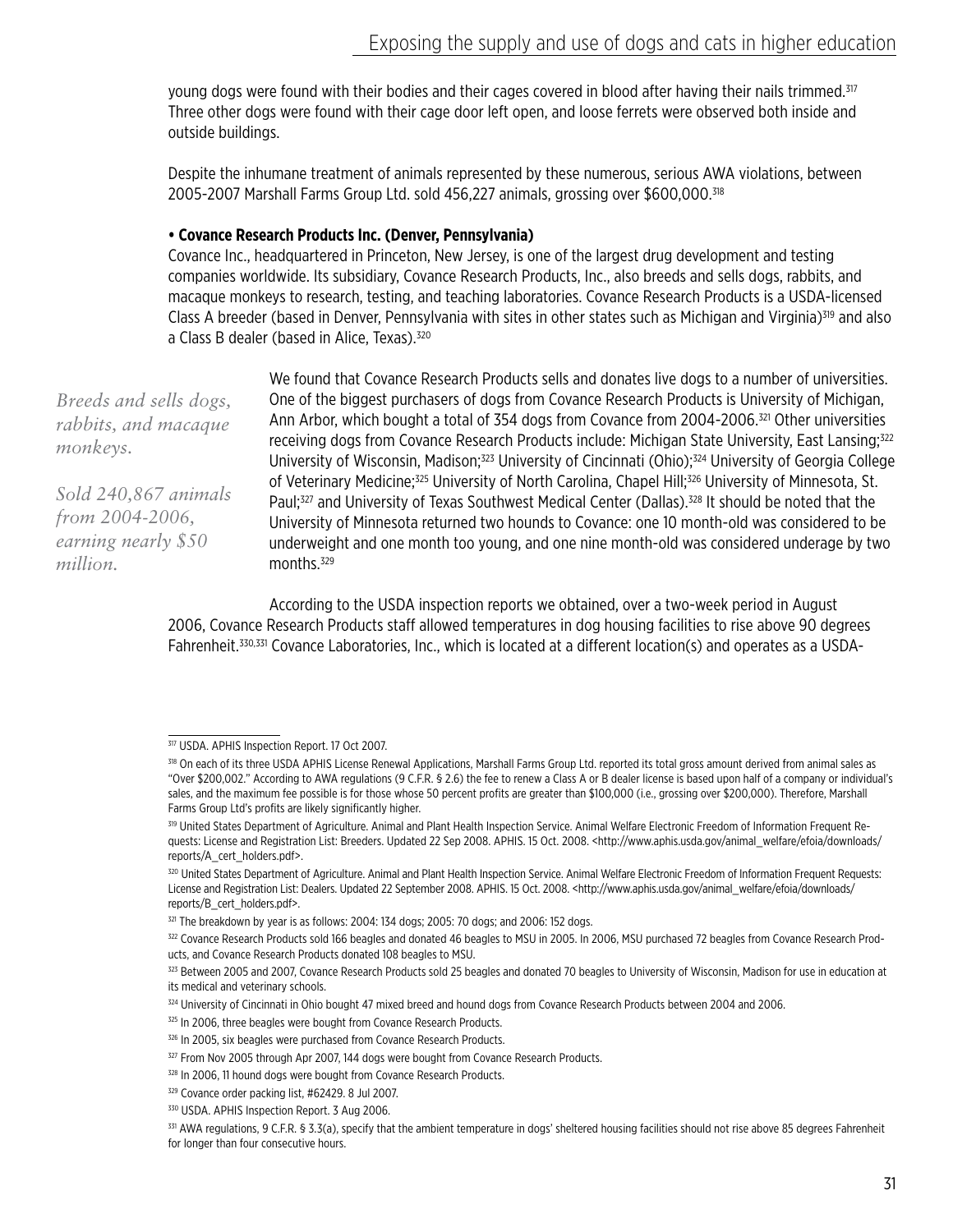registered research facility, has also been cited and fined for USDA violations recently.<sup>332,333</sup>

Covance Research Products reported to USDA that it sold 240,867 animals from 2004-2006 and grossed an astounding amount of nearly \$50 million from those sales.<sup>334</sup>

#### **• Ridglan Farms, Inc. (Mount Horeb, Wisconsin)**

Ridglan Farms, Inc. is a USDA-licensed Class A dealer that breeds dogs for sale to research and educational institutions and operates a contract animal cremation service (through which it sends animals offsite to a crematorium).

| Cited for dirty and | Animalearn found that one of the largest purchasers of dogs from Ridglan Farms is the University                                          |
|---------------------|-------------------------------------------------------------------------------------------------------------------------------------------|
|                     | of Wisconsin, Madison, which bought 445 live beagles between 2005 and 2007. Oklahoma State                                                |
| dangerous housing   | University; <sup>335</sup> Texas A&M University; <sup>336</sup> University of Minnesota, St. Paul; <sup>337</sup> and University of North |
| <i>conditions.</i>  | Carolina, Chapel Hill <sup>338</sup> also purchased live beagles from Ridglan.                                                            |

*Sold 11,404 animals from 2005-2007, earning more than \$7 million.*

According to the USDA inspection reports we obtained, Ridglan was investigated following a complaint of overcrowded and unsanitary dog cages and the smell of burning animals. A USDA inspector visited the site and did not consider the complaint to be valid. He/she noted that there were 2,000 dogs on the premises at the time of inspection. In 2006, however, federal inspectors did document dirty and potentially dangerous animal housing conditions at Ridglan Farms, Inc. According to pedigree records obtained from USDA, Ridglan gives names primarily to the male

dogs (sires) and assigns codes to the females (dams). Such male names include: Barney, Bingo, Fritz, Frekls, Kane, Killer, Twit, and Tramp.

Despite these dirty and dangerous housing conditions, from 2005 to 2007, Ridglan Farms, Inc. sold 11,404 animals and grossed an incredible \$7,028,665 in sales.

#### **• Harlan Sprague Dawley (Indianapolis, Indiana)**

*Breeds and sells cats, dogs, ferrets, rabbits, rodents, and nonhuman primates.*

*Transported cats and kittens over 1,000 miles by truck.*

Harlan Sprague Dawley is one of the world's largest companies that breeds and sells animals such as cats, dogs, ferrets, rabbits, rodents, and nonhuman primates to laboratories. It also conducts animal testing and clinical trials and sells diets created for animals in labs. Harlan is known for its large-scale breeding of various mice and rats (e.g. inbred, mutant, etc.), in particular the albino "Sprague-Dawley rat."

We found that several universities buy live cats and dogs from Harlan, including University of Cincinnati (Ohio);<sup>339</sup> University of Connecticut, Storrs;<sup>340</sup> University of Florida, Gainesville;<sup>341</sup> University of Minnesota, St. Paul;<sup>342</sup> University of Washington, Seattle;<sup>343</sup> University of Wisconsin, Madison:<sup>344</sup> and Colorado State University, Fort Collins.<sup>345</sup>

<sup>332</sup> According to USDA, APHIS Inspection Reports, Covance Laboratories Inc. was cited by APHIS Inspectors relating to damaged dog cages (4 May 2006), damaged dog and primate rooms (1 Sep 2004), and inadequate searches for alternatives to minimize pain and distress and justification of animal numbers (12 Apr 2006 and 6 Dec 2006).

<sup>333</sup> Pfister, Bonnie. "Covance Pays Fine to Conclude USDA Investigation." The Associated Press 31 Mar 2006.

<sup>334</sup> Information obtained from this dealer's USDA APHIS Class A Dealer License Renewal Applications for the years 2006-2008.

<sup>335</sup> Between 2006-2007, 31 beagle puppies were purchased from Ridglan Farms.

<sup>336</sup> In 2005, four beagles were bought from Ridglan Farms.

<sup>337</sup> In 2006, 26 beagles were purchased from Ridglan Farms.

<sup>338</sup> In 2004, eight dogs were bought from Ridglan Farms.

<sup>339</sup> In 2005, 39 live cats were bought from Harlan.

<sup>&</sup>lt;sup>340</sup> In 2005 and 2006, 10 cats were bought from Harlan.

<sup>341</sup> In 2006, 10 kittens aged 10-12 weeks old were bought from Harlan.

<sup>&</sup>lt;sup>342</sup> Between 2005 and 2007, it bought 51 female kittens—most of whom were only two to three months old.

<sup>&</sup>lt;sup>343</sup> In 2005, 2 dogs were purchased from Harlan.

<sup>&</sup>lt;sup>344</sup> Between 2005 and 2007, 188 cats were bought from Harlan.

<sup>&</sup>lt;sup>345</sup> Between 2005 and 2007, two cats were bought from Harlan.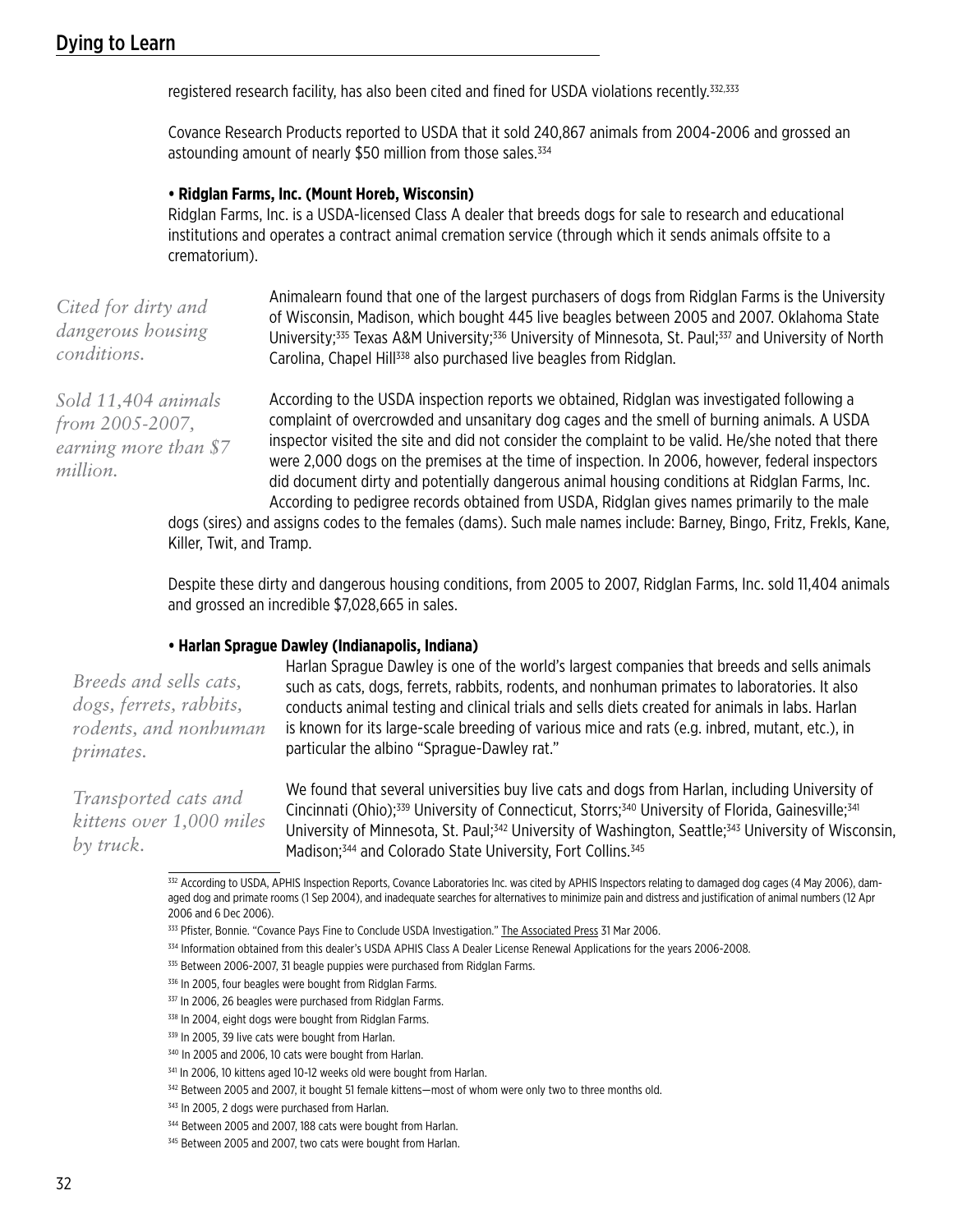Based upon animal sales records received through FOIA from various universities, all of the cats and kittens were transported to these schools by truck from Wisconsin to Colorado, Florida, Minnesota, and Ohio. Some of these destinations are over 1,000 miles apart. These are considerably long and stressful journeys for cats and kittens.<sup>346,347</sup>

Harlan Sprague Dawley did not report the total number of animals sold but reported to the USDA income from animal sales totaling over \$300,000 from 2005-2007.<sup>348</sup>

## **Conclusion**

Based upon our review of a number of Class A dealers, it is clear that these dealers enjoy significant profits from the breeding and sale of cats, dogs, and other animals. Some of these dealers play a major role in the industry of supplying animals for research and education yet have been cited for violations of basic animal welfare regulations. By incorporating humane and effective alternatives to the use of animals bred for education and research, which will be discussed in more detail in Section IV and Appendix B, universities will benefit by cutting both financial and ethical costs.

<sup>346</sup> Meunier, LaVonne, D. "Selection, Acclimation, Training, and Preparation of Dogs for the Research Setting." ILAR Journal 47.4(2006):326-347.

<sup>347</sup> Swallow, Jeremy, et al. "Guidance on the transport of laboratory animals: Report of the Transport Working Group established by the Laboratory Animal Science Association (LASA)." Laboratory Animals 39(2005):1-39.

<sup>348</sup> Information obtained from this dealer's USDA APHIS Class A Dealer License Renewal Applications for the years 2006-2008.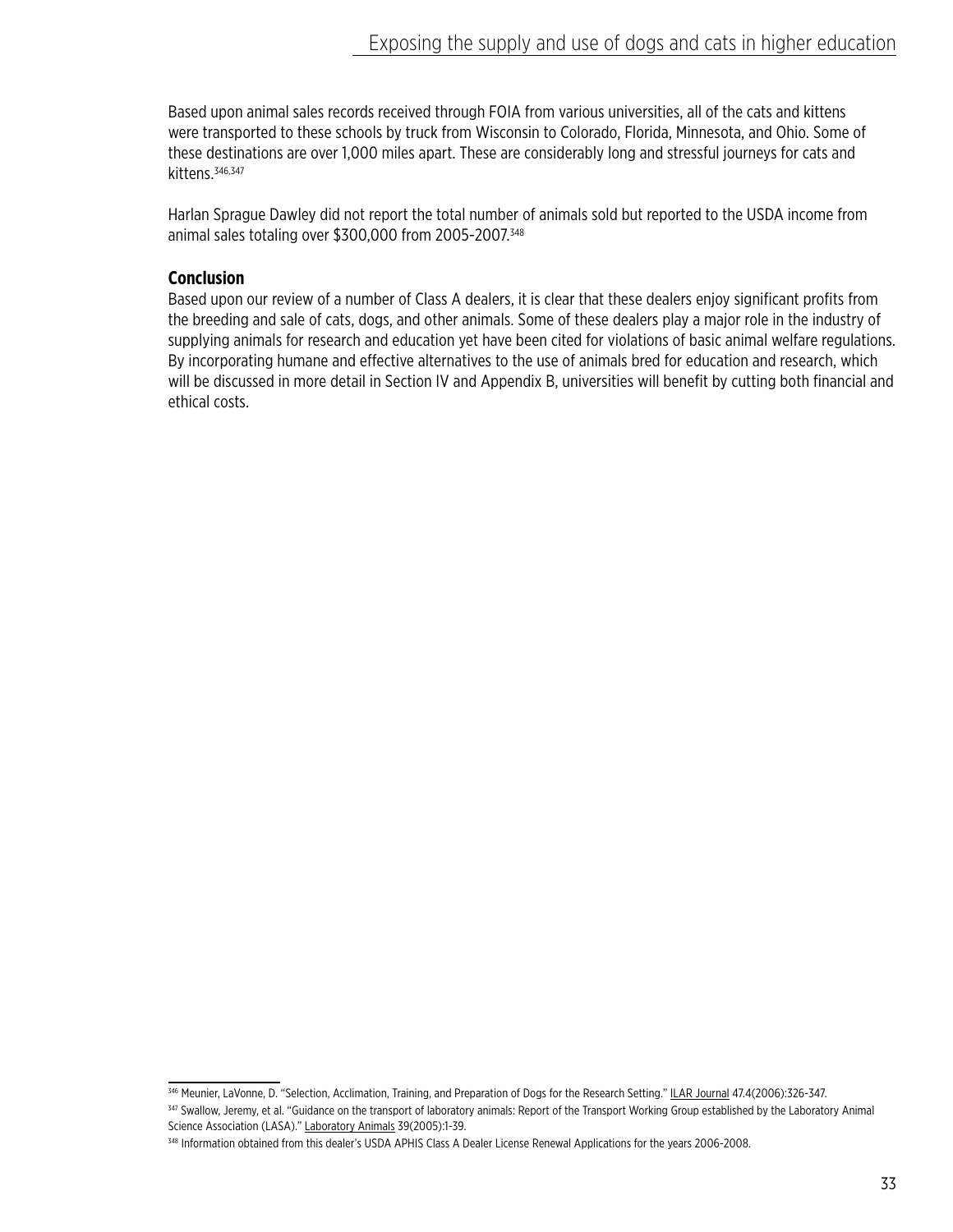# **SECTION IV: Eliminating the Harmful Use of Animals in Education**

Many colleges and universities are recognizing students' interest in learning without harming animals and are changing their practices and policies.349 For colleges and universities that wish to eliminate the harmful use of

*Studies show that alternatives are educationally effective and promote learning and compassion in students.*

animals in education, there are resources available to help identify suitable alternatives. Numerous studies have shown that alternatives are educationally effective and promote learning and compassion in students.350

Colleges and universities can also demonstrate their commitment to ending the harmful use of animals in education by working with students to pass "student choice policies" and "no random source animals policies." 351 (See Appendix B.3. and 4. on creating a Student Choice Policy, and Appendix B.5. on creating a No Random Source Animals Policy.) Student choice policies secure students the right to choose an alternative to using animals, while No random source animals

policies prohibit the acquisition of dogs and cats from Class B dealers, thereby ensuring that the university does not support the cruelty associated with these sources (see Sec. III).

# **A. Alternatives**

Innovations in technology have increased the efficacy of alternatives to terminal or harmful animal use (See Appendix B.1.). Comparative studies suggest that humane alternatives are superior or equal to methods involving the use of animals in terms of teaching efficacy, student learning, surgery skills, and surgery performance.352,353,354,355,356 In a meta-analysis of 17 studies, results associated with methods of instruction that did not use or harm animals were either superior or the same as results from the methods requiring harmful animal use.357,358,359 None of these studies indicated that the alternative to harmful animal use was inferior to the method that utilized animals.<sup>360</sup> Markedly, even somewhat unsophisticated methods demonstrated effective results when compared to methods involving harmful or terminal use of animals.<sup>361</sup> These findings support widespread implementation of alternatives to harmful animal use in undergraduate, graduate, veterinary, and medical school classrooms.

Alternatives to harmful animal use not only meet practical teaching objectives, but also help retain students who would be interested in pursuing life science degrees, but are deterred because they do not want to dissect onceliving animals or conduct harmful experiments on live animals (See Appendix B.1. for a comprehensive description of alternatives). It is often difficult, for example, for a student drawn towards veterinary medicine by his or her care and compassion for animals to have to participate in a terminal surgery,<sup>362</sup> especially when humane methods are available.363 Alternatives also help students understand that animal suffering is not to be taken lightly.

<sup>349</sup> See infra pg. 35 (Student Choice Policies).

<sup>&</sup>lt;sup>350</sup> A comprehensive description of alternatives available to replace the use of animals in undergraduate, veterinary, and medical education is provided in Appendix B1.

<sup>&</sup>lt;sup>351</sup> A template for establishing a student choice policy is provided in Appendix B3, and a model for an ideal student choice policy is provided in Appendix B4.

<sup>&</sup>lt;sup>352</sup> Patronek, G.J.. "Tufts University School of Veterinary Medicine client donation program." Alternatives in Veterinary Medical Education. 11(1999): 23.

<sup>353</sup> The Humane Society of the United States. "Comparative Studies of Dissection and Other Animal Use." 25 Jan 2009. HSUS. 19 Mar 2009. < http://www.hsus. org/animals\_in\_research/animals\_in\_education/comparative\_studies\_of\_dissection\_and\_other\_animal\_uses.html>.

<sup>&</sup>lt;sup>354</sup> VandeWoude, Sue. "Development of a Model Animal Welfare Act." Journal of Veterinary Medical Education 34.5 (2007): 600-604.

<sup>355</sup> Carpenter, L.G., et al. "A comparison of surgical training with live anesthetized dogs and cadavers." Veterinary Surgery 20 (1991) 373-378.

<sup>356</sup> Griffon, DJ, et al. "Evaluation of a hemostasis model for teaching ovariohysterectomy in veterinary surgery." Veterinary Surgery 29 (2000): 309-316.

<sup>357</sup> Carpenter, L.G., et al. "A comparison of surgical training with live anesthetized dogs and cadavers." Veterinary Surgery 20 (1991): 373-378.

<sup>&</sup>lt;sup>358</sup> Samsel, R.W., et al. "Cardiovascular physiology teaching: Computer simulations vs. animal demonstrations." American Journal of Physiology 266 (1994): 36-46.

<sup>&</sup>lt;sup>359</sup> Guy, J.F.. and A.J. Frisby. "Using interactive videodiscs to teach gross anatomy to undergraduates at the Ohio State University." Academic Medicine 67 (1992): 132-133.

<sup>360</sup> Combining different alternative methods to replace a teaching exercise involving the use of animals has the potential to further increase their effectiveness. <sup>361</sup> Many of the available reviewed studies are greater than 10 years old, including films and videotapes, likely representing worst-case scenarios. With virtual reality technology, alternatives would likely score considerably higher in formal comparisons.

<sup>&</sup>lt;sup>362</sup> Martinsen, S., and Nick Jukes. "Towards a Humane Veterinary Education." Journal of Veterinary Medical Education 32 (2005): 4.

<sup>363</sup> Association of Veterinarians for Animal Rights. "Comparisons of Alternatives Offered By Veterinary Schools." Alternatives in Veterinary Medical Education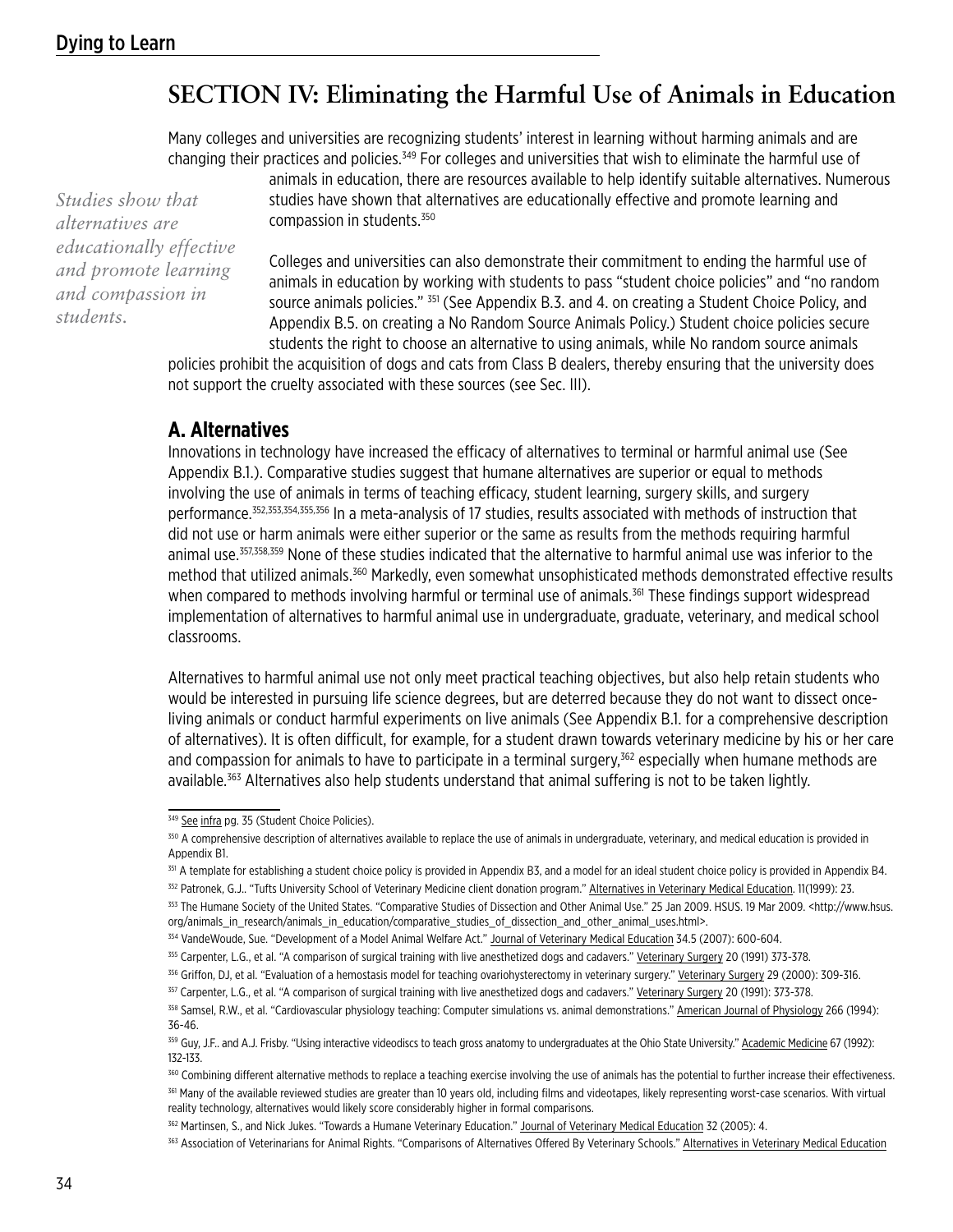There are many organizations and agencies that can assist college and university educators and administrators in locating effective alternatives to using dogs, cats, and other animals in order to teach.

## **1. The Animal Welfare Information Center**

The USDA established The Animal Welfare Information Center (AWIC) to help research institutions comply with Animal Welfare Act (AWA) regulations. The AWA requires that Institutional Animal Care and Use Committees (IACUCs) receive information and documentation indicating that alternatives to procedures that may cause more than "momentary pain and distress to the animals have been considered and that activities do not duplicate previous experiments."364 This requirement includes a thorough literature search for alternatives prior to initiating such procedures.<sup>365</sup>

*AWIC provides assistance with searching for alternatives.*

AWIC provides resources and information on peer reviewed studies to assist in locating viable alternatives; provides assistance with search terminology for conducting the most effective searches; and provides a list of viable alternatives to using animals in medical and veterinary education.<sup>366</sup> AWIC also provides training workshops at various dates and locations for members of university IACUC committees, with the goal of helping them comply with federal regulations and policies governing animal welfare.<sup>367</sup>

# **2. Animalearn's The Science Bank**

Animalearn offers detailed solutions for undergraduate, medical, and veterinary education that would help colleges and universities to eliminate the harmful use of animals from their curriculum, without sacrificing educational quality (See Section B.1.).

*Animalearn's The Science Bank is the largest free loan program in the country for alternatives to animal use.*

Many of the alternatives are available through Animalearn's The Science Bank,<sup>368</sup> the largest free loan program in the country, providing over 450 alternatives to dissection and vivisection. Innovative alternatives available through The Science Bank include CD-ROMs, DVDs, realistic models, and interactive mannequins, many of which are available in multiple quantities for entire classrooms.

Students who are proposing the option of using an alternative to their professors and college and university administrators can borrow alternatives from The Science Bank to present and demonstrate. Faculty or students can contact Animalearn at info@animalearn.org or visit www.TheScienceBank.org for a catalogue of free alternatives to animal use. Animalearn is available to help students and faculty select the most appropriate alternatives for their class requirements.

# **B. Student Choice Policies**

One way for students to establish their right to choose an alternative to using animals in education is to establish a formal student choice policy at their college or university (See Appendix B.3. and 4. for information on creating a Student Choice Policy). A formal student choice policy is written, can be either university-wide or departmental, and can leave a legacy of humane education that benefits many students who follow.<sup>369</sup>

Winter 2008. AVAR. 23 Feb 2009. <http://avar.org/publications\_newsletter.asp>.

<sup>364</sup> Animal Welfare Information Center (AWIC). "Workshops." United States Department of Agriculture. 7 Aug 2008. USDA. 19 Mar 2009. <http://awic.nal. usda.gov/nal\_display/index.php?info\_center=3&tax\_level=1&tax\_subject=188>.

 $365$  <u>Id.</u>

<sup>366</sup> Animal Welfare Information Center (AWIC). "Alternatives in Education." United States Department of Agriculture. 7 Aug 2008. USDA. 19 Mar 2009. <http:// awic.nal.usda.gov/nal\_display/index.php?info\_center=3&tax\_level=2&tax\_subject=183&level3\_id=0&level4\_id=0&level5\_id=0&topic\_id=1093&&placement\_ default=0.>

<sup>367</sup> Animal Welfare Information Center (AWIC). "Workshops." United States Department of Agriculture. 7 Aug 2008. USDA. 19 Mar 2009. <http://awic.nal.usda. gov/nal\_display/index.php?info\_center=3&tax\_level=1&tax

<sup>368</sup> Animalearn.<www.animalearn.org>.

<sup>369</sup> Ducceschi, L., Hart, L., and N. Green. "Guidelines for the development of student choice policies regarding dissection in colleges and universities: An ethnographic analysis of faculty and student concerns." Proceedings 6th World Congress on Alternatives & Animal Use in the Life Sciences. AATEX Special Issue.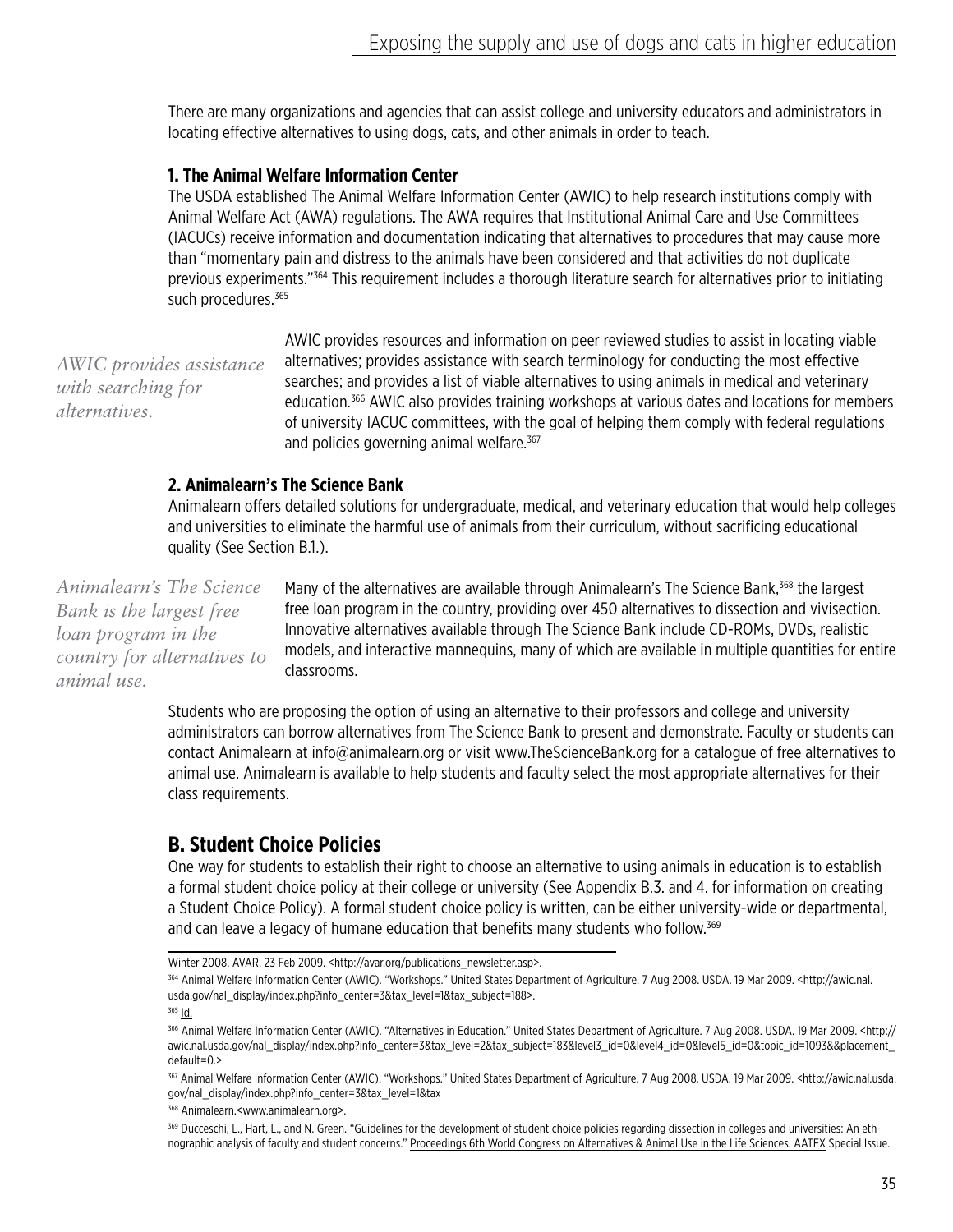An informal, or unwritten, student choice policies, allows the use of an alternative if a student objects to using animals. However, this does not guarantee a student the right to say no to dissection or vivisection, leaving the option to use an alternative at the discretion of the faculty presiding over the course or department.<sup>370</sup> Therefore, students who do not want to harm an animal while obtaining their education must go through the process of requesting or proposing the idea of an alternative to their professors.

Across the United States, ivy-league universities, public colleges and universities, technical colleges, liberal arts colleges, community colleges, and many others have instituted student choice policies,371 but the majority of these are not formal student choice policies. *Student choice policies give students the option of using alternatives.*

> Animalearn receives many inquiries from college and university students who are interested in establishing a formal student choice policy at their school. Animalearn works with students to help them navigate the process of successfully establishing a policy that will allow students to choose an alternative to dissection and lab experiments.

Depending on the college or university, student choice policies can differ on how they address the issue of animal dissection or vivisection. Policies vary considerably in the courses, which they cover, the name of the policy, and the policy's content. Some student choice policies are easily located on a college, university, or department web site. Others are not as explicit and can be located on websites not affiliated with the university, $372$  in university registration packets, 373 or hidden within course descriptions. 374

A few examples of college and university student choice policies are listed below (See Appendix B.4. for a sample of an ideal Student Choice Policy).

#### **• Bryn Mawr College Animal Use Policy**

http://www.brynmawr.edu/biology/franklin/labpolicies.08.html

#### **• Cornell University**

http://www.bio.cornell.edu/advising/courses.html

#### **• University of Illinois Urbana-Champaign Student Choice Policy**

http://www.animalconcerns.org/external.html?www=http%3A//www.dissectionchoice.org&itemid=20021209130211 0.625615

#### **• University of New Mexico<sup>375</sup>**

http://www.interniche.org/consh/Lhepner.html

#### **• Virginia Commonwealth University Non-Dissection Degree Paths Bill**

http://ramsites.net/~kungae/

The process of initiating such policies affects students, faculty, and administrators, and can be challenging. During the process of passing a policy, taking specific actions can streamline the process. Through research conducted

373 Sarah Lawrence College's Policy on Student Choice is located in the student registration packet.

374 Cornell University. Intro Courses. 13 Feb 2009.

<sup>(2007): 273-276.</sup>

<sup>370</sup> Id.

<sup>371</sup> Animalearn. "Colleges and Universities with Student Choice Policies". Undated. Animalearn. 23 Jan 2009<http://animalearn.org/studentcenter\_collegeuniversity04.php>.

<sup>372</sup> University of New Mexico's policy statement is available in testimony written by a university alumnus. Undated. Interniche. 13 Feb 2009. < http://www. interniche.org/consh/Lhepner.html>.

<sup>375</sup> Hepner, Lisa. "Winning Alternatives to Dissection at the University of New Mexico." Undated. Interniche. 13 Feb 2009. <http://www.interniche.org/consh/Lhepner.html>.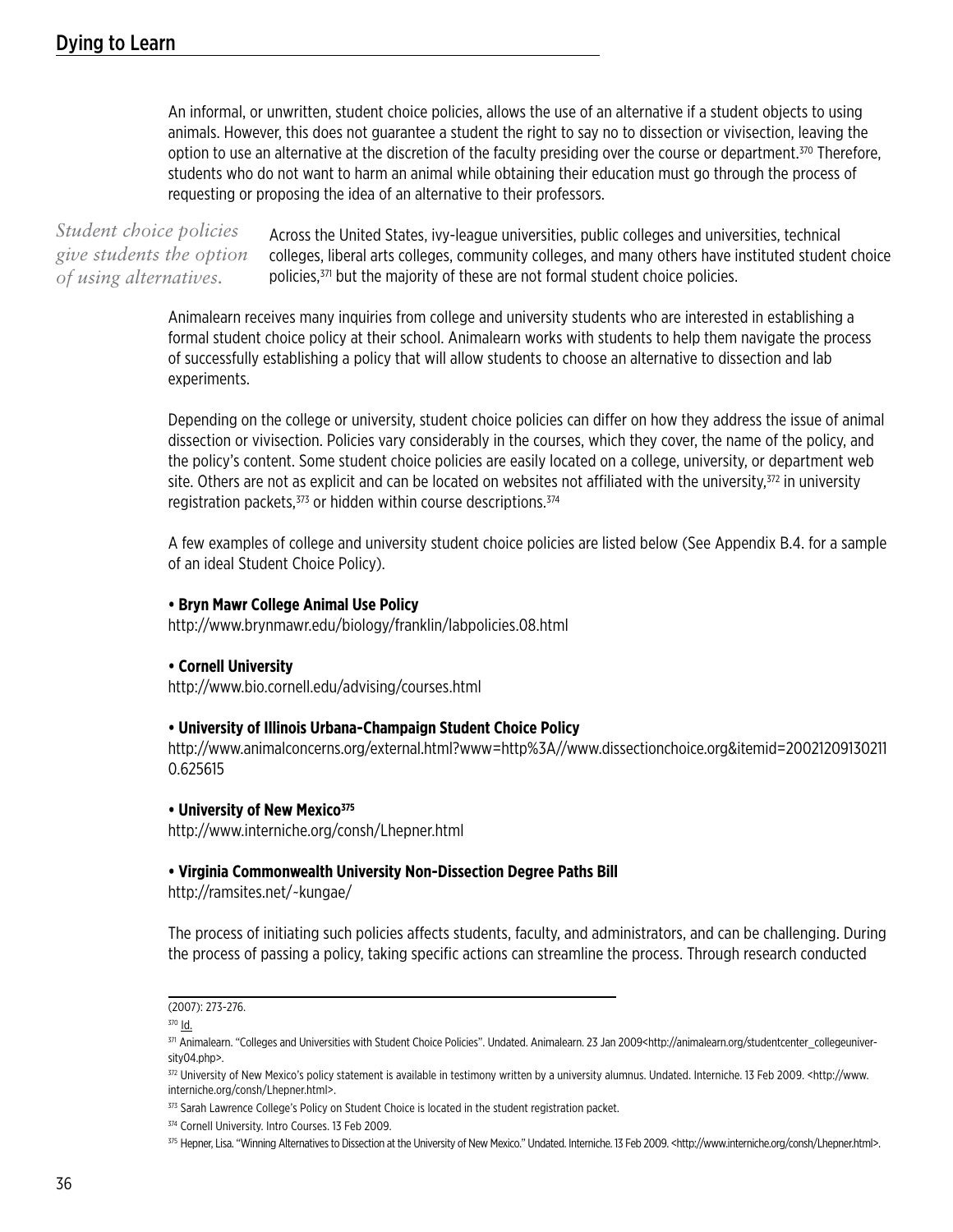in 2007 with six U.S. colleges and universities $376$  that are in the process of passing, or that have already passed, student choice policies, Animalearn and Lynette Hart, Ph.D., of University of California at Davis, developed a fivestep template for successfully passing a student choice initiative at a college or university (See Appendix B.3. for the template and Appendix B.4. for a sample of an ideal Student Choice Policy).

# **C. No Random Source Animals Policies**

In addition to helping to pass student choice policies, students can help promote other types of policies that can help eliminate the harmful use of animals in education at their schools. One example is a No Random Source Class

*No random source animals policies prohibit the acquisition of animals from Class B dealers and pounds.*

B Dealer Policy, which is a university-wide policy that explicitly prohibits the acquisition of animals from these types of Class B dealers. Such policies promote a willingness on the part of a university to avoid these dealers, thus not contributing to the inhumane treatment that animals often encounter when acquired, housed, and transported.

Iowa State University (ISU) is an example of a university that has instituted a No Random Source Class B Dealer policy. The stated purpose of the policy is to assure the public that no stolen pets

are used in research and education.<sup>377</sup> Other universities could easily follow ISU's lead and institute similar policies, avoiding the ethical dilemma that purchasing animals from Class B dealers presents (See Appendix B.5. to view a sample, No Random Source Animals Policy).

To promote humane treatment to both companion and other animals, it is critical that universities enacting such a policy seek out humane sources of animals, and do not replace the animals from random source Class B dealers with those from other potentially inhumane sources, including Class A dealers and animals obtained through pound seizure.

<sup>376</sup> Bryn Mawr College; Hofstra University; Sarah Lawrence College; University of Illinois Champaign- Urbana; Virginia Commonwealth University; and Worcester Polytechnic Institute.

<sup>377</sup> Purchase of Dogs and Cats from USDA Class B Licensees. Institutional Animal Care and Use Committee (IACUC)- University Policies. Undated. Iowa State University. 20 Feb 2009. <http://www.compliance.iastate.edu/ComplianceWeb/coacUniversityLaw.aspx.html#teaching>.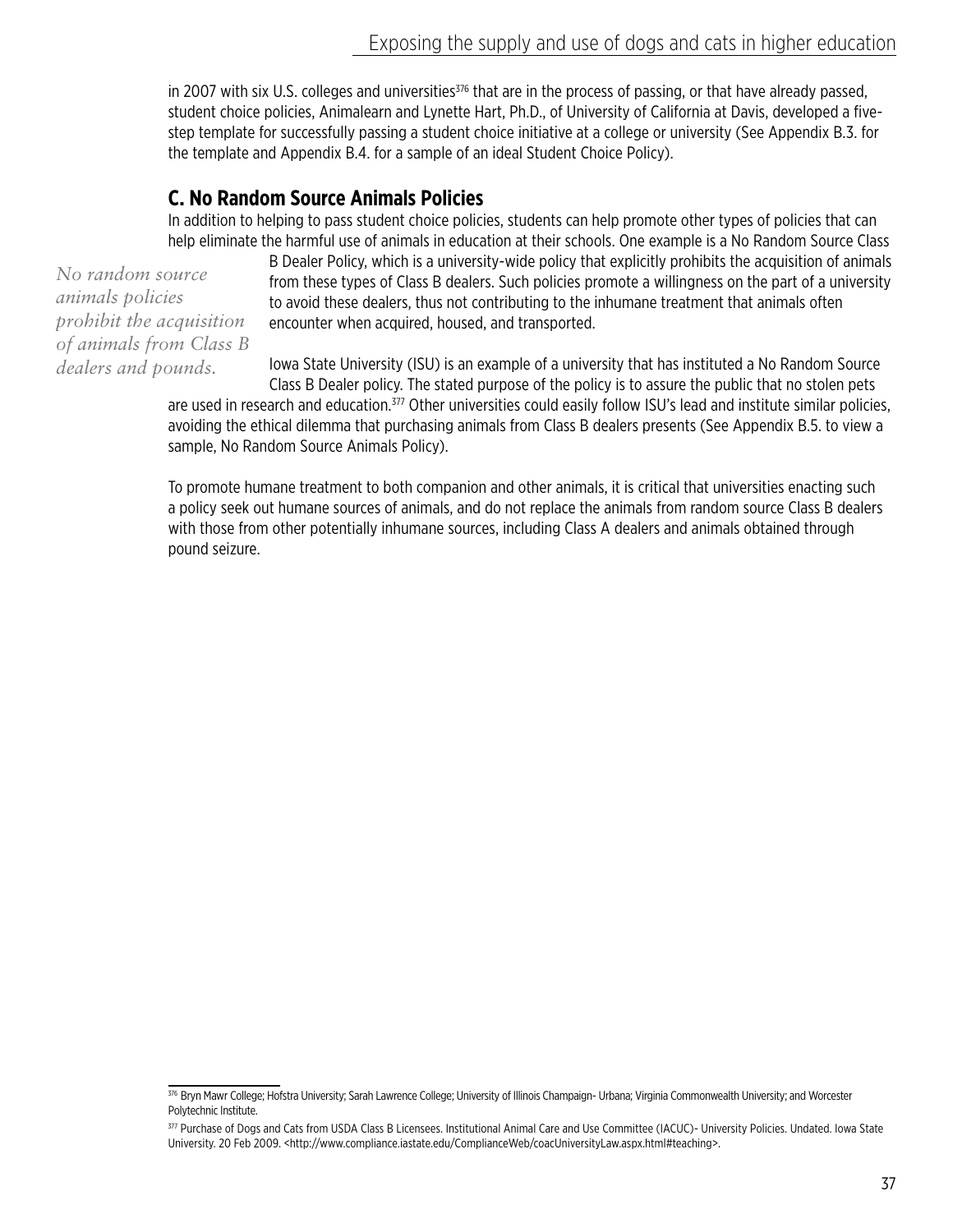# **CONCLUSION**

Companion animals hold a special place for a significant portion of the American public, sharing our homes and trusting us to look after their interests. Animalearn's investigation, however, uncovered shocking findings that should disturb the animal lover and tax-payer alike.

Public colleges and universities are partially funded by tax-payer money,<sup>378</sup> and making expenditures to purchase dogs and cats, many of whom were once someones' pets.<sup>379</sup> These former companions are being used to teach undergraduate biology, veterinary medicine, and human medicine. The dogs and cats are coming from unethical sources, many with a history of violations and inhumane treatment. Making matters worse, the structures put in place at educational institutions, as required by law, to prevent cruel and unnecessary use of animals are failing to provide effective oversight.

Fortunately, numerous humane, effective, and cost-efficient alternatives exist that can replace the harmful use of animals in education entirely. Concerned students, faculty, administrators, and members of the public have a variety of options available to ensure that no animal is harmed for undergraduate, veterinary, or medical education. Indeed, universities are increasingly taking steps to eliminate animal use from their curriculum, but much more needs to be done.

Our report provides the most current information about the acquisition and use of dogs and cats by publicly funded higher education institutions, as well as comprehensive resources for implementing alternatives to animals use. Based on our investigation, we present the following findings and recommendations:

## **1. Schools are engaging in harmful use of dogs and cats for teaching purposes.**

Findings: Schools are harming and killing dogs and cats to fulfill educational objectives that can be met by alternatives. We discovered teaching exercises, such as terminal surgery labs at veterinary and medical schools in which dogs are killed following the procedure; clinical skills training labs for veterinary students, which involve euthanizing live dogs or cats in order to teach skills to students; and animal dissection, which involves using the cadavers of cats, dogs, and other animals to teach anatomy and physiology. Many animals are killed specifically for students to use, even though there are viable alternatives available that are being used effectively by other schools (See Appendix B).

Of 92 university records reviewed from 2005-2007 regarding the use of dogs and cats for teaching and training purposes:

52% are using live or dead dogs and cats. 26% are using live dogs and cats.

Of 150 university biology departments in a separate survey conducted in 2008 (20% response rate): 63% are using dead cats to teach anatomy and physiology.

Recommendations: Animalearn recommends that these schools replace the harmful use of animals with alternatives. This can be achieved by:

• Developing student choice policies to allow alternative use. (We provide a guide to implementing student choice policies in Appendix B.3., and a sample of an ideal student choice policy in Appendix B.4.)

• Creating curricula that identify alternatives as the default procedures and include therapeutic uses of animals (e.g. shelter medicine programs) and use of client-donated cadavers for dissection. (We provide a comprehensive description of the latest alternatives available for life sciences, veterinary, and medical education in Appendix B.1.)

- Broadening development, funding, and distribution of alternatives.
- Providing educators with training opportunities in identifying and using appropriate and effective alternatives.

<sup>378</sup> State colleges and university operating budgets indicate a sizeable percentage comes from public financing.

<sup>379</sup> LaVonne, Meunier D. "Selection, Acclimation, Training, and Preparation of Dogs for the Research Setting." ILAR Journal 47(2006): 326-347.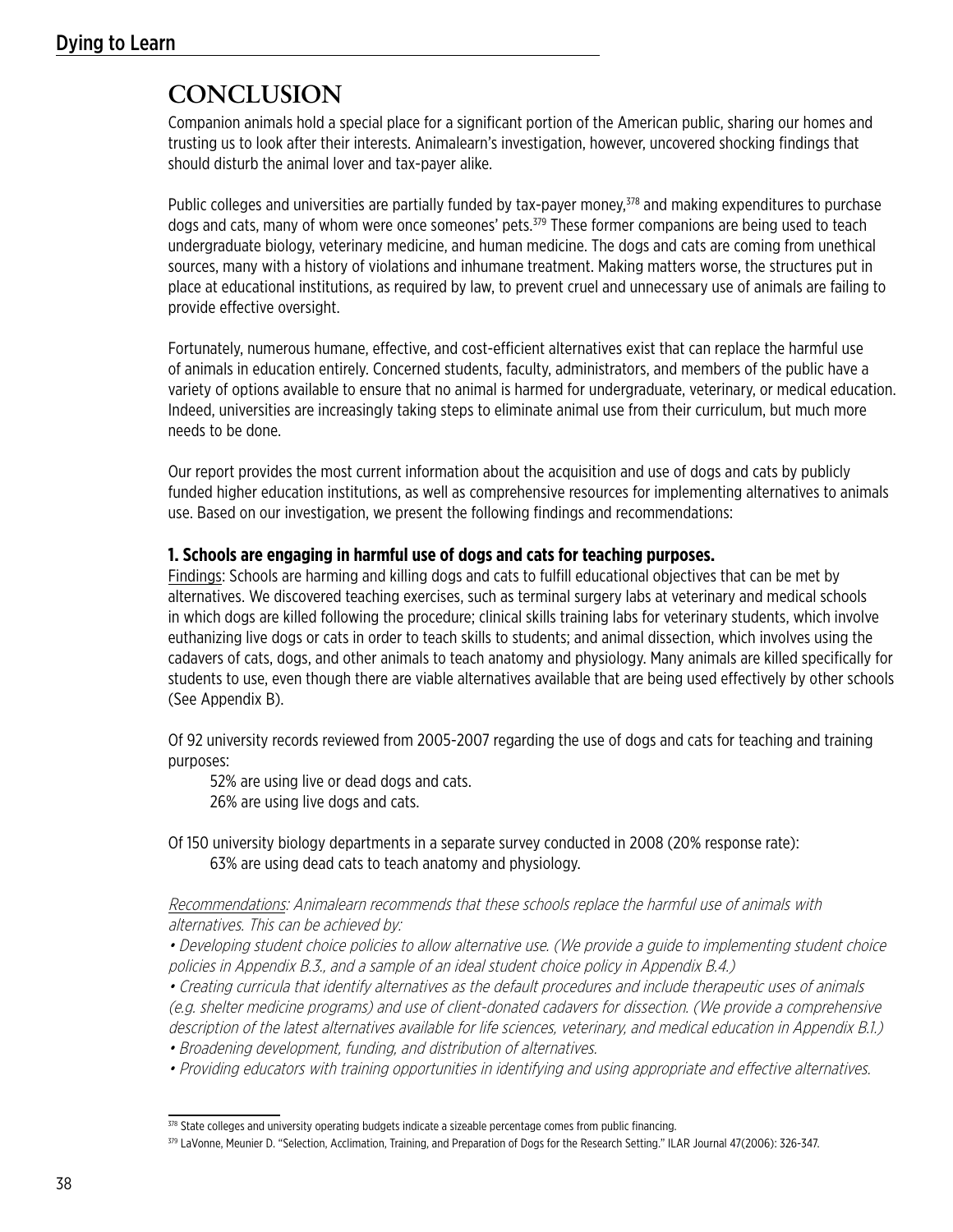# **2. Schools are acquiring dogs and cats from inhumane sources.**

Findings: Schools are obtaining animals from both Class A and B dealers (See Appendix A. Tables 1. and 2.). Many of these dealers have consistent AWA violations, including falsifying animal records and providing inadequate animal care resulting in routine animal suffering and distress. In addition, schools are going directly to animal pounds to acquire animals, a process commonly called "pound seizure."

Recommendations: Animalearn recommends that random source animals not be used in education. This includes a prohibition on acquiring animals from Class B random source dealers, animal shelters/pounds, or international pounds. This random source animal prohibition should be part of federal law and state law, as well as included in institutional policies. USDA should exercise its authority by revoking and refusing to renew licenses for Class B random source dealers that have consistently violated the law. Rather than acquiring animals from random sources, Animalearn recommends that any animals used for educational purposes be ethically-sourced and used in procedures beneficial or therapeutic to the animal. In addition, Animalearn recommends that animals should not be bred for educational use because it is wasteful and promotes a disregard for life instead of fostering compassion.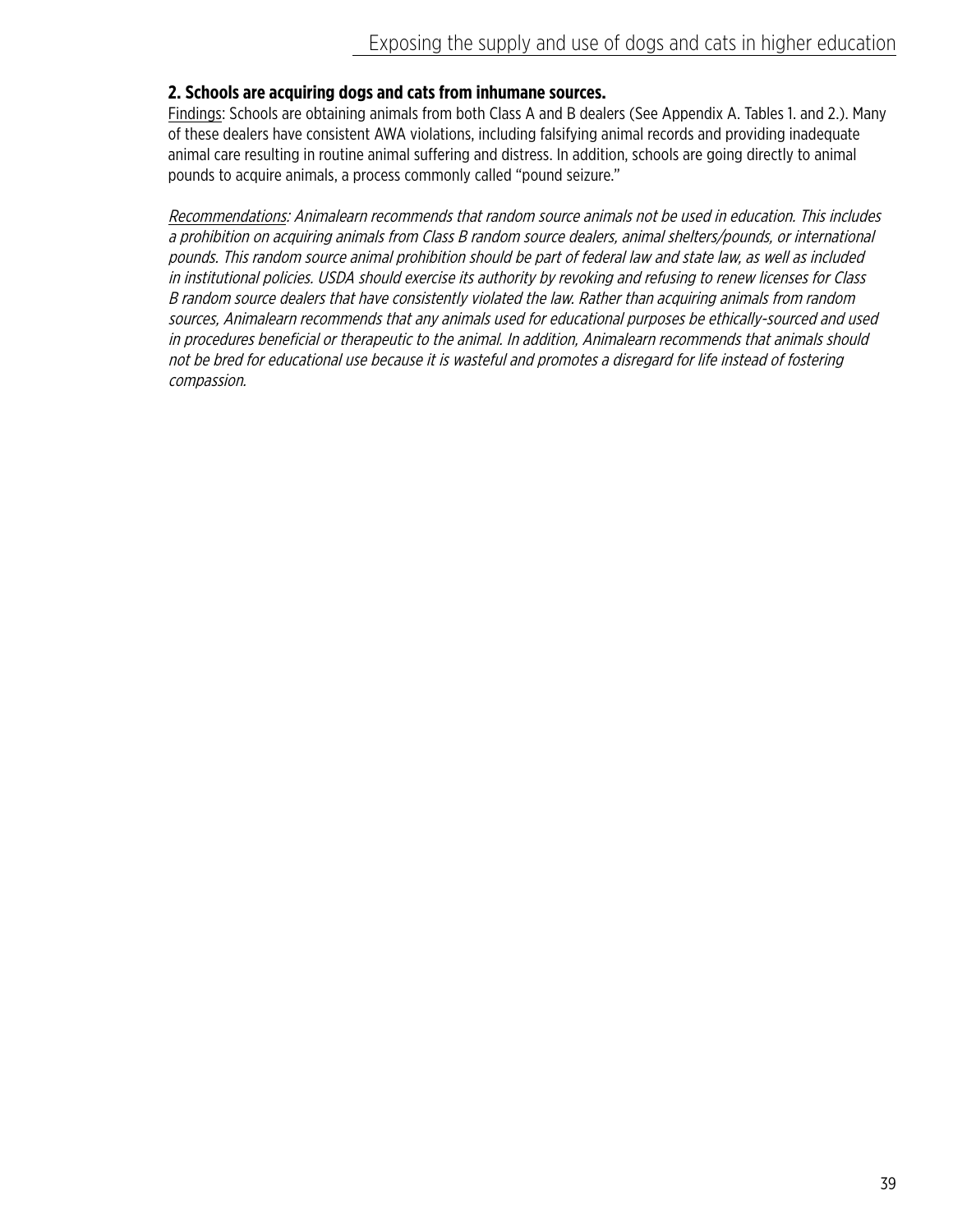**APPENDIX A: Figures and Tables**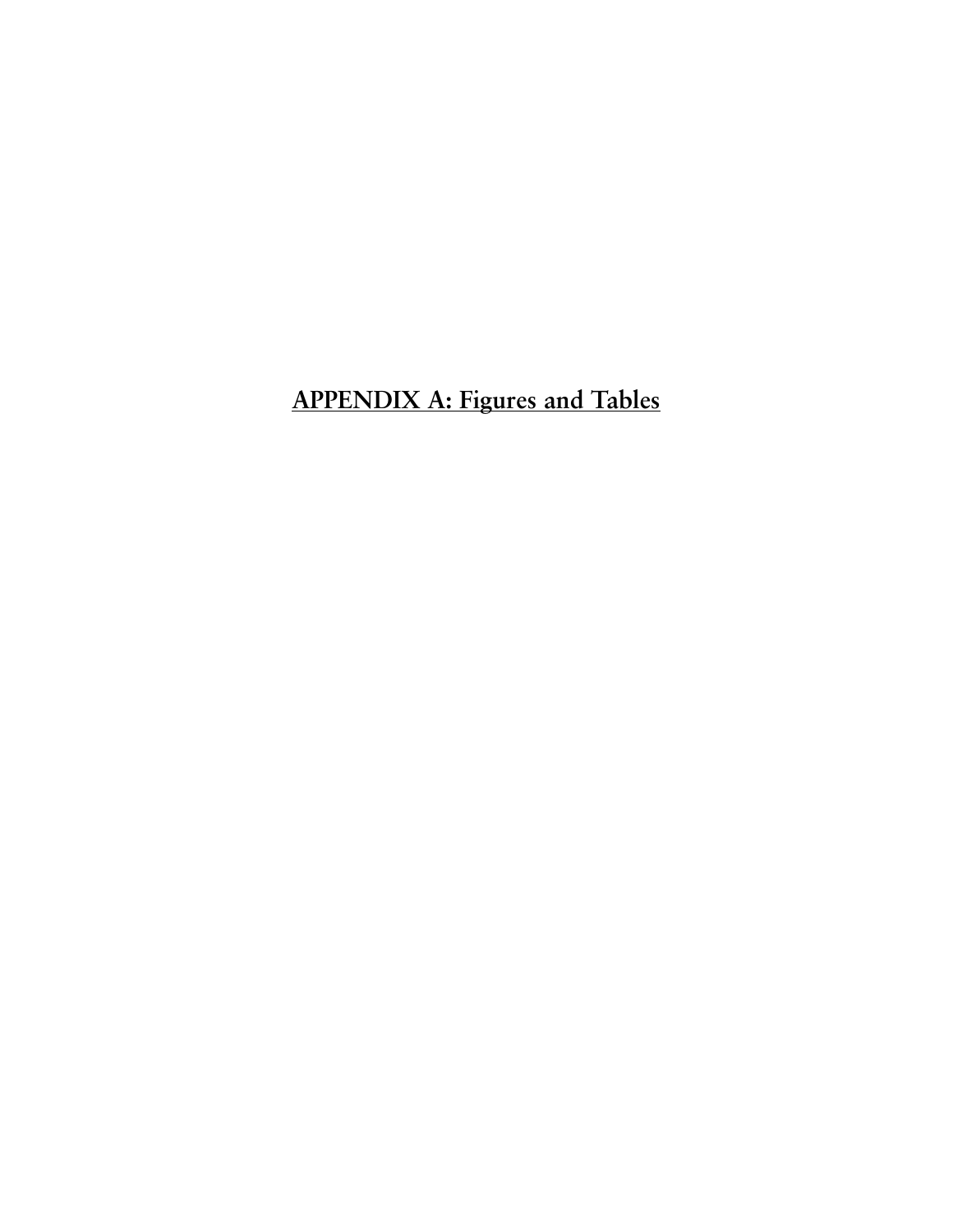

# **Figure 1. Map of States From Which Animal Use Records Were Obtained**

**Highlighted states contain public colleges and universities where records were obtained.**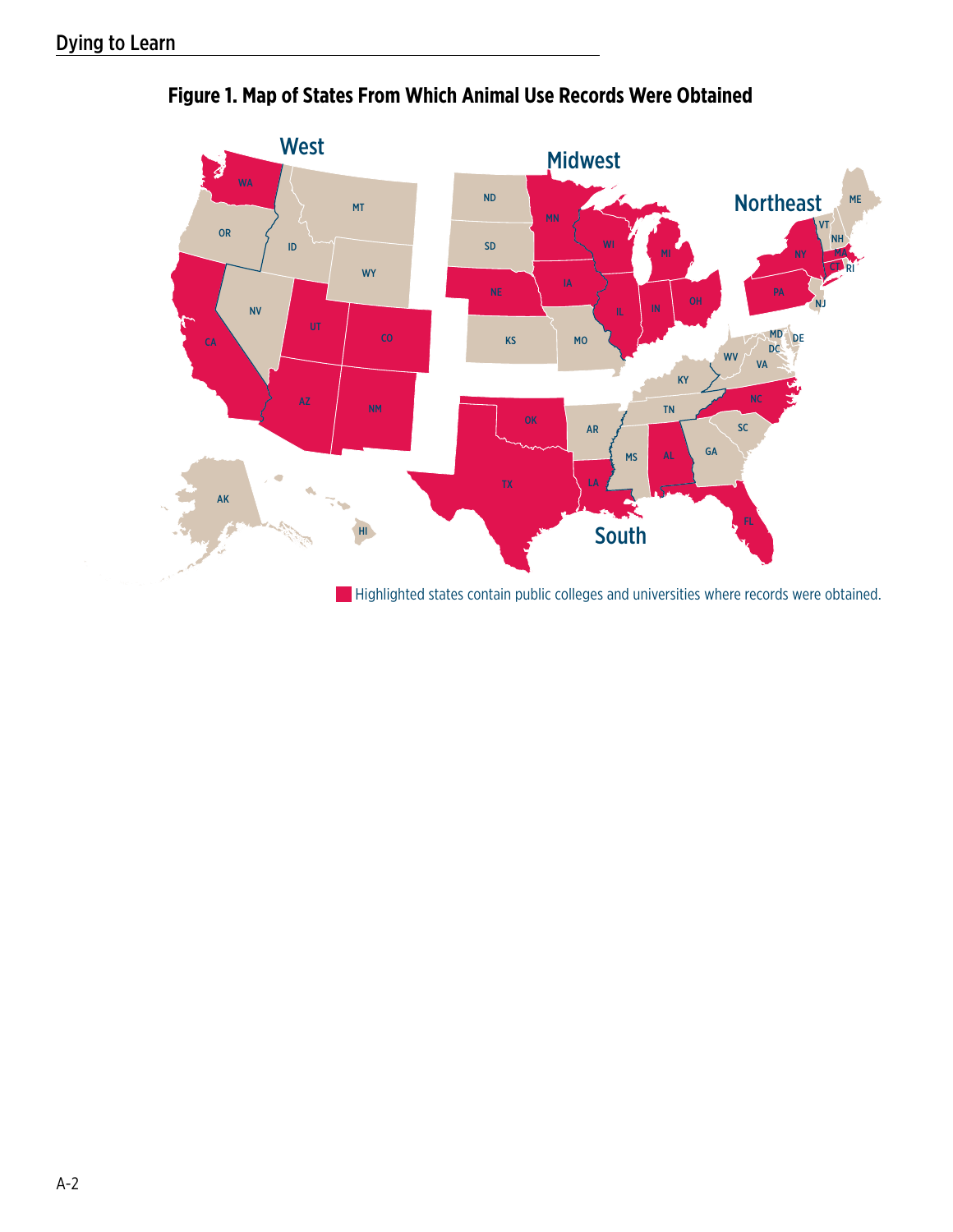| <b>College/University</b>                      | <b>Class A</b><br><b>Dealer</b> | <b>Class B</b><br><b>Dealer</b> | <b>Pound</b><br>Seizure <sup>1</sup> | <b>Other</b><br>Sources <sup>2</sup> |
|------------------------------------------------|---------------------------------|---------------------------------|--------------------------------------|--------------------------------------|
| <b>Auburn University</b>                       |                                 |                                 |                                      | Χ                                    |
| Colorado State University, Fort Collins        | $\mathsf{X}$                    |                                 |                                      |                                      |
| Iowa State University                          |                                 |                                 | $X^3$                                | Χ                                    |
| Michigan State University, East Lansing        | $\sf X$                         | $\sf X$                         | $\sf X$                              | $\sf X$                              |
| Oakland University, Rochester                  | Χ                               |                                 |                                      |                                      |
| Ohio State University                          |                                 | X                               |                                      |                                      |
| Oklahoma State University                      | χ                               | X                               |                                      |                                      |
| <b>Purdue University</b>                       |                                 | $\sf X$                         |                                      | X                                    |
| Texas A&M University, College Station          | X                               |                                 | X                                    | X                                    |
| University Of California, Davis                |                                 |                                 |                                      | Χ                                    |
| University of California, Santa Barbara        | Χ                               |                                 |                                      |                                      |
| University of Cincinnati                       | $\sf X$                         |                                 |                                      |                                      |
| University of Connecticut, Storrs              | Χ                               |                                 |                                      |                                      |
| University of Florida, Gainesville             | $\chi$                          | Χ                               |                                      |                                      |
| University of Georgia, Athens                  |                                 | χ                               | χ                                    |                                      |
| University of Illinois, Chicago                |                                 | $\chi$                          |                                      |                                      |
| University of Michigan, Ann Arbor              | $\sf X$                         | χ                               |                                      |                                      |
| University of Minnesota, St. Paul              | X                               | Χ                               | $X^3$                                |                                      |
| University of North Carolina, Chapel Hill      | $\sf X$                         |                                 |                                      |                                      |
| University of Oklahoma, Health Sciences Center |                                 | $\sf X$                         |                                      |                                      |
| University of Texas, Dallas <sup>4</sup>       | $\mathsf{X}$                    |                                 |                                      | X                                    |
| University of Texas, Southwest Medical Center  | $\chi$                          |                                 |                                      | X                                    |
| University of Washington, Seattle              | Χ                               |                                 |                                      | Χ                                    |
| University of Wisconsin, Madison               | $\sf X$                         |                                 |                                      | Χ                                    |

# **Table 1. Sources of Live Dogs and Cats Used for Higher Education, 2005-2007**

<sup>&</sup>lt;sup>1</sup> Pound seizure column includes live animals only.<br><sup>2</sup> Other sources include other university departments, other colleges and universities, and donations.<br><sup>3</sup> These animals may have been used for beneficial spay/neuter s

<sup>4</sup> Stopped using cats in 2008. No dogs used.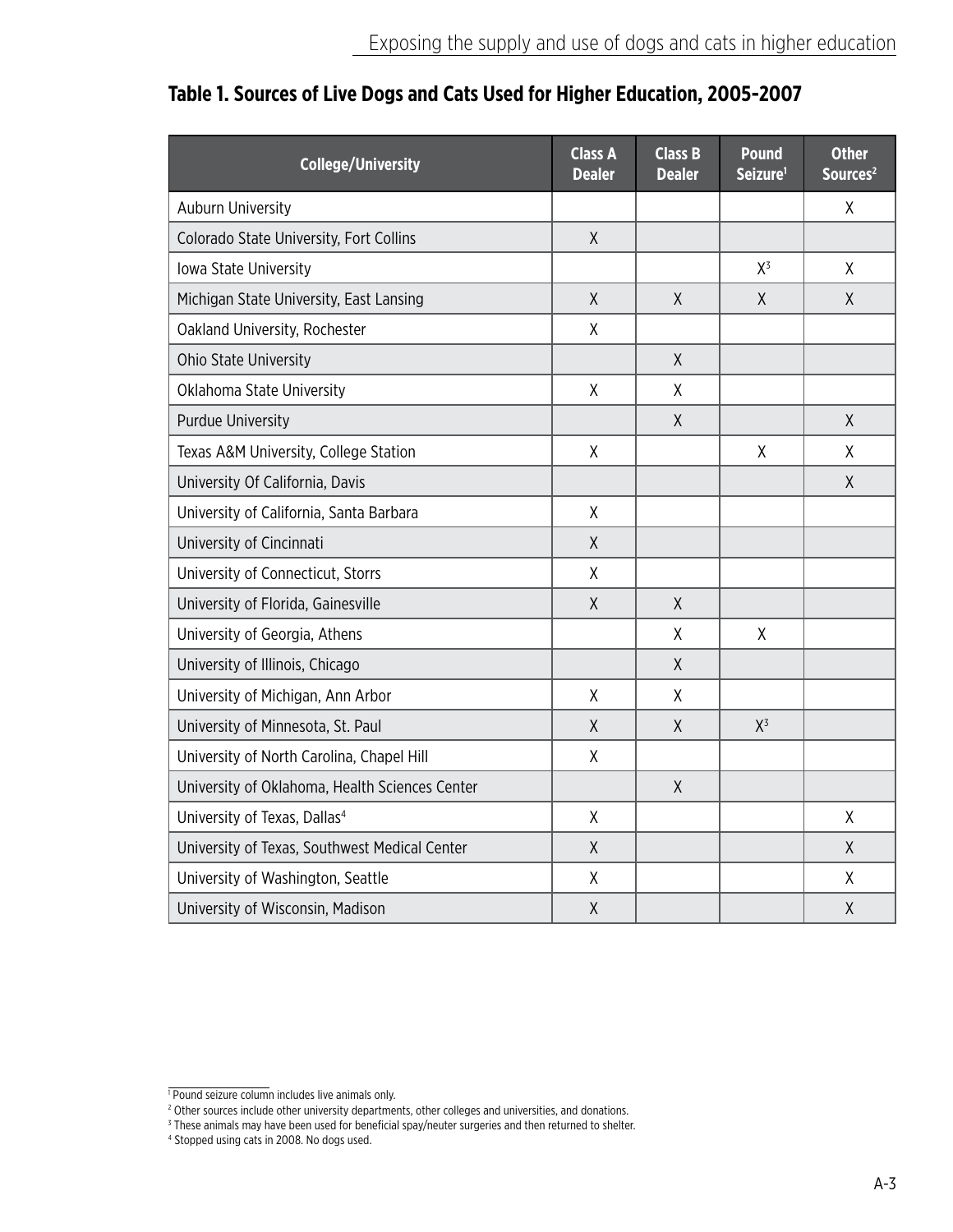| <b>Dealer</b>                         | <b>Location</b>  | <b>License Number</b>         | <b>Total Live</b><br><b>Animals Sold1</b> | <b>Gross Sales</b><br>Income <sup>1</sup> |
|---------------------------------------|------------------|-------------------------------|-------------------------------------------|-------------------------------------------|
| C&C Kennels <sup>2</sup>              | Wewoka, OK       | Under Suspension <sup>3</sup> | 2,395                                     | \$280,000                                 |
| Cheri-Hill Kennel & Supply            | Stanwood, MI     | 34-B-0178                     | 1,056                                     | \$77,800                                  |
| Chestnut Grove Kennels, Inc.          | Shippensburg, PA | 23-B-0174                     | 975                                       | \$420,008                                 |
| Hodgins Kennels, Inc.                 | Howell, MI       | 34-B-0002                     | 1,882                                     | \$742,148                                 |
| Kenneth Schroeder <sup>2</sup>        | Wells, MN        | 41-B-0017                     | 1,484                                     | \$190,625                                 |
| <b>LBL Kennels</b>                    | Reelsville, IN   | 32-B-0045                     | 3,055                                     | \$738,000                                 |
| Mountain Top Kennels                  | Wallingford, KY  | 61-B-0124                     | 2,342                                     | \$169,225                                 |
| <b>Robert Perry</b>                   | Mt. Sterling, OH | 31-B-0104                     | 938                                       | \$241,314                                 |
| R&R Research                          | Howard City, MI  | 34-B-0001                     | 1,885                                     | \$558,486                                 |
| Triple C Farms                        | St. Joseph, IL   | No longer licensed            | 606                                       | \$210,148                                 |
| Whale Branch Animal<br>Services, Inc. | Seabrook, SC     | 56-B-0109                     | N/A <sup>4</sup>                          | N/A <sup>4</sup>                          |
| Total                                 |                  |                               | 16,588                                    | \$3,627,754                               |

# **Table 2. Class B Random Source Dealers and Sales of Live Animals**

Source for sales information: USDA APHIS Class B License Renewal Applications (for random source dealers featured in this report). Previous year's sales figures are included in each application.

Includes all animals sold for education, research, and testing from 2005-2007 (2004-2006 for C&C Kennels and Kenneth Schroeder).

<sup>2</sup> Animal sales are for 2004-2006.

<sup>&</sup>lt;sup>3</sup> As of August 2008, under 5 year suspension.

<sup>4</sup> Data not obtained.

<sup>5</sup> USDA Class B dealer license expired on November 3, 2008.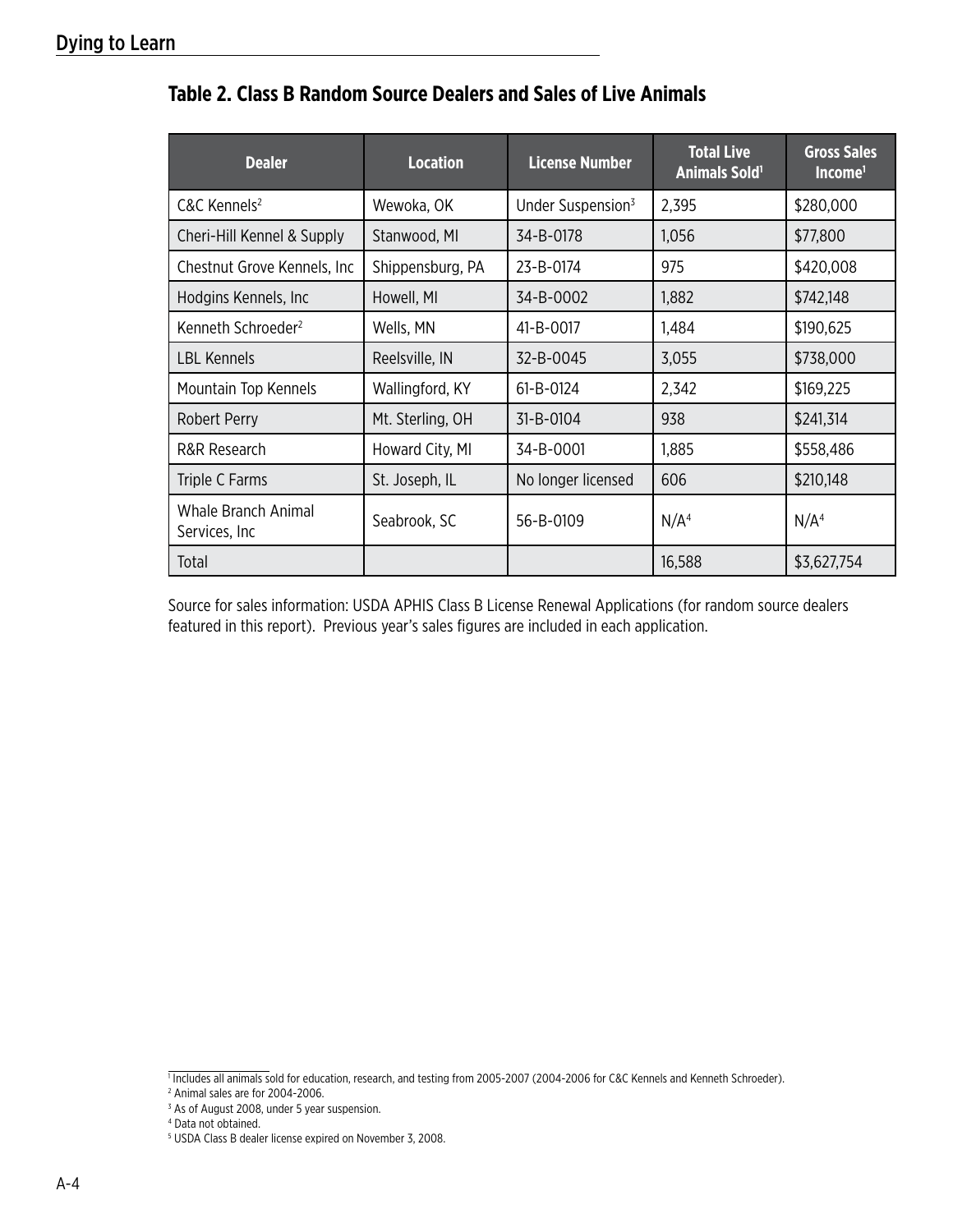| Company <sup>1</sup>                                          | <b>Location</b>                    | <b>Price Range for</b><br><b>Cat Cadaver</b> | <b>Price Range for</b><br><b>Dog Cadaver</b> |
|---------------------------------------------------------------|------------------------------------|----------------------------------------------|----------------------------------------------|
| Carolina Biological Supply                                    | Burlington, NC                     | \$32.00-\$81.75                              | \$78.25-\$95.00                              |
| <b>Connecticut Valley</b><br><b>Biological Supply Company</b> | Southampton, MA                    | \$49.50-\$55.00                              | No dog cadavers                              |
| Delta Biologicals<br>(Ranaco Corporation)                     | Tucson, AZ                         | \$34.00-\$52.00                              | No dog cadavers                              |
| <b>Fisher Science Education</b><br>(Fisher Scientific)        | Hanover Park, IL                   | \$40.80-\$84.80                              | No dog cadavers                              |
| Nasco<br>(The Aristotle Corporation)                          | Modesto, CA &<br>Fort Atkinson, WI | \$41.00-\$72.25                              | No dog cadavers                              |
| Nebraska Scientific<br>(Cyrgus Company, Inc.)                 | Omaha, NE                          | \$42.38-\$46.33                              | No dog cadavers                              |
| Sargeant's Wholesale Biological                               | Bakersfield, CA                    | Information<br>unavailable                   | \$84.95-\$145.00 <sup>2</sup>                |
| Sargent-Welch (science education division of<br>VWR)          | Buffalo, NY                        | \$38.45-\$79.95                              | No dog cadavers                              |
| Science Kit & Boreal Laboratories                             | Tonawanda, NY                      | \$39.95-\$75.95                              | No dog cadavers                              |
| The Bio Corporation                                           | Alexandria, MN                     | \$24.50-\$47.00                              | No dog cadavers                              |
| <b>Ward's Natural Science</b>                                 | Rochester, NY                      | \$34.95-\$95.95                              | No dog cadavers                              |

# **Table 3. Biological Supply Companies and Sales of Dog and Cat Cadavers**

Source for price information: Company websites, personal communication, and university documents.

<sup>&</sup>lt;sup>1</sup> List does not include all biological supply companies.

<sup>&</sup>lt;sup>2</sup> May not be complete range. Information obtained from university records.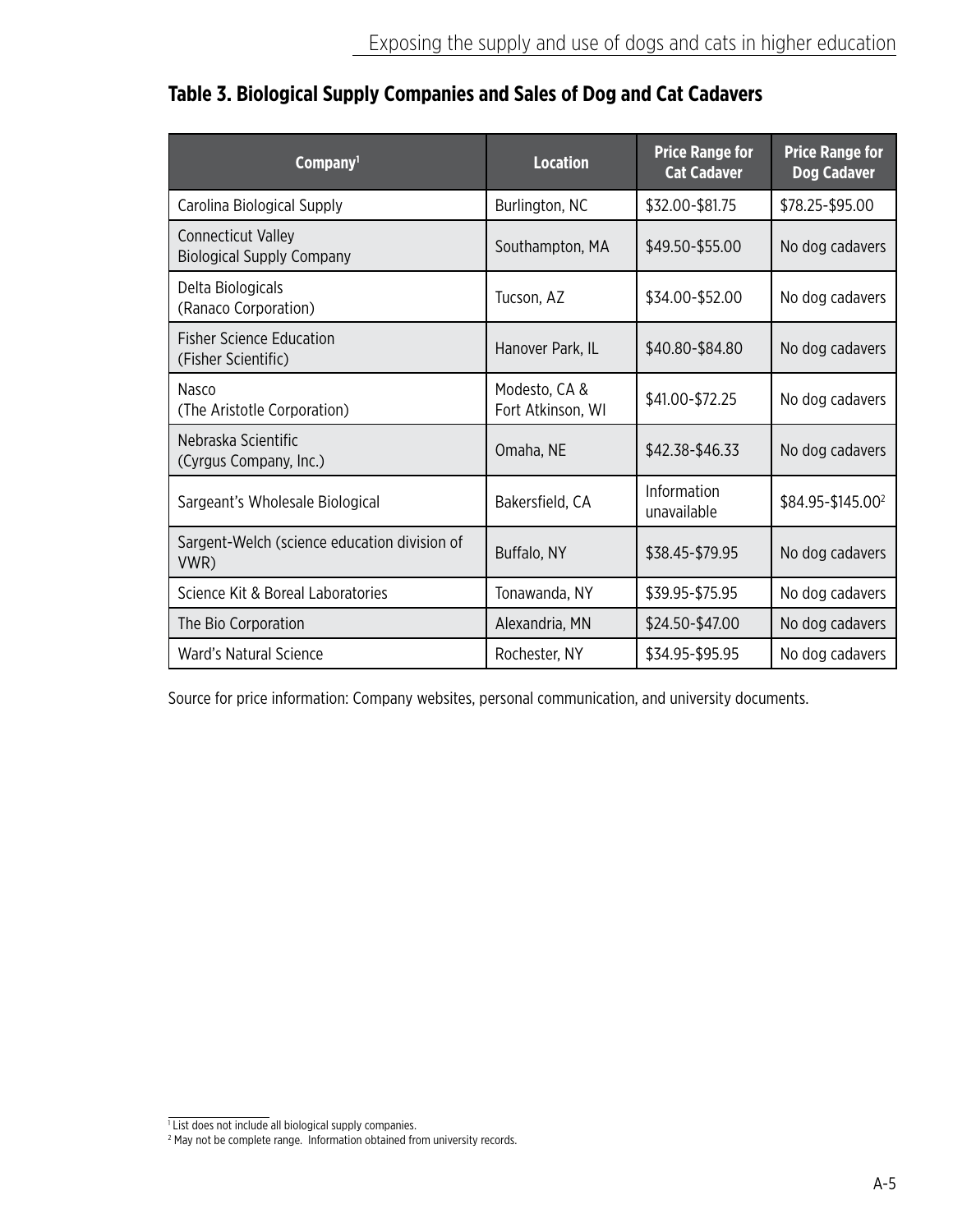**APPENDIX B: Student/Educator Tool Kit Solutions to Replacing the Use of Dogs and Cats in Education**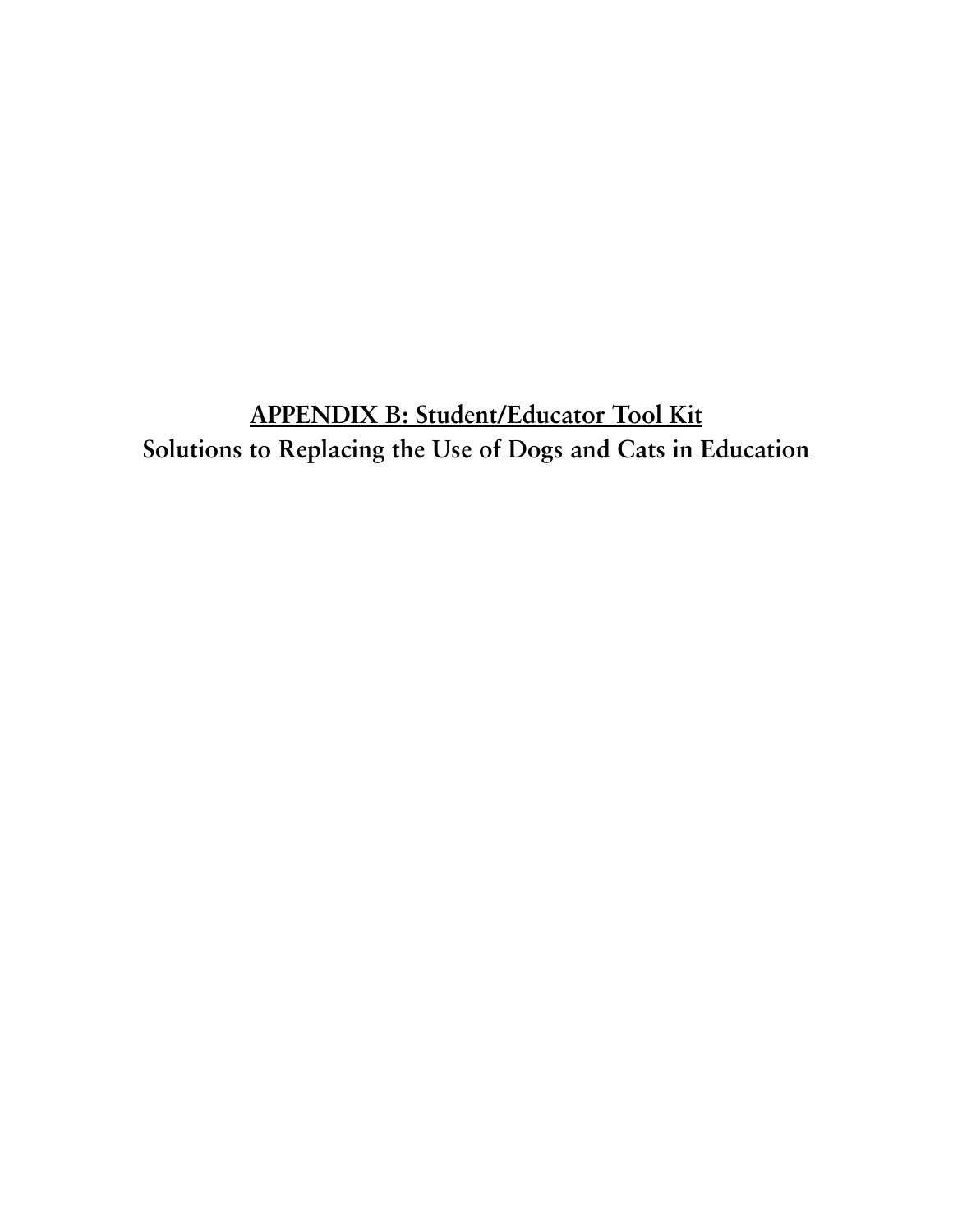# **1. Comprehensive List of Alternatives to the Harmful Use of Dogs and Cats in Undergraduate, Veterinary, and Medical Education**

As described in this report, Animalearn discovered that 52% of colleges and universities are using live or dead dogs and/or cats, and 26% of colleges and universities are using live dogs or cats for teaching or training purposes. Animalearn also discovered that 63% of biology departments responding to a separate survey are using cat cadavers to teach life science.<sup>1</sup>

The harmful use of animals is unnecessary, as there are a wide number of innovative alternatives available to replace dissection and live animal experiments in education. These rely on advanced computer technologies, mannequins, and models, as well as actual human and animal cadavers obtained from ethical sources, and can be used to teach anatomy, simulate biological functions, and practice clinical and surgical skills. Simulations can be enhanced with virtual reality components that allow 3-D interaction or haptic feedback (touch or tactile sensations such as vibrations or resistance).

Alternatives that do not involve the harmful use of animals allow students to perform tasks at their own pace, repeating if necessary until they master the material or the techniques being taught.<sup>2</sup> These alternatives also often cost less over the long-term than using animals. Thus, these alternatives are humane, educationally effective, and economical, saving countless animal lives while also providing students with high quality experiences in the life sciences.

Many of these alternatives can be borrowed for free from Animalearn's The Science Bank.

## **A. Alternatives to Dissection and Live Animal Experimentation in Life Science Education**

Described below are several of the alternatives available for use in undergraduate, veterinary, and medical education.

# **1. Undergraduate**

As documented in Section II, cats, and occasionally dogs, continue to be used for dissection in undergraduate biology classrooms. These animals are used in comparative anatomy classes, or as surrogates for humans in human anatomy and physiology classes.<sup>3</sup> There are, however, alternatives to using dogs and cats in undergraduate education.

Software, virtual dissections, and models can be used to teach both animal and human anatomy and physiology, eliminating animal use entirely. Indeed, virtual reality simulations, which are interactive and engaging,<sup>4</sup> are being implemented in many undergraduate life science classes by faculty who are looking to enhance or improve their classroom teaching.5

Faculty at City University of New York's New York City College of Technology, for example, are using virtual reality experiments to engage biology students in hybrid lab courses for General Biology I and II and Anatomy and Physiology I and II. Interactive tools developed for these virtual reality courses are touted as giving the "YouTube generation" an alternative to traditional labs.<sup>6</sup> Such lab simulations can replace wet labs, and professors indicate that they find the hybrid courses to be superior to traditional classroom and lab situations.<sup>7</sup> Additionally, at University of Wisconsin-LaCrosse, faculty from the biology department have created "ZooLab: A Website for

 $7$   $\underline{\mathsf{Id}}$ .

<sup>&</sup>lt;sup>1</sup> See Conclusion of this report.

<sup>&</sup>lt;sup>2</sup> Jukes N. and M. Chiuia, eds. <u>From Guinea Pig to Computer Mouse: Alternative Methods for a Progressive Humane Education, 2<sup>nd</sup> ed. Leicester, UK.: Inter-</u> NICHE, 2003.

<sup>&</sup>lt;sup>3</sup> Hart, Lynette A., Mary W. Wood, and Benjamin J. Hart. <u>Why Dissection?</u> Westport, CT.: Greenwood Press, 2008.

<sup>4</sup> Moore, Janet C. "Distance Education: Principles and Practices, Maintaining Quality in Online Education". Journal of Veterinary Medical Education. (2007). Vol. 34, Issue 3, 243-250.

 $5$   $\overline{1}$ d.

<sup>&</sup>lt;sup>6</sup> "City Tech's hybrid bio courses resonate with 'YouTube' generation". Targeted News Service. 14 Jan 2008.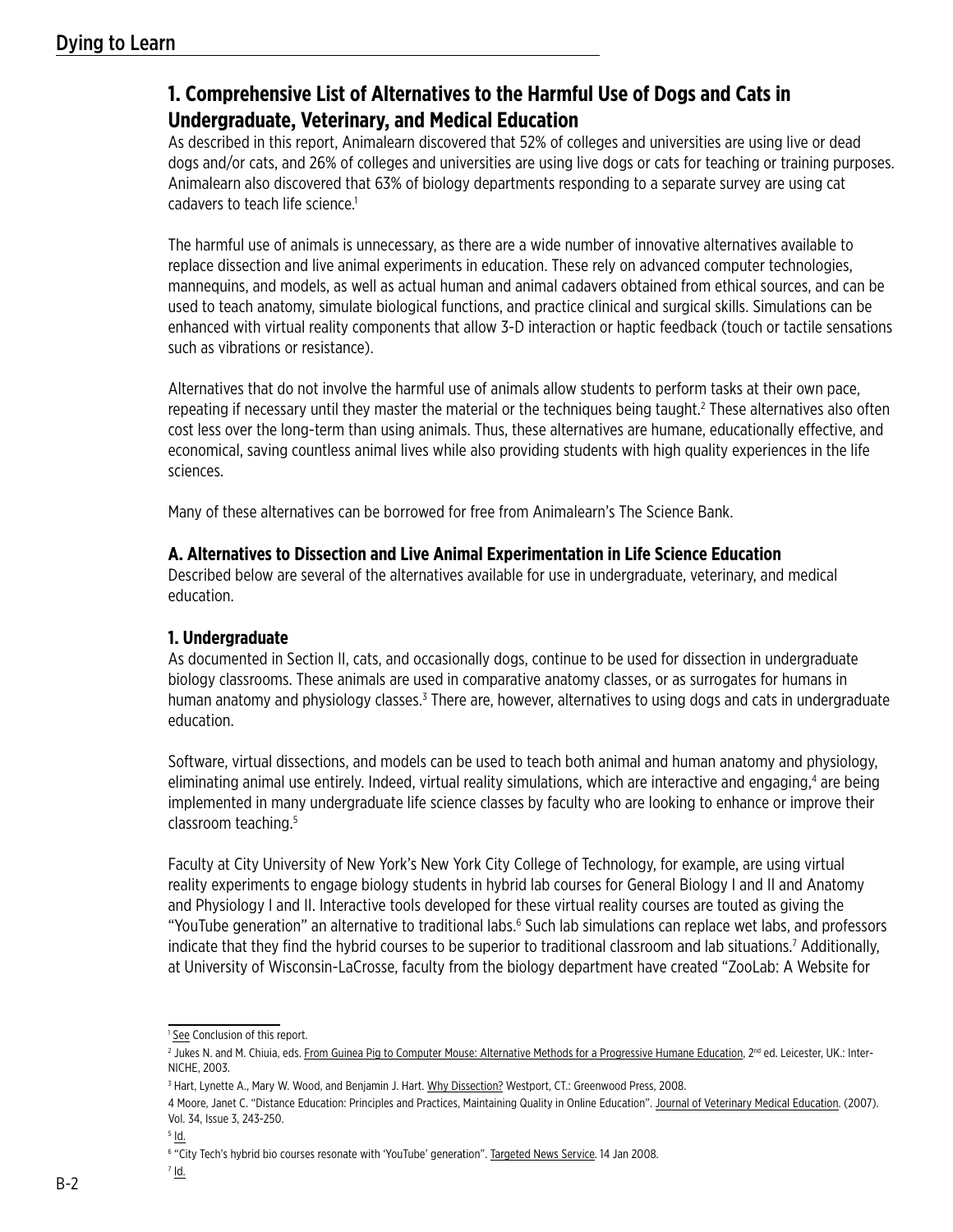Animal Biology," to provide a virtual laboratory experience for students.<sup>8</sup>

In addition to software simulations, human cadavers can also be used for dissection (instead of animal cadavers) through the establishment of willed body programs, an opportunity that was previously only available to medical students. In cases where animal cadavers are still desired, these can be ethically sourced through a body donation program rather than purchased from biological supply companies or pounds.

### **a. Software for Animal Dissection**

In courses where it is important to teach animal anatomy or physiology, there are several computer programs that can be used to simulate animal dissection.

### • Neotek's Cat Dissection Laboratory CD-ROM

Neotek's Cat Dissection Laboratory CD-ROM utilizes 3-dimensional virtual reality technology to offer 80 dissections, including an examination of the cat's external anatomy, skeleton, muscles, internal cavities, and the nervous, circulatory, respiratory, digestive, and the male and female reproductive systems; and offers a tutorial, lecture, and quiz mode.<sup>9</sup>

## • ITG Catlab

Another notable program is ITG Catlab, which offers a complete multimedia dissection of the cat anatomy, available on CD or through online subscription. The program includes over 300 laboratory-quality images, tutorial modules for the skeleton, muscles, digestive system, urogenital system, circulatory system and heart, and nervous system of the cat. Each module contains a self-assessment exam and is recommended for medical, dental, physical, and occupational therapy students.<sup>10</sup>

### • DryLab Fetal Pig

Also available is the DryLab Suite of dissections, which includes dissections of the cat, fetal pig, rat, perch, frog, earthworm, and other animals. Nancy L. Harrison, MD, a pathologist at Scripps Memorial Hospital in Chula Vista, California, reviewed the wide variety of simulations and indicated that DryLab Fetal Pig<sup>11</sup> is one of her favorites because the specimens look identical in quality to tissue with which she works on a daily basis.<sup>12</sup>

#### **b. Software for Human Anatomy and Physiology**

When the aim of the undergraduate biology class is to teach human anatomy and physiology, improvements in technology and in medical tissue preparation make it possible to use human exhibits at little or no cost.<sup>13</sup> Through the use of simulations and human cadavers, dogs and cats do not need to be used as surrogates to teach human anatomy any longer.

## • VH Dissector

One of the many human anatomy alternatives available is the VH Dissector CD-ROM, developed by scientists at the University of Colorado (CU). Combining virtual reality technology with cadaver dissection, VH Dissector features a virtual body containing over 2,000 anatomic structures that replicate actual cadaver dissection.14

13 Id.

<sup>&</sup>lt;sup>8</sup> Gillis, R. and Roger J. Haro. "ZooLab: A Website For Animal Biology." Department of Biology. University of Wisconsin-LaCrosse. 9 Mar 2009<http://bioweb. uwlax.edu/zoolab/welcome.htm>.

<sup>9</sup> Neotek. Cat Dissection library CD-ROM. 20 September 2008. <http://www.neotek.com>. Available on loan from The Science Bank. <https://ssl.perfora.net/ animalearn.org//view\_sciencebank.php>.

<sup>&</sup>lt;sup>10</sup> Interactive Technology Group (ITG). Cat Lab CD-ROM. 20 Sep 2008<http://www.itgworld.com/catlabonline/\_index.html.> Available on loan from The Science Bank, at <https://ssl.perfora.net/animalearn.org//view\_sciencebank.php>.

<sup>11</sup> Duncan Software. DryLab Suite. 26 Aug 2008<http://www.duncansoftware.com/dsmain.htm>. Available on loan from The Science Bank. https://ssl.perfora. net/animalearn.org//view\_sciencebank.php.

<sup>&</sup>lt;sup>12</sup> Harrison, Nancy L. Review of Alternatives at NSTA Convention. Anaheim, CA. 8 April 2006.

<sup>14</sup> Touch of Life Technologies. VH Dissector. 5 Sep 2008. <http://www.toltech.net/products/vh\_dissector/index.htm>. Available on loan from The Science Bank. <https://ssl.perfora.net/animalearn.org//view\_sciencebank.php>.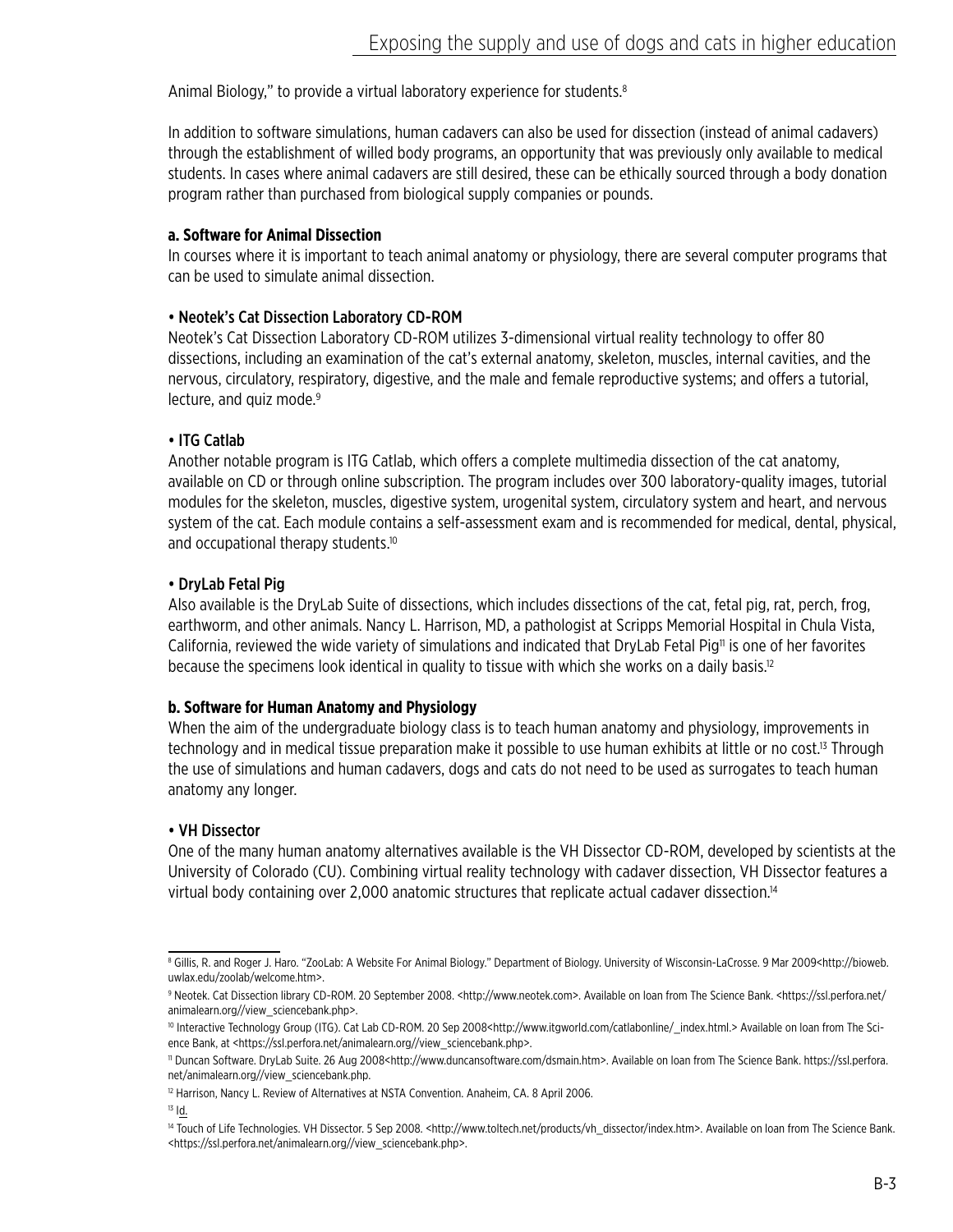#### • Other Human Anatomy Programs

Other notable human anatomy programs include the Complete Human Anatomy Series on DVD,<sup>15</sup> A.D.A.M. Interactive Anatomy,16 and Anatomy Revealed: The Face CD-ROM, as well as online human anatomy websites such as the National Library of Medicine's Visible Human Project, also based at CU.<sup>17</sup>

### **c. Models**

Realistic models can be used in place of dogs and cats to teach anatomy and physiology, and are often used in conjunction with computer simulation to offer students a multidimensional learning experience.

### • The Pregnant Cat Model

The Pregnant Cat Model<sup>18</sup> is just one example of a realistic dissection model, featuring over 100 individual anatomical details of the cat.

### • Anatomical Animal Models and Bone Clones

Anatomical Animal Models, offered by Rescue Critters Company, feature synthetic dog and cat skeletons, as well as canine knee, hip, shoulder, jaw, ear, and skin models. Rescue Critters has also developed Bone Clones, which are models of skulls from the common house cat and several dog breeds. All of the Rescue Critters products are made from artificial materials.19

### **d. Willed Body Donation Programs/Educational Memorial Programs**

Once only available to medical students, now undergraduate anatomy classrooms are using human cadavers<sup>20</sup> to teach human anatomy and physiology, allowing them to forgo using animal cadavers as surrogates.<sup>21</sup> Colleges and universities can establish willed body donation programs, a low-cost and engaging alternative to using dogs and cats. 22 This can be accomplished by building relationships with local hospitals and medical schools, and by purchasing a freezer. University of California at Davis, and California State University- San Bernardino are among several universities in the United States offering this opportunity to undergraduates.

Similarly, colleges and universities are also creating educational memorial programs (EMPs) to obtain ethically sourced animal cadavers [See Attachment F1]. An animal cadaver is considered ethically sourced if the animal is euthanized or dies naturally due to natural causes, illness, or injury. However, an animal cadaver purchased or obtained because of "companion animal overpopulation" from a pound, for example, is not considered an ethically sourced cadaver.

Thus, instead of purchasing animal cadavers from Class A dealers and Class B dealers, including biological supply companies, undergraduate anatomy and physiology programs can build relationships with veterinary schools, veterinary hospitals, or clinics to obtain ethically sourced animal cadavers through EMPs. University of Wisconsin – Stevens Point is an example of a university that has used ethically sourced animal cadavers to provide learning

<sup>15</sup> Primal Pictures. 3D Human Anatomy Medical Software. 7 Sep 2008. <http://www.primalpictures.com/Home.aspx>.

<sup>16</sup> A.D.A.M. Inc. Interactive Anatomy. 5 Sep 2008. <http://www.adam.com/Our\_Products/School\_and\_Instruction/index.html>. Available on loan from The Science Bank. <https://ssl.perfora.net/animalearn.org//view\_sciencebank.php>.

<sup>&</sup>lt;sup>17</sup> Rutmanis, Renada. "Anatomy Web Sites Bring Cadavers to Life." 1 Sep 1999. The Daily Californian. 10 Sep 2008. <http://www.dailycal.org/article/163/ anatomy web sites bring cadavers to life>.

<sup>18</sup> Ward's Natural Science. Pregnant Cat Model. 5 Nov 2008. <http://wardsci.com/product.asp?pn=IG0013682>. Available on loan from The Science Bank. <https://ssl.perfora.net/animalearn.org//view\_sciencebank.php>.

<sup>&</sup>lt;sup>19</sup> Rescue Critters! 5 Nov. 2008 <http://www.rescuecritters.com/p26A.html>.

<sup>&</sup>lt;sup>20</sup> Cadavers and specimens often include parts of hands and feet, legs, and arms, and various organ systems.

<sup>&</sup>lt;sup>21</sup> The trend toward using human cadavers from willed body programs is even moving into pre-college education. At various high schools nationwide, and through extra-curricular program, students are not relegated to dissecting companion animals and are instead offered this innovative educational experience. Dr. Hubbard, an associate professor of biological sciences at Northern Illinois University, established the High School Short Course in Anatomy in 2002 after being inspired by a former graduate student who went to teach at a school where the curriculum included cat dissection. Voigt, Emily. "Teenagers, Scalpels and Real Cadavers." The New York Times. 22 Jan. 2008. F6.

<sup>&</sup>lt;sup>22</sup> Hart, Lynette A., Mary W. Wood, and Benjamin J. Hart. Why Dissection? Westport, CT: Greenwood Press, 2008.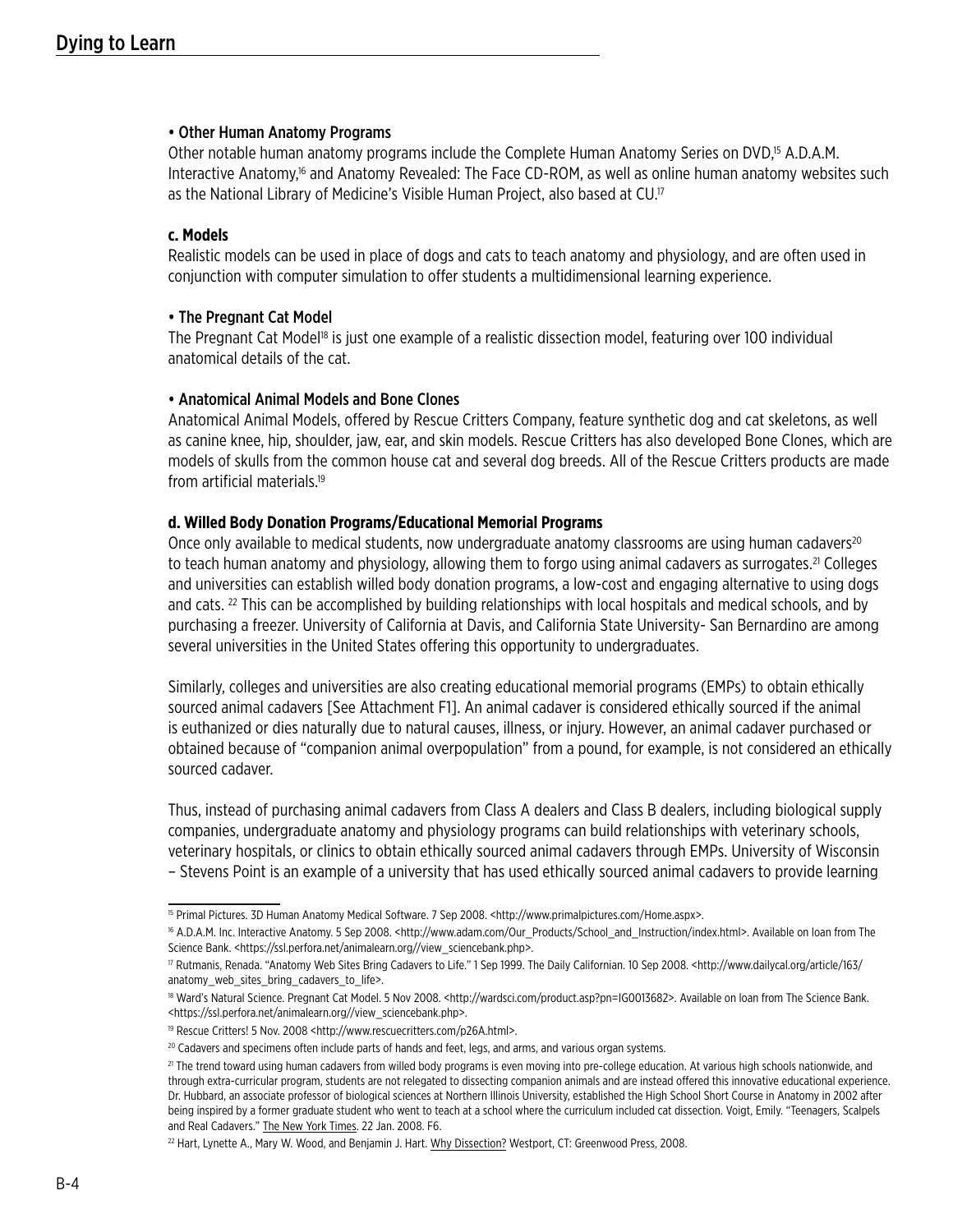tools for undergraduate biology students.

# **2. Veterinary Education**

Animal cadavers are used in veterinary education to teach anatomy and physiology, and live animals are used in harmful or terminal labs to teach clinical skills, procedures, and surgeries. However, as noted by Lara Rasmussen, DVM,<sup>23</sup> former Director of Surgery and Clinical Skills at Western University of Health Sciences' College of Veterinary Medicine, "A live animal is not the best teaching tool. It's so complex. It's like taking a flying novice and putting them in the cockpit and expecting them to fly a plane."<sup>24</sup>

A wide range of simulators, from software to interactive manikins, are available for students to gain familiarity and confidence with performing a variety of procedures. Students can also participate in shelter medicine programs, in which they perform procedures that benefit their animal patients (e.g., spays and neuters), rather than participating in terminal labs in which the animals are euthanized. In addition, educational memorial programs (EMPs) can be established to provide an ethical source of animal cadavers, instead of supporting the cruelty associated with purchasing cadavers from biological supply companies and shelters (ref. Sec. 3).

With these kinds of alternatives available, the harmful and terminal use of animals in veterinary medical education can be completely eliminated without sacrificing quality. As a result, many veterinary schools are phasing out the harmful use of animals.

### **a. Software for Anatomy, Physiology, and Basic Surgical Skills**

Interactive software programs are being used in veterinary schools to teach anatomy, physiology, disease, and diagnosis.

### • Canine Osteology

The Canine Osteology CD,<sup>25</sup> developed at University of California – Davis (UC Davis), is an interactive program that gives veterinary students the opportunity to view full color images of the canine skeleton and includes a list of structures present in each image.<sup>26</sup>

## • The Virtual Heart

Also developed at UC Davis, The Virtual Heart  $CD^{27}$  is a computer program that combines realistic imagery with interactive 3-D control of dissected and non-dissected hearts. It allows users to view the heart from many angles and to retrieve information about any visible structure. Additional features include digital video of conventional and Doppler ultrasonic scans; audio of both normal and abnormal heart sounds; views of cardiac pathologies; cardiac cycle animation; waveform tracings; microscopic images of cardiac tissues; radiographs; and an annotated EKG.28 UC Davis also developed another learning tool featuring web-based case studies in small animal cardiovascular medicine utilizing clinical cases of dogs and cats.29

## • Virtual Canine Anatomy

An interactive multimedia program created to teach anatomy to veterinary students is the Virtual Canine Anatomy: The Head CD-ROM, developed at Colorado State University - Fort Collins (CSU). Used by students at CSU, in addition to other veterinary students worldwide, the program provides an interactive interface allowing for hybrid, self-paced, individualized learning. Research suggests this program is an effective tool to enhance the study of

<sup>&</sup>lt;sup>23</sup> Rasmussen was the brainchild behind Rescue Critters' Female K-9 Urinary Catheter Training Mannikin.

<sup>&</sup>lt;sup>24</sup> Mcnamara, Mary. "Manikin is a dog's best friend". 2003 April 15. Los Angeles Times. 30 Jan 2009. <http://articles.latimes.com/2003/apr/15/entertainment/ et-mary15>.

<sup>&</sup>lt;sup>25</sup> Can also be used in undergraduate life science courses to replace dog cadaver use.

<sup>&</sup>lt;sup>26</sup> Canine Osteology Demo. UCDavis. 26 Sep 2008. <http://www.vetmed.ucdavis.edu/HTMLfolder/demos/canineosteodemo.html>.

 $27$  Can also be used in undergraduate life science courses.

<sup>28</sup> Animalearn. The Virtual Heart. https://ssl.perfora.net/animalearn.org//view\_sciencebank\_item.php?id=120.

<sup>29 &</sup>quot;Case Studies in Small Animal Cardiovascular Medicine." School of Veterinary Medicine. University of California, Davis. 5 Nov 2008. <http://www.vmth. ucdavis.edu/cardio/cases/cases.htm>.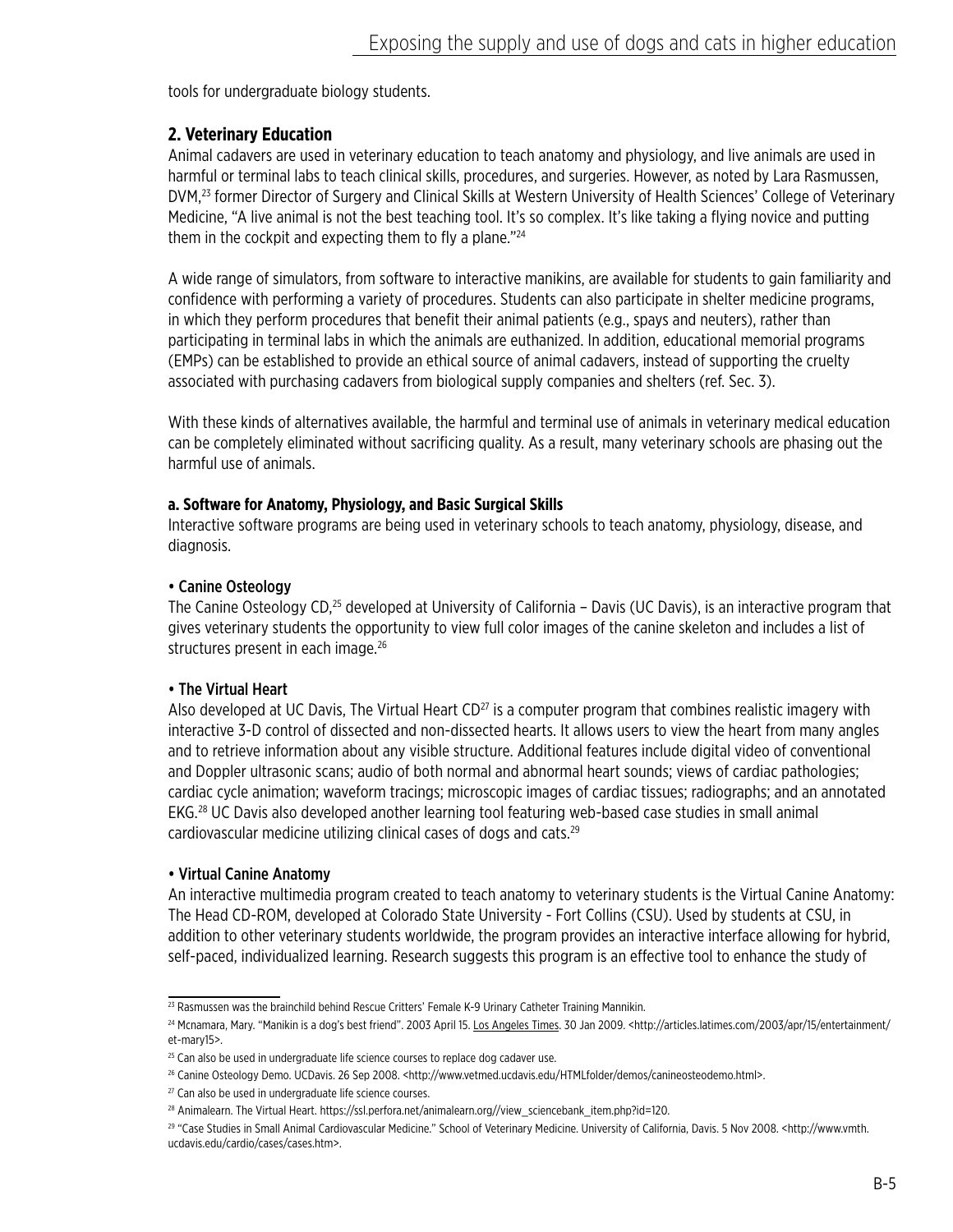anatomy.<sup>30</sup>

### • CLIVE

Veterinary schools in United Kingdom have developed a variety of CDs and DVDs through their Computer-aided Learning in Veterinary Education (CLIVE) consortium.<sup>31</sup> Examples include Cases in Clinical Neurology (Dogs and Cats);<sup>32</sup> Diagonostic Procedures in Canine and Feline Dermatology;<sup>33</sup> Normal Canine Retina;<sup>34</sup> The Canine Abdomen, $35$  and many others.

### • Surgery Videos

Various surgery videos demonstrating technique are available on the College of Veterinary Medicine's website at Michigan State University. Topics include spay/neuter, anesthesia orientation, aseptic technique, suture patterns, instrument handling, and many others.<sup>36</sup>

### **b. Models and Specimens for Anatomy**

Realistic models and ethically-sourced specimens depicting an animal's internal structure are other alternatives that can be used as part of an anatomy curriculum in veterinary medical education.

### • Veterinary Models by GPI

GPI offers canine models for the veterinary student, available in "bone-like" material for the elbow, knee, shoulder, ear, pelvis, jaw, heart, and five-piece vertebrae.<sup>37</sup> In addition, the company offers a feline jaw model.<sup>38</sup>

### • Ethically-Sourced Plastinated Specimens

Plastinated anatomical medical specimens<sup>39</sup> are often produced from cadavers purchased from biological supply companies, and are not often ethically sourced (ref. Sec. 3). There are, however, enterprises, such as QV Medical Products, LLC, that offer plastinated specimens from ethically sourced dogs and cats, including canine hip joints, canine and feline hearts, canine pelvis, etc.40 (The company does, however, acknowledge that their plastinated specimen casts and skeletons of species other than dogs are not produced from ethically sourced cadavers.)

Educational memorial programs (EMPs) are another humane alternative, allowing veterinary schools the ability to produce their own plastinated specimens from ethically-sourced cadavers.

## **c. Manikins and Skills-Based Simulators**

Students can practice skills and techniques on models and manikins before working with live animals. Manikins, which are more interactive than models, can facilitate training in animal handling, blood sampling, intubation, thoracentesis, and CPR techniques. Through the use of simulators, technically demanding procedures, procedures involving stress or harm, and critical care cases can be mastered by students without the use of live animals.<sup>41</sup>

## • Canine Head Model

<sup>38</sup> Id.

<sup>&</sup>lt;sup>30</sup> Linton, A., Schoenfeld-Tacher, R., Whalen, R. Developing and Implementing an Assessment Method to Evaluate a Virtual Canine Anatomy Program. JVME 2005. <sup>31</sup> Computer-Aided Learning in Veterinary Education (CLIVE). 11 Mar 2009. <http://www.clive.ed.ac.uk/>.

<sup>32</sup> Computer-Aided Learning in Veterinary Education (CLIVE). "Cases in Clinical Neurology (Dogs and Cats)." 11 March 2009. <http://www.clive.ed.ac.uk/ clivedisc.asp?id=Ncases>.

<sup>33</sup> Computer-Aided Learning in Veterinary Education (CLIVE). "Diagnostic Procedures in Canine and Feline Dermatology." 11 March 2009. http://www.clive. ed.ac.uk/clivedisc.asp?id=diagderm.

<sup>34</sup> Computer-Aided Learning in Veterinary Education (CLIVE). "Normal Canine Retina." 11 March 2009 <http://www.clive.ed.ac.uk/clivedisc.asp?id=retina>.

<sup>&</sup>lt;sup>35</sup> Computer-Aided Learning in Veterinary Education (CLIVE). "The Canine Abdomen." 11 March 2009 <http://www.clive.ed.ac.uk/clivedisc.asp?id=172>. 36 "VM 557 Junior Surgery Videos". College of Veterinary Medicine. Michigan State University. 9 March 2009 <http://old.cvm.msu.edu/courses/vm557/surgery/ index.html>.

<sup>&</sup>lt;sup>37</sup> GPI. "Veterinary Models by GPI." Kappa Medical, Inc. 9 March 2009. http://www.kappamedical.com/veterinary\_models\_by\_gpi.htm.

<sup>&</sup>lt;sup>39</sup> Specimens preserved for long-term use

<sup>40</sup> AVAR. "Company Uses Ethical Source Cadavers to Create Plastinated Specimens for Anatomy Training." Alternatives in Veterinary Medical Education 36. (2008): 4.

<sup>41</sup> Jukes N. and M. Chiuia, eds. From Guinea Pig to Computer Mouse: Alternative Methods for a Progressive Humane Education, 2<sup>nd</sup> ed. Leicester, UK.: InterNICHE, 2003.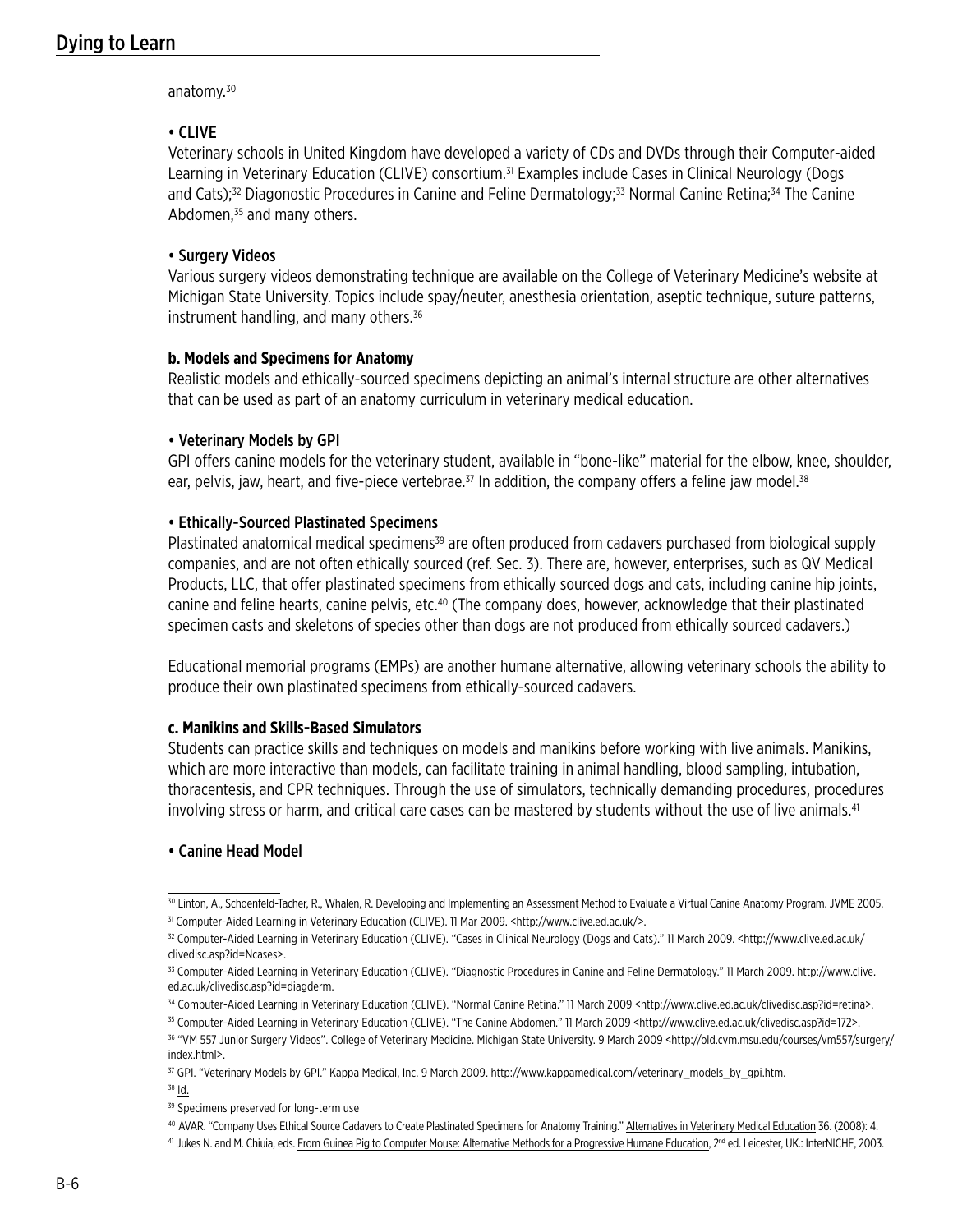The Canine Head Model, developed at UC Davis, is a vascular access training model.<sup>42</sup> The Canine Head Model consists of a sculpted mandrel containing channels for a simulated jugular vein covered with moveable latex "skin." While offering students visual and tactile capabilities, these models allow students to learn how to give injections, place catheters, and draw blood, giving them increased confidence before treating a live animal.<sup>43</sup>

## • SimPooch

SimPooch, developed at Colorado State University (CSU), is a three-dimensional canine head prototype, created for the purpose of acupuncture education.<sup>44</sup> SimPooch is a canine model with haptic capability (which provides tactile feedback), allowing student acupuncturists to practice their technique without using live animals, and without causing any pain or distress. The model also provides assessment and feedback for both the student and teacher.45

## • Hollow Organ Surgical Simulator and Skin/Suture Pattern Simulator

Dr. Daniel Smeak , Professor of Surgery at Colorado State University College of Veterinary Medicine, created surgical models such as the Hollow Organ Surgical Simulator and the Skin/Suture Pattern Simulator to allow students to refine their hand/eye motor skills, which are required to perform surgery.46 The Hollow Organ Simulator is a collapsible, hollow-laminated mold of a canine stomach (when viewed through a ventral midline abdominal approach). The Skin/Suture Pattern Simulator imitates the suturing qualities of dermal tissue and consists of a flat laminated urethane-polymer mold. It is used by several universities, including Colorado State University, Michigan State University, and Western University of Health Sciences.<sup>47</sup>

## • Skills-Based Simulators

Simulators modeled on Universal Skills-Based Learning Theory focus upon building and refining skills important to students of veterinary medicine, such as psychomotor, perceptual, behavioral, cognitive, and problem-solving. These simulators allow students to practice and refine such skills in an isolated manner, without harming an animal.<sup>48</sup> An example is the "Don't Over Do it" universal skills training device.<sup>49,50</sup>

# • Critical Care Jerry and Critical Care Fluffy

Critical Care Jerry and Critical Care Fluffy are two of Rescue Critters' training skills manikins.<sup>51</sup> Rescue Critters developed their brand of "Mannikins" after realizing that there was a lack of resources available to train people on companion animal first aid skills, and have "subsequently embraced the Animal Welfare Act's call to 'refine, reduce, and replace' live animals in veterinary training as part of their official mandate."<sup>52</sup>

Critical Care Fluffy is a life-size feline manikin, with a realistic airway and representations of the trachea, esophagus, epiglottis, tongue, articulated jaw, and working lungs, as well as an artificial pulse. Fluffy can be used in CPR and anesthesia training for procedures such as mouth-to-snout rescue breathing, endotracheal tube placement, manual ventilation, and chest compressions.<sup>53</sup> She can also be used to teach cat restraint, bandaging,

<sup>42</sup> UC Davis also has a Canine Foreleg Model available.

<sup>43</sup> UC Davis School of Veterinary Medicine. Vascular Training Models. 15 Oct. 2008 <http://www.vetmed.ucdavis.edu/Academic\_programs/vatm.html>.

<sup>44</sup> Colorado State University. College of Engineering News. "SimPooch: An Alternative to Animal Use in Veterinary Curriculum." College of Engineering News. Colorado State. 26 Nov. 2007.

<sup>45</sup> British Veterinary Association. "Acupuncture Training with SimPooch". Vets.TV. 9 Feb 2009. <http://vets.tv/video.php?vid=60&cid=>.

<sup>46</sup> Smeak, Daniel. "Teaching Surgery to the Veterinary Novice: The Ohio State University Experience." JVME 34(5) 2007 AAVMC 620-627. 34.5 (207): 620-627.

<sup>47</sup> In 2006, in recognition of Dr. Smeak's efforts in developing alternatives to the traditional use of animal in veterinary surgery instruction, he received the William and Eleanor Cave Award from the Alternatives Research & Development Foundation at the American Association of Veterinary Medical Colleges Symposium on Education.

<sup>48</sup> AVAR. "Don't Do It Over Learning Tool and Universal Skills Based Learning.". Alternatives in Veterinary Medical Education 31 (Spring 2006) 5.

<sup>49</sup> Designed by Lara Rasmussen, DVM and Ben Kitchen, DVM,

<sup>50</sup> AVAR. "Don't Do It Over Learning Tool and Universal Skills Based Learning.". Alternatives in Veterinary Medical Education 31 (Spring 2006) 5.

<sup>51</sup> Rescue Critters! Brand Mannikins. 2 April 2009. <http://www.rescuecritters.com>. Critical Care Jerry and Critical Care Fluffy are available on loan fromThe Science Bank, at. <https://ssl.perfora.net/animalearn.org//view\_sciencebank\_item.php?id=124>. <https://ssl.perfora.net/animalearn.org//view\_sciencebank\_ item.php?id=125>.

<sup>52</sup> Mcnamara, Mary. "Manikin is a dog's best friend". 2003 Apr 15. Los Angeles Times. 30 Jan 2009<http://articles.latimes.com/2003/apr/15/entertainment/et-mary15>.

<sup>53</sup> Rescue Critters! Critical Care Fluffy. 29 Aug 2008. <http://www.rescuecritters.com/p16.htm>.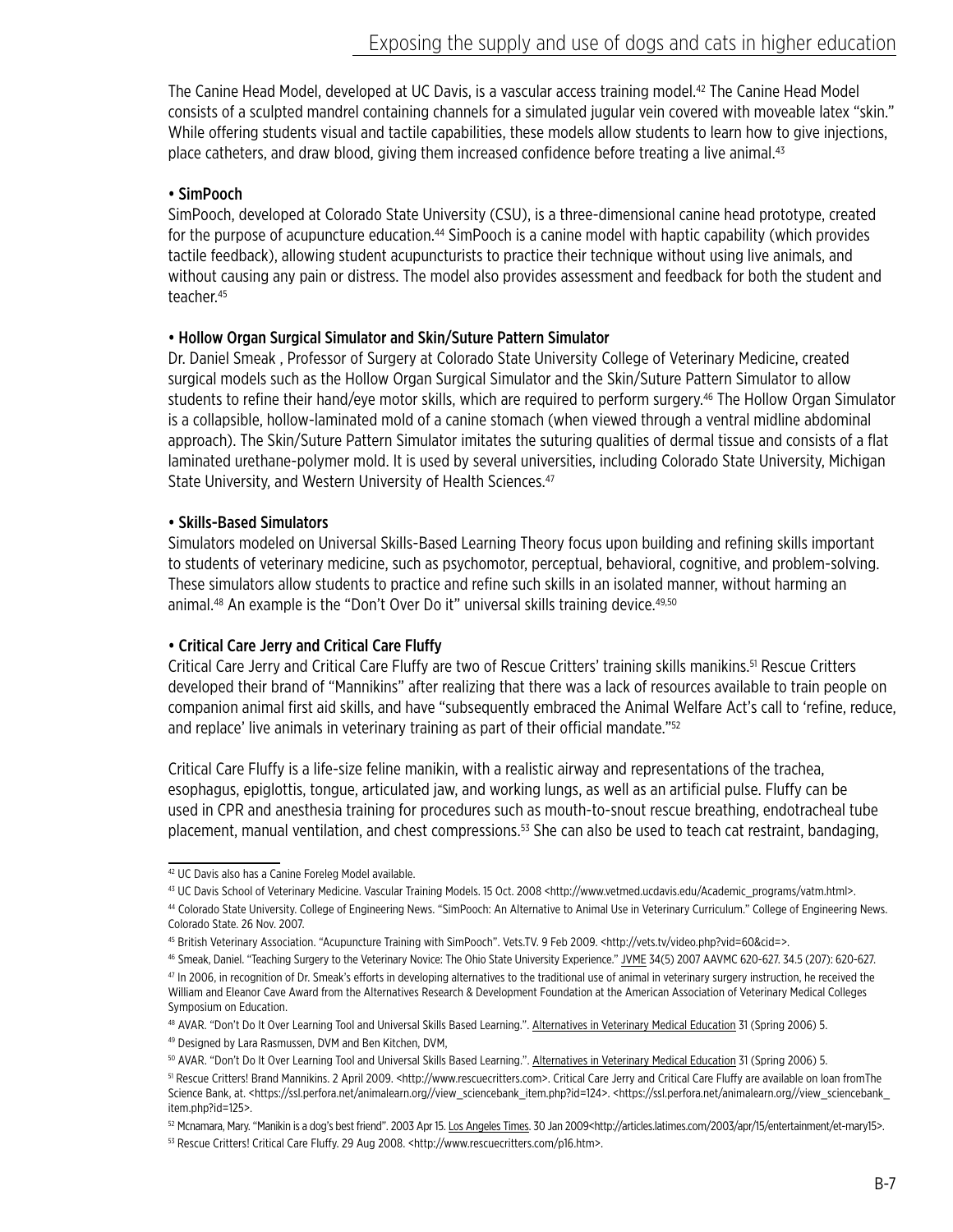and intravenous access with several practice sites for venous access.

Critical Care Jerry, a realistic life-size canine mannikin approximating a 60-70 pound dog, can be used at colleges, veterinary and medical schools, or veterinary technician schools. Jerry provides jugular vascular access, and has an artificial pulse and a realistic airway with representations of the trachea, esophagus, and epiglottis, in addition to working lungs. He can be used in endotracheal placement, compressions, and mouth-to-snout resuscitation,<sup>54</sup> and can aspirate air & fluid from the thoracic cavity to simulate trauma. Jerry is also designed to perform IV draw and injections, and can be used to demonstrate splinting and bandaging.

Other Rescue Critter Mannikins include Goldie K-9 BHS Simulator,55 Female K-9 Urinary Catheter Training Mannikin,<sup>56</sup> K-9 Intubation Trainer,<sup>57</sup> and the K-9 Thoracentesis Mannikin.<sup>58</sup>

#### **d. Surgical Simulators**

Simulations are useful tools for surgery,<sup>59</sup> critical care, and clinical-skills practice, and can range from suture and surgery training devices to "patients" controlled by a centralized computer.60,61,62 Virtual reality is a critical component of many advanced simulation programs, since it provides an opportunity to practice psychomotor skills and procedures in an interactive, multi-sensory manner. Virtual reality systems can provide 3-D visual experiences, for example, and/or haptic feedback (tactile information.)

Simulation technology, while relatively common in human medical education, is a newer concept in veterinary medicine.<sup>63</sup> Researchers, educators, and computer scientists, however, are developing simulators that translate simulation technologies for human medicine into those useful for veterinary surgical training. Similarly, most virtual reality programs in biomedical education have been used for skills enhancement for physicians,<sup>64</sup> but some veterinary colleges have partnered with computer scientists to develop virtual reality simulation for surgery practice.65

### • Virtual Reality Surgical Simulation<sup>66</sup>

In what is now part of the core curriculum for veterinary surgical skill training, the Ohio State University's (OSU) College of Veterinary Medicine is integrating the use of low-cost, high resolution simulation to help increase surgical skills training quality, support the reduction of surgical morbidity associated with inexperienced surgeons, and indirectly support a reduction in the use of animals. The project is integrated into OSU's College of Veterinary Medicine's curriculum. The project has been funded in part by the Alternatives Research & Development Foundation (ARDF),<sup>67</sup> and is directed by Dr. Mary McLoughlin, Associate Professor of Veterinary Medicine, and Mr. Don Stredney, Supercomputer Center Director.<sup>68</sup>

<sup>54</sup> Rescue Critters! Critical Care Jerry. 29 Aug 2009. <http://www.rescuecritters.com/p12.html>.

<sup>55</sup> Rescue Critters! Goldie K-9 BHS Simulator. 23 February 2009. <http://www.rescuecritters.com/p29.htm>.

<sup>56</sup> Rescue Critters! Female K-9 Urinary Ctheter Training Mannikin. 23 February 2009. <http://www.rescuecritters.com/p14.htm>.

<sup>57</sup> Rescue Critters! K-9 Intubation Trainer. 23 February 2009. <http://www.rescuecritters.com/p7.html>.

<sup>58</sup> Rescue Critters! K-9 Thoracentesis Mannikin. 23 February 2009. <http://www.rescuecritters.com/p17.htm>.

<sup>&</sup>lt;sup>59</sup> An example is the Pulsating Organ Perfusion (POP) Trainer used for minimally invasive surgery training.

<sup>60</sup> Jukes Nick and M. Chiuia eds. From Guinea Pig to Computer Mouse: Alternative Methods for a Progressive Humane Education, 2<sup>nd</sup> ed. Leicester, UK: Inter-NICHE, (2003).

<sup>&</sup>lt;sup>61</sup> The students using a POP trainer will often spend extra hours to further develop their skills

<sup>62</sup> The DASIE (Dog Abdominal Surrogate for Instructional Exercises), developed at the Ontario Veterinary college, has also been a useful tool for teaching abdominal surgery at a number of institutions.

<sup>63</sup> Scalese, R and Barry Issenberg. "Effective Use of Simulations for the Teaching and Acquisition of Veterinary Professional and Clinical Skills." Journal of Veterinary Medical Education 32 (2005):4.

<sup>&</sup>lt;sup>64</sup> Virtual reality is useful for teaching endovascular and endoscopic techniques.

<sup>&</sup>lt;sup>65</sup> Ohio State University and Colorado State University are in the process of instituting such programs.

<sup>&</sup>lt;sup>66</sup> Technology is also used in human medicine at OSU.

<sup>67</sup> ARDF is AAVS' affiliate organization.

<sup>68</sup> Stredney, Don, et al. "Simulation Technology in Veterinary Education, Research and Surgical Training." Proceedings 2006 ACVS Veterinary Symposium, The Surgical Summit. Washington D.C., 5-7 Oct 2006.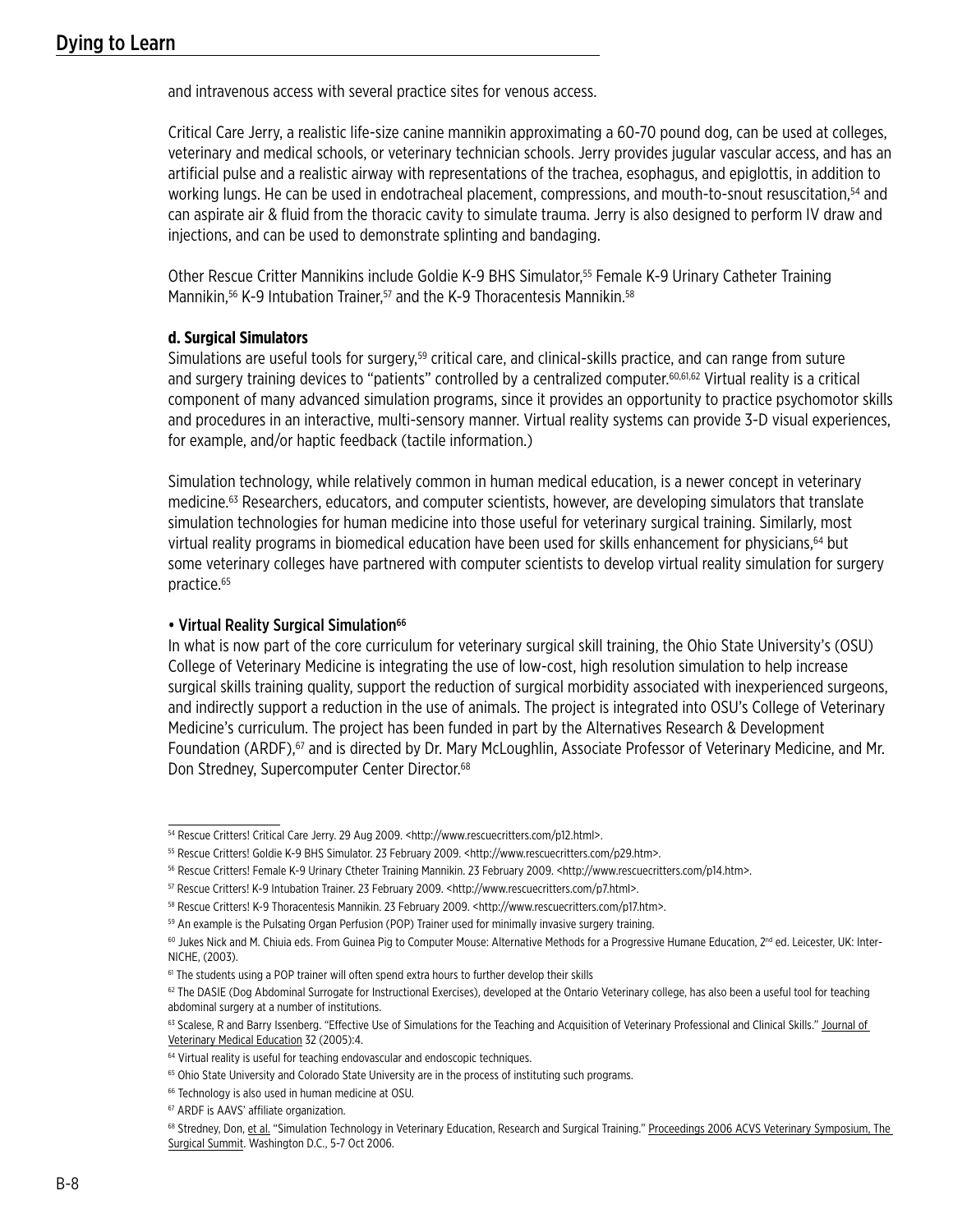OSU has acquired data sets to create useful reconstructions of canine, feline, and equine surgeries. The simulations also offer haptic capability, so the students can "feel" forces applied during interaction with the simulator, such as the pressures applied to the drill during a simulated laminectomy, a type of surgical procedure on the bones in the spinal column. The surgical simulation is being integrated into a third year core surgery skills course, where 140 students per year work with the simulator.

According to Dr. McLoughlin, using digital models for clinical, basic research, and education will further show that digital representations are not only valuable alternative methods to learning, but also integral to clinical practice.<sup>69</sup>

## • Live Surgery Simulator<sup>70</sup>

Another unique and valuable alternative to live surgery has been developed by Dr. Emad Aboud, a neurosurgeon at the University of Arkansas for Medical Sciences. Dr. Aboud's live surgery simulator is used in medical schools<sup>71</sup> and has been adapted for use in veterinary medical schools. Funded in part by ARDF, this advanced surgical simulator offers a realistic alternative to terminal or otherwise harmful surgery on dogs, cats, and other animals.

This simulator allows any kind of surgical procedure to be practiced under the conditions of live surgery, using a human cadaver or an ethically sourced animal cadaver.<sup>72,73</sup> A major artery and vein of the cadaver are attached to an artificial blood reservoir, which in turn is attached to a machine that provides a pulsating pressure, filling the vessels with artificial blood, allowing the cadaver specimen to bleed and arteries to pulsate.

Dissection, surgical, and microsurgical procedures such as endoscopic and endovascular procedures, vascular suturing, end-to-end attachments (anastomoses), and bleeding management (hemostasis) can all be conducted using this simulator.<sup>74</sup> "Students can make skin incisions, suture the incision site, dissect soft tissues, ligate and coagulate bleeding vessels, and practice vascular and intestinal anastamoses, transplantations, and angiograms," according to Dr. Aboud. In addition, students can withdraw blood samples and insert central and arterial lines.

Dr. Aboud's simulator is cost effective, and its components can be acquired and assembled for less than \$5,000, and it can be reused repeatedly. Dr. Aboud is currently seeking a producer for this model, but until it is commercially produced, he will provide instructions on how universities can assemble the simulator for their own use. $75$ 

## • METI Human Patient Simulator<sup>76</sup>

Medical Education Technologies, Inc., Human Patient Simulator,<sup>77</sup> developed at the University of Florida (UFL), is an effective teaching device originally used for educating physicians but now available for veterinary education. The human manikin was converted to a gorilla, without the need to completely reinvent a simulator for veterinary students, after a pilot program at UFL found that the simulator was effective for teaching in veterinary medicine.<sup>78</sup>

The simulator models frequent physiologic responses to various drugs, or combinations of drugs, changes in organ function, and mechanical mishaps that can occur during anesthesia and surgery.<sup>79</sup> Researchers indicated

69 Dr. Mary McLoughlin. Ohio State University's School of Veterinary Medicine. Personal Communication. 26 Aug 2008.

<sup>70</sup> Also used in medical education.

<sup>&</sup>lt;sup>71</sup> Neurosurgery departments at the Univ. of Arkansas for Medical Sciences and the Univ. of Miami; Human medical training at the Swaida National Hospital in Syria; International Neurosciences Institutes in Hannover Germany.

<sup>72</sup> Aboud, Emad, O. Al-Mefty, and M.G. Yasargil. "New Laboratory Model for Neurosurgical Training that Simulates Live Surgery." Journal of Neurosurgery. 97 (2002):1367-72.

<sup>73</sup> Ethically sourced cadavers can be obtained through educational memorial programs (EMPs). Aboud, Emad, O. Al-Mefty, and MG Yasargil. New Laboratory Model for Neurosurgical Training that Simulates Live Surgery. Journal of Neurosurgery. 97 (2002):1367-72.

 $74$   $\underline{\mathsf{Id}}$ .

<sup>75</sup> Requests for Dr. Aboud's model come from U.S. and international veterinary medical schools.

<sup>76</sup> See infra Section A3, Part f of this appendix regarding the METI Human Patient Simulator.

<sup>77</sup> Medical Education Technologies (METI). "Human Patient Simulator". http://www.meti.com/products\_ps\_hps.htm.

<sup>78</sup> Modell, JH, S Cantwell, J Hardcastle, et al. "Using the Human Patient Simulator to Educate Students of Veterinary Medicine." Journal of Veterinary Medical Education 29(2002). 111-116:.2.

<sup>79</sup> A special simulator computer program controls the values for physiological parameters and displays them on the monitors for a variety of technical prob-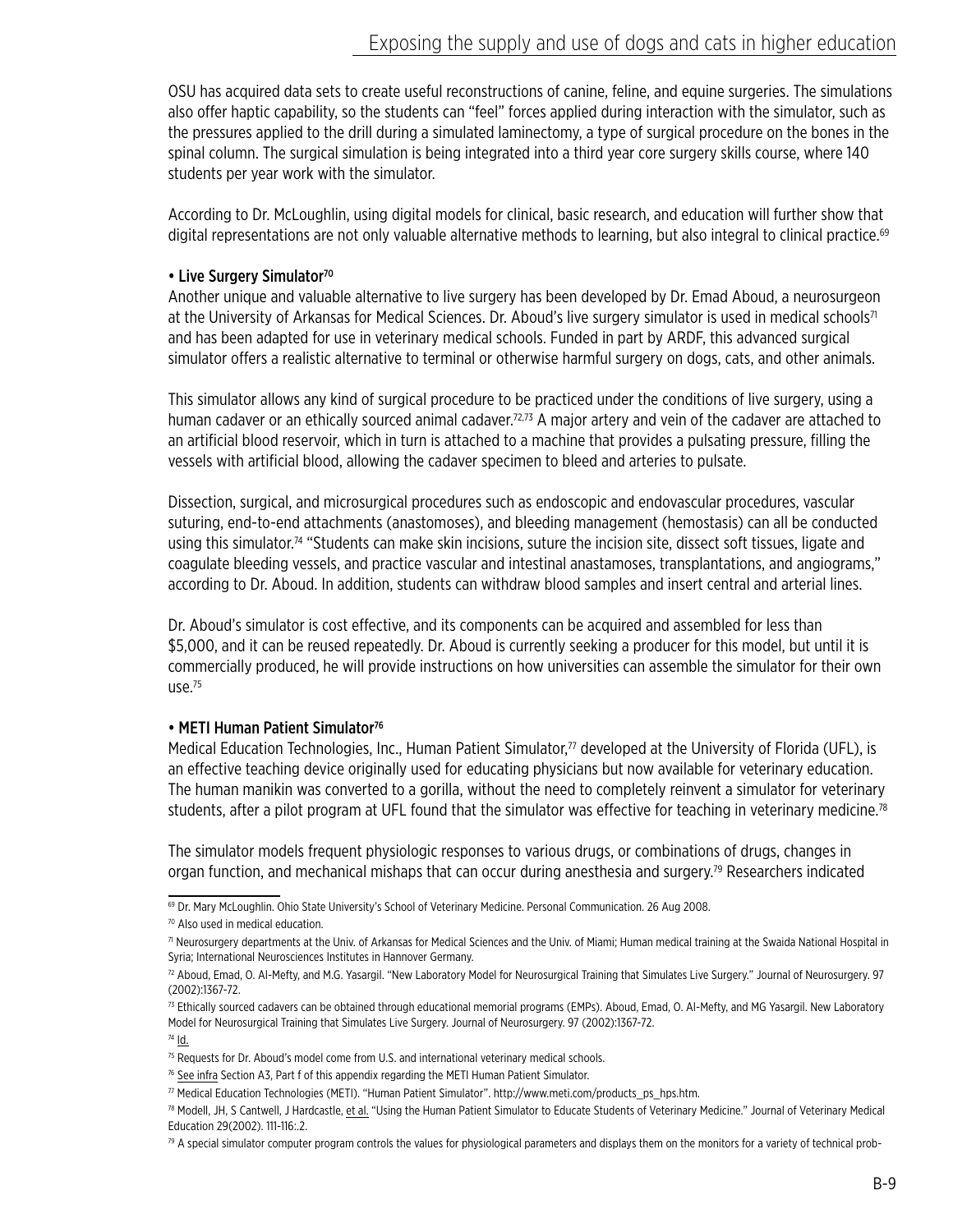that it gave students a better background for treating their patients successfully in the future, as well as increased confidence in patient care.<sup>80</sup>

#### **e. Willed Body Donation Programs**

There is a growing trend towards using animals that are ethically sourced<sup>81</sup> for veterinary education.<sup>82</sup> Educational Memorial Programs (EMPs), or Willed Body Donation programs, can be established to provide ethically sourced animals, and are an effective alternative to the harmful use of dogs and cats for teaching.<sup>83,84</sup>

Universities that have EMPs in place for companion animals include, Tufts University; Western University of Health Sciences; University of Wisconsin; Washington State University; University of California – Davis; University of Minnesota; University of Missouri; and Mississippi State University. University of Florida – Gainesville currently has a willed body donation program in place for large animals. Texas A&M University states that it has a willed body program, yet some of the animals are obtained through shelters and pounds due to companion animal overpopulation which does not fall under the definition of ethically sourced animals.

Western University of Health Sciences' College of Veterinary Medicine in Pomona, California, utilizes animal donation as its sole source of animal specimens for learning purposes. The Willed Deceased Animals for Veterinary Education (WAVE) program is an EMP that includes companion animals and large animals. A memorial service is held at the beginning of each term to acknowledge the humans donating their companion animals and to celebrate their pets' lives.<sup>85</sup>

Tufts University's Cummings School of Veterinary Medicine in Massachusetts has a model EMP that is successful and is well received by students.<sup>86,87</sup> Established in 1998 after students and faculty raised ethical concerns regarding obtaining and killing healthy animals for dissection, the program has served approximately 900 students in 11 years.88 Tufts' EMP allows students to work with ethically sourced dogs of various sizes, as well as cats, and Tufts is initiating a large animal EMP as well.

Donated animals offer case-based or problem-based learning (PBL) opportunities, where students receive a complete medical history. Students can rotate between stations, as opposed to solely focusing on their own dissections, increasing their knowledge of pathological conditions and anatomy surrounding the pathologies.<sup>89</sup> At the end of the course, student-dissected animals can be saved for next years' class. Tufts has also set up a plastination unit for long term use of specimens.

With Tufts' annual caseload of 26,000 companion animals, there are enough client donated pet bodies to sustain the entire first year anatomy programs, clinical skills labs, surgery labs, faculty research, and continuing education

84 See supra Section A1 of this appendix on undergraduate alternatives.

lems, the physiologic responses to changing clinical conditions of the patient, and to disease states. When medications are given intravenously or by inhalation, the program processes the dose and adjusts the patient's response appropriately. Modell, JH, S Cantwell, J Hardcastle, et al. "Using the Human Patient Simulator to Educate Students of Veterinary Medicine." Journal of Veterinary Medical Education 29(2002). 111-116:.2.

<sup>80</sup> Modell, JH, S Cantwell, J Hardcastle, et al. "Using the Human Patient Simulator to Educate Students of Veterinary Medicine." Journal of Veterinary Medical Education 29(2002). 111-116:.2.

<sup>81 &</sup>quot;Ethically sourced" refers to cadavers and tissues from animals who have died naturally or have been euthanized in response to natural terminal disease or terminal injury. Animals who have been killed specifically to provide cadavers and tissues are not considered ethically sourced. An animal cadaver purchased or obtained because of "companion animal overpopulation" is also not considered an ethically-sourced cadaver.

<sup>82</sup> AVAR. "Comparisons of Alternatives Offered at Veterinary Schools." Alternatives in Veterinary Medical Education 34.(2007).

<sup>83</sup> Kumar, A. "Client donation program to meet the needs of veterinary medical education: Alternatives to healthy animal sacrifice". Eds. N. Jukes and M. Chiua. Leicester, UK. From Guinea Pig to Computer Mouse: Alternative Methods for Progressive Humane Education 2<sup>nd</sup> ed. InterNICHE, 2003. 107-116.

<sup>85</sup> College of Veterinary Medicine. Western University. WAVE Program Brochure.

<sup>86</sup> Responses from first-year veterinary students to the donor program have been positive, and a survey shows it is preferred to animals purchased and/or killed for dissection.

<sup>87</sup> Kumar, A. Personal communication. 22 Aug 2008.

<sup>88</sup> Kumar, A., et al. "Client Donation Program for Acquriing Dogs and Cats to Teach Veterinary Gross Anatomy." Journal of Veterinary Medical Education 28 (2001): 73-77.

<sup>89</sup> Vetter, P. "Saying Goodbye to a Beloved Cat and Finding Meaning in Donating a Pet's Body to Veterinary Medicine". 21 Jun 2008. American Chronicle. 22 Aug 2008<http://www.americanchronicle.com/articles/65768>.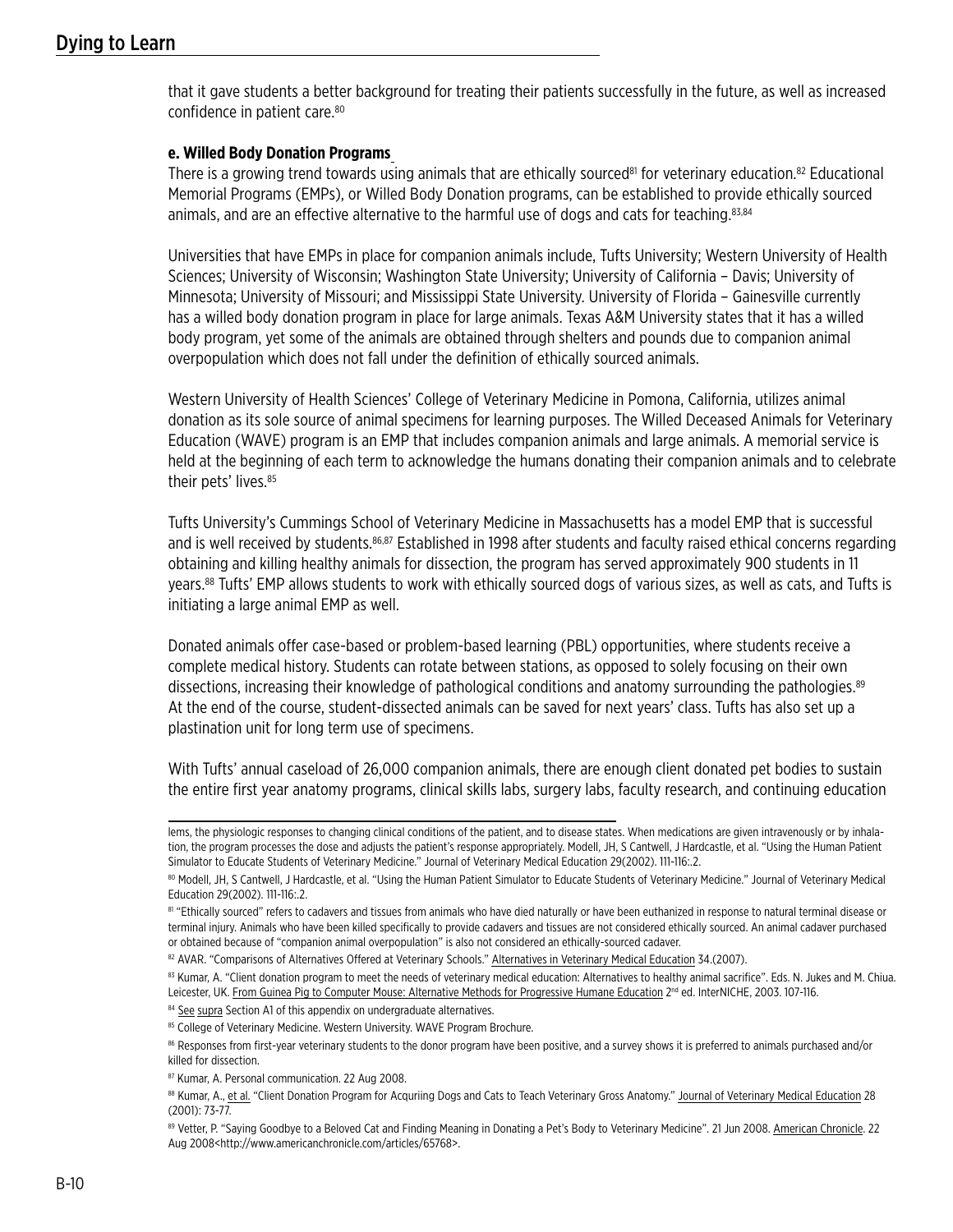programs of the school. Requests come in across the country from guardians who wish to donate their companion animals to the EMP.

Dr. M.S.A. Kumar, Professor and head anatomist, Department of Biomedical Sciences, Tufts University School of Veterinary Medicine, indicates that there is an increasing awareness and concern regarding shelters selling animal cadavers, and he believes that in 5- 10 years, shelters will not be selling cadavers to vendors or giving them to veterinary schools.90 He encourages other universities to consider instituting an EMP, noting that the quality of anatomy education at Tufts University is equal to any university in the U.S.<sup>91</sup>

Veterinary clinics can be partners in offering EMPs. Clinics can establish a system of communication with a university so that, if an animal is euthanized at a veterinarian's office external to the campus and the animal's guardian would like to donate the body for education, the cadaver can be transported to the university.

Dr. Kumar estimates that an EMP costs about \$4,000 for a university to initiate, assuming the school owns no embalming pumps, and approximately \$200 to maintain annually. He estimates that \$20 is saved per cadaver by the EMP compared to the cost of acquiring embalmed dogs from biological supply companies, even factoring in start up costs. Thus, EMPs provide an effective, ethical, and cost-efficient alternative to purchasing animal cadavers from biological supply companies and shelters.

## **f. Blood-Donor Programs**

The University of California-Davis' College of Veterinary Medicine has an EMP in place, and it recently established a Blood Bank in February 2008.<sup>92</sup> The Blood bank is a donor program, which is being used to develop large, reliable sources of blood products for canine patients at the school of veterinary medicine with the goal of being able to save animal lives through transfusions.<sup>93</sup> The hope is to develop a group of 300 to 400 regular donors,<sup>94</sup> who are offered an initial health screening and who could donate blood a few times a year.<sup>95</sup> This program replaces their prior programs, and lessens stress on animals who would be housed at the university and used specifically for blood donation. Previously, the hospital "obtained blood, for its canine patients from a group of about 30 blooddonor dogs that live for a few years for the hospital, and are adopted out."96 Due to cost issues, the blood donation program is currently limited to dogs, and UC-Davis continues to keep its on-campus colony of blood donor cats.<sup>97</sup>

University of Florida also has a Blood Donor program for dogs, the UFVMC Canine Blood Donor Program.98 For donors, the university provides physical examinations, preventative vaccinations, and food and treats.<sup>99</sup>

#### **g. Shelter Medicine Programs**

Instituting a shelter medicine program allows a veterinary school to eliminate terminal surgical labs using dogs and cats.100 Shelter medicine programs enable students to obtain hands-on experience performing surgeries, such as spays and neuters, that are beneficial to both the animal patient and the would-be veterinarians.

 $91$  Id.

<sup>90</sup> Kumar, A. Personal communication. 22 Aug 2008.

<sup>92</sup> UCDavis. "New Life-Saving Dog Blood-Donor Program Launched." 26 February 2008. UCDavis News & Information. 1 April 2009. <http://www.news. ucdavis.edu/search/news\_detail.lasso?id=8551>.

 $93$  The teaching hospital carries out 400-500 transfusions for cats, cows, goats, horses, pigs, and sheep annually.

<sup>94</sup> Donor dogs need to be 1 to 8 years old, weigh 55 pounds or more, and never have been pregnant. "Animal Blood Bank Unveiled at UC Davis." 26 February 2008. Sacramento News. KCRA.com. 1 April 2009.<http://www.kcra.com/news/15418704/detail.html?treets=sac&tid=2654255708813&tml=sac\_4pm&tmi=sa c\_4pm\_1\_06000302262008&ts=H>.

<sup>95 &</sup>quot;Animal Blood Bank Unveiled at UC Davis." 26 February 2008. Sacramento News. KCRA.com. 1 April 2009. <http://www.kcra.com/news/15418704/detail.ht ml?treets=sac&tid=2654255708813&tml=sac\_4pm&tmi=sac\_4pm\_1\_06000302262008&ts=H>.

<sup>96</sup> Many of these dogs currently need homes, and the university is looking to place them. UCDavis. "New Life-Saving Dog Blood-Donor Program Launched." 26 February 2008. UCDavis News & Information. 1 April 2009. http://www.news.ucdavis.edu/search/news\_detail.lasso?id=8551

<sup>97</sup> UCDavis. "New Life-Saving Dog Blood-Donor Program Launched." 26 February 2008. UCDavis News & Information. 1 April 2009. <http://www.news. ucdavis.edu/search/news\_detail.lasso?id=8551>.

<sup>98</sup> University of Florida. "FAQs." University of Florida Veterinary Medical Center. 1 April 2009. <http://www.vetmed.ufl.edu/patientcare/services/bloodbank/faq.html>. <sup>99</sup> Id.

<sup>&</sup>lt;sup>100</sup> Greenfield CL, A.L. Johnson, et al. "Integrating alternative models into the existing surgical curriculum.". Journal of Veterinary Medical Education 21.1 (Sring 1994): 23-27.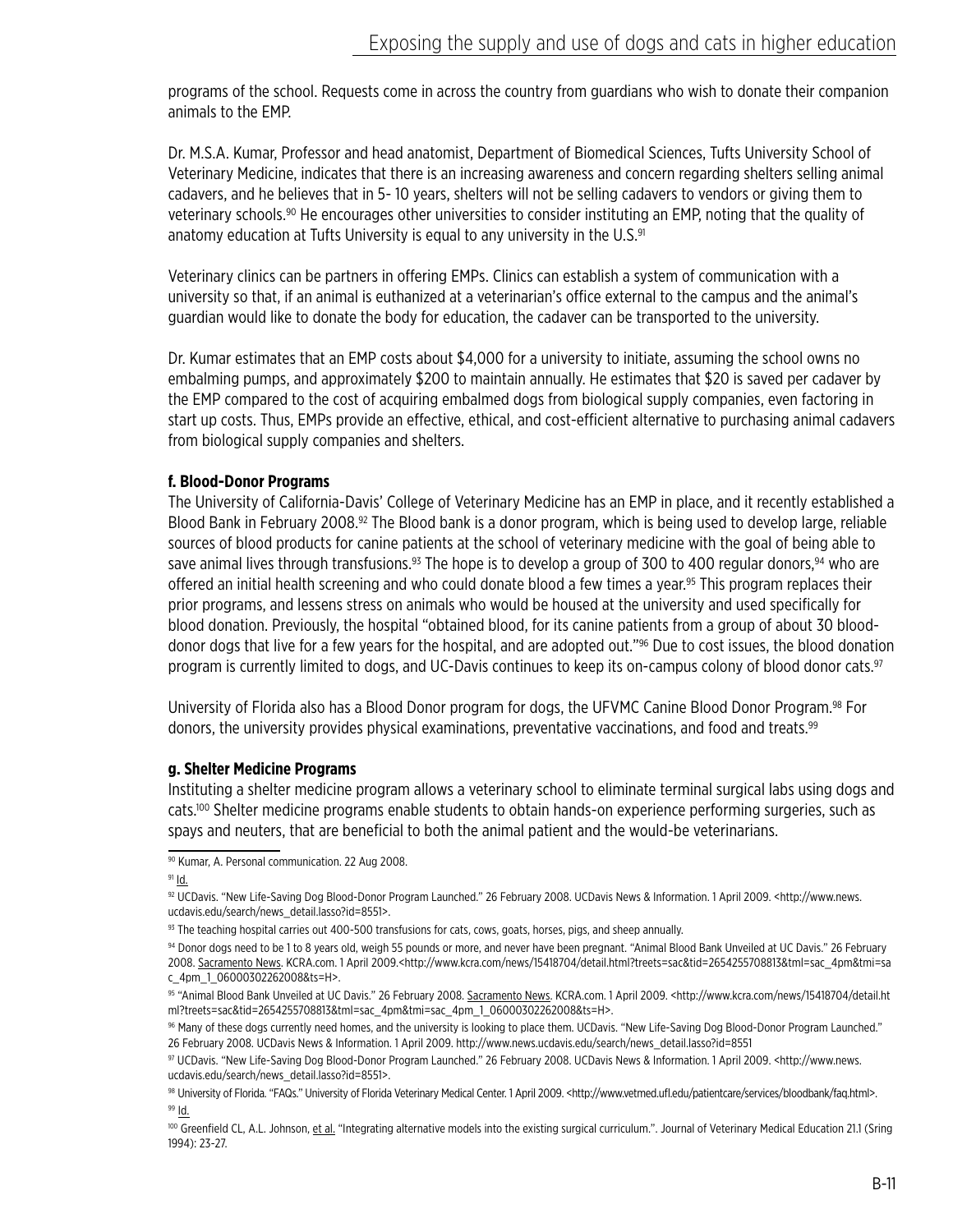When animal shelters and vet schools collaborate in this way, they are able to provide students with crucial opportunities for necessary skills acquisition, particularly for teaching medical and surgical skills and postoperative recovery, as well as experience handling live animals and working with live tissue.101,102 In addition, these programs also provide an important service for local communities, as they are vital in helping to reduce the overpopulation of dogs and cats.<sup>103</sup>

There are currently 14 North American veterinary schools that offer some form of elective shelter clinical experience, while 11 of these schools provide surgical experience with shelter animals, either at the shelter or at the university.104

Several veterinary schools are able to facilitate shelter medicine programs due to grants provided from Maddie's Fund, a foundation established in 1999 to help fund no-kill shelters. Maddie's Fund offers grants to vet schools so that the specialized knowledge and skills of these institutions' faculty and students can be included in the effort to save shelter animals in need.<sup>105</sup>

University of California – Davis (UC Davis) School of Veterinary Medicine instituted the first shelter medicine program in 2000 after receiving a grant from Maddie's Fund, and focuses on instruction and hands-on training for veterinary students, diagnostic and medical support for shelters, and research to improve shelter animal medical care.106

Fortunately, partnerships with universities and local animal shelters are steadily increasing. Today, veterinary schools including Auburn University, Cornell University, Colorado State University, University of Florida, University of Georgia, Iowa State University, and University of Pennsylvania either have shelter medicine programs or externship opportunities for students provided by grants from Maddie's Fund.

Other shelter medicine programs operate at The Ohio State University, Oregon State University, University of Illinois, University of Tennessee, and Washington State University. Recently Louisiana State University and Mississippi State University, through funding from the Humane Society of the United States, were able to start shelter medicine programs.<sup>107</sup> With the help of a grant from Animalearn, University of Georgia is in the process of establishing its own shelter medicine program.<sup>108</sup>

Shelter medicine programs range from offering experiences with spay and neuter surgeries (such as at the University of Florida),<sup>109,110</sup> to also including experience with diagnosis (as at Oregon State University),<sup>111</sup> disease, and behavioral problems (as at Ohio State University).<sup>112</sup>

According to Sharon Harmon, Executive Director of the Oregon Humane Society, "This is the ultimate win-win

<sup>101</sup> Smeak, Daniel. "Teaching Veterinary Students Using Shelter Animals". Journal of Veterinary Medical Education 35.1(2008): 26-30.

<sup>102</sup> Martinsen, S. and Nick Jukes. "Towards a Humane Veterinary Education." Journal of Veterinary Medical Education 32.(2005): 4.

<sup>103</sup> Association of Shelter Veterinarians. "Vet Medicine Today: Special Report. The Association of Shelter Veterinarians Veterinary Medical Care Guidelines for Spay-Neuter Programs". JAVMA 233 (2008):1.

<sup>104</sup> Smeak, Daniel. "Teaching Veterinary Students Using Shelter Animals". Journal of Veterinary Medical Education 35.1 (2008): 26-30.

<sup>105</sup> Maddie's Fund. "About Us: Corporate Background." Maddie's Fund. 24 Nov 2008<http://www.maddiesfund.org/aboutus/background.html>.

<sup>106</sup> Bailey, Pat. "\$2.2 million grant launches animal-shelter care program." Dateline UC Davis. 8 December 2000. 24 November 2008. <http://www.dateline. ucdavis.edu/dl\_detail.lasso?id=7496>.

<sup>107 &</sup>quot;Beyond Katrina: Three Years Later, HSUS Gulf Coast Programs Flourish". 28 Aug 2008. The Humane Society of the United States. 3 Sep 2008. < http:// www.hsus.org/hsus\_field/hsus\_disaster\_center/disasters\_press\_room/beyond\_katrina\_three\_years\_later\_0802808.html>.

<sup>&</sup>lt;sup>108</sup> Please see University of Georgia. Supra pg. 10.

<sup>&</sup>lt;sup>109</sup> Vickroy, Thomas W, M.D. Professor of Physiological Sciences, Interim Dean for Students and Instruction, University of Florida, College of Veterinary Medicine. Personal Communication. 9 June 2008

<sup>110</sup> Illg, Gwendy Reyes. Personal Communication. 20 May 2008.

<sup>111</sup> Oregon State University. OSU Vet Med College Begins Partnership with Oregon Humane Society in Portland. 14 Sep, 2007. Oregon State University. 1 Mar 2009<http://oregonstate.edu/dept/ncs/newsarch/2007/Sep07/humanesociety.html>.

<sup>112</sup> Smeak, Daniel D., "Teaching Veterinary Students Using Shelter Animals." Journal of Veterinary Medical Education. 35.1 (2008):28.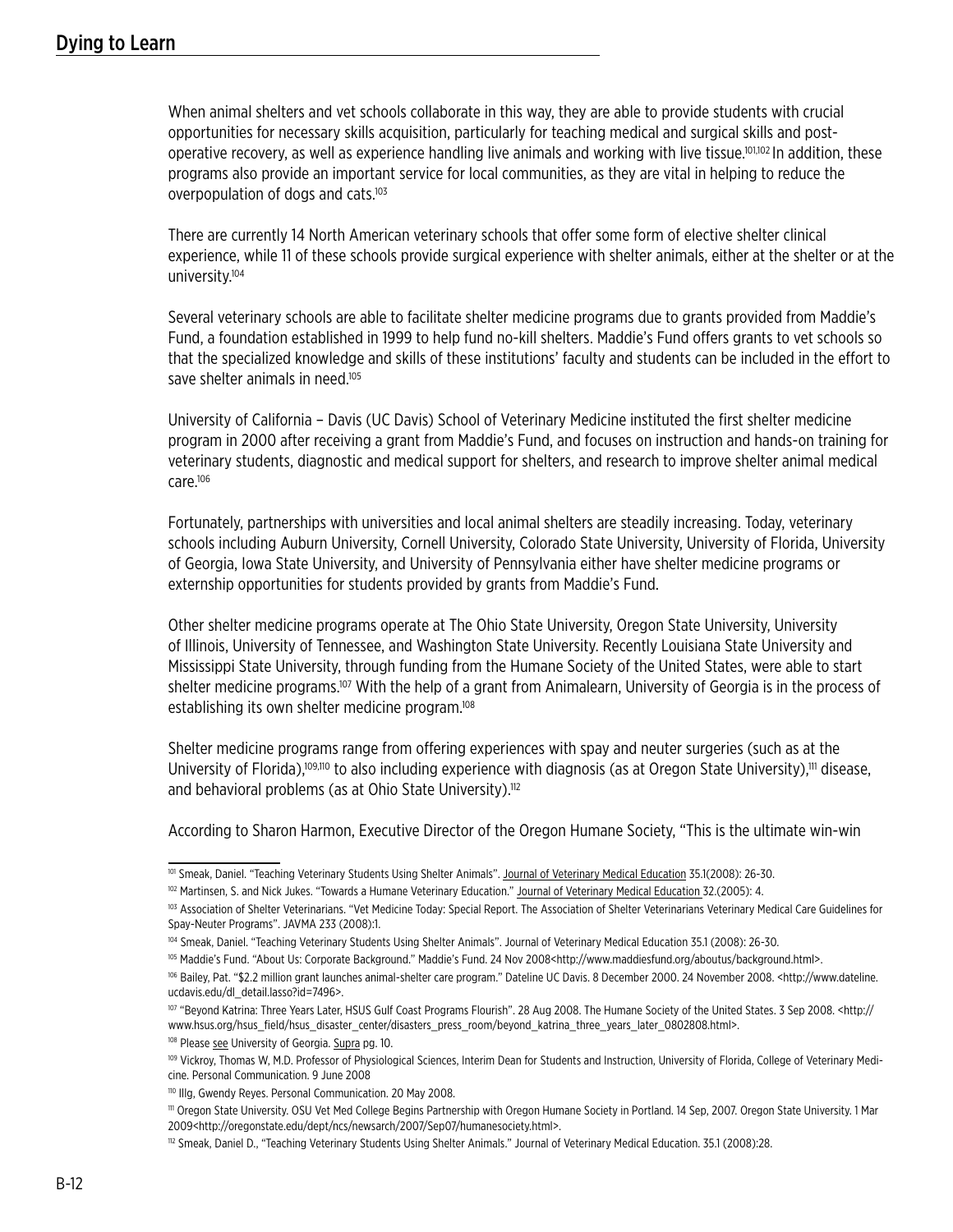situation for the students and the animals." Similarly, the Associate Dean for Students at Oregon State University's College of Veterinary Medicine explained that the partnership with the Oregon Humane Society provided its veterinary students an "unparalleled experience."<sup>113</sup> Ohio State University students likewise indicated that the shelter medicine program improved both their confidence and introductory skills in surgery.<sup>114</sup>

Another valuable facet of a shelter medicine programs are "trap-neuter/spay-return" (TNR) programs, which address the plight of feral or stray cat populations who instead of being euthanized at a shelter can be humanely trapped, sterilized, vaccinated, and returned to their colonies and monitored by caretakers. The use of TNR programs is supported by the American Veterinary Medical Association (AVMA) and studies have shown that TNR is a successful method of controlling carefully monitored cat colonies by preventing growth due to reproduction. Studies of populations of cats in communities across the United States indicates that TNR is an effective method of control. When performed on a large scale, the success of TNR programs is seen at animal shelters, due to fewer cats being euthanized.<sup>115</sup>

The TNR movement began in the 1980s and has been advanced primarily through non-governmental activities. In 1989, the Stanford Cat Network formed to manage cats abandoned by students on the Stanford University campus, the first school to address this growing problem.116,117 Today there are several successful TNR programs at schools including Auburn University - Operation Cat Nap, Stanford University - Stanford Cat Network, Texas A&M College Station - Aggies Feral Cat Alliance of Texas, UC Davis - The Feline Medicine Club: Feral Cat Project, and the University of Texas Austin - The Campus Cat Coalition.118 Operation Catnip, the largest TNR program in the United States, was founded in 1998 at the University of Florida College of Veterinary Medicine,<sup>119</sup> while Auburn University's Operation Cat Nap got its start in January 2000 after numerous feral cats and litters of kittens were found on the College of Veterinary Medicine's campus. Soon after their discovery a TNR program was implemented here to nonlethally control the cat population.<sup>120</sup>

# **3. Medical Education**

Other high-risk endeavors, such as flight and military training, have recognized the value of simulation much earlier than medical education. Adopting their model, however, medical education is now successfully incorporating simulation technology into their training programs.

As a result, U.S. medical schools are phasing out the use of dogs for teaching purposes<sup>121,122</sup> including terminal dog labs, in which healthy animals are killed following teaching exercises in physiology, pharmacology, and surgery.<sup>123</sup> According to officials from USDA, HHS, and NIH, "[t]he use of human cadavers and manikins as surgical models, and more importantly, advancements in the development of computerized simulators, have replaced the use of the

<sup>113</sup> Oregon State University. OSU Vet Med College Begins Partnership with Oregon Humane Society in Portland. 14 Sep 2007. Oregon State University. 1 Mar 2009.2009<http://oregonstate.edu/dept/ncs/newsarch/2007/Sep07/humanesociety.html>.

<sup>114</sup> Smeak, Daniel D., "Teaching Veterinary Students Using Shelter Animals." Journal of Veterinary Medical Education. 35.1 (2008):28.

<sup>115</sup> Griffin, Brenda, DVM. "The Untouchable Bond: Promoting Care and Control of Feral and Free-Roaming Cats." Maddie's Shelter Medicine Program: Auburn University. Maddie's Fund. 21 Oct 2008.

<sup>&</sup>lt;http://www.maddiesfund.org/projects/vetschool\_auburn\_catnap.html.>

<sup>116</sup> According to Alley Cat Allies, there are tens of millions of stray cats on the streets in the United States.

<sup>117</sup> Cummings, Karen. "TNR: The Humane Alternative". ASPCA Animal Watch 23.3 (Fall 2003). Found on Petfinder.com. 1 Jul 2008. <www.petfinder.com/ journal/index.egi?>.

<sup>118</sup> Cats on Campus program. Alley Cat Allies. 28 Oct 2008. <http://www.alleycat.org/NetCommunity/Page.aspx?pid=314>.

<sup>119</sup> Mott, Maryann. "U.S. Faces Growing Feral Cat Problem." 7 Sep 2004. National Geographic News. 7 Apr 2009. <http://news.nationalgeographic.com/news/ pf/10021388.html>.

<sup>&</sup>lt;sup>120</sup> Griffin, Brenda, DVM. "Maddie's Shelter Medicine Program: Auburn University. The Untouchable Bond: Promoting Care and Control of Feral and Free-Roaming Cats." Maddie's Fund. 21 Oct 2008<http://www.maddiesfund.org/projects/vetschool\_auburn\_catnap.html>.

<sup>&</sup>lt;sup>121</sup> Hansen, L, and Gerry R. Boss. "Use of Live Animals in the Curricula of U.S. Medical Schools: Survey Results from 2001." Academic Medicine 77(2002):1147-1149.

<sup>&</sup>lt;sup>122</sup> Ammons, SW. "Use of live animals in the curricula of US medical schools in 1994". Academic Medicine 70.8(August 1995):739-743.

<sup>&</sup>lt;sup>123</sup> Koniaris, L, D. Kaufman, TA Zimmers, et al. "Two third year medical student-level laboratory shock exercises without large animals." Surgical Infections 5.4 (Winter 2004): 343-348.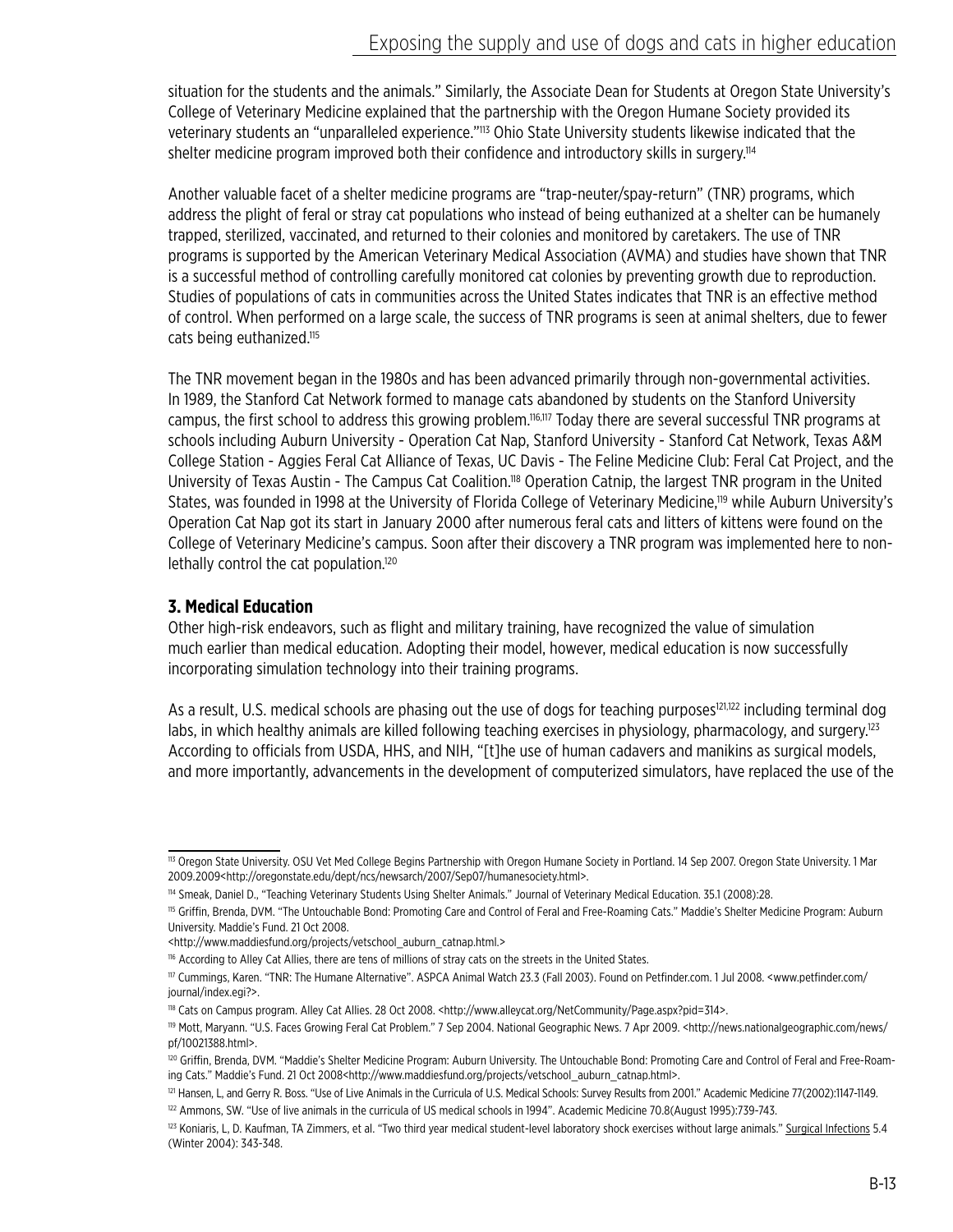dog in these specific curricula."124,125

A medical simulation is a device or set of conditions that imitates patients, anatomy, or clinical skills, and that mimics life situations requiring medical treatment.<sup>126</sup> Available in many forms, it can replace the use of companion animals and other species as human substitutes in medical education programs,<sup>127,128</sup> and several medical simulators are even being translated into veterinary simulators.<sup>129</sup>

The rising costs and challenges of healthcare in a changing economic landscape demand less costly, more efficient, and more intense methods of training. The long-term costs of simulators are lower than the cumulative costs of using animals.<sup>130</sup> Additionally, administrative and logistical costs are higher with animal use than with simulation. Due to the necessary close supervision required by faculty when using live animals in training, the utilization of dogs and cats in medical education is a drain on faculty time and resources. Alternatives require less faculty input, putting less pressure on faculty time and budgets.<sup>131</sup>

The American Medical Student Association (AMSA) strongly encourages the replacement of animal labs with non-animal alternatives in medical education,<sup>132</sup>and condemns the use of dogs and cats from pounds, shelters, and Class B random source dealers, including those who were household pets.<sup>133</sup> The AMSA also encourages the utilization of non-animal teaching materials and methods in continuing medical education;134 urges that all medical schools allow the use of live animals to be optional for students who, for moral or pedagogical reasons, feel such use is unnecessary;<sup>135</sup> and encourages the provision of educational materials for these students.<sup>136</sup> Additionally, the American Heart Association, (AHA) "does not require or endorse the use of live animals" for Pediatric Advanced Life Support (PALS) class,<sup>137</sup> and distances itself from any of those programs that continue to use animals."<sup>138</sup>

#### **a. Software**

Software can be used in human medicine for teaching anatomy, physiology, pharmacology, and related disciplines, without requiring the use of animals.

#### • The Virtual Physiology Series

The Virtual Physiology Series, consisting of five interactive simulation CD-ROMs including SimNerv, SimMuscle, SimVessel, SimHeart, and SimPatch, allows students to illustrate concepts or perform tasks without harming animals. This series can completely reproduce experiments previously done with animals in a wet lab, and covers the entire field of nerve-muscle physiology, simulating all classic experiments conducted by medical, dental,

<sup>&</sup>lt;sup>124</sup> Kulpa-Eddy, Jodie, Margaret Snyder, and William Stokes. "A Review of Trends in Animal Use in the United States (1972-2006)." AATEX 14, Special Issue. Proc. 6<sup>th</sup> World Congress in Alternatives & Animal Use in the Life Sciences. 14(2008): 163-165.

<sup>&</sup>lt;sup>125</sup> Unfortunately, in some cases, such as at the Medical College of Wisconsin, terminal pig labs are being used as a replacement for terminal dog labs, instead of using viable alternatives such as simulations and mannequins.

<sup>&</sup>lt;sup>126</sup> Balcombe, J. "Medical Training Using Simulation: Toward fewer animals and Safer Patients." ATLA Supplement 1.32(2004): 533-560.

<sup>&</sup>lt;sup>127</sup> Balcombe, J. "Medical Training Using Simulation: Toward fewer animals and Safer Patients." ATLA Supplement 1.32(2004): 533-560.

<sup>&</sup>lt;sup>128</sup> Scalese, R and Barry Issenberg. "Effective Use of Simulations for the Teaching and Acquisition of Veterinary Professional and Clinical Skills." Journal of Veterminary Medical Education 32 (2005): 4.

 $129$  See supra Section A2 of this appendix on surgical simulators in veterinary education.

<sup>&</sup>lt;sup>130</sup> Samsel et al. "Cardiovascular physiology teaching: Computer simulations vs. animal demonstrations". American Journal of Physiology 266 (1994): 36-46. <sup>131</sup> Id.

<sup>132</sup> American Medical Student Association. "Principles Regarding Vivisection in Medical Education." (2007) 4 February 2009. <http://www.amsa.org/about/ ppp/vivi.cfm>.

<sup>133</sup> Id.

<sup>134</sup> American Medical Student Association. "Principles Regarding Vivisection in Medical Education." (1993) 9 February 2009. <http://www.amsa.org/about/ ppp/vivi.cfm>.

<sup>135</sup> American Medical Student Association. "Principles Regarding Vivisection in Medical Education." (1993) 9 February 2009. <http://www.amsa.org/about/ ppp/vivi.cfm>.

<sup>136</sup> American Medical Student Association. "Principles Regarding Vivisection in Medical Education." (1986) 4 February 2009. <http://www.amsa.org/about/ ppp/vivi.cfm>.

<sup>&</sup>lt;sup>137</sup> Cats, kittens, and other animals are sometimes used in intubation. Please See Class B Dealers C&C Kennels subsection. Supra pg. 27.

<sup>138</sup> Smith, I. "American Heart Association Agrees with PETA About Eliminating Animal Labs." 13 February 2009. RushPRNews. 17 March 2009. < http://www. rushprnews.com/2009/02/13/american-heart-association-disapproves-testing-on-animal-labs-memo-reveals/>.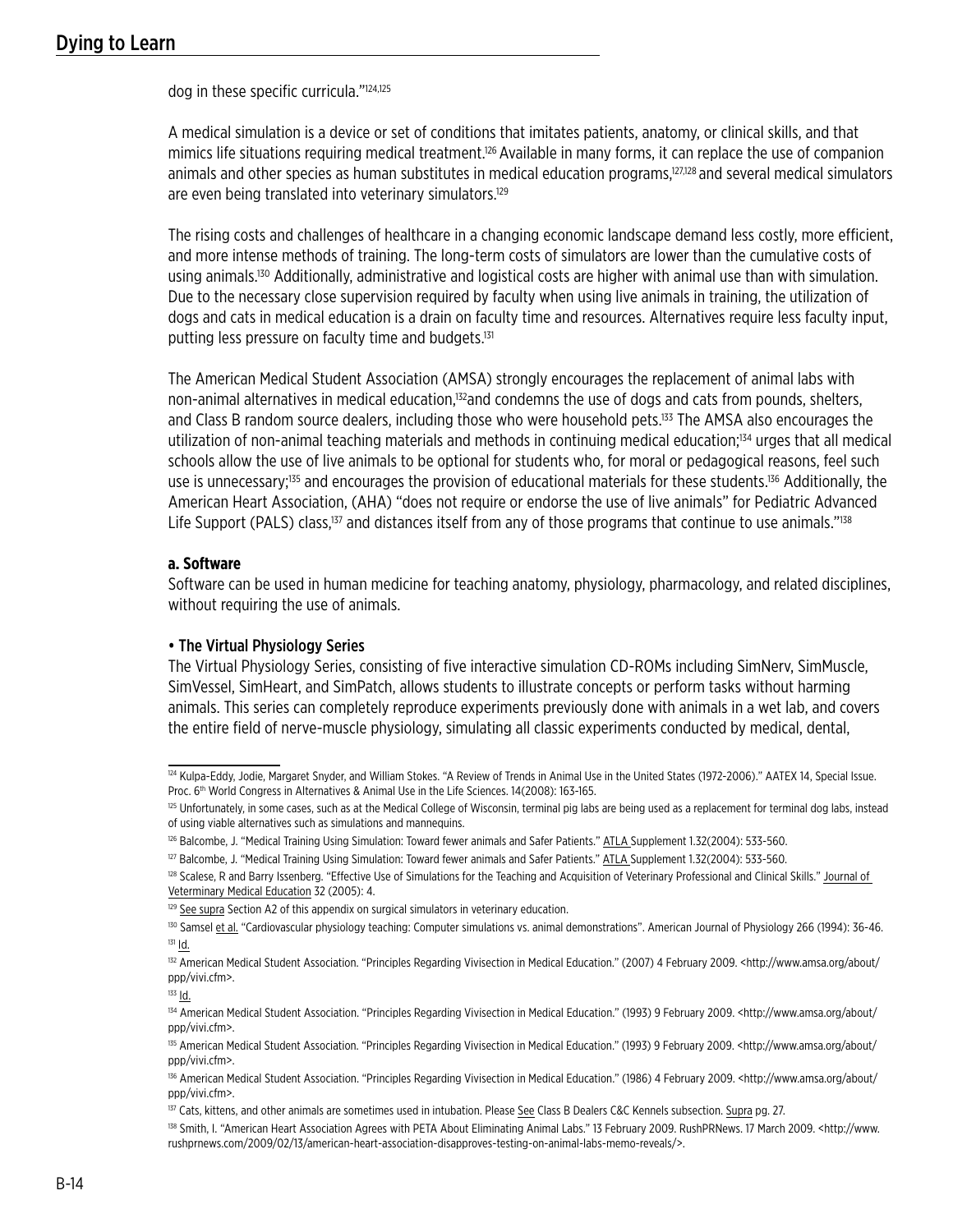veterinary, zoology, and science students. Manufacturers of this software include cLabs<sup>139</sup> and Thieme Publishers.<sup>140</sup>

### **b. Human Patient Simulators**

Human patient simulators (HPS) are digitally enhanced mannequins, with the animation capability to produce respiratory movement, palpable pulses, heart and lung sounds, realistic airway anatomy, twitches and spasms, simulated body fluids. A system computer governs these activities, and also regulates drug function, metabolism, cardiac function, gas exchange, and fluid balance.141 The simulator allows for replicating clinical scenarios, providing vital signs, breath and heart sounds, arterial pulses, lungs that take in oxygen and exhale carbon dioxide, etc. Students can both diagnose and treat reactions to pharmaceuticals, and perform anaesthesia, intubation, chest tube insertion, and other skills.<sup>142, 143</sup>

## • Live Surgery Simulator<sup>144</sup>

Dr. Emad Aboud, a neurosurgeon at the University of Arkansas for Medical Sciences, created an advanced simulator that is currently being used in both medical and veterinary schools to model live surgery. It has been used at the University of Arkansas for Medical Sciences in Little Rock in its neuroscience center, as well as the University of Miami, Swaida National Hospital in Syria, and the International Neurosciences Institutes in Hanover, Germany.<sup>145</sup>

Dr. Aboud's simulator allows any kind of surgical procedure to be practiced under the conditions of live surgery, using a human cadaver or an ethically sourced animal cadaver.<sup>146,147</sup> A major artery and vein of the cadaver are attached to an artificial blood reservoir, which in turn is attached to a machine that provides a pulsating pressure, filling the vessels with artificial blood, allowing the cadaver specimen to bleed and arteries to pulsate.

Dissection, surgical, and microsurgical procedures such as endoscopic and endovascular procedures, vascular suturing, end-to-end attachments (anastomoses), and bleeding management (hemostasis) can all be conducted using this simulator.<sup>148</sup> "Students can make skin incisions, suture the incision site, dissect soft tissues, ligate and coagulate bleeding vessels, and practice vascular and intestinal anastamoses, transplantations, and angiograms," according to Dr. Aboud. In addition, students can withdraw blood samples and insert central and arterial lines.

Dr. Aboud's simulator is cost effective, and its components can be acquired and assembled for less than \$5,000, and it can be reused repeatedly. Dr. Aboud is currently seeking a producer for this model, but until it is commercially produced, he will provide instructions on how universities can assemble the simulator for their own  $use.<sup>149</sup>$ 

#### • METI Human Patient Simulator<sup>150</sup>

Medical Education Technologies, Inc. (METI) Human Patient Simulator<sup>151</sup>, developed at the University of Florida (UFL), is an effective teaching device for educating physicians (and can also be utilized in veterinary medicine).

<sup>139</sup> cLabs software. http://www.clabs.de. 24 Aug 2008.

<sup>140</sup> Thieme Publishers. <http://search.thieme.com/query.html?tokenid=SID2473569430801&start=1&qp=front%3Ayes&qt=virtual+physiology+series&x=0& y=024>. Aug 2008.

<sup>141</sup> Balcombe, J. "Medical Training Using Simulation: Toward fewer animals and Safer Patients." ATLA Supplement 1.32(2004): 533-560.

<sup>142</sup> Drone, J. "New directions for Medical Education." Good Medicine 14 (1999).

<sup>143</sup> Issenberg, S.B., W.C. McGaghie, I.R. Hart, et al. "Simulation technology for health care professional skills training and assessment". Journal of American Medical Association 282 (September 1999): 861-866.

<sup>144</sup> See supra section A2 of this appendix regarding veterinary alternatives.

<sup>145</sup> This simulator, developed at the University of Arkansas, and funded in part by ARDF, offers a realistic alternative to live surgery.

<sup>146</sup> Aboud, Emad, O. Al-Mefty, and M.G. Yasargil. "New Laboratory Model for Neurosurgical Training that Simulates Live Surgery." Journal of Neurosurgery. 97 (2002):1367-72.

<sup>&</sup>lt;sup>147</sup> Ethically sourced cadavers can be obtained through educational memorial programs (EMPs). See supra section on EMPS. Aboud, Emad, O. Al-Mefty, and MG Yasargil. New Laboratory Model for Neurosurgical Training that Simulates Live Surgery. Journal of Neurosurgery. 97 (2002):1367-72. <sup>148</sup> Id.

<sup>149</sup> Requests for Dr. Aboud's model come from U.S. and international veterinary medical schools.

<sup>&</sup>lt;sup>150</sup> See supra Section A2 d of this appendix regarding the METI Human Patient Simulator.

<sup>&</sup>lt;sup>151</sup> Medical Education Technologies (METI). "Human Patient Simulator". http://www.meti.com/products\_ps\_hps.htm.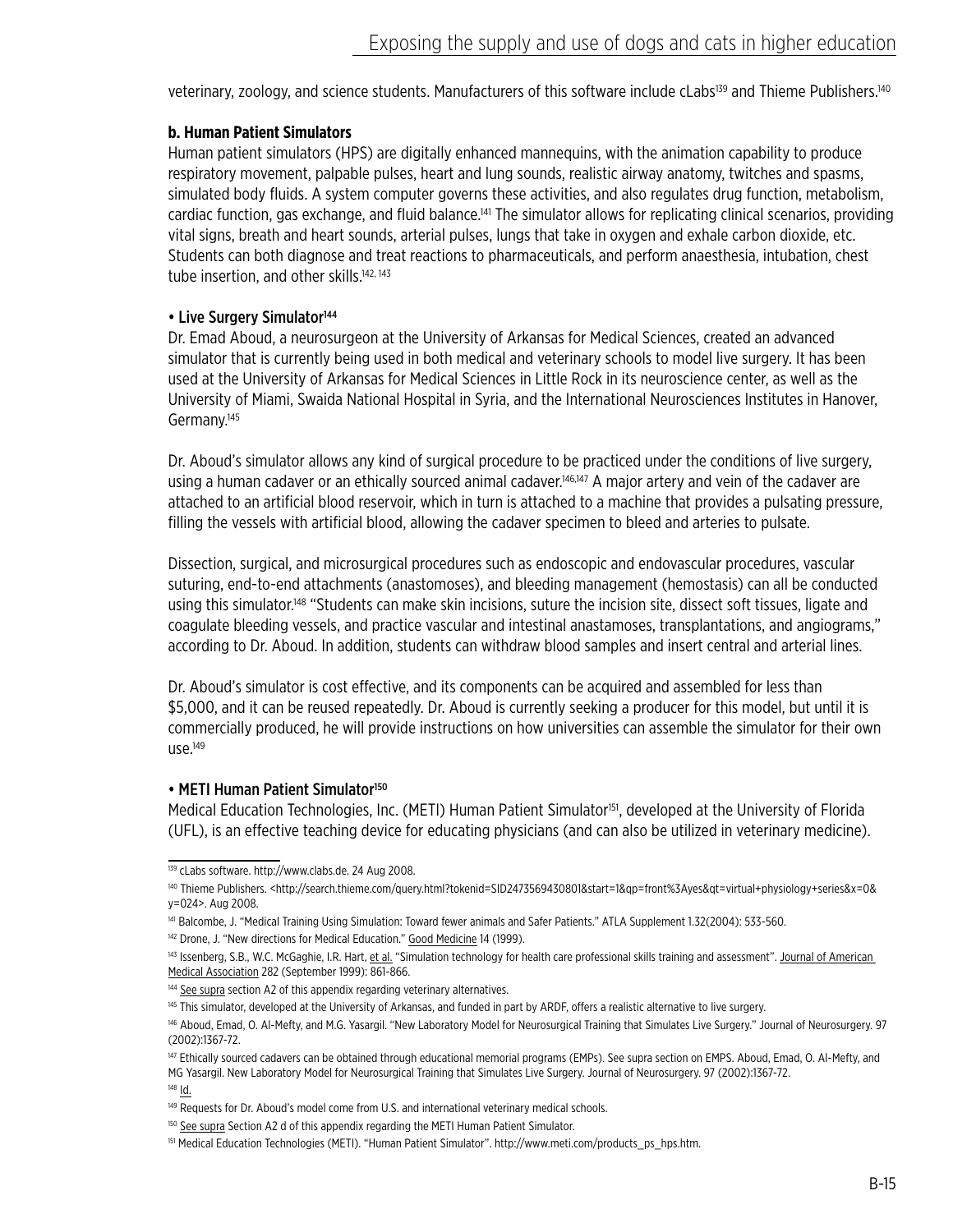The simulator models frequent physiologic responses to different drugs, combinations of drugs, changes in organ function, and mechanical mishaps that occur during anesthesia and surgery.<sup>152</sup>

## • Endoscopy AccuTouch

Another human patient simulator, Endoscopy AccuTouch®, is a computer based surgical simulator that covers endoscopic procedures including flexible bronchoscopy, and upper and lower gastrointestinal flexible endoscopy.<sup>153</sup> While endoscopic procedures are some of the most commonly practiced medical procedures today, the motor skills required to successfully perform these can be difficult to train and assess. The simulator uses haptic technology, providing realistic force-feedback, replacing animal use with a mannequin.154

### **c. Virtual Reality Simulators**

The term "virtual reality" refers to advanced software with interactive capabilities and powerful three dimensional graphics, allowing the user to become immersed within the experience. Virtual Reality Simulators (VRS) can use high fidelity simulation to replicate procedures in laparoscopy and endoscopy where anaesthetized dogs and/or pigs would otherwise be used.155

The Medicine Meets Virtual Reality Program (MMVR) is an annual convention dedicated to the subject of virtual reality and medicine, and prides itself on examining and guiding the "future of healthcare."156

# **B. Animalearn's The Science Bank**

Animalearn's The Science Bank<sup>157</sup> is a free loan program that can help trim thousands of dollars from life science budgets while offering students the latest in innovative technology for learning life science.<sup>158</sup> The Science Bank consists of over 450 alternatives to dissection, including virtual dissection programs with a considerable range in style, imagery, educational level, animation, and technique to suit a variety of needs. Many realistic models and mannequins with anatomical and physiological capabilities are also available free on loan through The Science Bank. Many of the humane science products available on loan through The Science Bank are available in multiple quantities to outfit entire classrooms, and alternatives can be used in combination, giving students a multi-dimensional experience. The Science Bank always has the latest technologies available to replace the use of animals in K-12, undergraduate, veterinary, and medical education.

## **Conclusion**

Whether training undergraduate or graduate life science, medical, or veterinary students, there is no justifiable reason for dogs and cats to be harmed in the process. With the vast amount and wide variety of available alternatives available to harming and killing dogs and cats for educational purposes, universities can easily and efficiently locate and implement educationally effective humane learning tools into their curriculum. Many colleges and universities are implementing alternatives to harming dogs and cats in the classroom, but there are still a lot of changes that need to be made. Students at all levels of education benefit from learning without harming dogs and cats, as studies indicate they perform as well, and in most cases better, than those who harmed animals. Alternatives to using dogs and cats not only benefit students, but they also save money, are logistically beneficial, and minimize pain and distress to thousands of animal lives. Contact Animalearn for information regarding how to borrow free alternatives from The Science Bank loan program.

<sup>&</sup>lt;sup>152</sup> A special simulator computer program controls the values for physiological parameters and displays them on the monitors for a variety of technical problems, the physiologic responses to changing clinical conditions of the patient, and to disease states. When medications are given intravenously or by inhalation, the program processes the dose and adjusts the patient's response appropriately.

<sup>153</sup> Immersion Medical. "Surgical Simulators: Endoscopy." 3 Feb 2009. http://www.immersion.com/medical/products/endoscopy/.

<sup>154</sup> Balcombe, J. "Medical Training Using Simulation: Toward fewer animals and Safer Patients." ATLA Supplement 1.32(2004): 533-560. <sup>155</sup> Id.

<sup>156 &</sup>quot;Medicine Meets Virtual Reality 17. Nextmed: Design for the Well Being." Nextmed. http://www.nextmed.com/index.html. 5 November 2008.

<sup>&</sup>lt;sup>157</sup> Animalearn. www.animalearn.org.

<sup>158 &</sup>quot;Cost Comparison Sheet". Animalearn. https://ssl.perfora.net/animalearn.org//resources01.php. 3 Feb. 2009.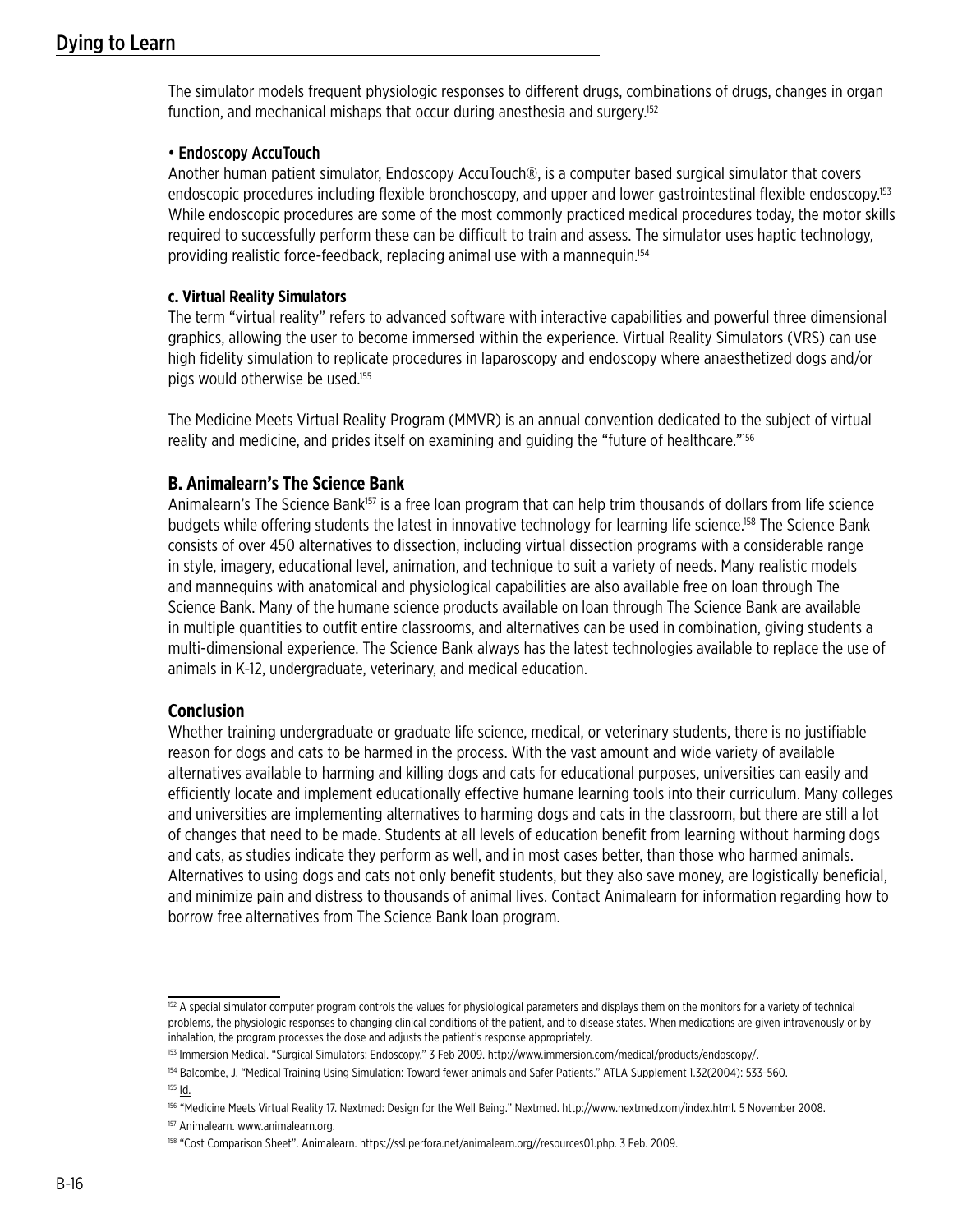# **2. Guide to Establishing an Educational Memorial Program (EMP)**

# **How to Create an Educational Memorial Program (EMP) at Your College or University**

An EMP presents both an ethical and cost-effective source of animals for teaching.

## **1. Decide which types of animals the EMP will include.**

This can be small (dogs and cats) and/or large animals (cows, horses, etc.). In order for the program to be considered 'ethically sourced', the animals have to be euthanized for medical reasons, or have died from natural causes, and not euthanized due to the 'over-population' problem<sup>159</sup> or an animal-related industry.

## **2. Estimate start-up costs and annual costs. Decide on a budget.**

An EMP costs around \$4000 to initiate, which includes the purchase of embalming pumps, and about \$200 to maintain annually thereafter.160 Dr. Kumar, head anatomist at Tufts University School of Veterinary Medicine, states that there is a significant cost savings from having an EMP, i.e. approximately \$20 per cadaver, when compared to the cost of acquiring embalmed dogs from biological supply companies. <sup>161</sup> This cost savings even includes the factoring in of initial start-up costs.

## **3. Determine the departments or program for which the cadavers will be used.**

In veterinary medicine, animals donated through an EMP offer case-based learning opportunities, where students receive the animal's complete medical history.<sup>162</sup> This expands the opportunities for learning, because it allows students to rotate between stations, learning about various animals' conditions, rather than solely focusing on their own dissections in gross anatomy labs. Also, the student learns about pathological conditions, and the condition of surrounding anatomy.

At the undergraduate level, donated animals can be used for the purpose of dissection, instead of purchasing animals from biological supply companies.<sup>163</sup>

# **4. Establish relationships with hospitals and/or veterinary medical clinics.**

Animals donated to an EMP can come from university affiliated hospitals, veterinary clinics, or private veterinary clinics. The source of animals that is most convenient for a college or university depends on the specific needs of an educational program, location, and related issues. Contact individual institutions to discuss the feasibility of setting up such a program with animals from their facility.

## **5. Decide on the number of cadavers required for curricular needs.**

The number of cadavers needed to fulfill learning objectives is important to know when instituting an EMP. For example, At Tufts' University's School of Veterinary Medicine, there is an annual case load of 26,000 companion animals at the veterinary hospital, therefore even a small percentage of donors allow the program more animals than they require for teaching.<sup>164</sup> At an average class size of 80, and running the program for 11 years, there were approximately 900 veterinary students who learned anatomy and other procedures here based on EMP dogs and

<sup>159</sup> Miller, Tamara. Director, Willed Deceased Animals for Veterinary Education (WAVE). Undated sample letter.

<sup>160</sup> If the university owns embalming pumps, initial start-up costs will be much less. Kumar, A. Personal communication. 22 Aug 2008.

<sup>161</sup> Kumar, A. Personal communication. 22 Aug 2008.

<sup>162</sup> Kumar, A., et al. "Client Donation Program for Acquiring Dogs and Cats to Teach Veterinary Gross Anatomy." Journal of Veterinary Medical Education 28 (2001): 73-77.

<sup>&</sup>lt;sup>163</sup> Class B dealers.

<sup>164</sup> Kumar, A. Personal communication. 22 Aug 2008.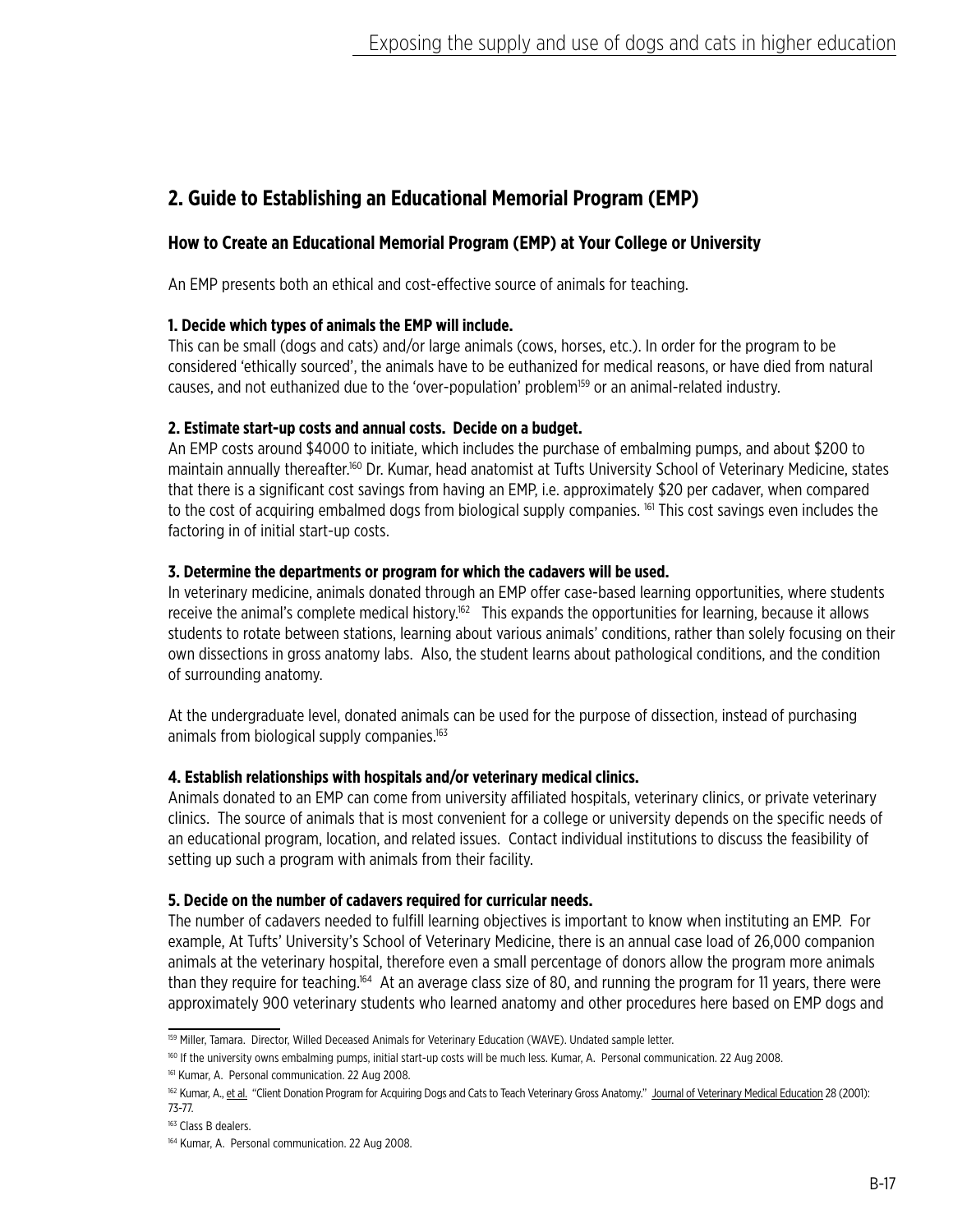cats. There are enough client donated animal cadavers to sustain not only the 1st year DVM anatomy programs, but also the clinical skills labs, surgery labs, faculty research, and continuing education programs of the school.165

## **6. Develop a brochure or other informational piece to inform animal guardians of the need for animals donated through an EMP.**

Animal guardians at the veterinary hospital or veterinary clinic can read the brochure to learn about the importance of the EMP, and they can decide if donating their companion animal is right for them. The decision for euthanasia is made through agreement of the animal guardian and the veterinarian. The guardian receives the humane euthanasia brochure, learning the available options. To ensure the guardian is not motivated to donate the companion animal for financial reasons, there is no mention of any fee waiver of euthanasia until after the guardian decides to donate the animal's remains.166

### **7. Set up a system of communication with the hospitals and/or clinics.**

The veterinary school needs to have a system in place so the clinic or hospital can communicate with them when a body is donated for the EMP program. A staff member must be designated to route such communication to appropriate personnel and to take designated action once the animal donation is made. For example, at Western University of the Health Sciences College of Veterinary Medicine, the Willed Deceased Animals for Veterinary Education (WAVE) program accepts donations within 45 miles of the university and provides transportation of donated animals back to the university.<sup>167</sup>

### **8. Set up a transportation plan and put a logistical process in place.**

If the animal is euthanized at a veterinary clinic external to the campus, there is a need to transport the cadaver from the vet clinic to the college. The vehicle used for transport, and the designated staff member who is to transport the animal's remains must be in place.

Also, there must be a plan in place indicating where the animal's remains will be stored or which department will receive them. At Tufts', if a cadaver is to go to the anatomy lab, the anatomy secretary is contacted immediately and a copy of a signed donation form with a case number is faxed to the anatomy office.<sup>168</sup>

## **9. Decide on staff that will be involved in the embalming process.**

Aside from staff involved in the communication, transportation, and other logistical processes of the EMP, there must be staff involved in the embalming process. At Tufts', students are employed part-time to assist in the embaliming process, and it takes approximately two hours to embalm a dog, and with several perfusion pumps multiple animals can be prepared quickly. <sup>169</sup> The remains are injected with heparin prior to embalming, or they can be latexed (if preferred).170 Embalmed animals are tagged and the case file on the animal is identified with the ear tag.<sup>171</sup>

#### **10. Consider saving student-dissected animals for next years' classes.172**

This would require setting up a plastination unit<sup>173</sup> where specimens may be plastinated for long term use.

#### **11. Develop an appropriate way to memorialize the animals in EMPs.**

At Western, a memorial service is held at the beginning of each tern to acknowledge the humans donating their

 $\overline{165}$  Id.

<sup>&</sup>lt;sup>166</sup> At Western University of the Health Sciences, animal guardians can elect to have cremated animal remains returned to them, except in cases of livestock animals over 60 lbs. WAVE brochure. College of Veterinary Medicine. Western University of Health Sciences.

<sup>167</sup> Miller, Tamara. Director, WAVE program. Undated letter.

<sup>168</sup> Kumar, A. Personal communication. 22 Aug 2008.

<sup>169</sup> Id.

<sup>170</sup> Id.

 $171 \underline{Id}$ .

<sup>172</sup> Kumar, A., et al. "Client Donation Program for Acquiring Dogs and Cats to Teach Veterinary Gross Anatomy." Journal of Veterinary Medical Education 28 (2001): 73-77.

<sup>173</sup> Tufts' University of Veterinary Medicine has set up a plastination unit.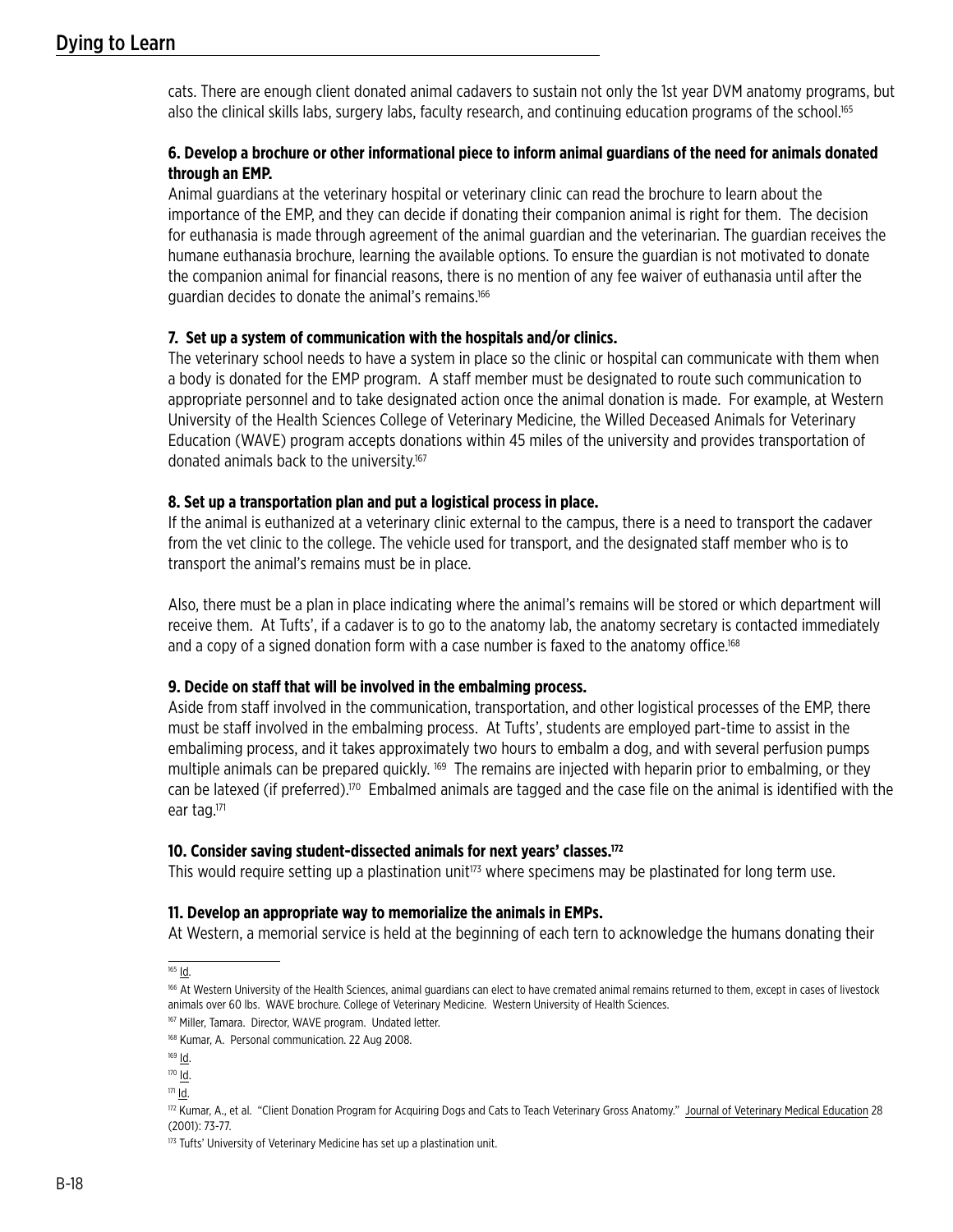companion animals and to celebrate the animals' lives (Tamara Miller, Director of the WAVE program). This is a respectful way to display appreciation for those who help make the EMP a success.

# **12. Refer guardians to other EMPs when needed.**

Interest in the Tufts EMP has grown considerably, and they are getting more animals donated than anticipated. They receive phone calls from individuals across the country who would like to donate their companion animal, and they direct them to colleagues at other universities that have EMPs, so that other students can benefit.

# **3. Guide to Passing a Student Choice Policy**

## **1. Address current academic requirements and curricular issues.**

## **a. Supporting Documentation**

Those proposing and considering a student choice policy at their college or university should adequately prepare by reviewing existing student choice policies at other universities.<sup>174</sup> Particularly important to many faculty and administration is providing supporting documentation from top-tier universities. Addressing issues of pedagogy is critical to a policy's success.

## **b. Course Structure**

Once the policy is adopted, many universities comprehensively allow students to utilize alternatives in all courses where there is animal use, but some universities develop a more limited policy. Due to logistical constraints, some universities offer "alternatives-only" courses in specific semesters, expecting students to structure their schedule by selecting the courses that only use alternatives, instead of expecting faculty to provide both options in every course.

## **c. Requirements**

Policies have the most chance of success when adequate preparation is taken to understand and uncover requirements from accreditation bodies that may affect the departments covered by the policy. Some scientific fields have specific course requirements for students or accreditation, which may need to be considered.

# **2. Define the administrative scope of the policy and which units will be affected by the policy.**

# **a. Affected Units**

It is important to decide whether the entire university, specific departments, or certain courses, including some electives, courses for science majors, courses for science non-majors, etc., will be affected.

## **b. Implementation**

If a university-wide governing body passes a policy, the responsibility for implementing the policy will differ considerably from one that is overseen by a specific department. In some universities, departments retain autonomy regarding the use of alternatives, while most place the locus of control at a campus level.

## **3. Clarify students' options for choice and clearly designate classes with animal use.**

It is critical to denote whether students who plan to pursue a life science or similar degree will be able to use alternatives, or if the policy will only apply to non-majors. Students should be aware of their options for choosing an alternative, whether alternatives are provided, and whether specific alternatives are proscribed, or if students are expected to access their own alternatives. Also, once passed, the policy should be publicized so that students are made aware of their opportunities to select an alternative. Notations should be made which indicate the procedures involved for students who select an alternative, for example, whether it occurs at the beginning of a

<sup>174</sup> For example, a written description of Hofstra University's student choice policy can be found at: http://www.hofstra.edu/Academics/Colleges/HCLAS/BIO/bio\_animaldissection.html, accessed 4 February 2009; and University of Illinois Champaign-Urbana policy, infra note 175 of this appendix. Other examples highlighted infra pg. 36 of this report.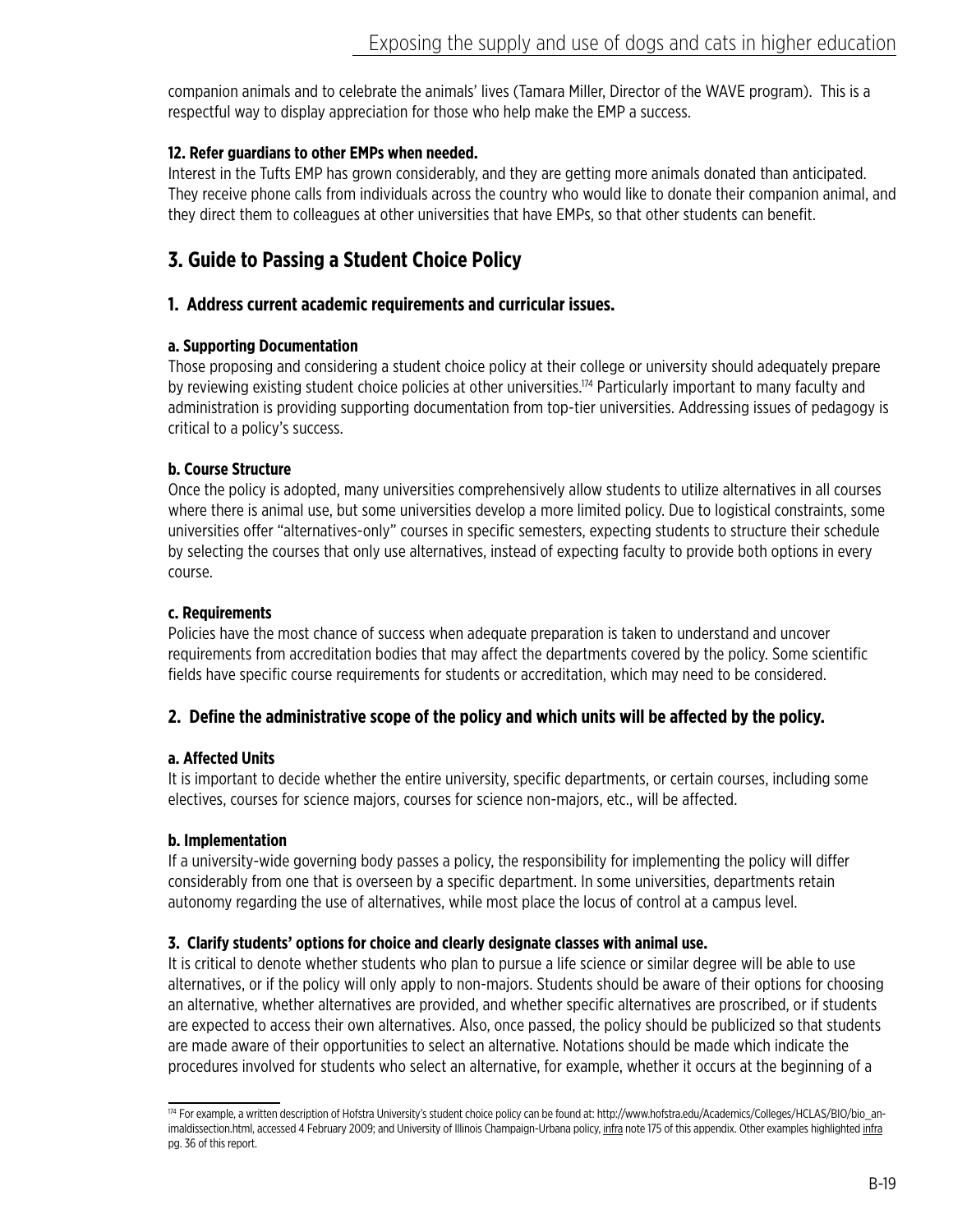course as listed on the syllabus, so they have adequate time to select an alternative or choose another course. A procedure for students designating their choice should become part of the policy.

## **4. Assign responsibility to identify and acquire effective alternatives for courses where needed.**

The process as well as the individuals responsible for selecting, identifying, and acquiring alternatives should be clarified. If the process is more centralized, these activities may be handled by the science department head. In other cases, it may be the responsibility of the student taking the course to acquire suitable alternatives.

## **5. Identify a supportive faculty member to spearhead policy efforts for initiation, implementation, and followup, also fostering a collegial environment.**

The faculty member could be a respected member from any discipline, and should be involved in the entire process to lend support and credibility.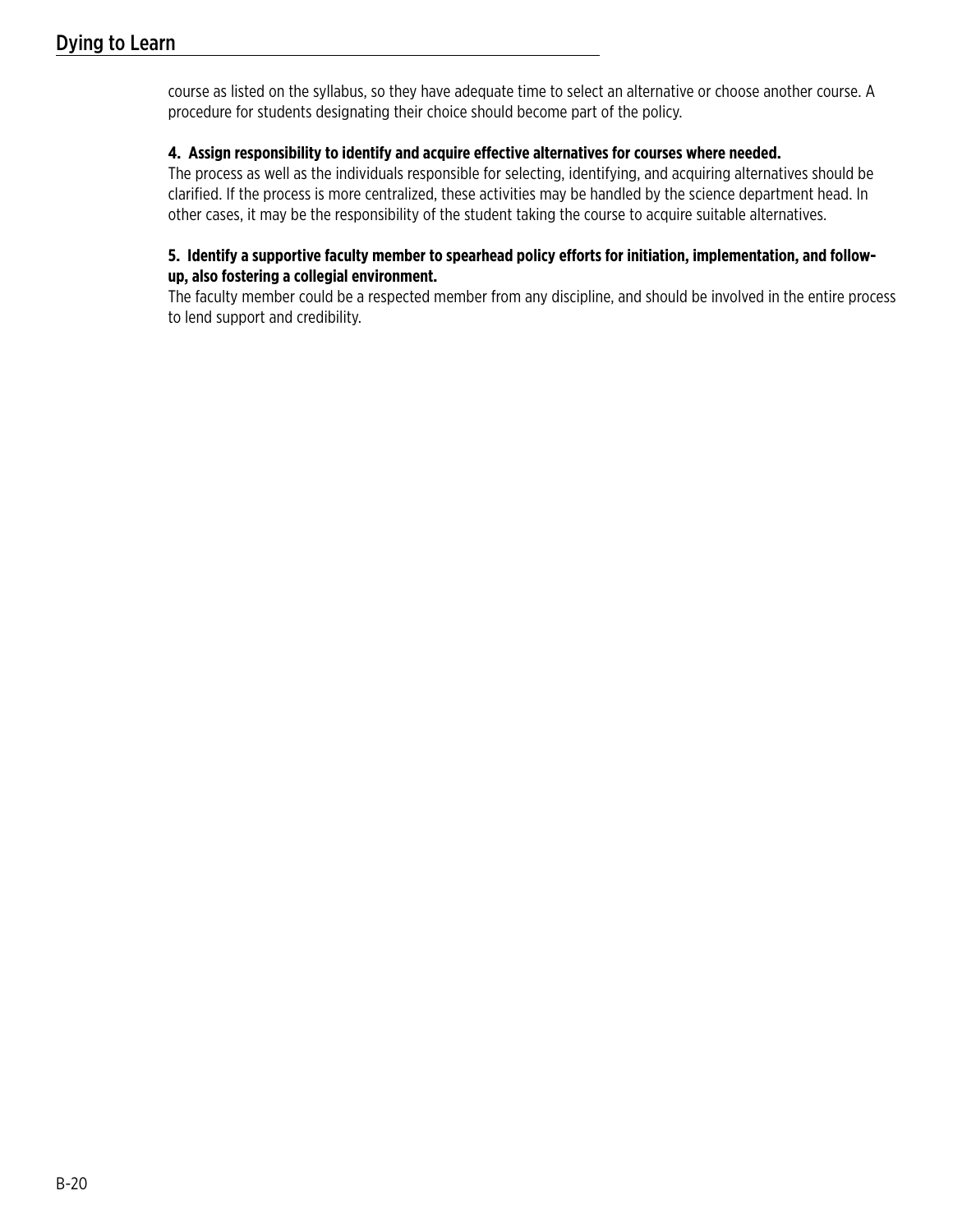# **4. Sample of a Model Student Choice Policy175**

# **Rationale**

• There is a segment of the student body whose religious, ethical, or personal belief systems prohibit them from dissecting, vivisecting, or otherwise using a vertebrate or invertebrate animal in their educational pursuits.

• Initiatives to diversify the university student body are increasing the number of students whose religious, ethical, or personal beliefs compel them to request alternatives to dissection, vivisection, or other vertebrate or invertebrate animal use.

• Students should be provided alternatives to dissection, vivisection, or other vertebrate or invertebrate animal use, which do not conflict with their belief systems.

# **Policy Recommendations**

# **A. Undergraduate Courses**

1. Any and all undergraduate core curriculum, specialty, or elective classes requiring students to dissect, vivisect, or otherwise use an invertebrate or vertebrate animal must allow alternatives to students who request them, without penalizing the student.

2. The university shall make this information readily available to these students at the time of priority registration:

a. If alternative assignments will be provided for students who request them or if students are responsible for securing their own alternatives;

b. If there is a process for requesting or securing alternative assignments;

c. What alternative assignments are acceptable substitutes for the vertebrate or invertebrate animal dissection, vivisection, or use.

# **B. Graduate Courses**

1. In all graduate courses involving vivisection of vertebrate and invertebrate animals, alternatives should be allowed for students who request them.

a. If vivisection is a required part of the graduate course, and a suitable non-animal alternative cannot be found by the student, departments and faculty are required to locate and procure ethically-sourced vertebrate or invertebrate animals that are not harvested for the purpose of dissection or due to pet overpopulation. b. Students requesting an alternative to vivisection in graduate courses which no suitable non-animal alternative can be found must also be afforded the accommodation of alternative activities that are beneficial and not harmful or terminal to the animal.

2. In all graduate courses involving the dissection of vertebrate and invertebrate animals, alternatives should be provided for students who request them. If dissection is a required part of the graduate course, and no suitable non-animal alternative can be found, departments and faculty are required to locate and procure ethicallysourced vertebrate or invertebrate animals that are not harvested for the purpose of dissection or due to pet overpopulation.

# **C. Requesting an Alternative**

<sup>175</sup> See University of Illinois at Urbana-Champaign policy.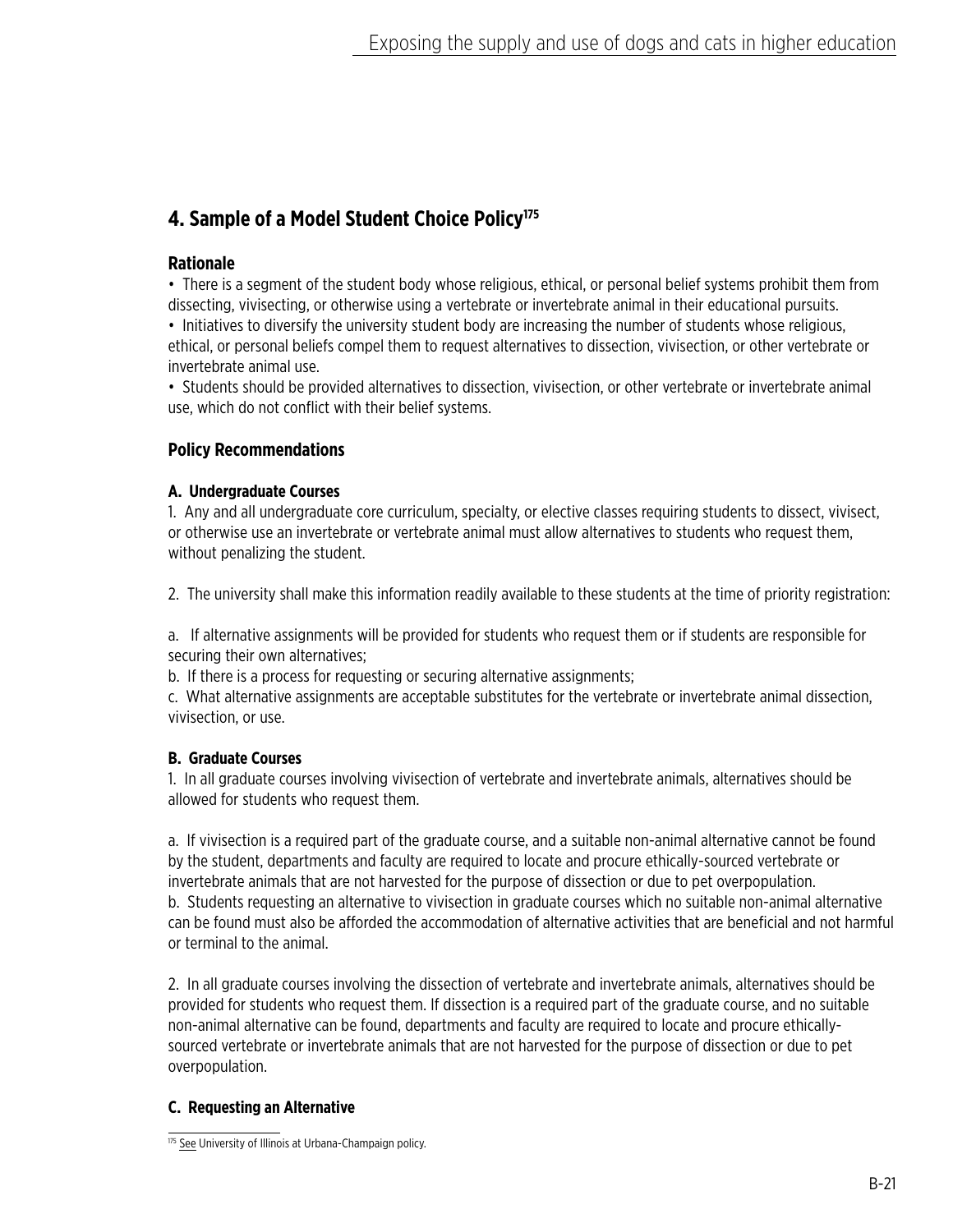Students requesting an alternative to dissection, vivisection, or other vertebrate or invertebrate animal use should ask their instructor to use an alternative.

- 1. Requests to instructors should be made in writing.
- 2. Requests should be made by the end of the second week of class.
- 3. Instructors should consider such correspondence from students confidential.

## **D. Transparency of Policy**

The written Student Choice Policy informing students of the availability of alternatives for courses requiring dissection, vivisection, and other uses of vertebrates should be provided in writing on the student center web page.

1. If a school or department requires students to dissect, vivisect vertebrate or invertebrate animal in courses, information about the procedure and time requirement or requesting an alternative should be made transparent on the department's or school's webpage.

2. If a course requires students to dissect, vivisect, or use a vertebrate or invertebrate animal, the procedure and time requirement of requesting an alternative should be made conspicuous on the course syllabus.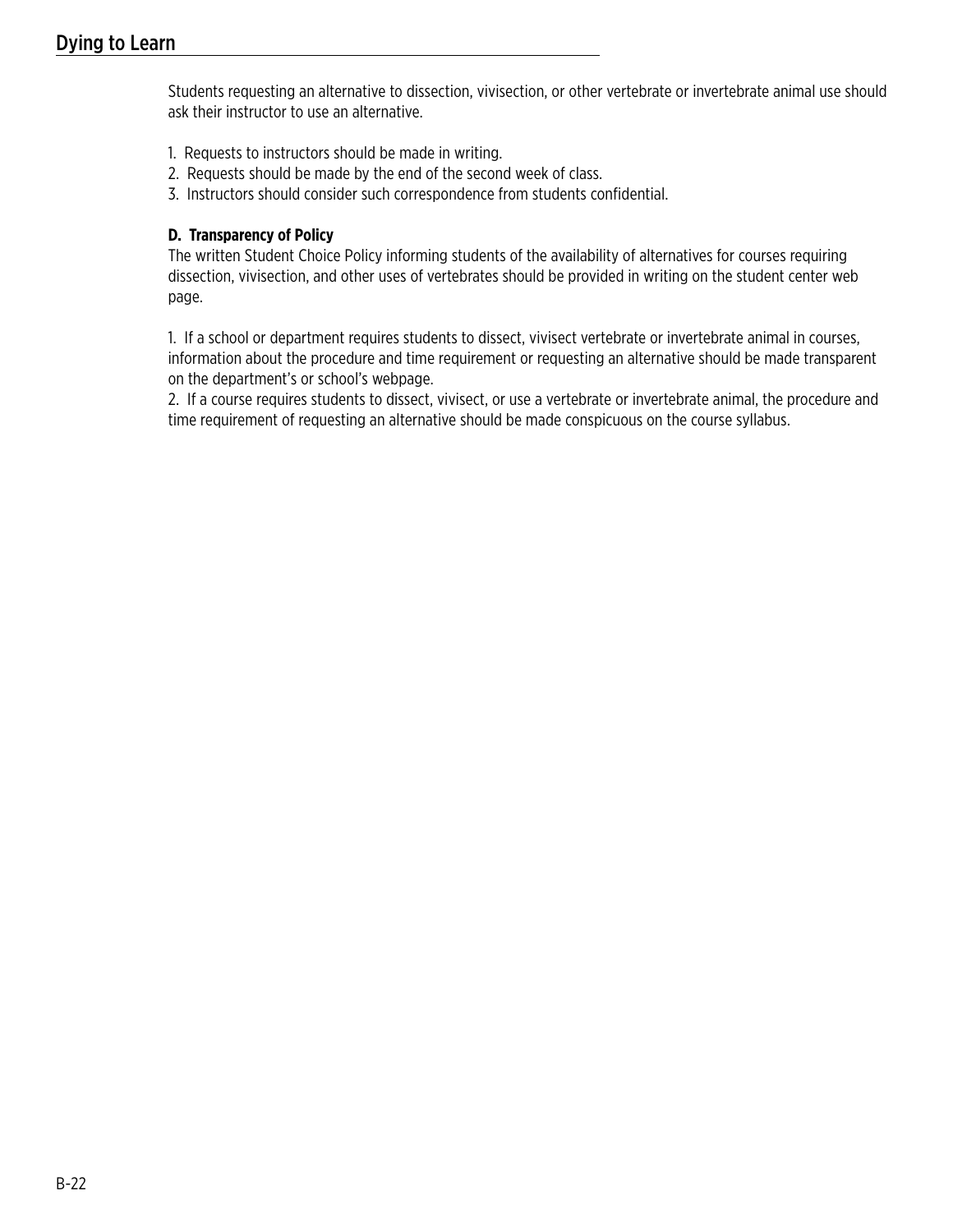# **5. Sample of a Model No Random Source Animals Policy**

In order to prevent the use of lost or stolen pets, X University may not purchase or use random source animals for research or teaching. Random source animals as defined by 9 C.F.R. §1.1 are "dogs and cats obtained from pounds or shelters, auction sales, or from any person who did not breed and raise them on his or her premises."